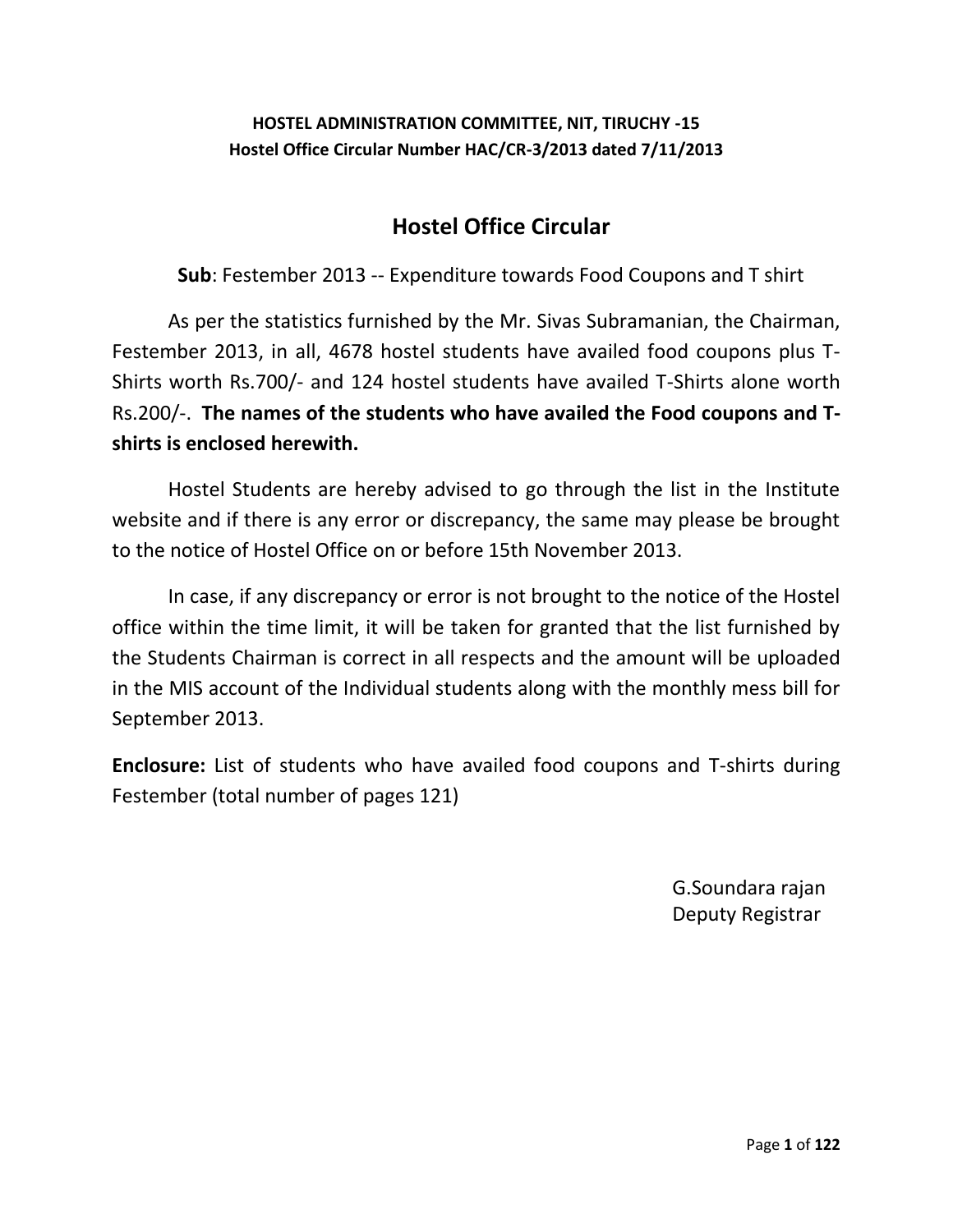## **Festember 2013**

List of students who have availed Food Coupons and T shirt

| Roll No   | Name                           | Amount |
|-----------|--------------------------------|--------|
| 101108006 | <b>M.SUMAN LOHRA</b>           | 700    |
| 101108026 | <b>AMIT KUMAR</b>              | 700    |
| 101108050 | SAMJI MATHEW                   | 700    |
| 101109002 | R NANDHA                       | 700    |
| 101109005 | A V K SRIKANTH                 | 700    |
| 101109008 | <b>SPM SURESH BABU</b>         | 700    |
| 101109009 | K PRAVEEN KUMARAVEL            | 700    |
| 101109012 | PRASHANTH M                    | 700    |
| 101109013 | TARKESH PRASAD MISHRA          | 700    |
| 101109017 | VIKASH.K.R                     | 700    |
| 101109020 | <b>GIRIDHAR K</b>              | 700    |
| 101109021 | <b>GOLI RAM TEJA NIVAS</b>     | 700    |
| 101109022 | <b>GAURAB GOVINDA</b>          | 700    |
| 101109023 | <b>KUMAR KRISHNA CHOWDHURY</b> | 700    |
| 101109024 | <b>SHOBOMOY PAL</b>            | 700    |
| 101109025 | <b>SIDHARTH SARCAR</b>         | 700    |
| 101109026 | <b>K NISHANTH</b>              | 700    |
| 101109032 | <b>SANAPALA RAHUL</b>          | 700    |
| 101109035 | THANGULA HARISH                | 700    |
| 101109037 | <b>GAURAV KUMAR</b>            | 700    |
| 101109044 | G.ANAND                        | 700    |
| 101109046 | NIRMAL KURNELIUS MARANDI       | 700    |
| 101109050 | VINOTHRAJA S A                 | 700    |
| 101109055 | <b>ANUPAM PRASAD</b>           | 700    |
| 101109056 | <b>ANURAAG BURMAN</b>          | 700    |
| 101109057 | SUBBAIYAN E                    | 700    |
| 101109058 | <b>N BALAJI</b>                | 700    |
| 101110038 | HARI GURU SUBRAMANIAN          | 700    |
| 101111001 | <b>TOUFEEQ AHMED</b>           | 700    |
| 101111005 | Aswini V                       | 700    |
| 101111006 | Guthula Jahnavi                | 700    |
| 101111007 | <b>SUBBOJIT TABU</b>           | 700    |
| 101111008 | Janani Thiagarajan             | 700    |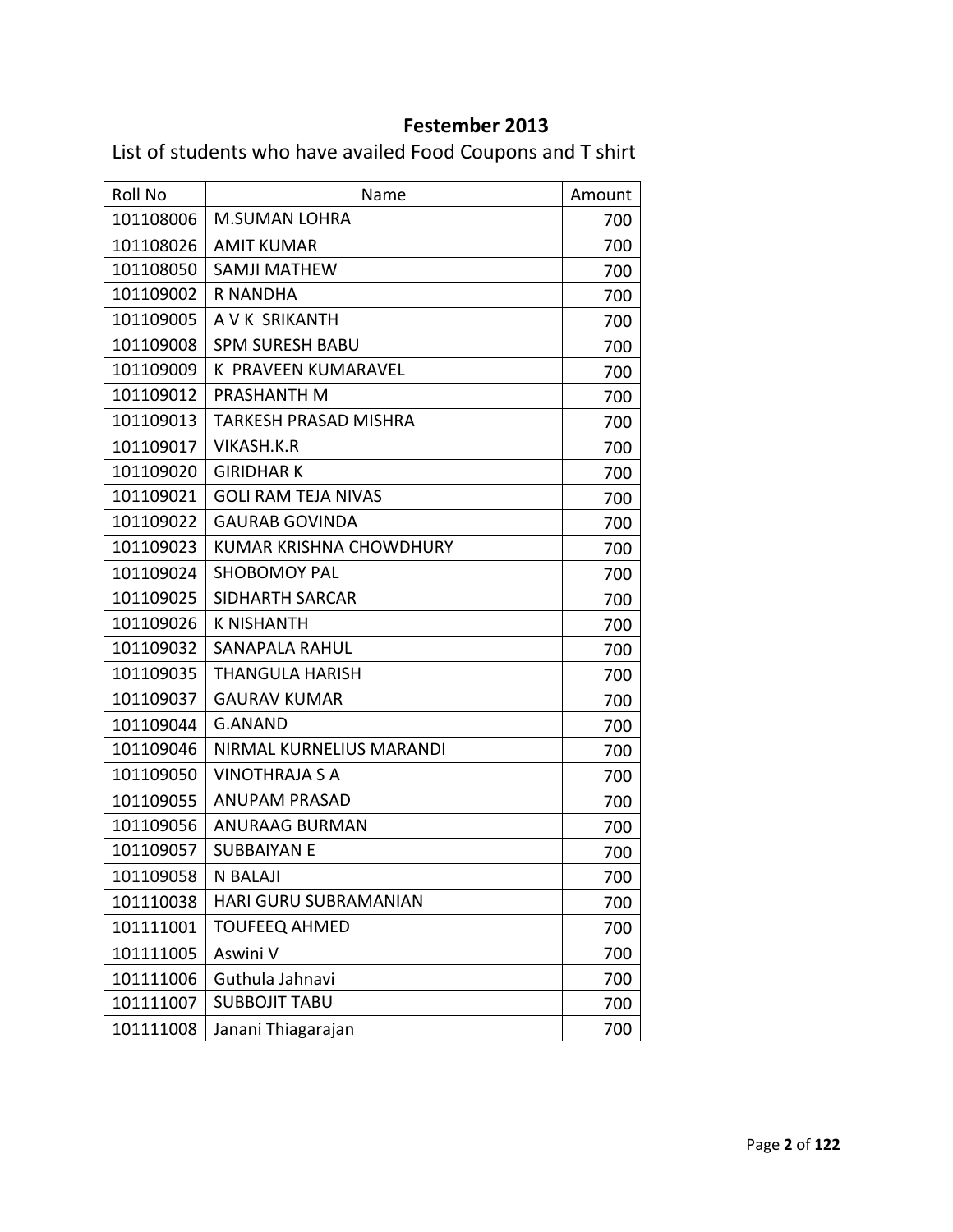| 101111009 | THILAJAN.A               | 700 |
|-----------|--------------------------|-----|
| 101111010 | SIDDHAKTHA.J.S           | 700 |
| 101111011 | R Swarna Lakshmi         | 700 |
| 101111013 | <b>JULIAN RAXAM</b>      | 700 |
| 101111015 | Karthica K               | 700 |
| 101111016 | <b>B.PRANOD</b>          | 700 |
| 101111018 | <b>F.ALIAM JALAL</b>     | 700 |
| 101111022 | <b>MAHAJ OISHALP</b>     | 700 |
| 101111023 | <b>ADAKSH</b>            | 700 |
| 101111024 | <b>KIRAN</b>             | 700 |
| 101111025 | SAI ROSHAN.N.M           | 700 |
| 101111027 | BALASUBRAMANIAN          | 700 |
| 101111028 | Marri Naga Jyothi        | 700 |
| 101111029 | R.ASHWIN                 | 700 |
| 101111030 | Sandhiya R               | 700 |
| 101111032 | <b>G VINOD KUMAR</b>     | 700 |
| 101111033 | Linda Reeba Koshy        | 700 |
| 101111035 | Reshma Mariam Georgi     | 700 |
| 101111036 | Shobitha Radhakrishnan   | 700 |
| 101111037 | Roshita Sudhir           | 700 |
| 101111038 | Ivana Rakshit            | 700 |
| 101111042 | <b>SHYAM SUNDAR</b>      | 700 |
| 101111043 | Geerthana P              | 700 |
| 101111044 | Abinaya V                | 700 |
| 101111046 | <b>KAPIL BAJAJ</b>       | 700 |
| 101111047 | <b>T.RAVICHANDRAN</b>    | 700 |
| 101111049 | RAMANA.G                 | 700 |
| 101111050 | M.HARIBAB                | 700 |
| 101111051 | RADHAKRISHNAN            | 700 |
| 101111054 | Tamilarasi G             | 700 |
| 101111057 | Archana goundar          | 700 |
| 101112001 | <b>AARTHI KEERTHANA</b>  | 700 |
| 101112002 | A.ABID                   | 700 |
| 101112004 | <b>AKAS RAJ</b>          | 700 |
| 101112005 | ANIRUDH JAYAKUMAR        | 700 |
| 101112006 | <b>V.ANIRUDH</b>         | 700 |
| 101112007 | <b>ANUJ SINGH</b>        | 700 |
| 101112008 | <b>K.ATHUL</b>           | 700 |
| 101112010 | <b>B.SARATH CHANDRAN</b> | 700 |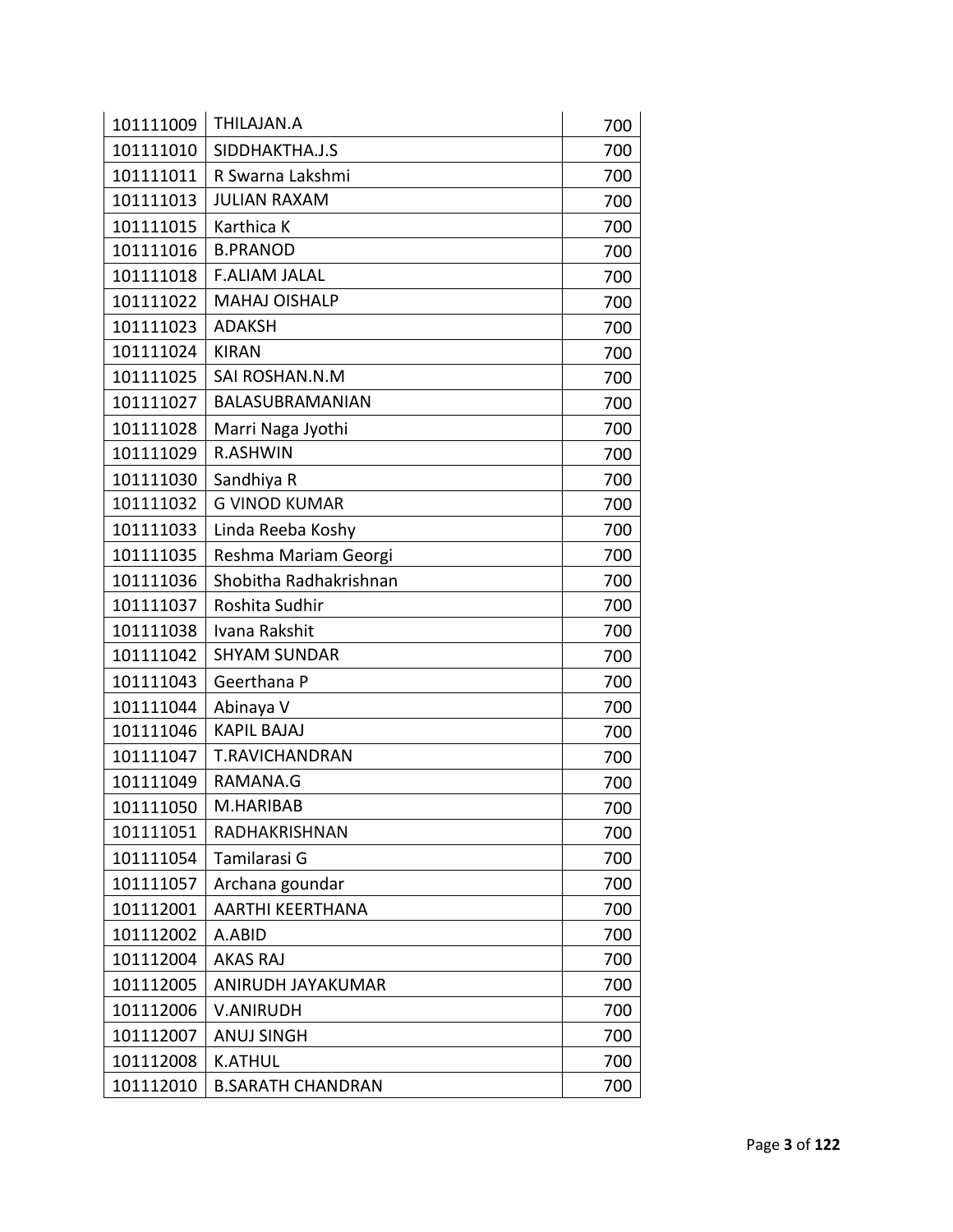| 101112011 | <b>B.PAVAN KUMAR</b>              | 700 |
|-----------|-----------------------------------|-----|
| 101112012 | <b>CHRISTOPHER MARANDI</b>        | 700 |
| 101112013 | <b>DEEPTHI REDDY PAILLA</b>       | 700 |
| 101112014 | <b>G.SAISHANKAR</b>               | 700 |
| 101112015 | <b>M.GOKULNATH HARI</b>           | 700 |
| 101112016 | HARI ILAM VAZHUTHI.N              | 700 |
| 101112017 | <b>JISNA KOCHUKAROTU</b>          | 700 |
| 101112018 | KANITHI KAVYAPRIYA                | 700 |
| 101112020 | <b>KARTHIPRIYA</b>                | 700 |
| 101112021 | <b>LAKSHMI K AYAYAN</b>           | 700 |
| 101112022 | MOHAMMED DRAVISH.OP               | 700 |
| 101112023 | <b>MONICA ROY CHOWDHURY</b>       | 700 |
| 101112024 | MONISHA.P                         | 700 |
| 101112025 | <b>MRIGANKA SONOWAL</b>           | 700 |
| 101112026 | MOHAMMEA CHAIS.K.K                | 700 |
| 101112027 | Nahida abdul rahiman              | 700 |
| 101112028 | <b>NALLABALU RAJESH</b>           | 700 |
| 101112029 | PISKA PRASANTH KUMAR              | 700 |
| 101112030 | R.VIDHYA                          | 700 |
| 101112031 | RISHIPARNA DAS                    | 700 |
| 101112032 | <b>SABIR ZAKARIA</b>              | 700 |
| 101112033 | <b>SAMINENI SRIVALLI</b>          | 700 |
| 101112035 | <b>SHREYA HAREESH KUMAR</b>       | 700 |
| 101112036 | <b>C.SIVA NANDHA PRABU</b>        | 700 |
| 101112037 | <b>SNEHA MENON</b>                | 700 |
| 101112038 | somkuwar roshni gunwant           | 700 |
| 101112039 | <b>S.SREEKANTH</b>                | 700 |
| 101112041 | A.sumayya                         | 700 |
| 101112042 | <b>SUSAN ANNA ABRAHAM</b>         | 700 |
| 101112043 | SWETHA BHARGAVI                   | 700 |
| 101112044 | <b>V.NISHANT</b>                  | 700 |
| 101112045 | <b>V.RAGHURAM</b>                 | 700 |
| 101112046 | Shameendrah visvanathan           | 700 |
| 101112047 | varshini                          | 700 |
| 101112048 | <b>VISLAVATH MEGH ADARSH NAIK</b> | 700 |
| 101112049 | <b>VISWESH KISHORE WARRIER</b>    | 700 |
| 101113001 | A J SUDHI                         | 700 |
| 101113002 | ADAPALA ARAVINDH BABU             | 700 |
| 101113003 | AKHILA CHALLA                     | 700 |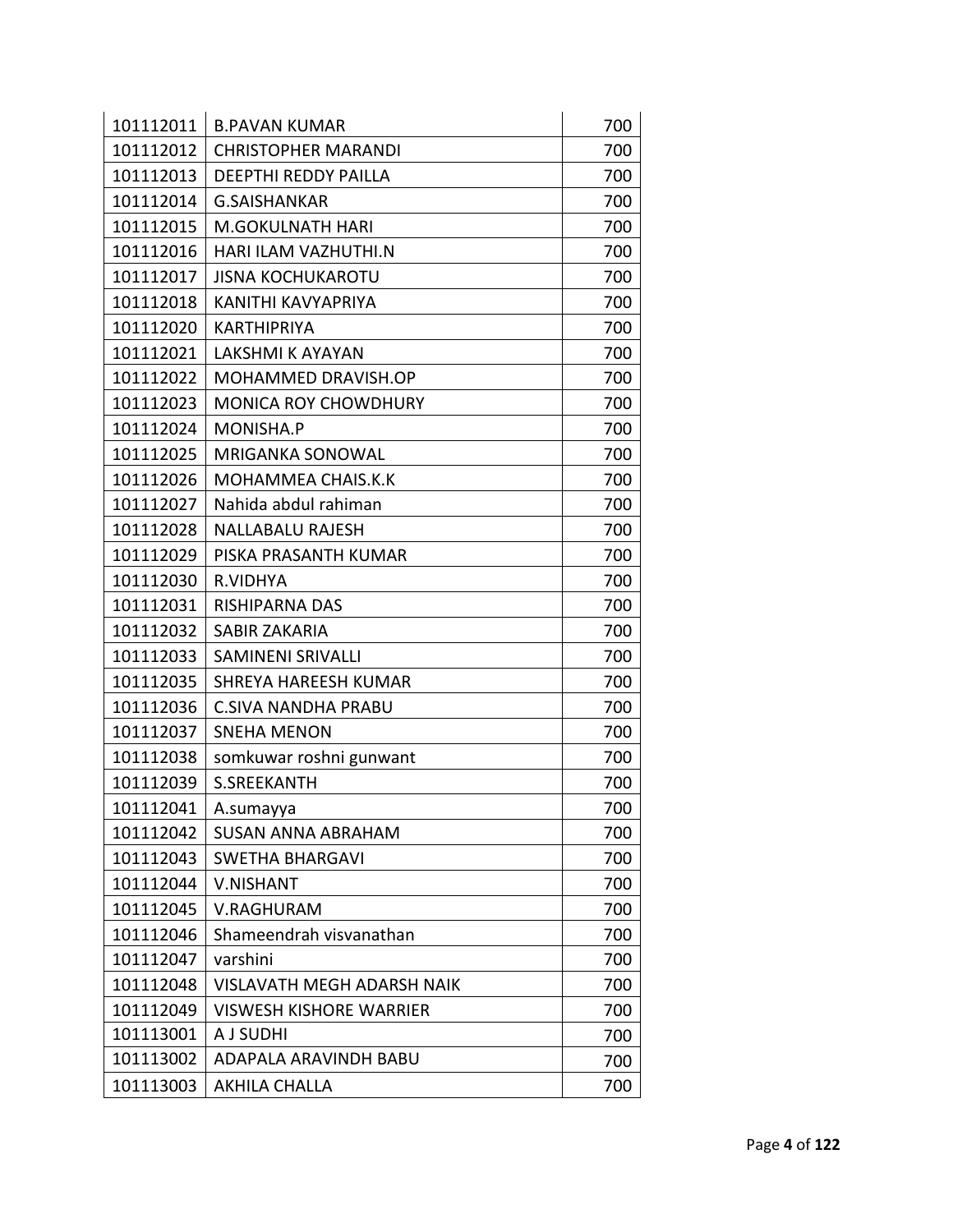| 101113004 | <b>AMIT KUMAR</b>             | 700 |
|-----------|-------------------------------|-----|
| 101113005 | <b>AMITHVISHAL, P</b>         | 700 |
| 101113006 | <b>ANAGHAD</b>                | 700 |
| 101113007 | ANGAMBA NAMEIRAKPAM           | 700 |
| 101113008 | <b>ANIRUDH DEORAH</b>         | 700 |
| 101113009 | <b>ANLET NIVA ROSE</b>        | 700 |
| 101113010 | <b>ANWIN PS</b>               | 700 |
| 101113011 | ARUN. M.V                     | 700 |
| 101113012 | <b>ASHISH RANJAN</b>          | 700 |
| 101113013 | <b>B SANDHYA</b>              | 700 |
| 101113014 | <b>CHANDU SAI TARUN</b>       | 700 |
| 101113016 | <b>GUDALA DILEEP</b>          | 700 |
| 101113017 | HUKUMU RIO DEBBARMA           | 700 |
| 101113018 | <b>JESLU CELINE JACOB</b>     | 700 |
| 101113019 | <b>JULIAN DIVAKAR A</b>       | 700 |
| 101113020 | <b>KARNIK N HEGDE</b>         | 700 |
| 101113021 | KOKKIRALA HARSHA VARDHAN RAO  | 700 |
| 101113022 | KUMAVATH CHANDRA SHEKHAR NAIK | 700 |
| 101113023 | <b>LIMI SURESH ENGOOR</b>     | 700 |
| 101113024 | M GOKUL ANAND                 | 700 |
| 101113025 | <b>MADAM MALLIKARJUN</b>      | 700 |
| 101113026 | <b>MAHONRING SHAIZA</b>       | 700 |
| 101113027 | <b>MOHAMMED SIRAJUDDIN</b>    | 700 |
| 101113028 | <b>NANDHINI G</b>             | 700 |
| 101113029 | NIKHIL CHOPRA GALIMOTU        | 700 |
| 101113030 | <b>NILESH ROY</b>             | 700 |
| 101113031 | NIVEDITA RANI N               | 700 |
| 101113032 | <b>OISHWARYA SARKAR</b>       | 700 |
| 101113033 | P. LEKHA                      | 700 |
| 101113034 | RAFAEL WILLIAMS MANNERS       | 700 |
| 101113035 | RAHUL SOMARAJAN NAIR          | 700 |
| 101113036 | <b>RAVIPUDI SRIKANTH</b>      | 700 |
| 101113037 | <b>S N MITHUN BALAJI</b>      | 700 |
| 101113038 | <b>S P GANESHAN</b>           | 700 |
| 101113039 | <b>S SANTHOSH</b>             | 700 |
| 101113040 | <b>S SIDDHARTH</b>            | 700 |
| 101113041 | SANDHYA. B                    | 700 |
| 101113042 | <b>SHAHUL SHANAVAS S</b>      | 700 |
| 101113043 | SIDHARTH.K                    | 700 |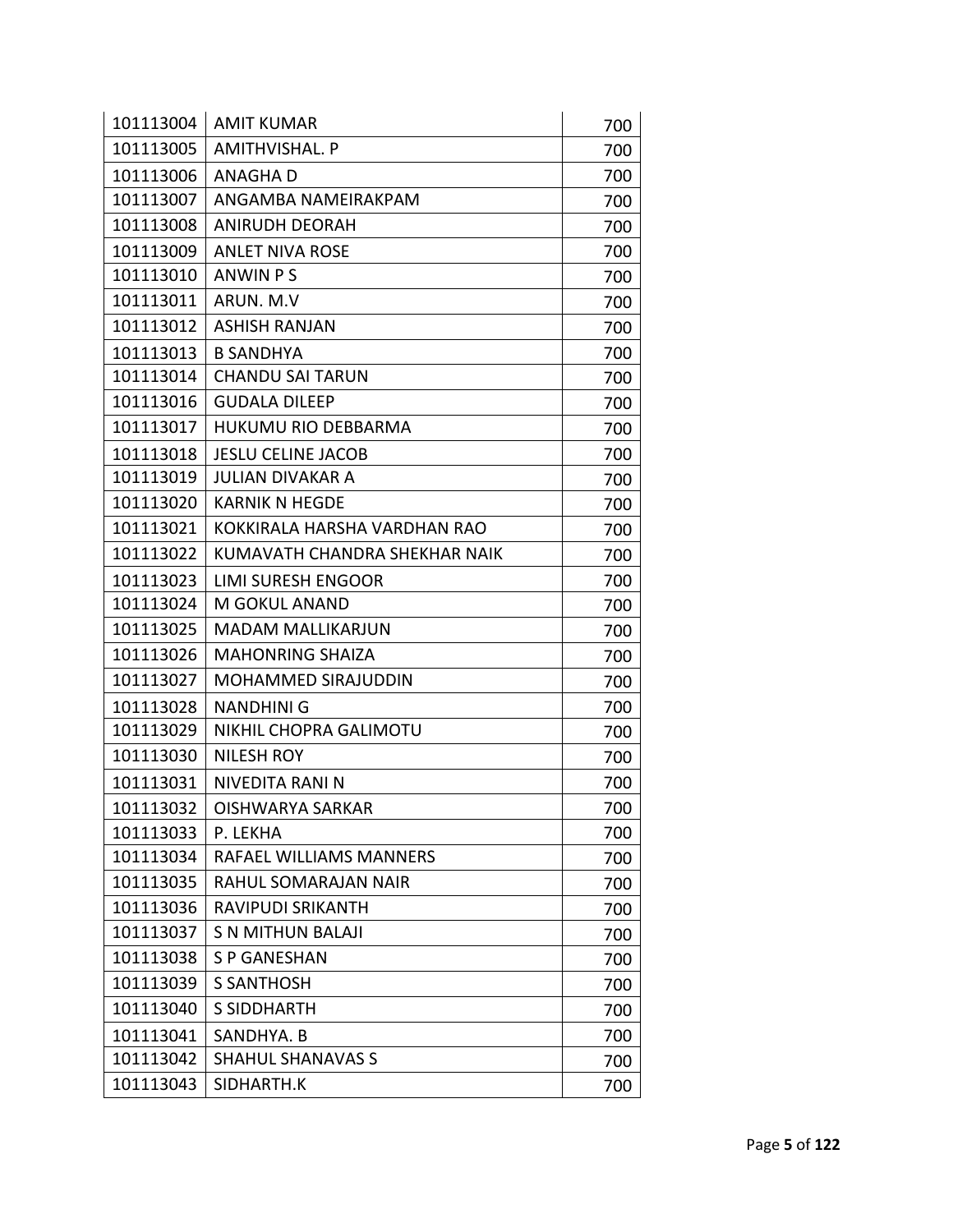| 101113044 | <b>SNEHA MARIA VARGHESE</b>    | 700 |
|-----------|--------------------------------|-----|
| 101113045 | <b>SRIRAM R</b>                | 700 |
| 101113046 | UMA MEENA SARAVANAN            | 700 |
| 101113047 | <b>VISHNUPRIYA MADAKA</b>      | 700 |
| 101113048 | YOKESHWAR ELANGOVAN            | 700 |
| 102110001 | A DEEPAK SRINIVASAN            | 700 |
| 102110002 | A Monica Roy                   | 700 |
| 102110004 | <b>ADITYA BHATT</b>            | 700 |
| 102110005 | <b>ADITYA KATHURIA</b>         | 700 |
| 102110006 | Aiswarya Krishna Kumar         | 700 |
| 102110007 | <b>ALLWYN JOE LONAPPAN</b>     | 700 |
| 102110008 | <b>AMIR HAMZA</b>              | 700 |
| 102110009 | <b>ANIRUDH V CHARI</b>         | 700 |
| 102110010 | <b>ANSHUL TRIVEDI</b>          | 700 |
| 102110011 | Apurti Marodia                 | 700 |
| 102110012 | Apurwa Meshram                 | 700 |
| 102110013 | <b>ASHWINCV</b>                | 700 |
| 102110015 | <b>DHAN ANJAY R</b>            | 700 |
| 102110016 | Dipika Dinesh                  | 700 |
| 102110017 | Divya Jaganathan               | 700 |
| 102110018 | <b>GIRDHARI ARYA</b>           | 700 |
| 102110019 | <b>GIRIDHAR R</b>              | 700 |
| 102110020 | <b>GOPIT</b>                   | 700 |
| 102110021 | <b>GOVIND SONI</b>             | 700 |
| 102110022 | <b>JEEVAN RAM</b>              | 700 |
| 102110023 | JONATHAN TIMOTHY SELVAM MORAIS | 700 |
| 102110024 | Jyoti Kumari                   | 700 |
| 102110025 | K K Kathambari                 | 700 |
| 102110027 | <b>K.SONA</b>                  | 700 |
| 102110028 | <b>KRISHNA PRASANTH P</b>      | 700 |
| 102110029 | Krithika Jayaprakash           | 700 |
| 102110030 | <b>KULDEEP KATIYAR</b>         | 700 |
| 102110031 | Kuzhali N                      | 700 |
| 102110032 | L Gomathi                      | 700 |
| 102110033 | <b>L VENKATESH</b>             | 700 |
| 102110034 | Lisa Khakhlary                 | 700 |
| 102110035 | <b>LOKESH DAS</b>              | 700 |
| 102110036 | Mathangi J B                   | 700 |
| 102110037 | <b>MOHIT ASNANI</b>            | 700 |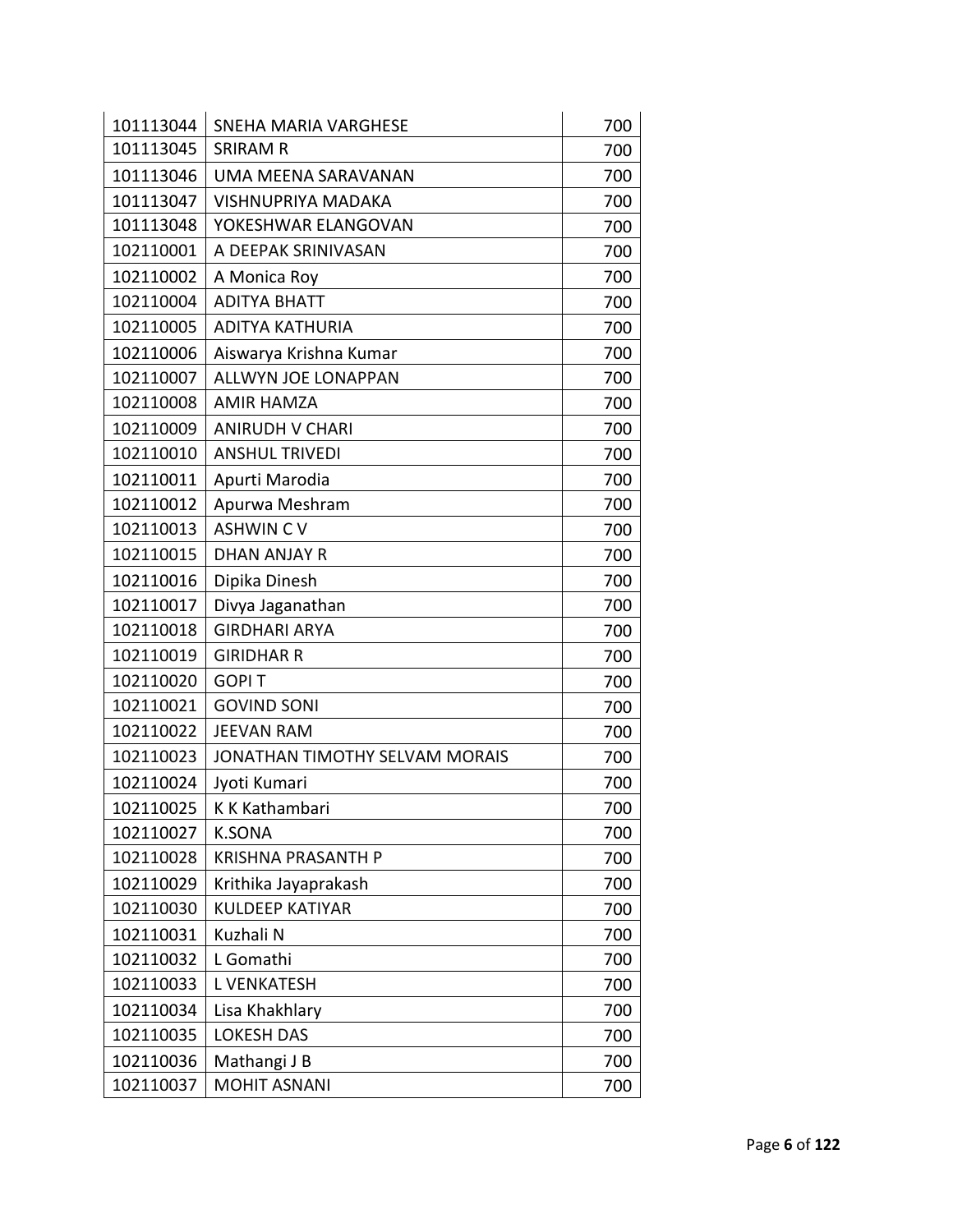| 102110038 | Nandhini V                   | 700 |
|-----------|------------------------------|-----|
| 102110039 | <b>NAVDEEP SINGH PUNDHIR</b> | 700 |
| 102110040 | <b>NIVED SREEDHARAN</b>      | 700 |
| 102110042 | PARKAR GOWRANGYATIN          | 700 |
| 102110043 | PAWAN KUMAR YADAV            | 700 |
| 102110044 | Pompi Boro                   | 700 |
| 102110045 | PRADEEP KRISHNA KUMAR        | 700 |
| 102110046 | PRADYUT KUMAR                | 700 |
| 102110047 | PROTEEK CHAUDHURI            | 700 |
| 102110048 | PULKIT SRIVASTAVA            | 700 |
| 102110049 | <b>R BHARATH</b>             | 700 |
| 102110050 | R Nandini                    | 700 |
| 102110051 | <b>RAHUL FREDRICK</b>        | 700 |
| 102110052 | RAHUL.R                      | 700 |
| 102110053 | <b>RAHUL RAMESH</b>          | 700 |
| 102110054 | RANJAN PRADEEP KUMAR S       | 700 |
| 102110055 | <b>RAVI KHANDELWAL</b>       | 700 |
| 102110056 | <b>RICHARD GEORGE</b>        | 700 |
| 102110057 | S Sivaranjini                | 700 |
| 102110058 | S YOGESH                     | 700 |
| 102110059 | <b>SANTOSH BHUKYA</b>        | 700 |
| 102110060 | SAUMYADEEP HALDER            | 700 |
| 102110061 | Sugirtha K                   | 700 |
| 102110062 | <b>SURAJ BARTHY</b>          | 700 |
| 102110063 | <b>T.GOWTHAM KUMAR</b>       | 700 |
| 102110064 | <b>TARUN AKASH</b>           | 700 |
| 102110065 | <b>TEJAS MUKESH WANI</b>     | 700 |
| 102110066 | <b>VAIBHAV AGRAWAL</b>       | 700 |
| 102110067 | <b>VIGNESH G</b>             | 700 |
| 102110068 | YASH PARTANI                 | 700 |
| 102110069 | <b>B AYUSH KUMAR</b>         | 700 |
| 102110070 | <b>VISHNU THEAGARAJAN</b>    | 700 |
| 102111001 | A. GOUTHAMAN                 | 700 |
| 102111002 | A.I. NIGAZH                  | 700 |
| 102111003 | A Senthil Kumaran            | 700 |
| 102111004 | Aditya Chandramouli          | 700 |
| 102111005 | Ajitesh Panigrahy            | 700 |
| 102111006 | <b>AKSHAY</b>                | 700 |
| 102111008 | ANIRUDH RAJARAM              | 700 |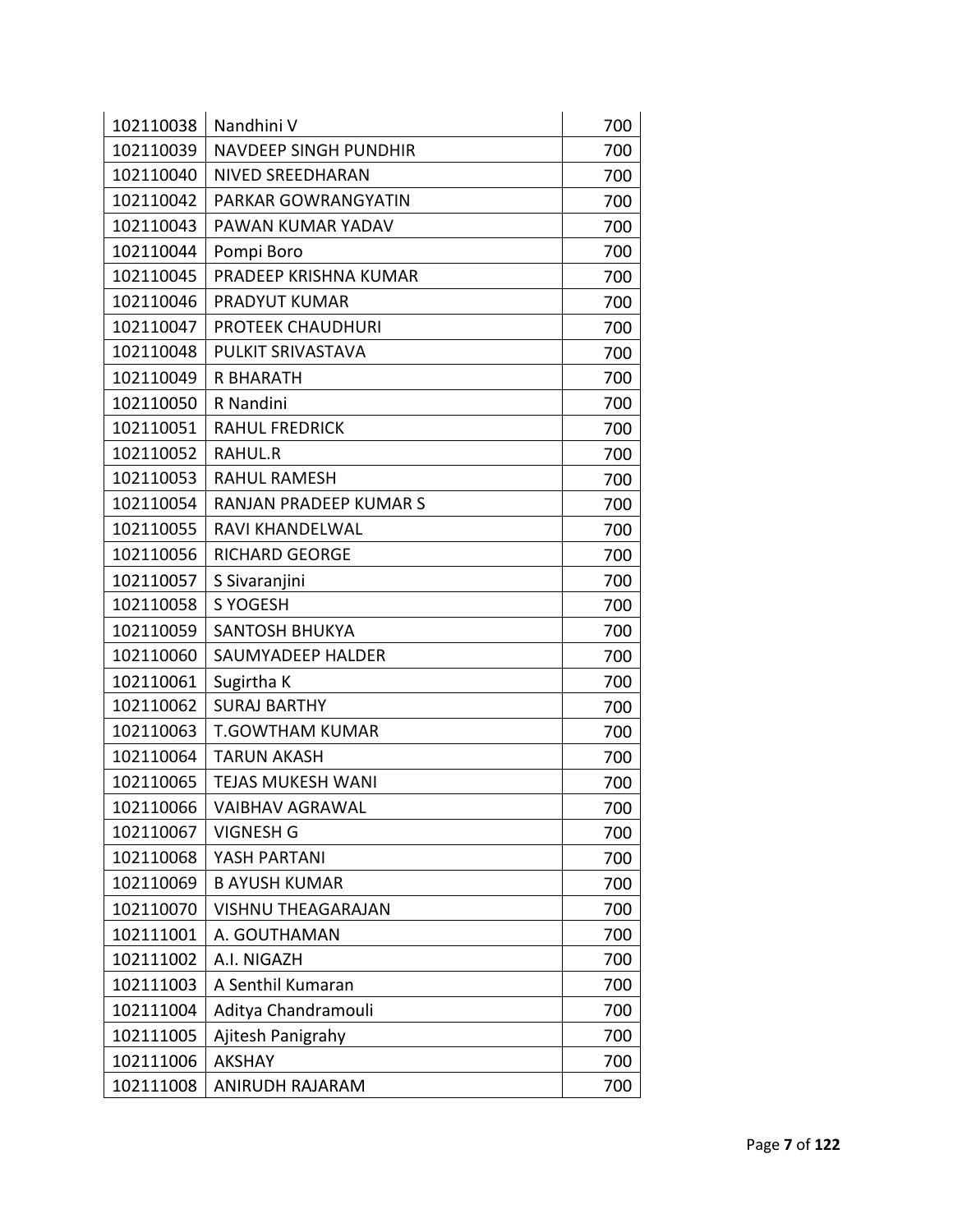| 102111009 | Bijay Adhikari             | 700 |
|-----------|----------------------------|-----|
| 102111010 | Brajendra Kumar            | 700 |
| 102111011 | DeveshPatidan              | 700 |
| 102111012 | Divya Jaiswal              | 700 |
| 102111013 | <b>Faisal Sahul Hameed</b> | 700 |
| 102111014 | <b>GITAKUMAR MERRICK</b>   | 700 |
| 102111015 | Vinay H                    | 700 |
| 102111016 | Jaishree R                 | 700 |
| 102111017 | Janhavi Anandaro Gajbe     | 700 |
| 102111018 | K. Prabhu                  | 700 |
| 102111019 | Kuldeep Kamble             | 700 |
| 102111020 | Keerthana R                | 700 |
| 102111021 | Kishan Mahipal             | 700 |
| 102111022 | Krishnakant Gurjar         | 700 |
| 102111023 | Krishnaprabha CV           | 700 |
| 102111024 | <b>KUMAR VASU</b>          | 700 |
| 102111025 | Murugesh M                 | 700 |
| 102111026 | Nagesh MV                  | 700 |
| 102111027 | Mitali Goswami             | 700 |
| 102111028 | Rahul                      | 700 |
| 102111029 | N Ramanprasad Vistari      | 700 |
| 102111030 | Nancy Bhatt                | 700 |
| 102111031 | Nirupama m.rathakrishnan   | 700 |
| 102111032 | Nishit                     | 700 |
| 102111033 | Palaniappan                | 700 |
| 102111034 | <b>R.AKSHEY</b>            | 700 |
| 102111035 | Ragavi Chandralekha K      | 700 |
| 102111036 | RAJAT SUBRA GHOSH          | 700 |
| 102111037 | RAM KRISHNA T.E.           | 700 |
| 102111038 | Akshay Raaj                | 700 |
| 102111039 | Reshmi Saha                | 700 |
| 102111040 | S Neeraja                  | 700 |
| 102111041 | <b>NITHISH.S</b>           | 700 |
| 102111042 | Shirish                    | 700 |
| 102111043 | Nagaraju sami              | 700 |
| 102111044 | Samkit Jain                | 700 |
| 102111045 | Sanjana Dhinakaran         | 700 |
| 102111046 | Sanjana Rajanish           | 700 |
| 102111047 | Satyabrat Doley            | 700 |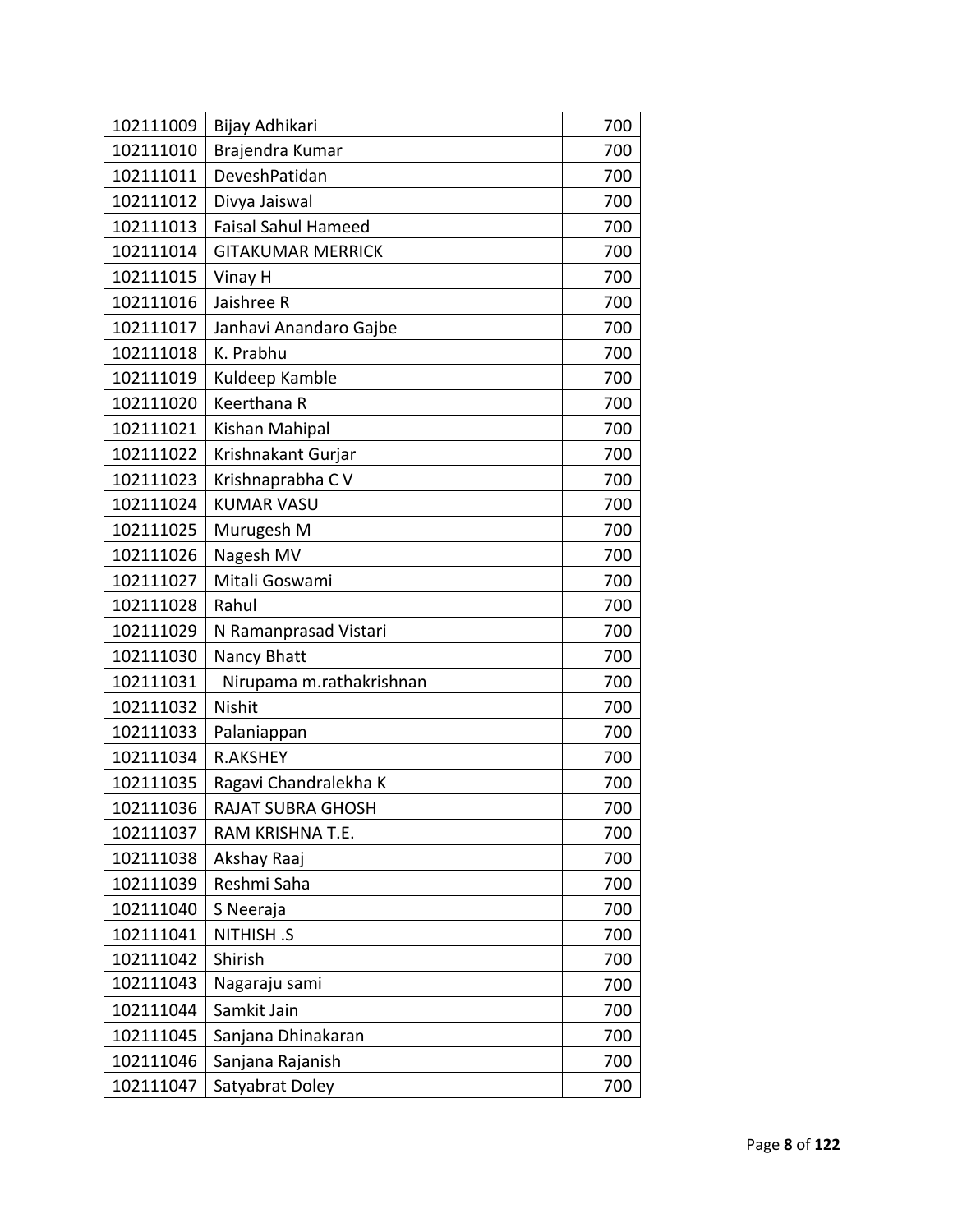| 102111048 | <b>Sharon Mariam George</b>   | 700 |
|-----------|-------------------------------|-----|
| 102111049 | Shubhadeep Roy                | 700 |
| 102111050 | Shubhamtrivedi                | 700 |
| 102111052 | Siddhanta Suryabanshi         | 700 |
| 102111054 | Sudhanshu Pathak              | 700 |
| 102111055 | M Sudheer Kumar               | 700 |
| 102111056 | Suguna S                      | 700 |
| 102111057 | S. SIDDHARTA                  | 700 |
| 102111059 | Swati Chauhan                 | 700 |
| 102111060 | <b>ABDUR RAHMAN TA</b>        | 700 |
| 102111061 | <b>Titus</b>                  | 700 |
| 102111062 | <b>VARUN KRISHNAN</b>         | 700 |
| 102111063 | Vemparalabharadwaj            | 700 |
| 102111064 | <b>VIKRAM RABGAVENDHAR R.</b> | 700 |
| 102111065 | Vinaybarnbas                  | 700 |
| 102111066 | Visalatchi Palaniappan        | 700 |
| 102111067 | <b>VISWASKKUMAR MADDPLA</b>   | 700 |
| 102111068 | Vivek                         | 700 |
| 102111069 | Vivek Kumar                   | 700 |
| 102112001 | <b>A.NAVEEN KUMAR</b>         | 200 |
| 102112002 | A.PRABHURAM                   | 700 |
| 102112003 | <b>AADHIL BASITH.A</b>        | 700 |
| 102112004 | ABHINAV RAMACHANDRAN          | 700 |
| 102112005 | <b>AGASTYA RAMESH</b>         | 700 |
| 102112006 | <b>AJAY KUMAR</b>             | 700 |
| 102112007 | ANCHALA ROHITH CHAITANYN      | 700 |
| 102112008 | ANYANA RAJMOHAN               | 700 |
| 102112010 | G.ASHWIN                      | 700 |
| 102112011 | ATHANU ASHDKAN                | 700 |
| 102112012 | A.D.S.HAREESH                 | 700 |
| 102112013 | <b>B.BADRINATH</b>            | 700 |
| 102112014 | <b>B.SRINIVASAN</b>           | 700 |
| 102112015 | <b>BALAMURUGAN MURALI</b>     | 700 |
| 102112016 | C.DIVAKAR                     | 700 |
| 102112017 | <b>CHRISTINE VARKEVACHAN</b>  | 700 |
| 102112018 | <b>G.BHARATH SANKAR</b>       | 700 |
| 102112019 | <b>G.NANDALAL</b>             | 700 |
| 102112020 | <b>GATREDDI ANUDEEP</b>       | 700 |
| 102112021 | <b>GAURAV RAGHUVANSHI</b>     | 700 |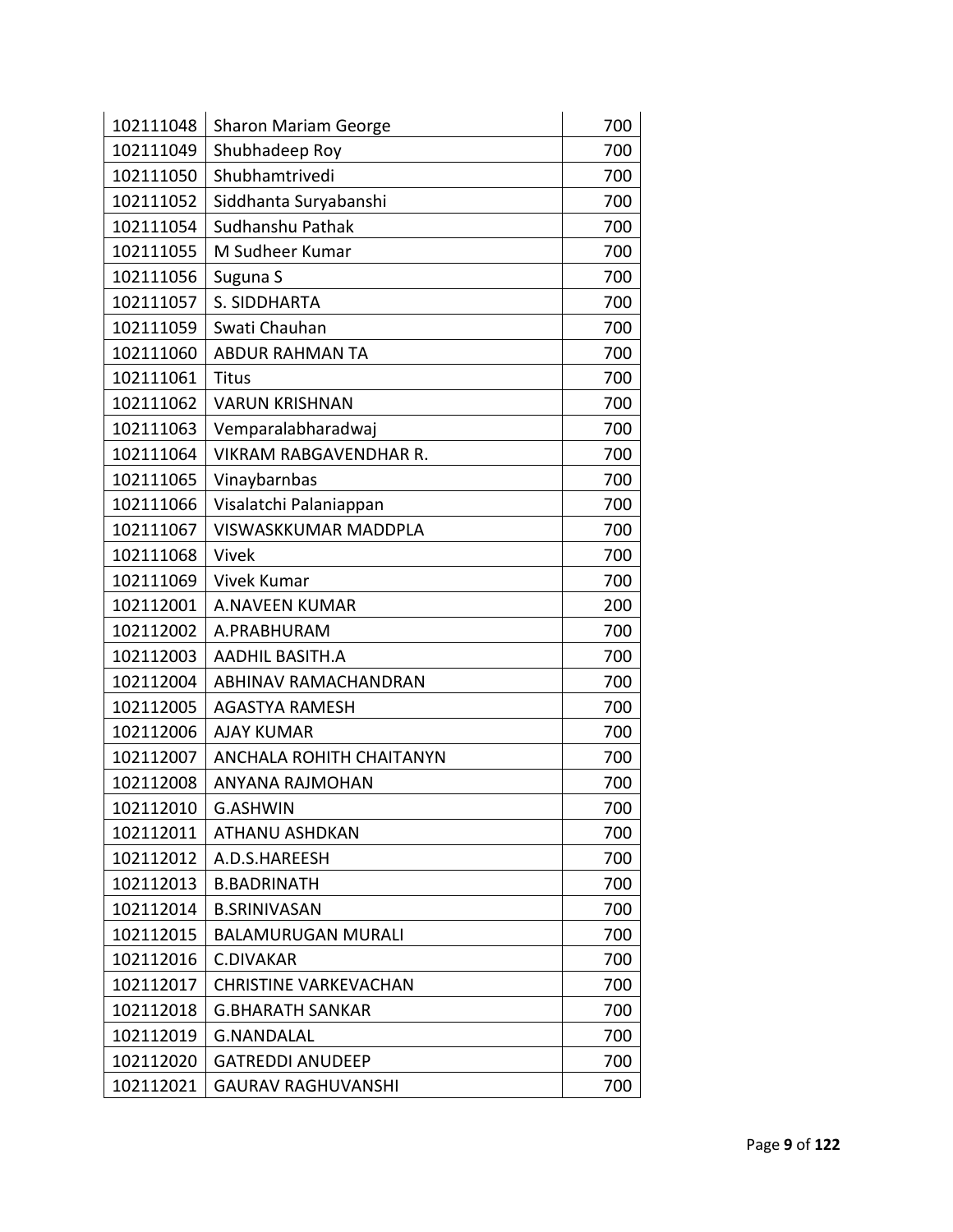| 102112022 | <b>GAUTAM ROY</b>          | 700 |
|-----------|----------------------------|-----|
| 102112023 | <b>GOKUL SIDDARTH .M.S</b> | 700 |
| 102112024 | <b>GOLI SRI HARSHA</b>     | 700 |
| 102112025 | <b>GUDNENUKA VENKATESH</b> | 700 |
| 102112026 | <b>HITESH BODRA</b>        | 700 |
| 102112027 | <b>J.SAI PRIYANKA</b>      | 700 |
| 102112028 | <b>JABBA ASWINI</b>        | 700 |
| 102112029 | <b>R.JEGAVEER PANDIAN</b>  | 700 |
| 102112030 | KAKARA VIYAYA DURGA        | 700 |
| 102112031 | K.PRASHANTH                | 700 |
| 102112032 | <b>K.CHITANYA MOULI</b>    | 700 |
| 102112033 | <b>K.CHANDRA VARDHAN</b>   | 700 |
| 102112035 | LOKESH KUMAR MEENA         | 700 |
| 102112036 | <b>MANAN DOSI</b>          | 700 |
| 102112037 | <b>MANAS NIGAM</b>         | 700 |
| 102112038 | MOHAMMAD SAMEER RAZA       | 700 |
| 102112039 | MOHD WAHAJUDDIN SIDDIQUI   | 700 |
| 102112040 | <b>MOHIT SINGH</b>         | 700 |
| 102112041 | N.HARINI                   | 700 |
| 102112042 | NAVEENA ELAMARAN           | 700 |
| 102112043 | PEDDINTI TANMAYI           | 700 |
| 102112044 | M.PRADEEP                  | 700 |
| 102112045 | PRADYUT SHUKLA             | 700 |
| 102112046 | PRANAV SUNDARAM            | 700 |
| 102112047 | PRASHANT KUMAR             | 700 |
| 102112048 | PRASHANTHI BALAJI          | 700 |
| 102112049 | PRATHIMA BALAN             | 700 |
| 102112050 | PRATIBHA ROY               | 700 |
| 102112051 | N.PRIYALAKSHMI             | 700 |
| 102112052 | R.BHARATH VENKATESH        | 700 |
| 102112053 | <b>RAHHAVI</b>             | 700 |
| 102112054 | Ramya R                    | 700 |
| 102112055 | <b>RAHMI RAMESH</b>        | 700 |
| 102112056 | S.ASHWINBALAJI             | 700 |
| 102112058 | <b>S.SAI PRANEETH</b>      | 700 |
| 102112059 | SANJUNA.S                  | 700 |
| 102112060 | <b>SHRESTA SAHA</b>        | 700 |
| 102112061 | SNEHASISH MAITRA           | 200 |
| 102112062 | SRI INDUSANAN BALASUNDARAM | 700 |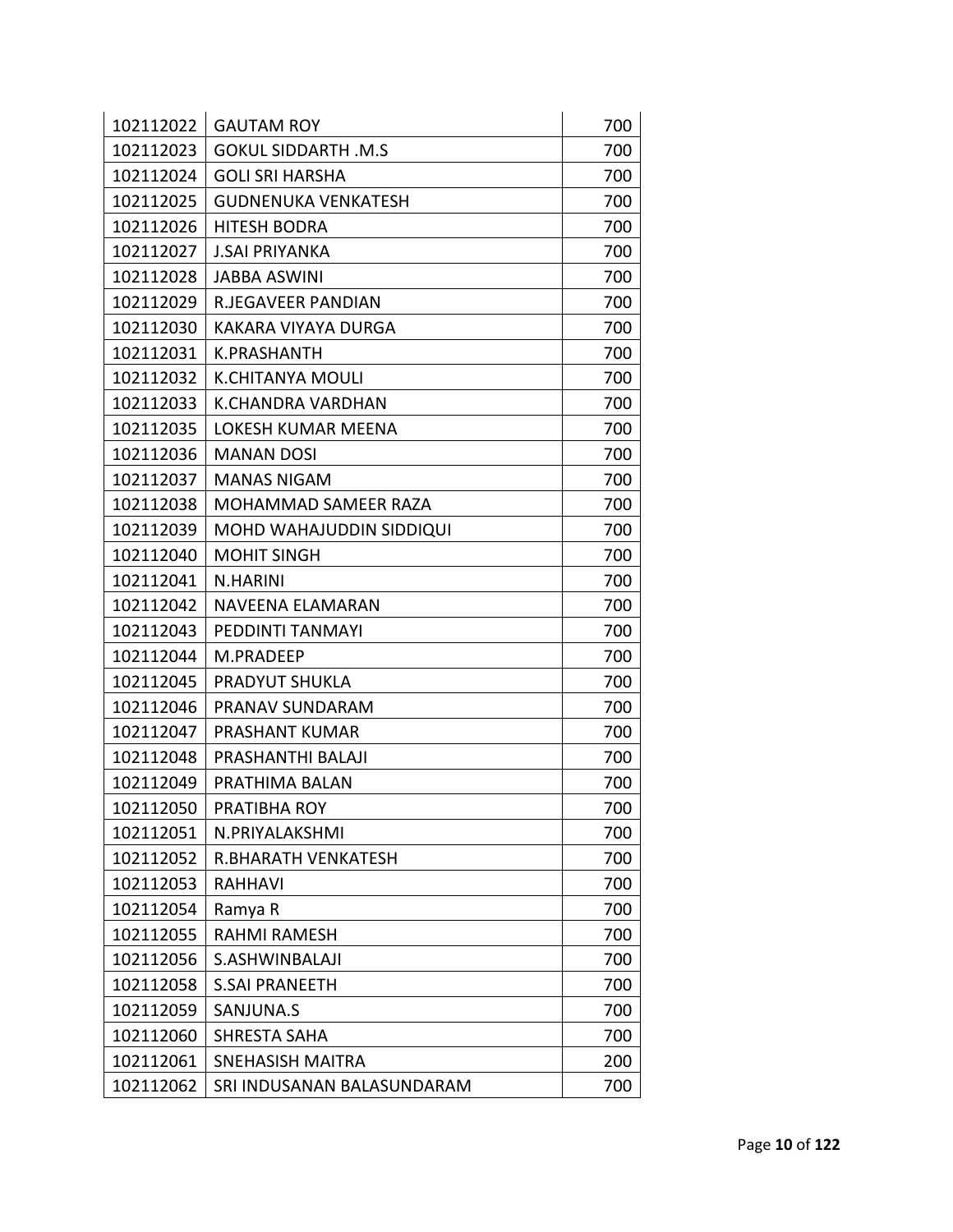| 102112063 | <b>SUDHANSH KUMAR</b>          | 700 |
|-----------|--------------------------------|-----|
| 102112064 | <b>SUSHMA</b>                  | 700 |
| 102112065 | <b>SWAPNIL HENTA</b>           | 700 |
| 102112066 | <b>TANAYA DEVI CHOUDHURY</b>   | 700 |
| 102112067 | V.G.SUNJAY JEFFRISH            | 700 |
| 102112068 | V.MAHESH                       | 700 |
| 102112069 | <b>VISHAL S.BALASHANKAR</b>    | 700 |
| 102112070 | YADAVALLI SAI SHARATH          | 700 |
| 102113001 | A C M ABINESH KUMAR            | 700 |
| 102113002 | <b>AKSHAY MURALI</b>           | 700 |
| 102113003 | AMAN KUMAR BAKOLIA             | 700 |
| 102113004 | AMRUTHA RAGHU                  | 700 |
| 102113005 | <b>ANIKET GUPTA</b>            | 700 |
| 102113006 | ANNAM JHANSI SHRAVAN           | 700 |
| 102113007 | ANUSHKA MISHRRA                | 700 |
| 102113008 | AREPALLI PHANENDRA             | 700 |
| 102113009 | <b>ARVIND PARI</b>             | 700 |
| 102113010 | ARVIND SRIVATSAVA. R           | 700 |
| 102113011 | <b>AVINASH MOHAN</b>           | 700 |
| 102113012 | <b>B SOUNDARYA</b>             | 700 |
| 102113013 | <b>BANGERA SANJITH SUNIL</b>   | 700 |
| 102113014 | <b>BAREPU ANVESH KUMAR</b>     | 700 |
| 102113015 | <b>BHANU ASHOK MEDARAMETLA</b> | 700 |
| 102113016 | <b>CHARULATHA B</b>            | 700 |
| 102113017 | <b>D SRUTI</b>                 | 700 |
| 102113018 | <b>GANESH R</b>                | 700 |
| 102113019 | <b>GANTI LAVANYA</b>           | 700 |
| 102113020 | <b>GOUTHAM SAMUDRALA</b>       | 700 |
| 102113021 | <b>HARIKISHORE R</b>           | 700 |
| 102113022 | <b>ISUKAPATLA NANDINI</b>      | 700 |
| 102113023 | <b>JAI BANSAL</b>              | 700 |
| 102113024 | <b>JALIGAM NEERAJ KUMAR</b>    | 700 |
| 102113025 | <b>KARSIN KAMAKOTTI</b>        | 700 |
| 102113026 | KAVIYA A                       | 700 |
| 102113027 | <b>KUSHAGRA BHATNAGAR</b>      | 700 |
| 102113028 | <b>LEKSHMI G UNNITHAN</b>      | 700 |
| 102113029 | <b>MAHESH YOGI</b>             | 700 |
| 102113030 | MANISH KUMAR PR                | 700 |
| 102113031 | <b>MARKA BHAVANI CHANDRA</b>   | 700 |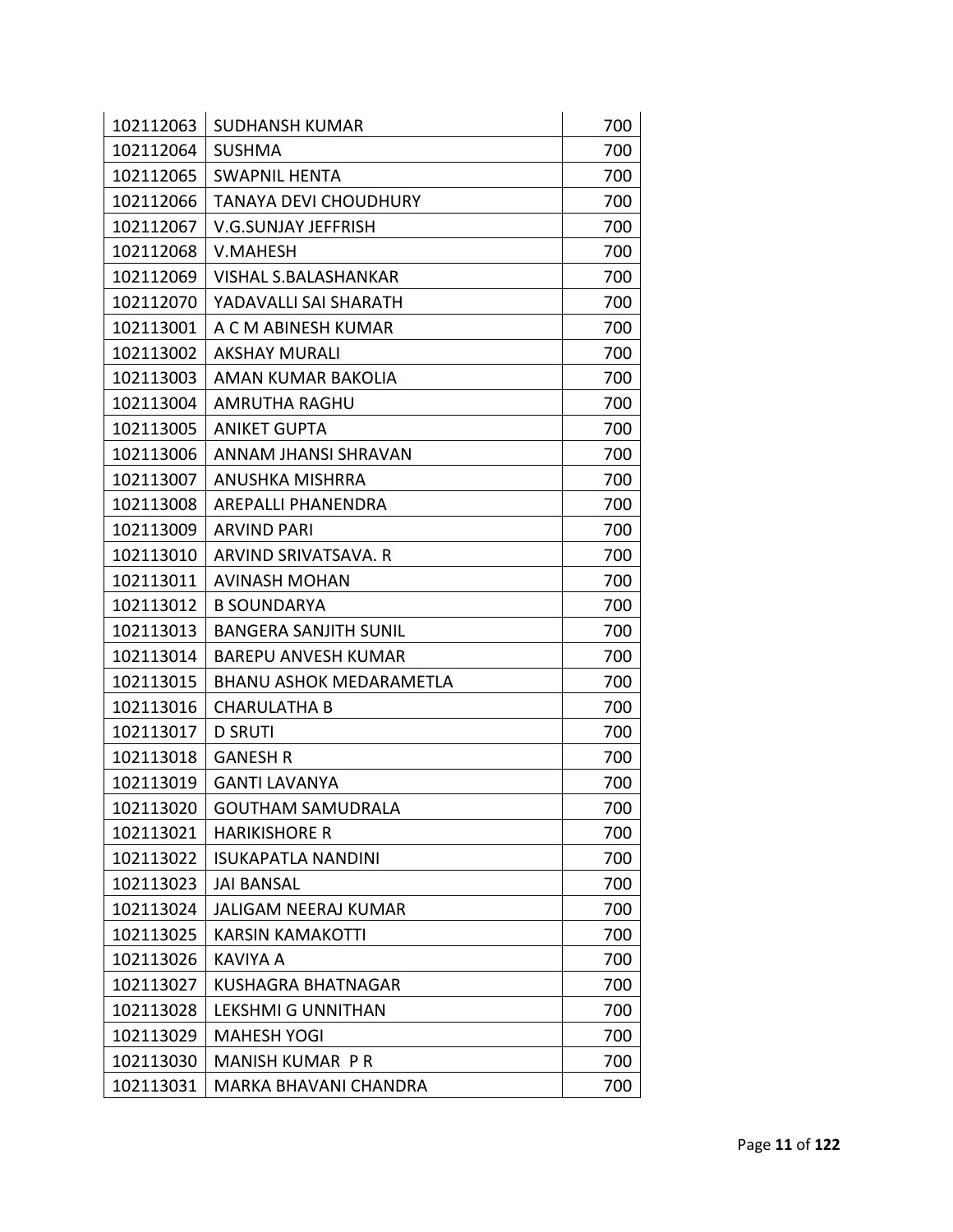| 102113032 | <b>MAYANK SINHA</b>                | 700 |
|-----------|------------------------------------|-----|
| 102113033 | <b>MUHUNDHAN M</b>                 | 700 |
| 102113035 | <b>MYLAPALLI JAGADEESH</b>         | 700 |
| 102113036 | <b>NIHAL NIZAR</b>                 | 700 |
| 102113037 | P SATHIYA ANANDHI                  | 700 |
| 102113038 | P VIGNESH                          | 700 |
| 102113039 | PATEL SHUBHAM NARENDRA             | 700 |
| 102113040 | R HEM PRASHADH SACHIN              | 700 |
| 102113041 | <b>RAHUL SETHI</b>                 | 700 |
| 102113042 | RAJAT MALHOTRA                     | 700 |
| 102113043 | RAMAVATH PAVAN KALYAN              | 700 |
| 102113045 | S K RAJESHKHANNA                   | 700 |
| 102113046 | S L QURAISHY YOUSUF                | 700 |
| 102113047 | <b>S SARAVANAN</b>                 | 700 |
| 102113048 | S SRI KALYANA VENKAT RAMANAN       | 700 |
| 102113049 | S SURYAVARSHINI                    | 700 |
| 102113050 | <b>SANJO SIMON JAIN</b>            | 700 |
| 102113051 | <b>SANTOSH KUMAR</b>               | 700 |
| 102113052 | SEEPANA GOUTHAM                    | 700 |
| 102113053 | <b>SHAIK TAUSIF AHAMED</b>         | 700 |
| 102113054 | SHAKTHI HARI N V                   | 700 |
| 102113055 | SHILAJA KARAM                      | 700 |
| 102113056 | <b>SHRUTI SINHA</b>                | 700 |
| 102113057 | <b>SIVA SETHUPATHY</b>             | 700 |
| 102113058 | <b>SOUVIK MONDAL</b>               | 700 |
| 102113059 | <b>SURAJ MURTHY S</b>              | 700 |
| 102113060 | <b>SUSHMITA PREETU BINIL</b>       | 700 |
| 102113062 | VADAPALLI V S AKHILA DEVI          | 700 |
| 102113063 | VARPE HARISH DNYANESHWAR           | 700 |
| 102113064 | <b>VARSHINI. S.B</b>               | 700 |
| 102113065 | <b>VEDGOPAL B GOVINDHRAM</b>       | 700 |
| 102113066 | <b>VIGNESH SRIDHARAN</b>           | 700 |
| 102113067 | <b>VISHNUPRIYA S</b>               | 700 |
| 102113068 | YATHARTH KUMAR SRIVASTAVA          | 700 |
| 103110001 | <b>ABHILAASH SARATHCHANDRA S S</b> | 700 |
| 103110002 | <b>ABINAV GURU</b>                 | 700 |
| 103110003 | AFDAL MOHAMMED BASHEER             | 700 |
| 103110004 | <b>AKSHAY SINGH RATHORE</b>        | 700 |
| 103110005 | <b>AKSHAY SUKHWANI</b>             | 700 |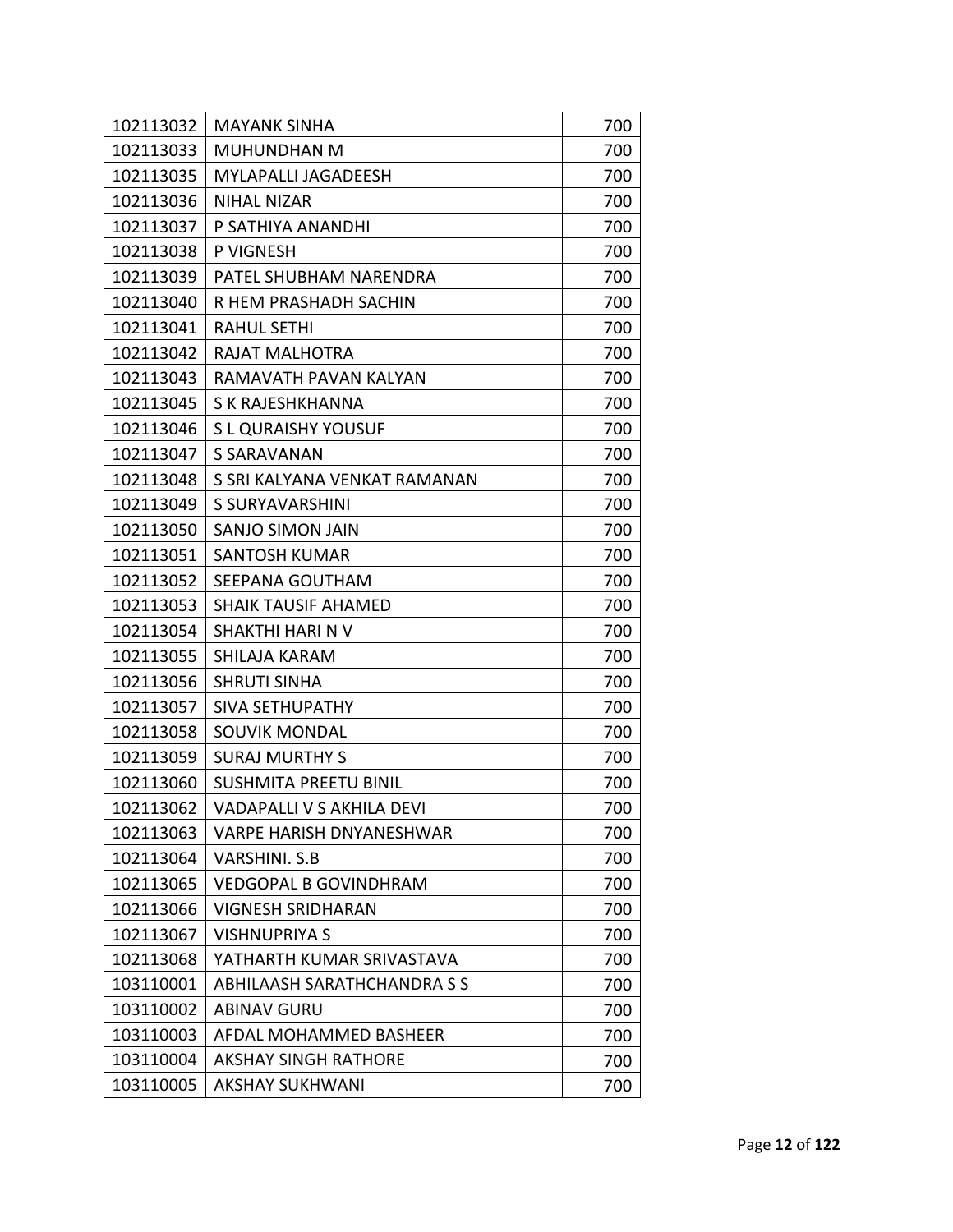| 103110006 | <b>AMANCHERLA SOMNATH</b>         | 700 |
|-----------|-----------------------------------|-----|
| 103110007 | <b>AMIT KUMAR</b>                 | 700 |
| 103110008 | Anagha CK                         | 700 |
| 103110009 | <b>ANKIT</b>                      | 700 |
| 103110010 | <b>ANMOL KUMAR</b>                | 700 |
| 103110011 | <b>ANTO AJAY R</b>                | 700 |
| 103110012 | <b>ARUNKUMAR J</b>                | 700 |
| 103110013 | <b>ASHISH RANJAN</b>              | 700 |
| 103110014 | <b>ASHISH TAYAL</b>               | 700 |
| 103110015 | <b>B BIMLESH KUMAR RENU</b>       | 700 |
| 103110016 | <b>BHUTADA RAJESH JUGALKISHOR</b> | 700 |
| 103110017 | BULLA SAMBASIVA RAO               | 700 |
| 103110018 | <b>CHARAN N</b>                   | 700 |
| 103110019 | <b>DEEPAKB</b>                    | 700 |
| 103110020 | DEEPAK KUMAR SETHIA               | 700 |
| 103110021 | Divya Ashok Kumar                 | 700 |
| 103110023 | G Anusha                          | 700 |
| 103110024 | <b>GANTA SANKEERTH</b>            | 700 |
| 103110025 | <b>GAURAV BANKA</b>               | 700 |
| 103110026 | <b>GAURAV SHARMA</b>              | 700 |
| 103110028 | Gouri Rajagopal                   | 700 |
| 103110029 | <b>JATIN BHATIA</b>               | 700 |
| 103110030 | Jayasri J                         | 700 |
| 103110032 | <b>JONNAKUTI ESWAR CHAND</b>      | 700 |
| 103110033 | <b>KJAGAN</b>                     | 700 |
| 103110034 | <b>KAPIL SHARMA</b>               | 700 |
| 103110035 | Karthika Ramesh                   | 700 |
| 103110036 | <b>KASA ARAVIND</b>               | 700 |
| 103110037 | KHOOBBA RAM                       | 700 |
| 103110038 | M GNANODAY                        | 700 |
| 103110039 | <b>SRI KRISHNAN</b>               | 700 |
| 103110040 | <b>MADHUKAR DHINGRA</b>           | 700 |
| 103110041 | <b>MAHENDRA SINGH HADA</b>        | 700 |
| 103110042 | Mallela Nikitha                   | 700 |
| 103110043 | <b>MANISH KUMAR</b>               | 700 |
| 103110044 | <b>MAYANK BANKA</b>               | 700 |
| 103110045 | Meenu Mohan                       | 700 |
| 103110046 | <b>NIRAJ ANSARI</b>               | 700 |
| 103110047 | Merin Anna Mathew                 | 700 |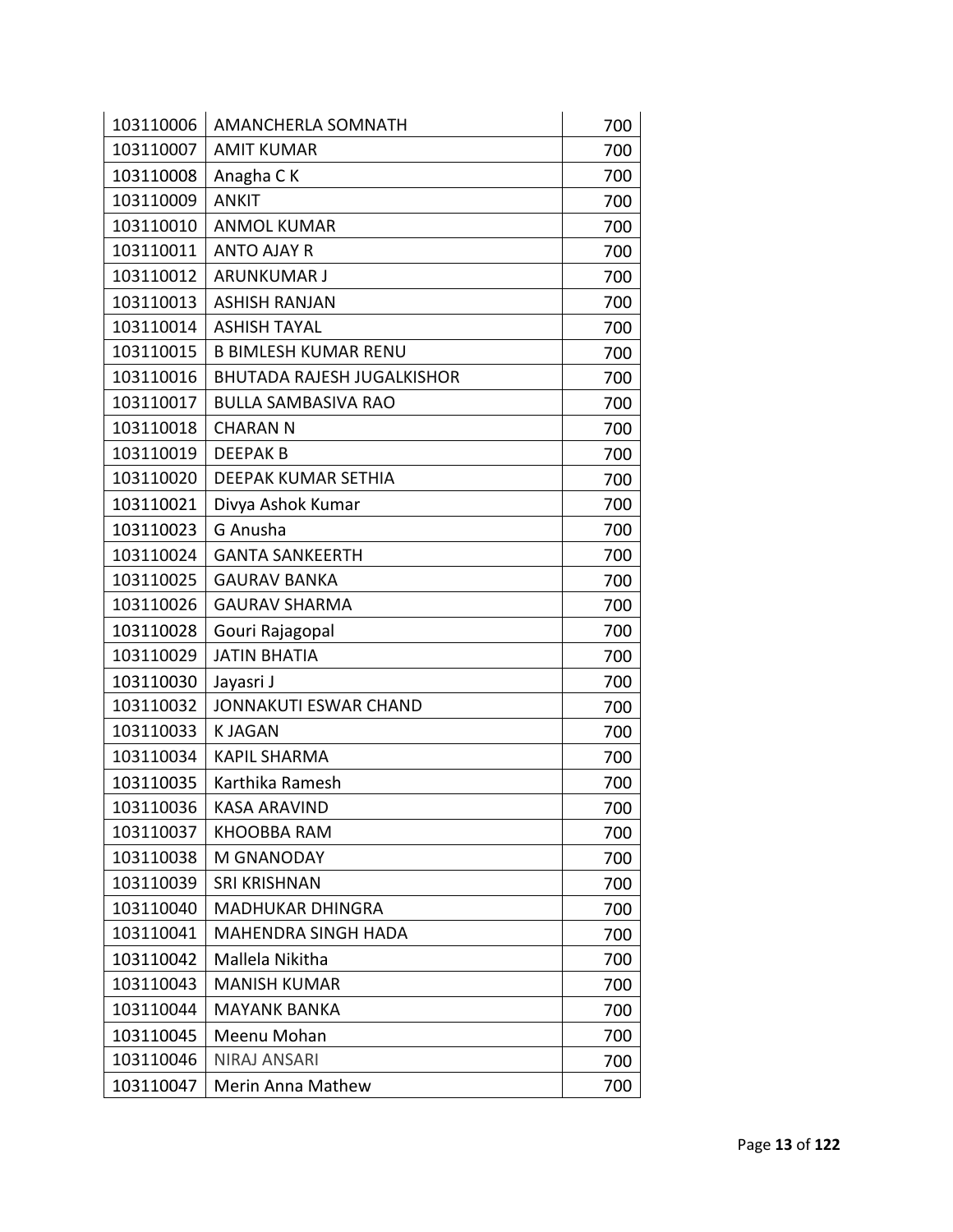| 103110048 | <b>MUDE HANUMAN NAIK</b>     | 700 |
|-----------|------------------------------|-----|
| 103110049 | MUTHIYA PILLAI DINOJE        | 700 |
| 103110050 | <b>NAVNEET KUMAR</b>         | 700 |
| 103110051 | <b>NUNE SHANTHI SWAROOP</b>  | 700 |
| 103110053 | PANKAJ KUMAR                 | 700 |
| 103110055 | PRASANTH P                   | 700 |
| 103110056 | PRASHANTH V                  | 700 |
| 103110057 | <b>PRATEEK BAJPAI</b>        | 700 |
| 103110058 | PRAVEEN JAYARAM              | 700 |
| 103110060 | <b>R.P.ARUN KISHORE</b>      | 700 |
| 103110062 | <b>RAGUL M R</b>             | 700 |
| 103110063 | RAHULSELVAN T                | 700 |
| 103110064 | RAJESH.U                     | 700 |
| 103110065 | <b>RANJEET KUMAR</b>         | 700 |
| 103110066 | ROFFER WANKHAR               | 700 |
| 103110067 | S DEVANAND                   | 700 |
| 103110068 | S H SEYED AHAMED KABEER      | 700 |
| 103110069 | <b>S.HARI PRASAD</b>         | 700 |
| 103110070 | <b>S.S.RAGHU RAM</b>         | 700 |
| 103110071 | S.SRIRAM                     | 700 |
| 103110072 | S VAISHNAV KUMAR             | 700 |
| 103110073 | SAJEEVAN ARUNAGIRINATHASEGAR | 700 |
| 103110074 | SATHISH K                    | 700 |
| 103110075 | SAYAGAJEN RAJENDRAN          | 700 |
| 103110076 | SAURABH KUMAR SINGH          | 700 |
| 103110077 | <b>SENA ANWESH KUMAR</b>     | 700 |
| 103110078 | <b>SHIBHU S KUMAAR</b>       | 700 |
| 103110079 | SIDDHARTH A SAINATH          | 700 |
| 103110081 | SOHAIB NASIM                 | 700 |
| 103110082 | SRINIVASAN S                 | 700 |
| 103110083 | Sripreetha R                 | 700 |
| 103110084 | <b>SUDEEP SADKUTA</b>        | 700 |
| 103110085 | T N Veena                    | 700 |
| 103110086 | T RAJPRABHU                  | 700 |
| 103110087 | TADDI L V MANOJ              | 700 |
| 103110088 | <b>THIAGARAJAN</b>           | 700 |
| 103110089 | TUMMALAPALLI NAGA SRINIVAS   | 700 |
| 103110091 | V Divya Aparna               | 700 |
| 103110092 | V Svetha                     | 700 |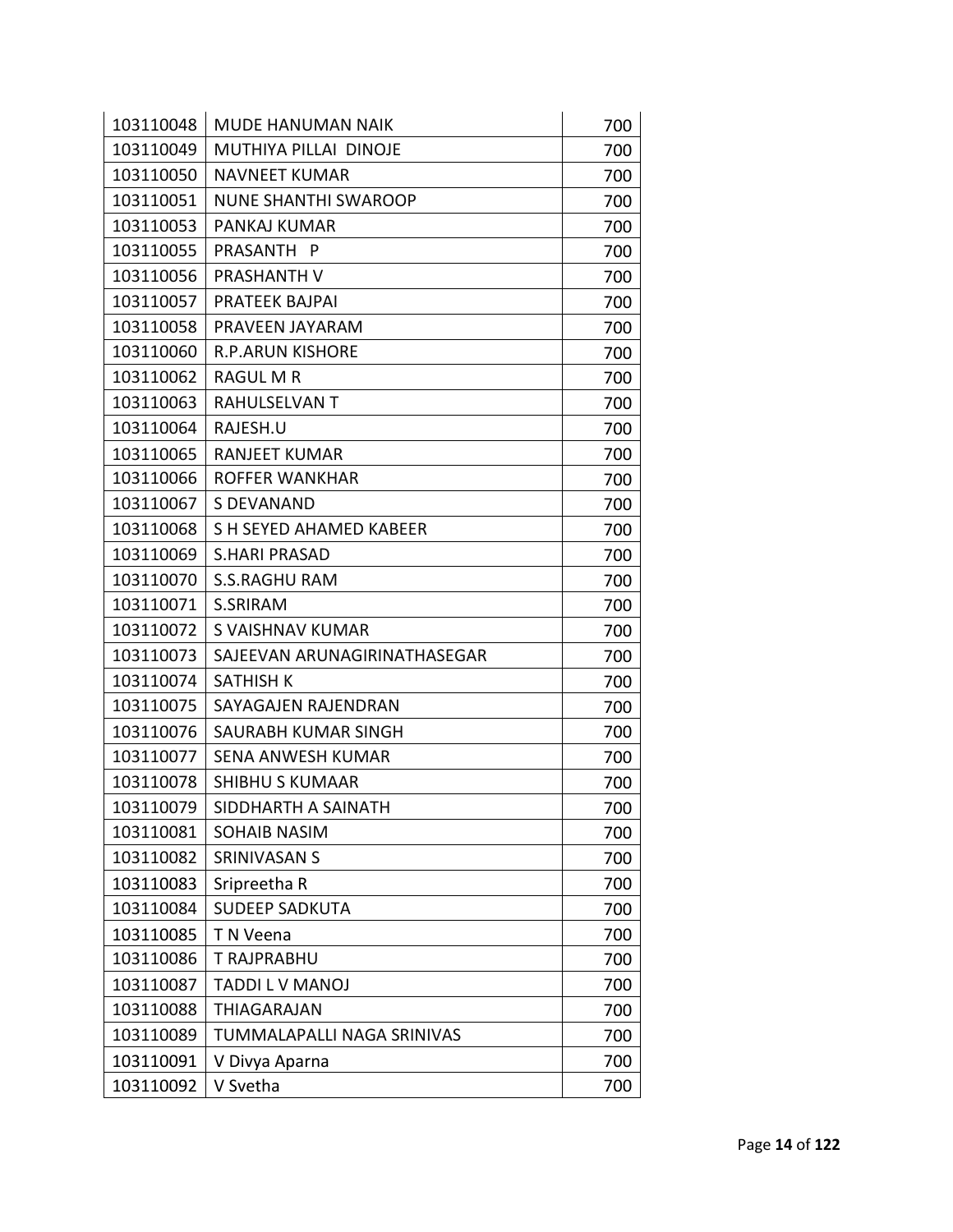| 103110093 | VASANTHAKUMAR SHIVAANTH | 700 |
|-----------|-------------------------|-----|
| 103110094 | Vasudha R               | 700 |
| 103110095 | <b>VIDYA SAGAR M</b>    | 700 |
| 103110096 | <b>VIJAY PAL SAGAR</b>  | 700 |
| 103110097 | <b>VISHAL ANAND</b>     | 700 |
| 103110098 | <b>VIVEK KUSHWAH</b>    | 700 |
| 103110099 | PIYUSH JAIN             | 700 |
| 103110100 | <b>ASWING</b>           | 700 |
| 103110101 | <b>HARISH J P</b>       | 700 |
| 103110102 | Saranya P               | 700 |
| 103110103 | OM PRAKASH KUMAR        | 700 |
| 103111001 | Abhay Soni              | 700 |
| 103111002 | <b>ABHISHEKH GOEL</b>   | 700 |
| 103111003 | Abhishek Kumar Yadav    | 700 |
| 103111004 | Abhishek                | 700 |
| 103111005 | <b>ABRAHAM WILLIAM</b>  | 700 |
| 103111006 | Adthitya                | 700 |
| 103111008 | <b>Akshat Gupta</b>     | 700 |
| 103111010 | Alok Raj                | 700 |
| 103111011 | Amitkumar               | 700 |
| 103111012 | Amit Kumar              | 700 |
| 103111013 | Ananda Dev Chaudhary    | 700 |
| 103111014 | <b>ANKUSH JAIN</b>      | 700 |
| 103111015 | Anurag Saurav           | 700 |
| 103111016 | Arimardan Kumar Bora    | 700 |
| 103111017 | Arun S                  | 700 |
| 103111018 | Asil                    | 700 |
| 103111019 | <b>BHARANI DHARAN A</b> | 700 |
| 103111020 | <b>BHARAT KUMAR J.</b>  | 700 |
| 103111021 | <b>Birat KC</b>         | 700 |
| 103111022 | BishwomaniKhanal        | 700 |
| 103111024 | RuthwikLakshman         | 700 |
| 103111025 | Chella Kaileshwar       | 700 |
| 103111026 | Daniel                  | 700 |
| 103111027 | Deepali                 | 700 |
| 103111028 | Devbratt                | 700 |
| 103111029 | Diwakar NA              | 700 |
| 103111030 | Dilipkumar              | 700 |
| 103111031 | Dinesh Kumar Saini      | 700 |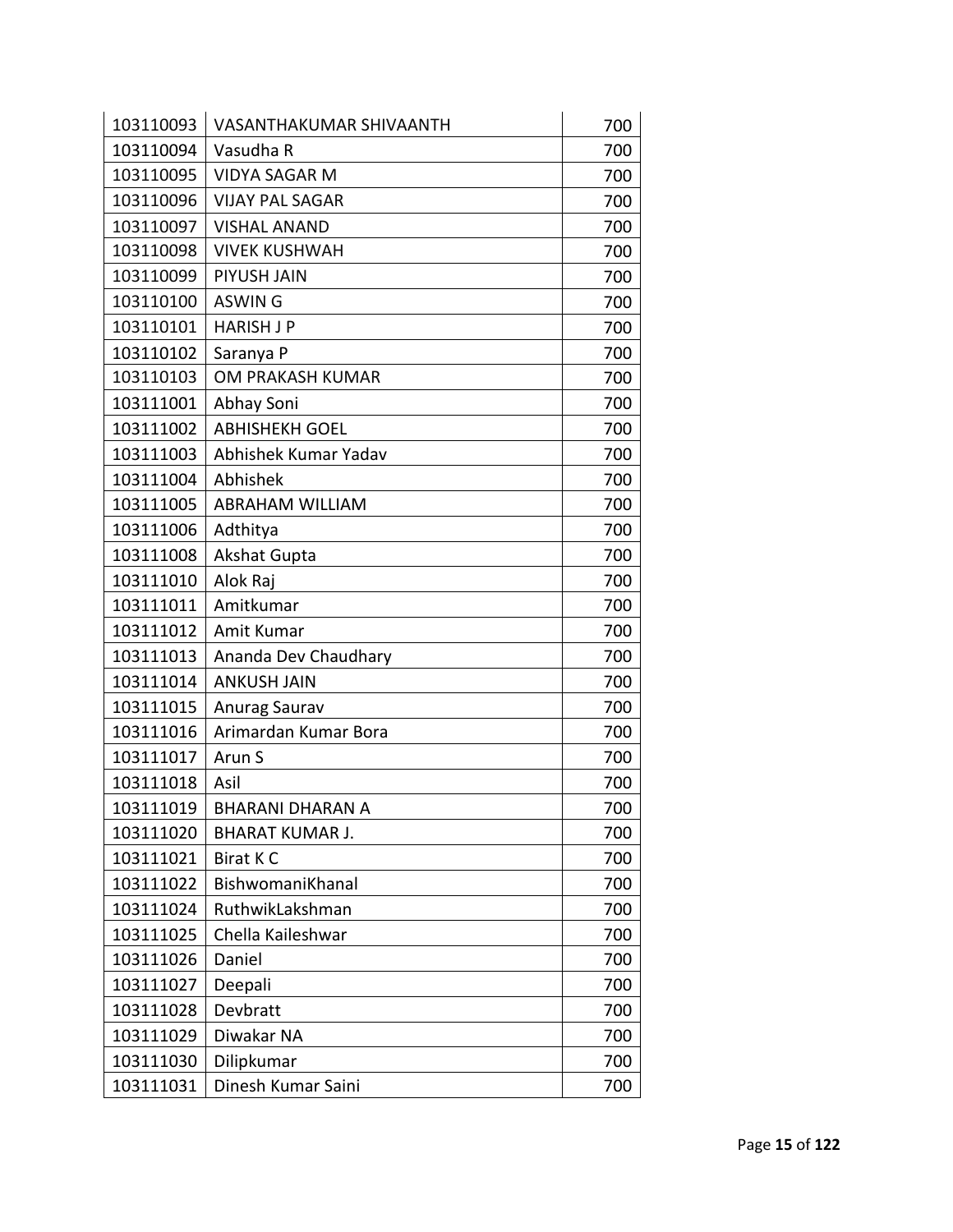| 103111032 | Dipobratosarbapalli      | 700 |
|-----------|--------------------------|-----|
| 103111033 | Divyashukrsah            | 700 |
| 103111034 | Sri Venkat Naren         | 700 |
| 103111035 | G.Varun Kumar            | 700 |
| 103111036 | Avinash G                | 700 |
| 103111037 | Girish                   | 700 |
| 103111038 | Hariharan                | 700 |
| 103111039 | Jonathan George M        | 700 |
| 103111040 | Joydeep Biswas           | 700 |
| 103111041 | K. PRADEESH              | 700 |
| 103111042 | K.V Priyadarshan         | 700 |
| 103111043 | Vignesh                  | 700 |
| 103111044 | Kavin Kumar.R            | 700 |
| 103111046 | NILENDRA KUMAR VERMA     | 700 |
| 103111047 | Durai raj                | 700 |
| 103111048 | M Sandhya Priyadharshini | 700 |
| 103111049 | M Manoj Victor           | 700 |
| 103111050 | Melvin.V                 | 700 |
| 103111052 | Nikitaa Sivaakumar       | 700 |
| 103111053 | Ojasrajpal               | 700 |
| 103111054 | Cibi Pranav P.S          | 700 |
| 103111055 | PARAG MAHESHWAR          | 700 |
| 103111056 | ParasDhakad              | 700 |
| 103111057 | PIYUSH ASASWAR           | 700 |
| 103111058 | T. POOVENDIRAN           | 700 |
| 103111059 | PRANAY MOMATA            | 700 |
| 103111060 | Pritika C                | 700 |
| 103111061 | <b>RG Rohith Kiran</b>   | 700 |
| 103111062 | Rahul Jalan              | 700 |
| 103111063 | Rajat Ranjan             | 700 |
| 103111064 | Rajinikanthmaya          | 700 |
| 103111065 | Ramya Sundar             | 700 |
| 103111066 | RAUNAK BETALA            | 700 |
| 103111067 | Ravi Ranjan              | 700 |
| 103111068 | Ricky anand              | 700 |
| 103111069 | S Arok Priyadarshan      | 700 |
| 103111070 | S Kaviya                 | 700 |
| 103111071 | P Saktheeswara Karthik   | 700 |
| 103111072 | Sangaelakkia P           | 700 |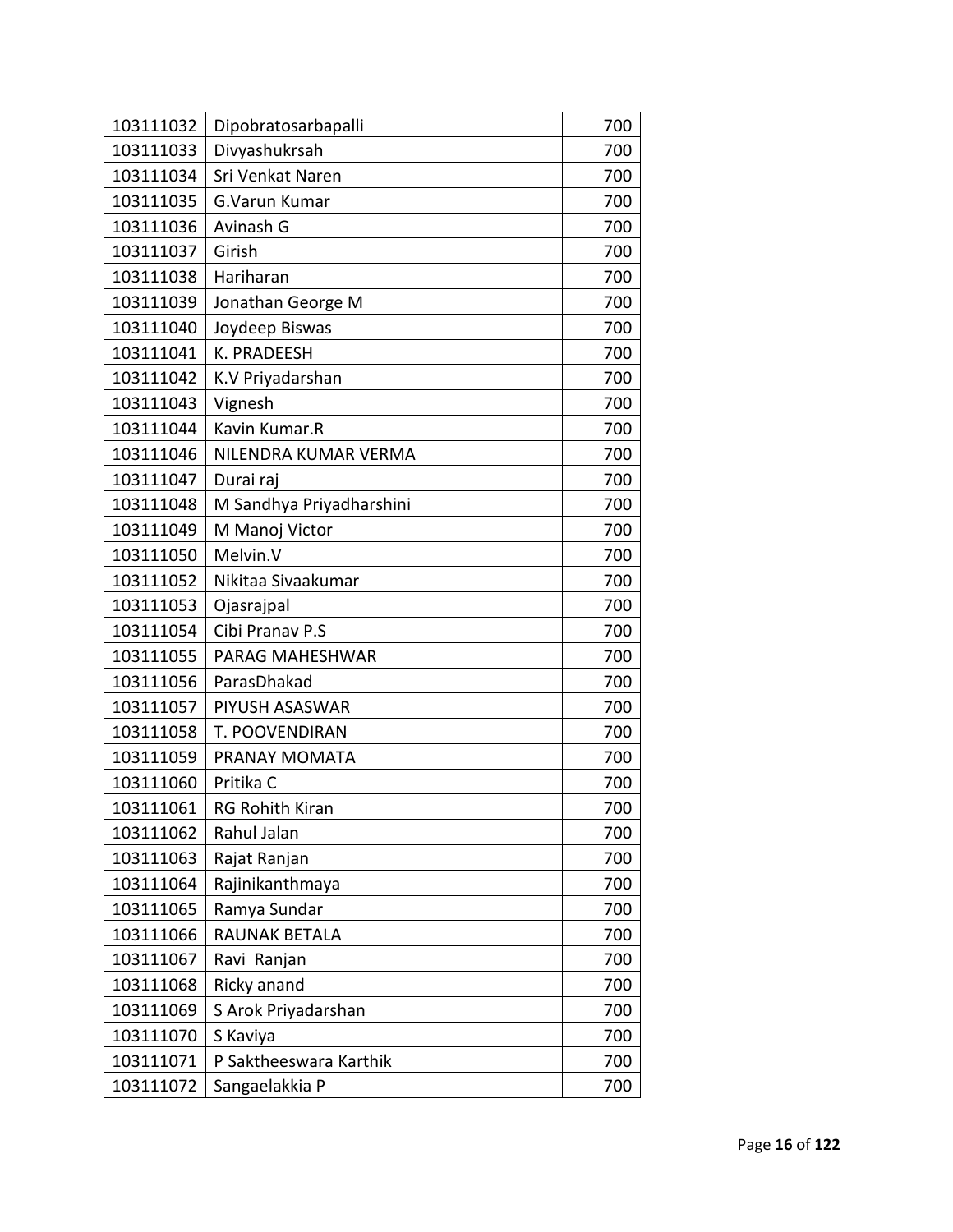| 103111074<br>Shakib Husain<br>700<br>103111075<br>SHIVKARAN POTALIYA<br>700<br>103111076<br>Soumyajit Das<br>700<br>Srinivasan.V<br>103111077<br>700<br>103111078<br>Srivatsan.M<br>700<br>103111080<br>Suresh Kumar Dunga<br>700<br>103111081<br>Swayamprakash<br>700<br>103111082<br><b>UMAR BELAL</b><br>700<br>103111084<br>700<br>V Priyamvada<br>103111085<br>VatsalRastogi<br>700<br>Saichanderasekar<br>103111086<br>700<br>103111087<br><b>V.GAGAN PRASAD</b><br>700<br>103111088<br>VENTESWARAN<br>700<br>103111089<br>Vibek Chandra sah<br>700<br>103111091<br>Vijay Krishna<br>700<br>Vinayak Ramesh<br>103111092<br>700<br>103111093<br>Vishnu Vimalraj<br>700<br>103111094<br><b>Bauhee Devish Rai</b><br>700<br>103112001<br>R.PADMANABAN<br>700<br>103112002<br>A SREE SAI GANESH<br>700<br>103112003<br><b>AAYUSH GARG</b><br>700<br>103112005<br><b>ADITYA NAIR</b><br>700<br>103112006<br><b>AJOY KUMAR SARKAR</b><br>700<br>103112008<br><b>ALOK KUMAR</b><br>700<br>103112009<br><b>AMIT SHARMA</b><br>700<br>103112010<br><b>ARUN RAAJAN.R</b><br>700<br>103112011<br>ASHUTOSH KUMAR YADAV<br>700<br>103112012<br><b>I.ASHWIN BAABU</b><br>700<br>S.ASWIN<br>700<br>103112013<br>700<br>103112014<br><b>AVINAASH SHIRAAM</b><br>103112015<br><b>S.AVINASH ADITYA</b><br>700<br>103112016<br><b>AYUSHI TIWARI</b><br>700<br>103112017<br><b>B.P.VIVEK</b><br>700<br>103112018<br><b>B.S.SRINIMALAN</b><br>700<br>103112019<br><b>BADDAM SRI HARSHA</b><br>700<br>103112020<br>700<br><b>BHARGAV SAI.N</b> |           |                        |     |
|--------------------------------------------------------------------------------------------------------------------------------------------------------------------------------------------------------------------------------------------------------------------------------------------------------------------------------------------------------------------------------------------------------------------------------------------------------------------------------------------------------------------------------------------------------------------------------------------------------------------------------------------------------------------------------------------------------------------------------------------------------------------------------------------------------------------------------------------------------------------------------------------------------------------------------------------------------------------------------------------------------------------------------------------------------------------------------------------------------------------------------------------------------------------------------------------------------------------------------------------------------------------------------------------------------------------------------------------------------------------------------------------------------------------------------------------------------------------------------------------------------------------------------|-----------|------------------------|-----|
|                                                                                                                                                                                                                                                                                                                                                                                                                                                                                                                                                                                                                                                                                                                                                                                                                                                                                                                                                                                                                                                                                                                                                                                                                                                                                                                                                                                                                                                                                                                                | 103111073 | <b>SANKALP SHANKAR</b> | 700 |
|                                                                                                                                                                                                                                                                                                                                                                                                                                                                                                                                                                                                                                                                                                                                                                                                                                                                                                                                                                                                                                                                                                                                                                                                                                                                                                                                                                                                                                                                                                                                |           |                        |     |
|                                                                                                                                                                                                                                                                                                                                                                                                                                                                                                                                                                                                                                                                                                                                                                                                                                                                                                                                                                                                                                                                                                                                                                                                                                                                                                                                                                                                                                                                                                                                |           |                        |     |
|                                                                                                                                                                                                                                                                                                                                                                                                                                                                                                                                                                                                                                                                                                                                                                                                                                                                                                                                                                                                                                                                                                                                                                                                                                                                                                                                                                                                                                                                                                                                |           |                        |     |
|                                                                                                                                                                                                                                                                                                                                                                                                                                                                                                                                                                                                                                                                                                                                                                                                                                                                                                                                                                                                                                                                                                                                                                                                                                                                                                                                                                                                                                                                                                                                |           |                        |     |
|                                                                                                                                                                                                                                                                                                                                                                                                                                                                                                                                                                                                                                                                                                                                                                                                                                                                                                                                                                                                                                                                                                                                                                                                                                                                                                                                                                                                                                                                                                                                |           |                        |     |
|                                                                                                                                                                                                                                                                                                                                                                                                                                                                                                                                                                                                                                                                                                                                                                                                                                                                                                                                                                                                                                                                                                                                                                                                                                                                                                                                                                                                                                                                                                                                |           |                        |     |
|                                                                                                                                                                                                                                                                                                                                                                                                                                                                                                                                                                                                                                                                                                                                                                                                                                                                                                                                                                                                                                                                                                                                                                                                                                                                                                                                                                                                                                                                                                                                |           |                        |     |
|                                                                                                                                                                                                                                                                                                                                                                                                                                                                                                                                                                                                                                                                                                                                                                                                                                                                                                                                                                                                                                                                                                                                                                                                                                                                                                                                                                                                                                                                                                                                |           |                        |     |
|                                                                                                                                                                                                                                                                                                                                                                                                                                                                                                                                                                                                                                                                                                                                                                                                                                                                                                                                                                                                                                                                                                                                                                                                                                                                                                                                                                                                                                                                                                                                |           |                        |     |
|                                                                                                                                                                                                                                                                                                                                                                                                                                                                                                                                                                                                                                                                                                                                                                                                                                                                                                                                                                                                                                                                                                                                                                                                                                                                                                                                                                                                                                                                                                                                |           |                        |     |
|                                                                                                                                                                                                                                                                                                                                                                                                                                                                                                                                                                                                                                                                                                                                                                                                                                                                                                                                                                                                                                                                                                                                                                                                                                                                                                                                                                                                                                                                                                                                |           |                        |     |
|                                                                                                                                                                                                                                                                                                                                                                                                                                                                                                                                                                                                                                                                                                                                                                                                                                                                                                                                                                                                                                                                                                                                                                                                                                                                                                                                                                                                                                                                                                                                |           |                        |     |
|                                                                                                                                                                                                                                                                                                                                                                                                                                                                                                                                                                                                                                                                                                                                                                                                                                                                                                                                                                                                                                                                                                                                                                                                                                                                                                                                                                                                                                                                                                                                |           |                        |     |
|                                                                                                                                                                                                                                                                                                                                                                                                                                                                                                                                                                                                                                                                                                                                                                                                                                                                                                                                                                                                                                                                                                                                                                                                                                                                                                                                                                                                                                                                                                                                |           |                        |     |
|                                                                                                                                                                                                                                                                                                                                                                                                                                                                                                                                                                                                                                                                                                                                                                                                                                                                                                                                                                                                                                                                                                                                                                                                                                                                                                                                                                                                                                                                                                                                |           |                        |     |
|                                                                                                                                                                                                                                                                                                                                                                                                                                                                                                                                                                                                                                                                                                                                                                                                                                                                                                                                                                                                                                                                                                                                                                                                                                                                                                                                                                                                                                                                                                                                |           |                        |     |
|                                                                                                                                                                                                                                                                                                                                                                                                                                                                                                                                                                                                                                                                                                                                                                                                                                                                                                                                                                                                                                                                                                                                                                                                                                                                                                                                                                                                                                                                                                                                |           |                        |     |
|                                                                                                                                                                                                                                                                                                                                                                                                                                                                                                                                                                                                                                                                                                                                                                                                                                                                                                                                                                                                                                                                                                                                                                                                                                                                                                                                                                                                                                                                                                                                |           |                        |     |
|                                                                                                                                                                                                                                                                                                                                                                                                                                                                                                                                                                                                                                                                                                                                                                                                                                                                                                                                                                                                                                                                                                                                                                                                                                                                                                                                                                                                                                                                                                                                |           |                        |     |
|                                                                                                                                                                                                                                                                                                                                                                                                                                                                                                                                                                                                                                                                                                                                                                                                                                                                                                                                                                                                                                                                                                                                                                                                                                                                                                                                                                                                                                                                                                                                |           |                        |     |
|                                                                                                                                                                                                                                                                                                                                                                                                                                                                                                                                                                                                                                                                                                                                                                                                                                                                                                                                                                                                                                                                                                                                                                                                                                                                                                                                                                                                                                                                                                                                |           |                        |     |
|                                                                                                                                                                                                                                                                                                                                                                                                                                                                                                                                                                                                                                                                                                                                                                                                                                                                                                                                                                                                                                                                                                                                                                                                                                                                                                                                                                                                                                                                                                                                |           |                        |     |
|                                                                                                                                                                                                                                                                                                                                                                                                                                                                                                                                                                                                                                                                                                                                                                                                                                                                                                                                                                                                                                                                                                                                                                                                                                                                                                                                                                                                                                                                                                                                |           |                        |     |
|                                                                                                                                                                                                                                                                                                                                                                                                                                                                                                                                                                                                                                                                                                                                                                                                                                                                                                                                                                                                                                                                                                                                                                                                                                                                                                                                                                                                                                                                                                                                |           |                        |     |
|                                                                                                                                                                                                                                                                                                                                                                                                                                                                                                                                                                                                                                                                                                                                                                                                                                                                                                                                                                                                                                                                                                                                                                                                                                                                                                                                                                                                                                                                                                                                |           |                        |     |
|                                                                                                                                                                                                                                                                                                                                                                                                                                                                                                                                                                                                                                                                                                                                                                                                                                                                                                                                                                                                                                                                                                                                                                                                                                                                                                                                                                                                                                                                                                                                |           |                        |     |
|                                                                                                                                                                                                                                                                                                                                                                                                                                                                                                                                                                                                                                                                                                                                                                                                                                                                                                                                                                                                                                                                                                                                                                                                                                                                                                                                                                                                                                                                                                                                |           |                        |     |
|                                                                                                                                                                                                                                                                                                                                                                                                                                                                                                                                                                                                                                                                                                                                                                                                                                                                                                                                                                                                                                                                                                                                                                                                                                                                                                                                                                                                                                                                                                                                |           |                        |     |
|                                                                                                                                                                                                                                                                                                                                                                                                                                                                                                                                                                                                                                                                                                                                                                                                                                                                                                                                                                                                                                                                                                                                                                                                                                                                                                                                                                                                                                                                                                                                |           |                        |     |
|                                                                                                                                                                                                                                                                                                                                                                                                                                                                                                                                                                                                                                                                                                                                                                                                                                                                                                                                                                                                                                                                                                                                                                                                                                                                                                                                                                                                                                                                                                                                |           |                        |     |
|                                                                                                                                                                                                                                                                                                                                                                                                                                                                                                                                                                                                                                                                                                                                                                                                                                                                                                                                                                                                                                                                                                                                                                                                                                                                                                                                                                                                                                                                                                                                |           |                        |     |
|                                                                                                                                                                                                                                                                                                                                                                                                                                                                                                                                                                                                                                                                                                                                                                                                                                                                                                                                                                                                                                                                                                                                                                                                                                                                                                                                                                                                                                                                                                                                |           |                        |     |
|                                                                                                                                                                                                                                                                                                                                                                                                                                                                                                                                                                                                                                                                                                                                                                                                                                                                                                                                                                                                                                                                                                                                                                                                                                                                                                                                                                                                                                                                                                                                |           |                        |     |
|                                                                                                                                                                                                                                                                                                                                                                                                                                                                                                                                                                                                                                                                                                                                                                                                                                                                                                                                                                                                                                                                                                                                                                                                                                                                                                                                                                                                                                                                                                                                |           |                        |     |
|                                                                                                                                                                                                                                                                                                                                                                                                                                                                                                                                                                                                                                                                                                                                                                                                                                                                                                                                                                                                                                                                                                                                                                                                                                                                                                                                                                                                                                                                                                                                |           |                        |     |
|                                                                                                                                                                                                                                                                                                                                                                                                                                                                                                                                                                                                                                                                                                                                                                                                                                                                                                                                                                                                                                                                                                                                                                                                                                                                                                                                                                                                                                                                                                                                |           |                        |     |
| 103112021<br><b>BHIM SINGH</b><br>700                                                                                                                                                                                                                                                                                                                                                                                                                                                                                                                                                                                                                                                                                                                                                                                                                                                                                                                                                                                                                                                                                                                                                                                                                                                                                                                                                                                                                                                                                          |           |                        |     |
| 103112022<br>700<br><b>BOHARA SHIVAM RAJENDRA</b>                                                                                                                                                                                                                                                                                                                                                                                                                                                                                                                                                                                                                                                                                                                                                                                                                                                                                                                                                                                                                                                                                                                                                                                                                                                                                                                                                                                                                                                                              |           |                        |     |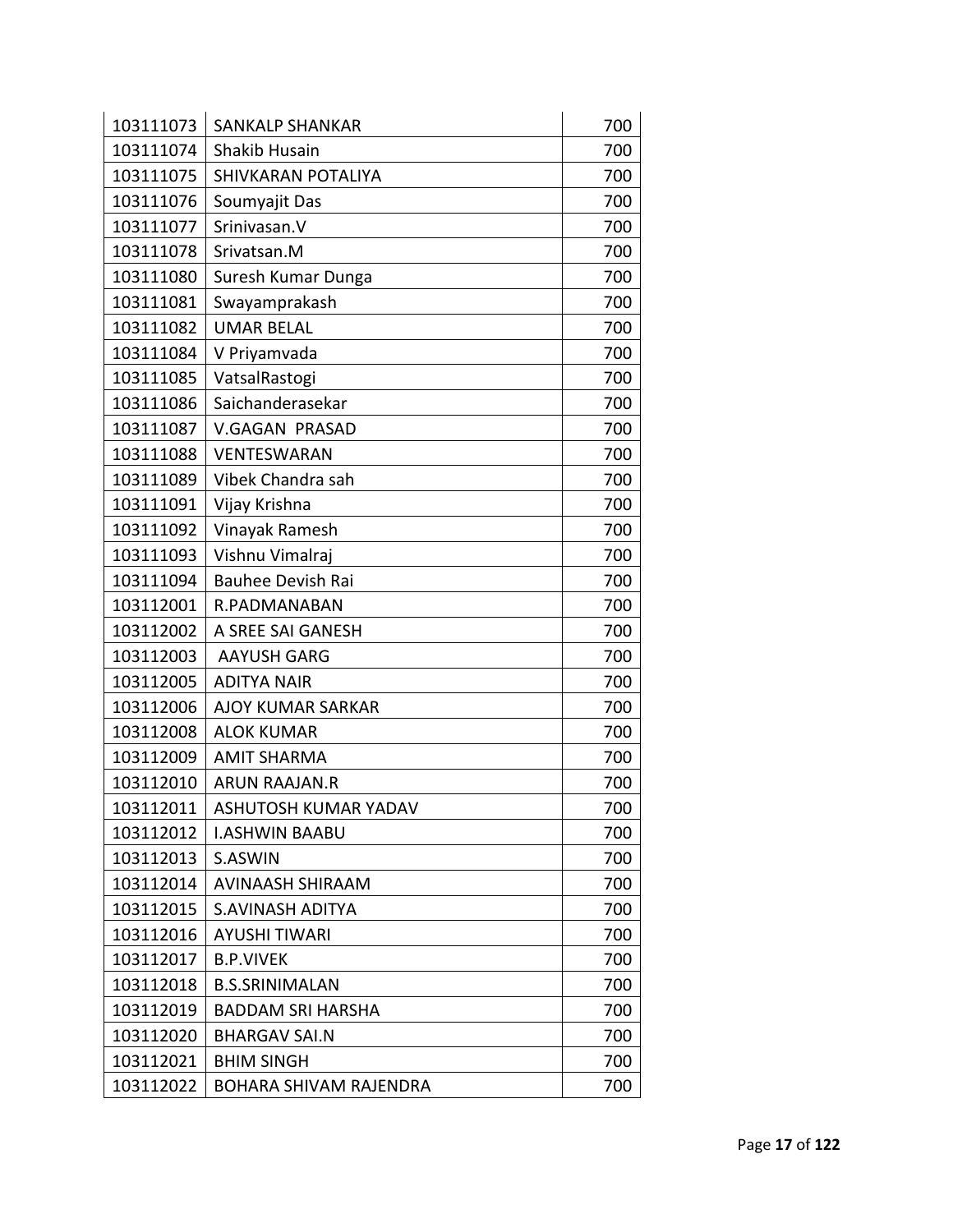| 103112023 | <b>B.MANI BHARGAVA REDDY</b>   | 700 |
|-----------|--------------------------------|-----|
| 103112024 | <b>B.RANADHEER</b>             | 700 |
| 103112025 | <b>BUSI RAMESH</b>             | 700 |
| 103112026 | <b>CHAWAN VINAY SAGAR</b>      | 700 |
| 103112027 | ch.priyamathuri                | 700 |
| 103112028 | <b>C.CLINTON PRABHU</b>        | 700 |
| 103112029 | P.DIVAHAR                      | 700 |
| 103112030 | <b>E.JAYA SHANKAR</b>          | 700 |
| 103112031 | <b>FARHAN CHOLAMUGATH KOYA</b> | 700 |
| 103112033 | <b>GILBERT KHAKHLARI</b>       | 700 |
| 103112034 | <b>GOVIND KUMAR</b>            | 700 |
| 103112035 | <b>J.HEMACHANDRA YATHIN</b>    | 700 |
| 103112036 | <b>HISHAM ALI AHMED</b>        | 700 |
| 103112037 | <b>J.V.SAIBHARAT</b>           | 700 |
| 103112038 | <b>JISHNV HARI NAIR</b>        | 700 |
| 103112039 | <b>KAGITAPALLI SUNITHA</b>     | 700 |
| 103112040 | <b>KARTHIK PRAKASH JOSHI</b>   | 700 |
| 103112041 | <b>KAUSHIK GORAJ</b>           | 700 |
| 103112042 | R.KEERTHI ABINESH              | 700 |
| 103112043 | <b>V.KEERTHI VASAN</b>         | 700 |
| 103112044 | <b>KUCHANI RAVITEJA</b>        | 700 |
| 103112045 | <b>KULA NAND YADAV</b>         | 700 |
| 103112046 | <b>KULJEET SINGH</b>           | 700 |
| 103112047 | <b>KUNAL PATHAK</b>            | 700 |
| 103112048 | <b>KUSHAGRA JAIN</b>           | 700 |
| 103112049 | <b>V.LOKESH</b>                | 700 |
| 103112050 | <b>MANISH KUMAR JAISWAL</b>    | 700 |
| 103112051 | <b>MANISH SURIYAVANSHI</b>     | 700 |
| 103112052 | MANTRARAJ DASH                 | 200 |
| 103112053 | <b>MAYANAK MISHRA</b>          | 700 |
| 103112054 | <b>MIHIRRIMJAH</b>             | 700 |
| 103112055 | MIKE MIKZA KINA                | 700 |
| 103112056 | <b>MOHAMED IMRAN GAFFUR</b>    | 700 |
| 103112057 | <b>J.MOHANAPRIYA</b>           | 700 |
| 103112058 | <b>NAVEEN CHANDAL</b>          | 700 |
| 103112059 | <b>V.NAVEEN</b>                | 700 |
| 103112060 | NEELIYA KARAMTOTH              | 700 |
| 103112061 | N.SRAVYA                       | 700 |
| 103112062 | NIKITHA VERGHEESE              | 700 |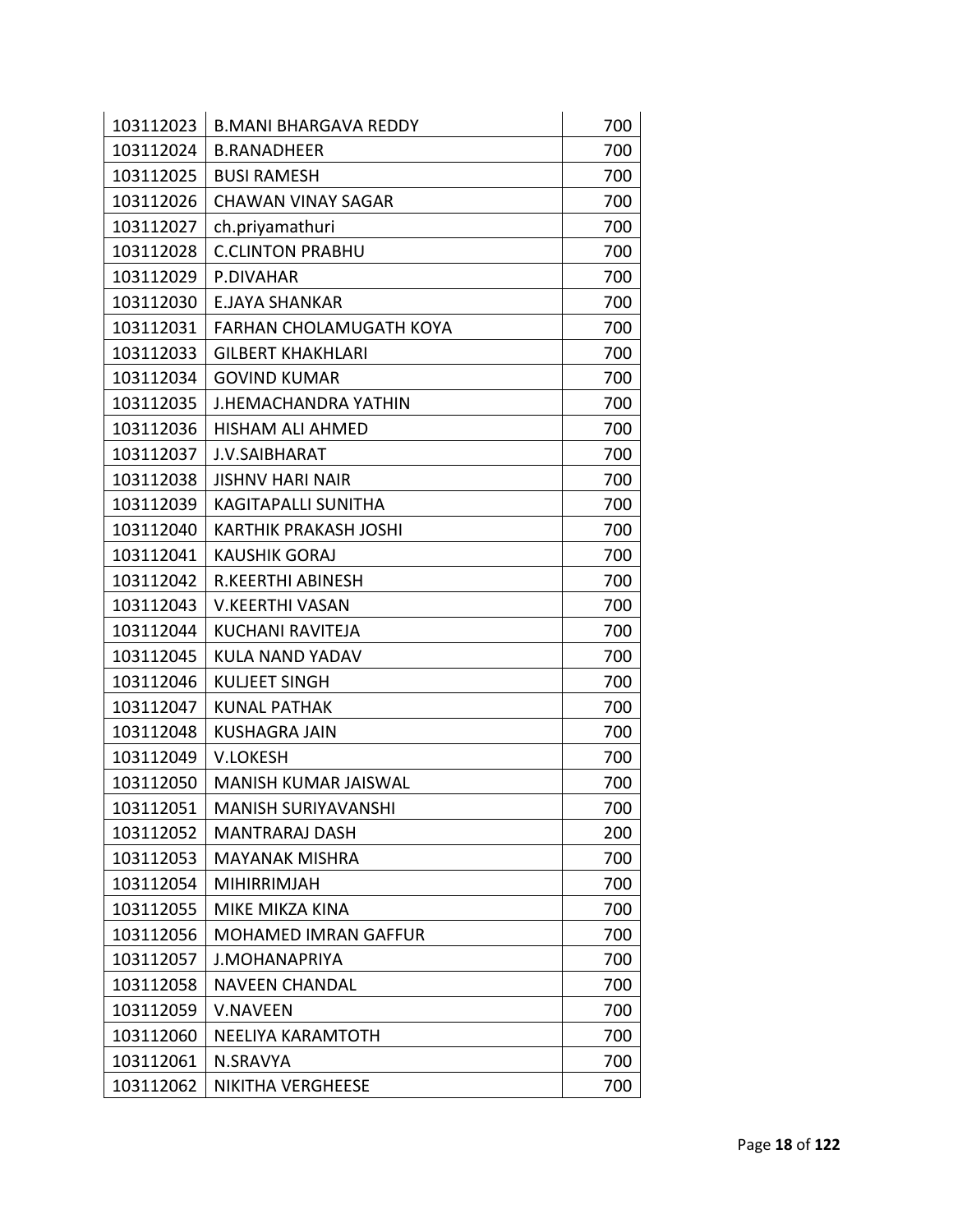| 103112063 | <b>B.Nishanthi</b>             | 700 |
|-----------|--------------------------------|-----|
| 103112064 | NIVETHA.K                      | 700 |
| 103112065 | <b>NUNE SAATHWIK CHANDAN</b>   | 700 |
| 103112066 | O.MEGHANA                      | 700 |
| 103112067 | P.SREENIVASAN                  | 700 |
| 103112068 | <b>VINAY TEJA</b>              | 700 |
| 103112069 | PALLI VENKATA GOPI KRISHNAN    | 700 |
| 103112070 | SUTHARASAN                     | 700 |
| 103112071 | <b>PAVITHRAA</b>               | 700 |
| 103112072 | PODDUTURI ABHIBH REDDY         | 700 |
| 103112073 | <b>PONANJALI</b>               | 700 |
| 103112074 | E.PRADEEP                      | 700 |
| 103112075 | PRANESH PARAMANATHA            | 700 |
| 103112076 | PRASANTH.M                     | 700 |
| 103112077 | PRASIDDHI RAVI KUMAR           | 700 |
| 103112078 | PRIYA KUMARI                   | 700 |
| 103112079 | PRIYADARSHINI RAJAGOPAL        | 700 |
| 103112080 | P.RAMYA                        | 700 |
| 103112081 | <b>RESMA SAM</b>               | 700 |
| 103112082 | RESHMAA A.R                    | 700 |
| 103112083 | S.GIRISH                       | 700 |
| 103112084 | S.SARAN                        | 700 |
| 103112085 | <b>S.SRI KRISHNAN</b>          | 700 |
| 103112086 | S.VIVEKANANDAN                 | 700 |
| 103112087 | <b>SAHITI SARVA</b>            | 700 |
| 103112088 | <b>SAJAY KUMAR</b>             | 700 |
| 103112089 | <b>P.SANTHOSH KUMAR</b>        | 700 |
| 103112090 | SELVARAJ RAMJI                 | 700 |
| 103112092 | SIDDHANT CHANDRA               | 700 |
| 103112093 | SIDDHARTH SHIVAMANGAL SOLAANKI | 700 |
| 103112094 | SOORYA.E                       | 700 |
| 103112095 | <b>SREE KANTH SIGH</b>         | 700 |
| 103112096 | SUBASHREE.P                    | 700 |
| 103112097 | <b>SURAJ KUMAR</b>             | 700 |
| 103112098 | <b>UDAYVEER SINGH PARMAR</b>   | 700 |
| 103112099 | A.UMAR FARUQ                   | 700 |
| 103112100 | <b>SIVA POORNAN</b>            | 700 |
| 103112101 | <b>V.SAI PRASAD</b>            | 700 |
| 103112102 | V.KARTHIKEYA                   | 700 |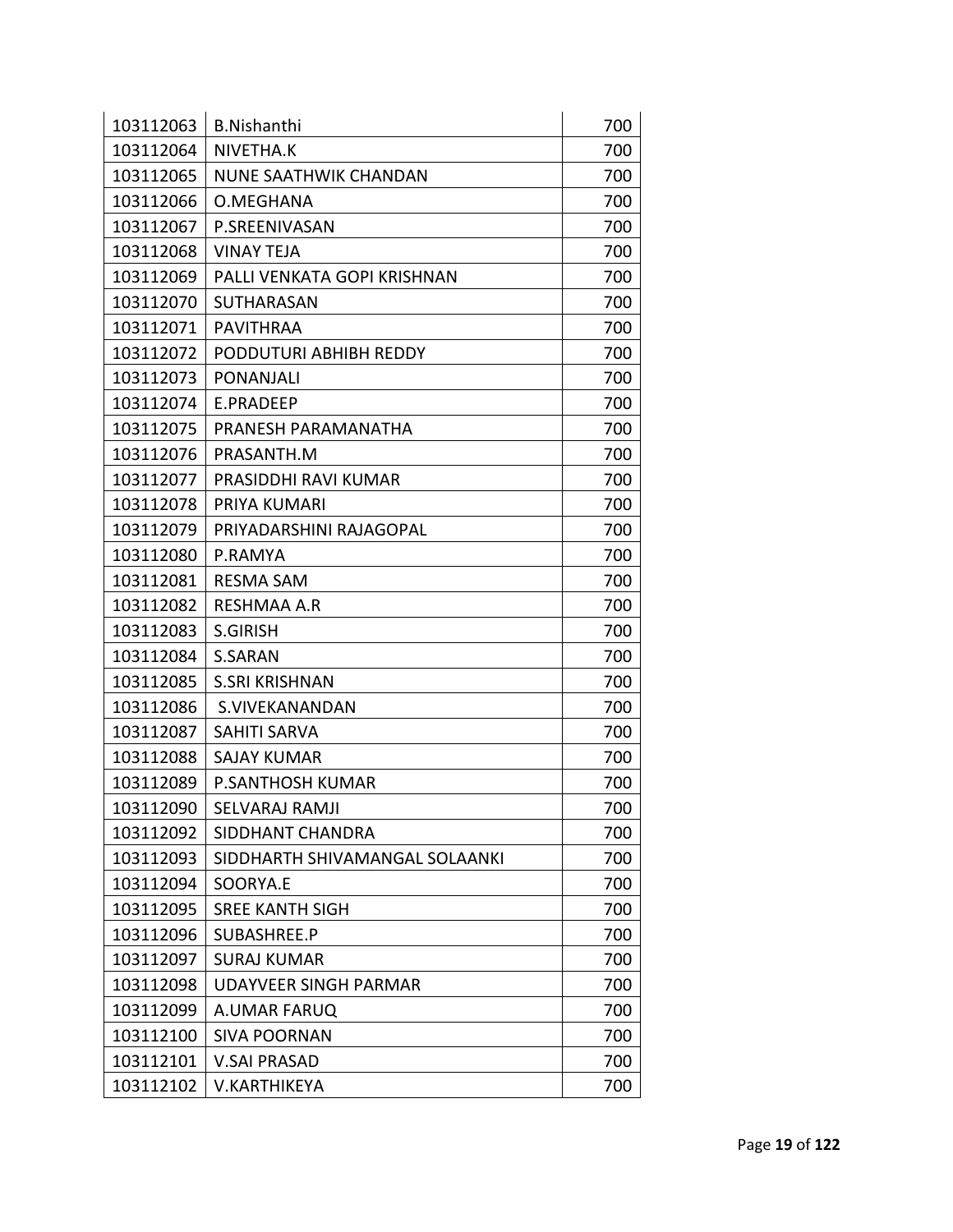| 103112103 | <b>VARDA PREETHAM</b>              | 700 |
|-----------|------------------------------------|-----|
| 103112104 | <b>VARUN KOUNDINYA</b>             | 700 |
| 103112105 | YARASANI AKHIL KUMAR REDDY         | 700 |
| 103112106 | YOUSUF MANSOOR                     | 700 |
| 103113001 | ABHINAYA.R                         | 700 |
| 103113002 | <b>ABHISHEK KUMAR</b>              | 700 |
| 103113003 | <b>ABHISHEK SRIVASTAVA</b>         | 700 |
| 103113004 | <b>ABHISHEK VINOD</b>              | 700 |
| 103113005 | ADARSH KUMAR                       | 700 |
| 103113006 | ADITYA PRAKASH                     | 700 |
| 103113007 | ADITYA SUDHAKARAN                  | 700 |
| 103113008 | ALESTER FRASER LYNGDOH             | 700 |
| 103113009 | AMBARAPU LAASYA MADHURI            | 700 |
| 103113010 | <b>ANBUMANI B</b>                  | 700 |
| 103113011 | <b>ANIL KUMAR</b>                  | 700 |
| 103113012 | <b>ANJALI ANIL</b>                 | 700 |
| 103113013 | <b>APARNAC</b>                     | 700 |
| 103113014 | <b>ARUN KUMAR P</b>                | 700 |
| 103113016 | <b>ASHWINI PETCHIAPPAN</b>         | 700 |
| 103113017 | ATHISARAN B                        | 700 |
| 103113018 | <b>AUROBINDO MOHAN C</b>           | 700 |
| 103113019 | <b>AVALA AKHILA</b>                | 700 |
| 103113021 | <b>B BHARATH RAM</b>               | 700 |
| 103113022 | <b>BAISIL VARUGHESE OOMMEN</b>     | 700 |
| 103113023 | <b>BANDARU HEMANTH</b>             | 700 |
| 103113024 | BANDARU VENKATA ROHITH             | 700 |
| 103113025 | <b>BANOTH SHANKAR</b>              | 700 |
| 103113026 | <b>BRAMHADEVI SAIANIL</b>          | 700 |
| 103113027 | C RAJESH KANNA                     | 700 |
| 103113028 | <b>C SWATHI</b>                    | 700 |
| 103113029 | <b>CHAGAMREDDY SAI KONDA REDDY</b> | 700 |
| 103113030 | <b>CHAVA TRIVENI</b>               | 700 |
| 103113031 | DHIRAJ BHOCHHIBHOYA                | 700 |
| 103113032 | G ARVIND                           | 700 |
| 103113034 | <b>GAJAVALLI PRATYUSHA</b>         | 700 |
| 103113035 | <b>GALLA VAMSI KRISHNA</b>         | 700 |
| 103113036 | <b>GOKULNATH A</b>                 | 700 |
| 103113037 | <b>GOLI HAREESH REDDY</b>          | 700 |
| 103113038 | HARRYDHARSHAN DEVADAS              | 700 |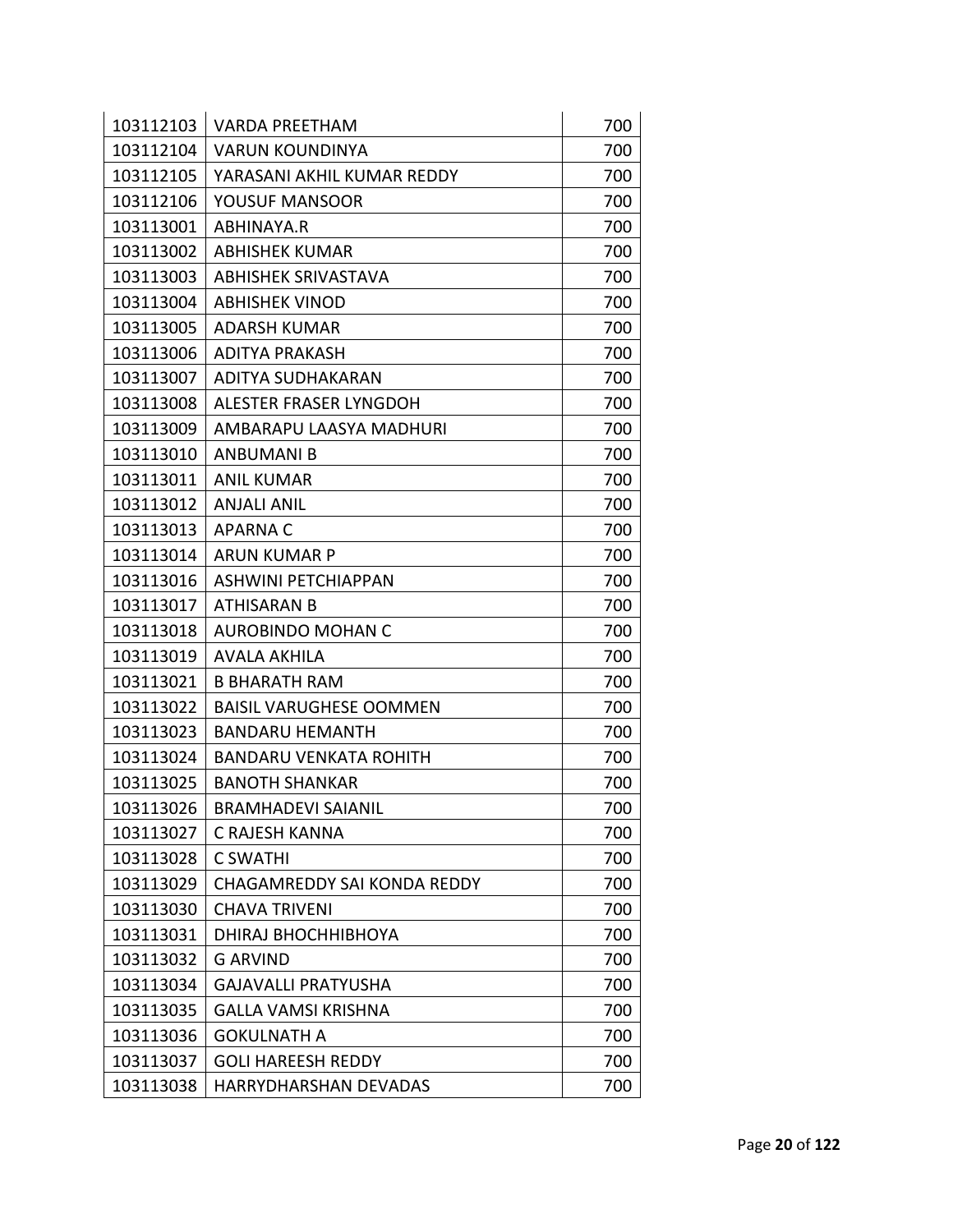| 103113039 | HEMANT VENKATAVIGNESH THURUMELLA  | 700 |
|-----------|-----------------------------------|-----|
| 103113040 | JAI LALITH AMARNATH NIMMAGADDA    | 700 |
| 103113041 | <b>JAMMI ASHOK</b>                | 700 |
| 103113042 | <b>KANCHARLA VINUTHA</b>          | 700 |
| 103113043 | KARUTURI TRIDAYA CHANDANA         | 700 |
| 103113044 | <b>KAVIYA M</b>                   | 700 |
| 103113045 | L JOTHI KRISHNA                   | 700 |
| 103113046 | LAVUDIYA BALACHANDRA NAIK         | 700 |
| 103113047 | <b>LOKESH KUMAR</b>               | 700 |
| 103113048 | <b>MADHULIKA</b>                  | 700 |
| 103113049 | <b>MAHALAKSHMI S</b>              | 700 |
| 103113050 | <b>MALLEPUDI SRI HARSHA</b>       | 700 |
| 103113051 | <b>MALLIPUDI PRANAY BHASKAR</b>   | 700 |
| 103113052 | <b>MANEPALLI PRIYUSHA LAKSHMI</b> | 700 |
| 103113053 | <b>MANI THAKUR HAJAM</b>          | 700 |
| 103113054 | MANOJ GUNZALO RAJ V               | 700 |
| 103113056 | MOHAMMED TANHATASLEEM             | 700 |
| 103113057 | <b>MOOD RAJASHEKAR</b>            | 700 |
| 103113058 | <b>MANISHA M</b>                  | 700 |
| 103113059 | MUTHURU RAGHAVENDRA REDDY         | 700 |
| 103113060 | NALLURI PANCHA JANYA NARAYAN      | 700 |
| 103113061 | NAMANI BHARATH                    | 700 |
| 103113062 | P BALAJI                          | 700 |
| 103113063 | PIYUSH RAJ                        | 700 |
| 103113064 | <b>PONMANIN</b>                   | 700 |
| 103113065 | POOJA PADMANABHAN                 | 700 |
| 103113066 | POOMAGAN A                        | 700 |
| 103113067 | PRATUL SHARMA                     | 700 |
| 103113068 | R MADHUVANDHI                     | 700 |
| 103113069 | <b>R SANGAVI</b>                  | 700 |
| 103113070 | RACHUMALLA BUCHI REDDY            | 700 |
| 103113071 | <b>RAHUL JOHN ROY</b>             | 700 |
| 103113072 | RAHUL RANJIT PULPARAMBATH         | 700 |
| 103113073 | <b>RAJATH B</b>                   | 700 |
| 103113074 | <b>RAVI PRAKASH</b>               | 700 |
| 103113075 | RAVINDRA KUMAR                    | 700 |
| 103113076 | <b>RENOLD REGAN G</b>             | 700 |
| 103113077 | <b>RISHMA BJ</b>                  | 700 |
| 103113078 | S SANGEERTHANA                    | 700 |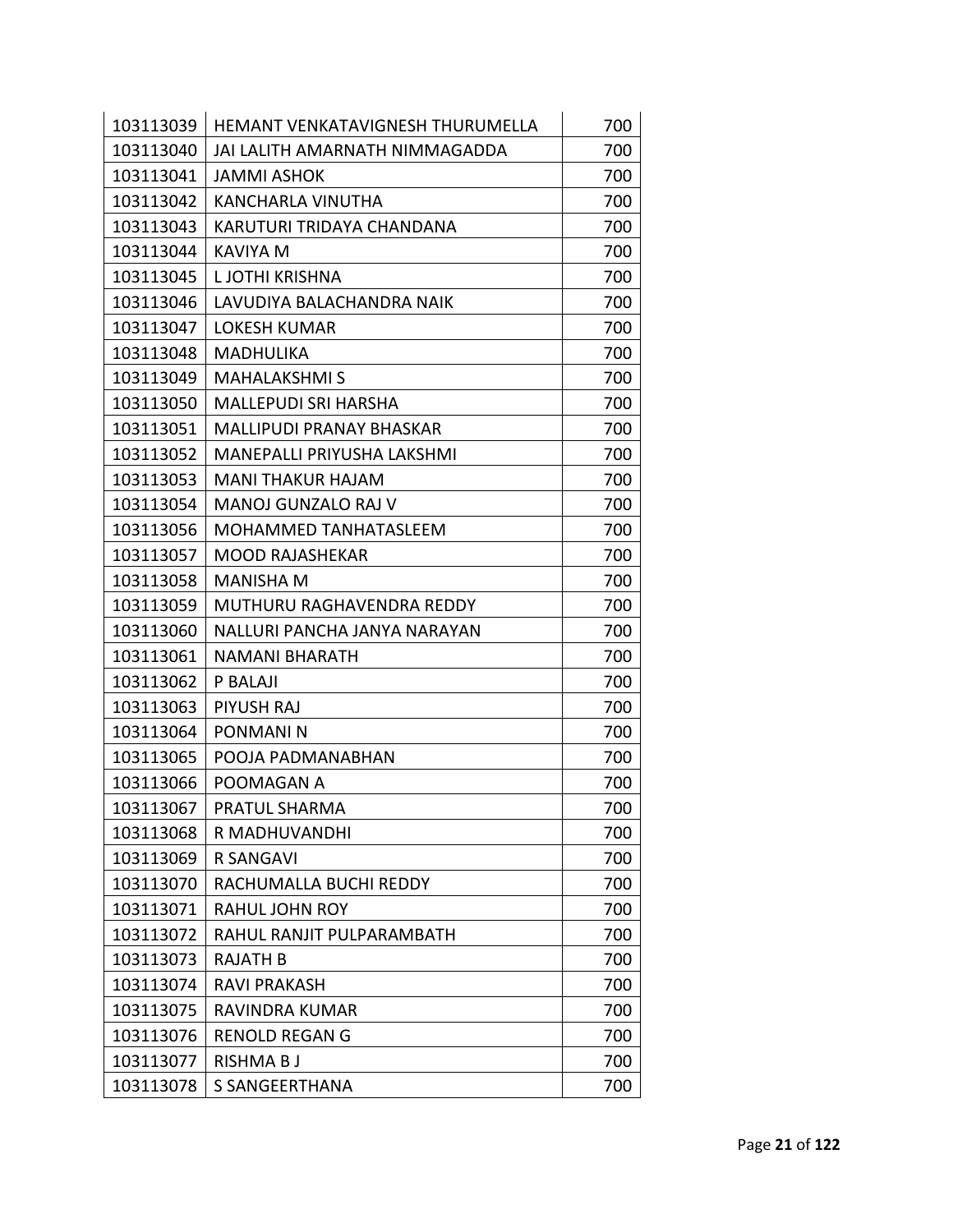| 103113079 | S. ASHWIN BHARATHWAJ                   | 700 |
|-----------|----------------------------------------|-----|
| 103113080 | <b>SACHIN KUMAR</b>                    | 700 |
| 103113081 | <b>SAHANA S</b>                        | 700 |
| 103113082 | <b>SANJAY CHOUDHARY</b>                | 700 |
| 103113083 | SANJAY SINGH MEENA                     | 700 |
| 103113084 | SAURABH JAIN                           | 700 |
| 103113085 | SHREEJAYA B                            | 700 |
| 103113086 | <b>SITANSHU KUMAR</b>                  | 700 |
| 103113087 | <b>SOURAV BANERJEE</b>                 | 700 |
| 103113088 | <b>SREEKAR SHASHANK B</b>              | 700 |
| 103113089 | <b>SRUTHI SAHITYA T</b>                | 700 |
| 103113090 | SURENDRA KUMAR                         | 700 |
| 103113091 | T SIVAGURUNATHAN                       | 700 |
| 103113092 | THIRUVASAGAM A                         | 700 |
| 103113093 | <b>UDA HARI KRISHNA</b>                | 700 |
| 103113094 | <b>VAANATHIP</b>                       | 700 |
| 103113095 | <b>VEENADHARSHANIS</b>                 | 700 |
| 103113096 | VIGNESH ALAGUMUTHUSAMY P               | 700 |
| 103113097 | <b>VIJAI VINAYAN THAMPI</b>            | 700 |
| 103113098 | <b>VINAY KUMAR CHOWDARY PULIVARTHI</b> | 700 |
| 103113099 | <b>VINAY RAMAIYA</b>                   | 700 |
| 103113100 | <b>VIVEK KUMAR</b>                     | 700 |
| 103113101 | YERRA NAGARAJU                         | 700 |
| 106109018 | <b>DEEPAK SINGHAL</b>                  | 700 |
| 106109097 | <b>SUMAN KUMAR</b>                     | 700 |
| 106110001 | <b>ABHIJIT KUMAR</b>                   | 700 |
| 106110002 | <b>AJIT KUMAR</b>                      | 700 |
| 106110003 | <b>AKSHAY KHANDELWAL</b>               | 700 |
| 106110005 | <b>AMRIT SAHOO</b>                     | 700 |
| 106110006 | Angelyn Arputha B                      | 700 |
| 106110007 | ANSHUMAN CHAUDHARY                     | 700 |
| 106110008 | Anusree Das Gupta                      | 700 |
| 106110009 | <b>APEKSHIT DESWAL</b>                 | 700 |
| 106110010 | Apourva Parthasarathy                  | 700 |
| 106110011 | <b>ARUNKUMAR R</b>                     | 700 |
| 106110012 | <b>ASHISH GOSWAMI</b>                  | 700 |
| 106110013 | Bharadwaj Manasa                       | 700 |
| 106110014 | <b>BILLA PRASHANTH REDDY</b>           | 700 |
| 106110015 | C P PIYUSH                             | 700 |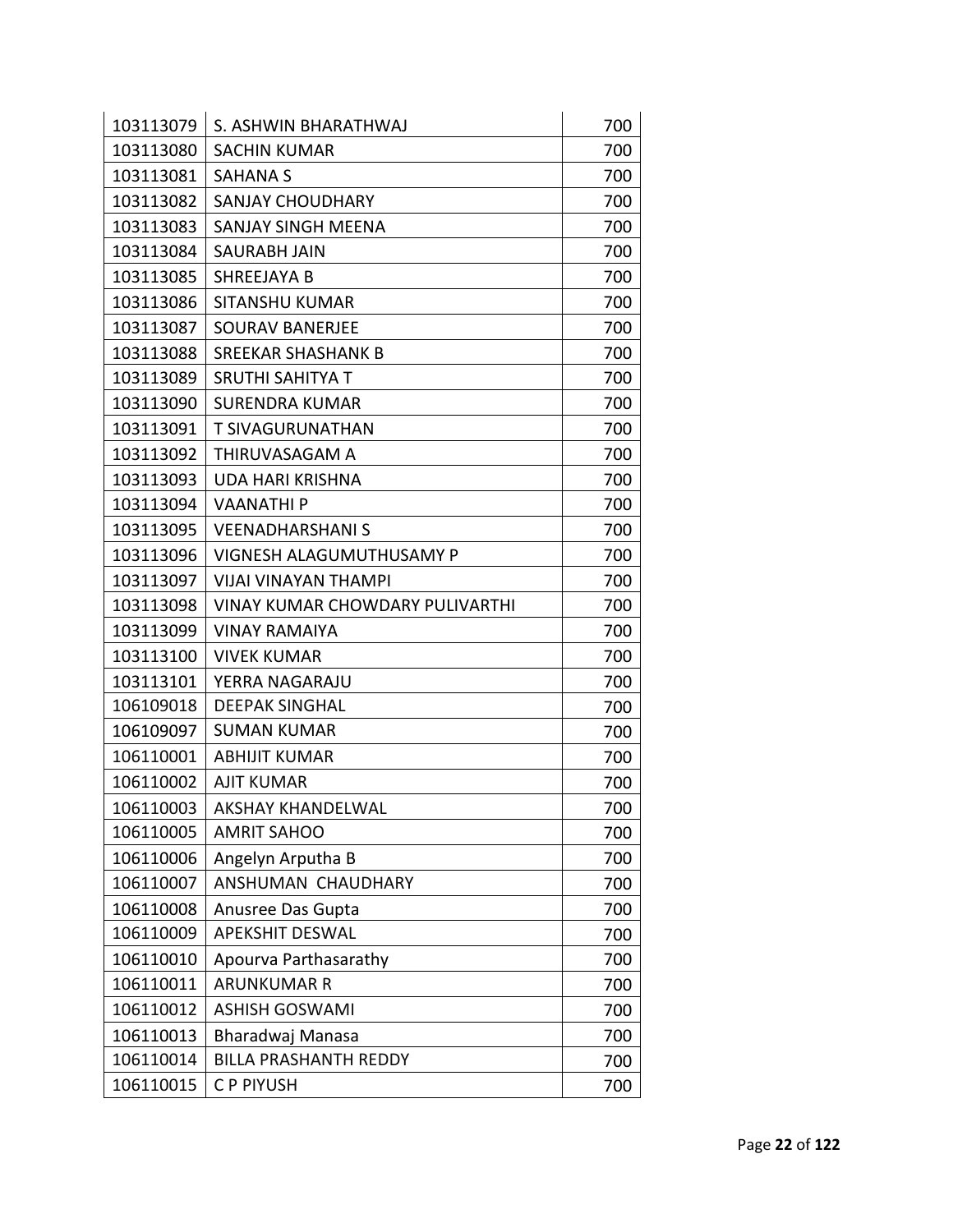| 106110016 | C SIDDHARTHA KARTHIK         | 700 |
|-----------|------------------------------|-----|
| 106110017 | <b>DEEPAK KUMAR</b>          | 700 |
| 106110018 | Deepika Ramasubramanian      | 700 |
| 106110019 | DEV AGARWAL                  | 700 |
| 106110020 | <b>DEVARSHI PRATAP SINGH</b> | 700 |
| 106110021 | Dhivya D                     | 700 |
| 106110022 | <b>AIVANT DONGRE</b>         | 700 |
| 106110024 | Erica Adeline Aranha         | 700 |
| 106110025 | <b>GAURAV AGRAWAL</b>        | 700 |
| 106110026 | <b>GAUTHAM ESHWAR N</b>      | 700 |
| 106110027 | <b>GOKKULA SUDAN R</b>       | 700 |
| 106110028 | <b>GOLDEN KUMAR</b>          | 700 |
| 106110029 | <b>GUGULOTH ANVESHBABU</b>   | 700 |
| 106110031 | <b>HARDEEP</b>               | 700 |
| 106110032 | HARI KRIPA O C               | 700 |
| 106110033 | <b>HARISH V</b>              | 700 |
| 106110034 | HARSHADITYA SINGH CHAUHAN    | 700 |
| 106110035 | <b>ISHANT SAHU</b>           | 700 |
| 106110036 | J Dhivya Bala                | 700 |
| 106110037 | JAGANNATHA MAHENDRA JEFERSON | 700 |
| 106110038 | <b>JASER MOHAMMED ARIF</b>   | 700 |
| 106110039 | <b>JASJIT SINGH MARWAH</b>   | 700 |
| 106110040 | <b>JASON GONSALVES</b>       | 700 |
| 106110041 | <b>JUDE NAVEEN RAJ I</b>     | 700 |
| 106110042 | K SHREYANSH JAIN             | 700 |
| 106110044 | <b>KARTHIK RAJENDRAN</b>     | 700 |
| 106110045 | <b>KARTIKEYA BHARDWAJ</b>    | 700 |
| 106110046 | KHANDELWAL SAGAR NANDKISHOR  | 700 |
| 106110047 | <b>KIRAN RAJ</b>             | 700 |
| 106110048 | Logapriya V                  | 700 |
| 106110049 | <b>MADHAVAN K K</b>          | 700 |
| 106110050 | MANIMUTHU M A                | 700 |
| 106110051 | <b>MATHUR SATHYA J</b>       | 700 |
| 106110052 | <b>MOHANA SUDHARSAN D</b>    | 700 |
| 106110053 | Mounica T                    | 700 |
| 106110054 | MUKESH KUMAR YADAV           | 700 |
| 106110055 | <b>MUKUL TIWARI</b>          | 700 |
| 106110056 | MYTHREYA RAJ M               | 700 |
| 106110057 | <b>NIKHIL GUPTA</b>          | 700 |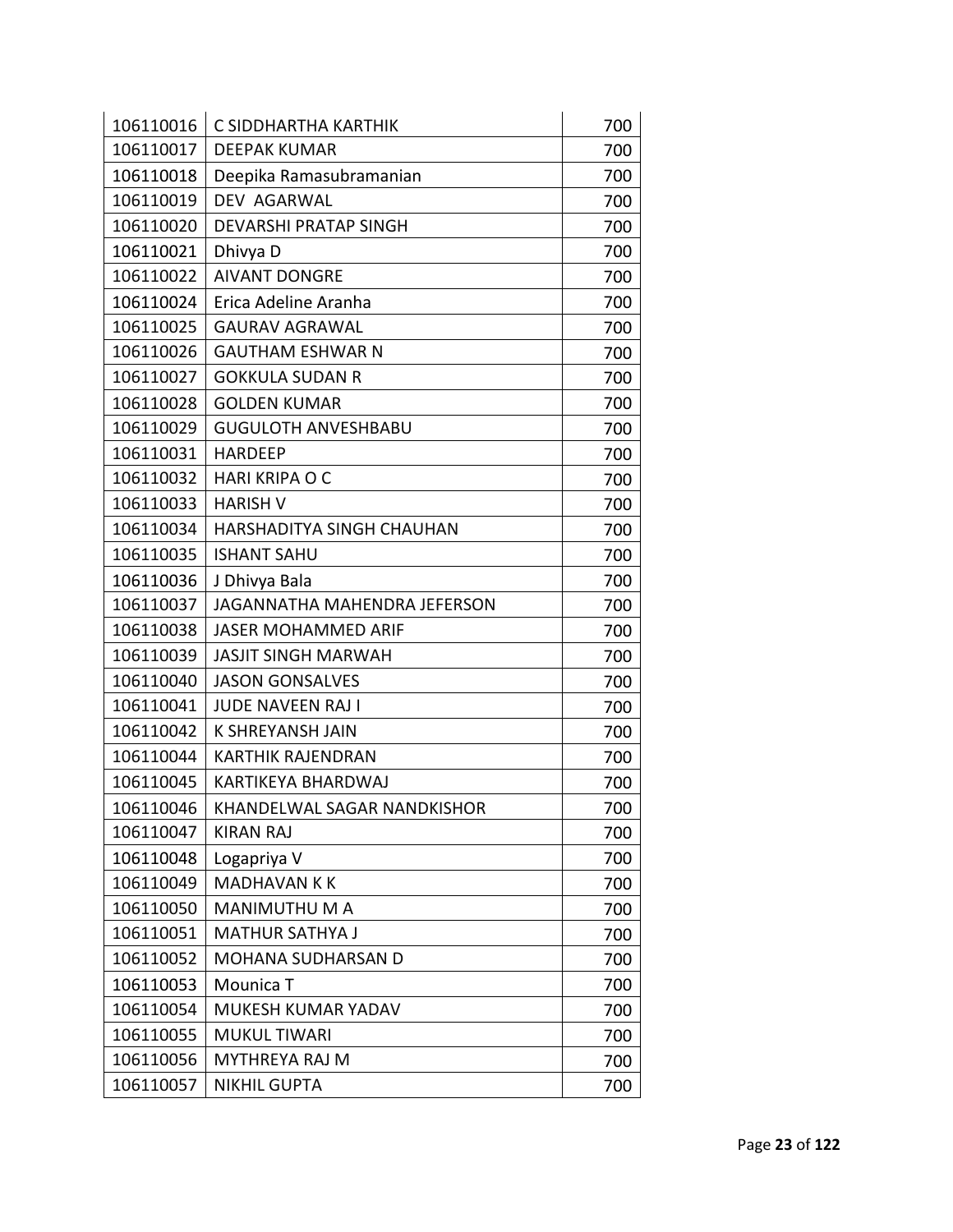| 106110058 | <b>NIRMAL R</b>              | 700 |
|-----------|------------------------------|-----|
| 106110059 | <b>NITIN GARG</b>            | 700 |
| 106110060 | P Divyabharathi              | 700 |
| 106110061 | PARTHASARATHY J              | 700 |
| 106110062 | PATIL HARSHAL JAGANNATH      | 700 |
| 106110063 | PRADEEP VARMA MUDUNURU       | 700 |
| 106110064 | Prasuna Pillalamarri         | 700 |
| 106110065 | Priyadarshini Rajagopal      | 700 |
| 106110066 | <b>PURNANK PRAKASH</b>       | 700 |
| 106110067 | <b>R S YARTHING</b>          | 700 |
| 106110068 | <b>R VASUDEV</b>             | 700 |
| 106110069 | <b>RAHUL JOSHI</b>           | 700 |
| 106110070 | <b>RAHUL R KHANVILKAR</b>    | 700 |
| 106110071 | <b>RAHUL YADAV</b>           | 700 |
| 106110073 | <b>RANJITH S</b>             | 700 |
| 106110074 | <b>RAONAK LAKRA</b>          | 700 |
| 106110075 | RAVI KIRAN RAMASAMY          | 700 |
| 106110076 | <b>RISHI PAL SINGH</b>       | 700 |
| 106110077 | <b>RITURAJ</b>               | 700 |
| 106110078 | S SHRAVAN KUMAR              | 700 |
| 106110079 | <b>S SIDDHARTH</b>           | 700 |
| 106110081 | SAI VIGHNESH S IYENGAR       | 700 |
| 106110082 | <b>SANDEEP JINDAL</b>        | 700 |
| 106110083 | SATHAPATHI VENKATA ARUN TEJA | 700 |
| 106110084 | <b>SHANAL JAUHARI</b>        | 700 |
| 106110085 | <b>SHASHANK JAIPRAKASH</b>   | 700 |
| 106110086 | <b>SHAVINDER SINGH</b>       | 700 |
| 106110087 | <b>SHELLY PRITCHARD B</b>    | 700 |
| 106110088 | <b>SHREY CHAUHAN</b>         | 700 |
| 106110089 | SIDDHARTH C                  | 700 |
| 106110090 | SILVA JOE REXLINE A          | 700 |
| 106110091 | Sindhu L                     | 700 |
| 106110092 | <b>SOHAM SARDAR</b>          | 700 |
| 106110093 | SRINIVASAN A C               | 700 |
| 106110094 | Sugali Thejaswini            | 700 |
| 106110095 | Swaathi R                    | 700 |
| 106110097 | <b>UTKARSH SAXENA</b>        | 700 |
| 106110098 | V ASHWIN                     | 700 |
| 106110099 | V PRAVEEN KUMAR              | 700 |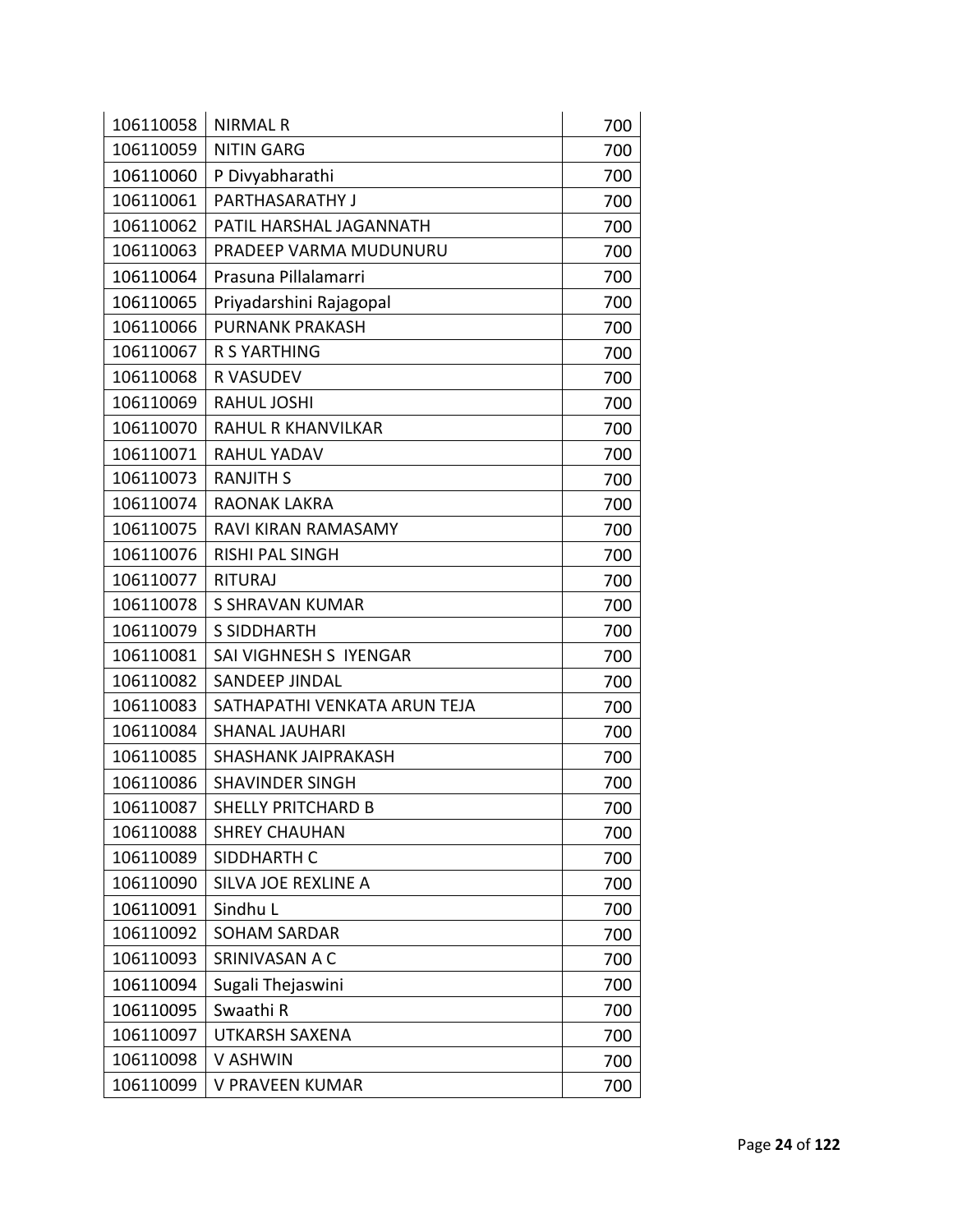| 106110100 | <b>V SHRIRAM</b>           | 700 |
|-----------|----------------------------|-----|
| 106110101 | <b>VANAPARTHY HARSHITH</b> | 700 |
| 106110102 | <b>VICKY BANSAL</b>        | 700 |
| 106110103 | <b>VIGNESHWARAN G</b>      | 700 |
| 106110104 | <b>WASIF HAMEED</b>        | 700 |
| 106110105 | <b>PRADEEPK</b>            | 700 |
| 106110107 | <b>GOWDAM RAJ</b>          | 700 |
| 106111001 | <b>Abishek Patil</b>       | 700 |
| 106111002 | <b>ABHISEKH PRASANNA</b>   | 700 |
| 106111003 | <b>Adarsh SR</b>           | 700 |
| 106111004 | ADITYA NATARANJAN          | 700 |
| 106111005 | Aditya Sivakumar           | 700 |
| 106111006 | Ajay Meena                 | 700 |
| 106111007 | <b>AKSHAY UTTAMANI</b>     | 700 |
| 106111008 | AMARTHNATH KUMAR           | 700 |
| 106111009 | Ameytelowane               | 700 |
| 106111010 | Anderson                   | 700 |
| 106111011 | Aniruddhan T A             | 700 |
| 106111012 | Ankur Anmol                | 700 |
| 106111013 | Anupam Yadav               | 700 |
| 106111014 | Anuraggoyal                | 700 |
| 106111015 | Anusha Holla               | 700 |
| 106111016 | Aravindh                   | 700 |
| 106111017 | Arjith Retna S             | 700 |
| 106111018 | Arpit Mandaloi             | 700 |
| 106111019 | Ashish Kumar               | 700 |
| 106111020 | Avinashvenugopal           | 700 |
| 106111021 | Ayush Tibrewala            | 700 |
| 106111022 | Bhairavi Balakrishnan      | 700 |
| 106111023 | <b>BASKAR</b>              | 700 |
| 106111024 | <b>BIJKYA VINOTH</b>       | 700 |
| 106111025 | C Divya                    | 700 |
| 106111026 | Chakshu                    | 700 |
| 106111027 | Rajkarthick                | 700 |
| 106111028 | D Meghana                  | 700 |
| 106111029 | D Parameswaran             | 700 |
| 106111030 | Sri Hari                   | 700 |
| 106111031 | Divyam Jaiswal             | 700 |
| 106111032 | G Dhivya                   | 700 |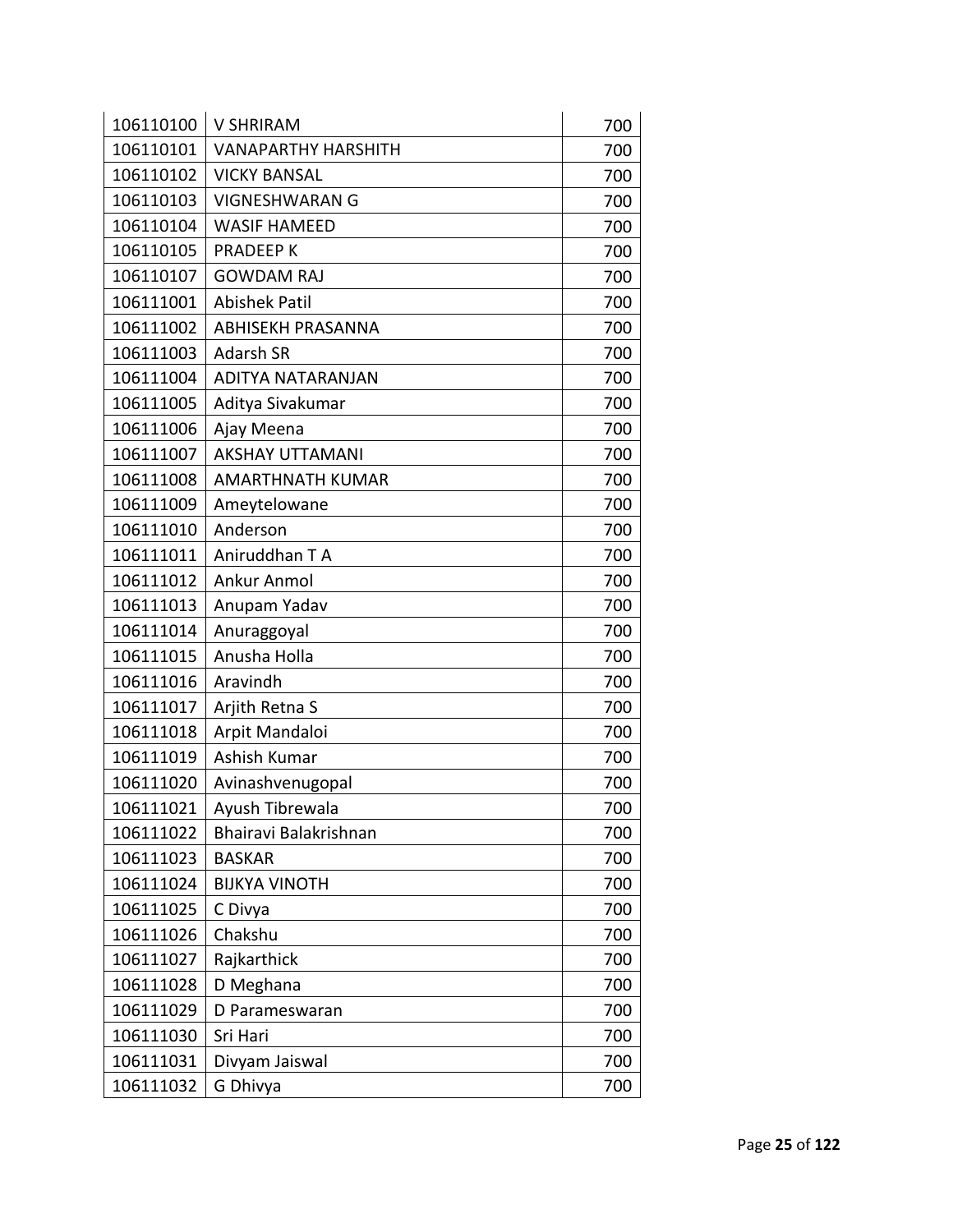| 106111033 | G Kaviarasi               | 700 |
|-----------|---------------------------|-----|
| 106111035 | Anushramsurat             | 700 |
| 106111036 | Gautham                   | 700 |
| 106111037 | Harish K                  | 700 |
| 106111038 | Harish Karwasara          | 700 |
| 106111039 | <b>HEESAKPRABU J</b>      | 700 |
| 106111040 | <b>Hemant Kumar Singh</b> | 700 |
| 106111041 | Janis Maria Fredrick      | 700 |
| 106111042 | Jaswant Singh Ranawat     | 700 |
| 106111043 | <b>JITESH DHINGRA</b>     | 700 |
| 106111044 | Jyoti Kumari              | 700 |
| 106111045 | Praful K                  | 700 |
| 106111046 | K. VISHNU VARDHAN         | 700 |
| 106111047 | <b>KASHISH JAJODIA</b>    | 700 |
| 106111048 | Kavya Joseph              | 700 |
| 106111049 | <b>KRISHNA G. ASWIN</b>   | 700 |
| 106111050 | <b>KUMAR VINOD</b>        | 700 |
| 106111051 | A Kumarappan              | 700 |
| 106111052 | MA. VISHAL SURYA          | 700 |
| 106111053 | SHYAM. M                  | 700 |
| 106111054 | Km Madhu Verma            | 700 |
| 106111055 | Mahalakshmi S             | 700 |
| 106111056 | Mannichchaudhary          | 700 |
| 106111057 | Manish Deo                | 700 |
| 106111058 | Manoj Ravi                | 700 |
| 106111059 | Muhunthaaditya            | 700 |
| 106111060 | Neethi Sarah John         | 700 |
| 106111061 | Niroshni S                | 700 |
| 106111062 | Nirvik Ghosh              | 700 |
| 106111063 | Nishant.K.M               | 700 |
| 106111064 | <b>NITIN KUKREJA</b>      | 700 |
| 106111065 | PANKAJ KUMAR              | 700 |
| 106111066 | Prachi Prakash Desai      | 700 |
| 106111067 | Lavanya R                 | 700 |
| 106111068 | Sibi                      | 700 |
| 106111069 | R Yaazhini                | 700 |
| 106111070 | R Rahul                   | 700 |
| 106111071 | Rahul Verma               | 700 |
| 106111072 | Raja ganesh               | 700 |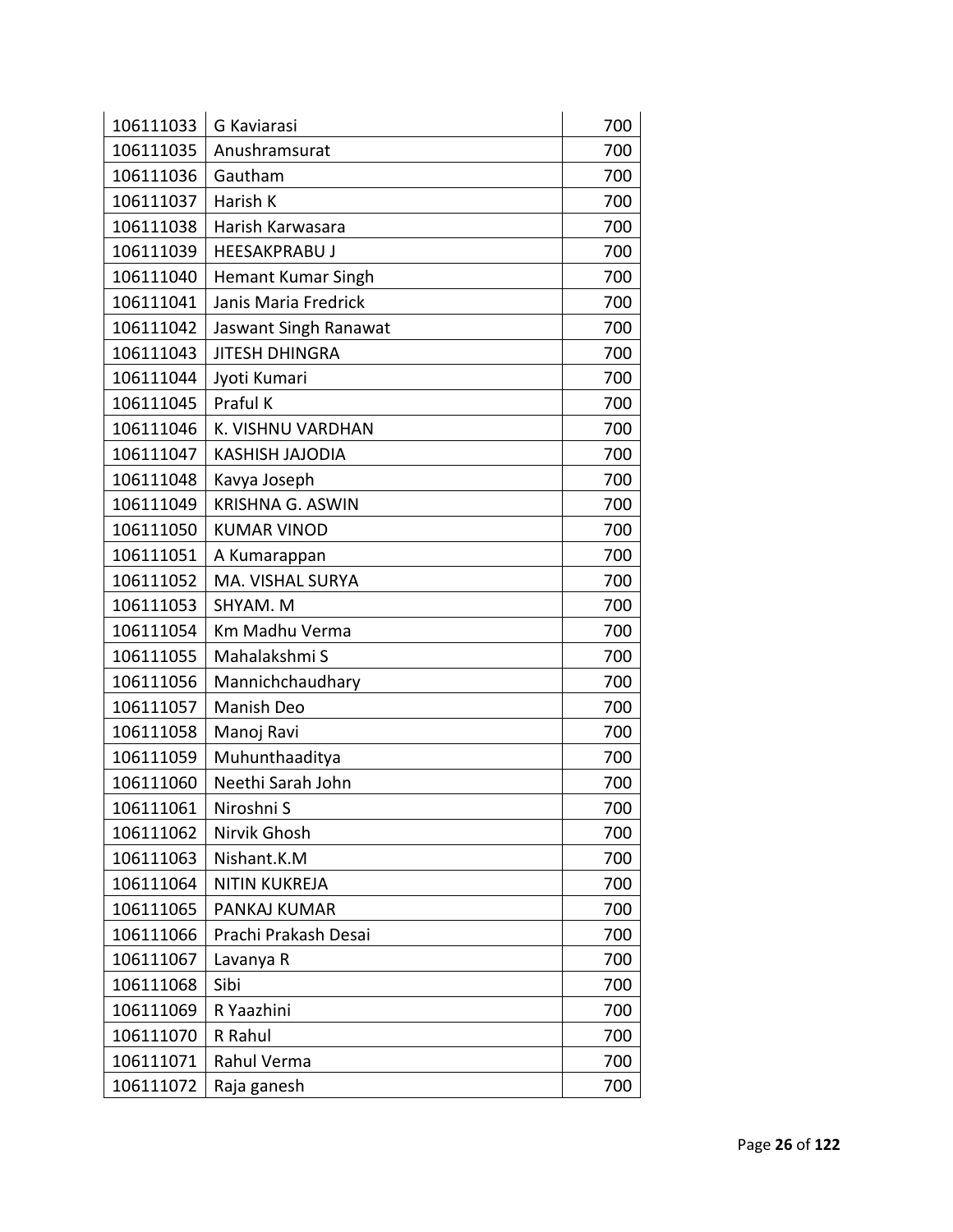| 106111073 | Ramya Sarma              | 700 |
|-----------|--------------------------|-----|
| 106111074 | Rishi kumar              | 700 |
| 106111075 | Rishi poddar             | 700 |
| 106111076 | RitamShukla              | 700 |
| 106111078 | Rohit.J.V.               | 700 |
| 106111079 | Ramya Shree S            | 700 |
| 106111080 | Sivaranjani S            | 700 |
| 106111081 | S Varun Kumar            | 700 |
| 106111082 | S Vignesh                | 700 |
| 106111083 | Sachin Kumar             | 700 |
| 106111084 | Sadhana Kesavan          | 700 |
| 106111085 | Saghan Mudhbari          | 700 |
| 106111086 | Saurabh Gupta            | 700 |
| 106111087 | Saurabh Khandelwar.P     | 700 |
| 106111088 | <b>DISHANT N SHAH</b>    | 700 |
| 106111089 | <b>SHEKHAR BHATT</b>     | 700 |
| 106111090 | Shirish Sharma           | 700 |
| 106111091 | ShuvamAgarwal            | 700 |
| 106111092 | Subodh kumar Tirkey      | 700 |
| 106111093 | Surya Pratap Singh       | 700 |
| 106111094 | Swaminathan              | 700 |
| 106111095 | T. SRI ARAVINDA KRISHNAN | 700 |
| 106111096 | Tamilarasan              | 700 |
| 106111097 | Taru tabyo               | 700 |
| 106111098 | <b>Tarun Kumar</b>       | 700 |
| 106111099 | <b>V.THIYAGESH</b>       | 700 |
| 106111100 | Vaibhav Kumar Verma      | 700 |
| 106111101 | Vasuman Ravi             | 700 |
| 106111102 | M. VIGNESH               | 700 |
| 106111104 | Yatendraverma            | 700 |
| 106111105 | Yogendra Singh Bais      | 700 |
| 106111106 | Gurleen kar              | 700 |
| 106111107 | Rohan Sinha              | 700 |
| 106112001 | ADITHYA CHANDRASEKAR     | 700 |
| 106112002 | <b>AFREEN RAHMAN</b>     | 700 |
| 106112003 | <b>V.AJAY PRASADH</b>    | 700 |
| 106112004 | <b>AKSASH SHUKLA</b>     | 700 |
| 106112005 | <b>AKHILA YERUKOLA</b>   | 700 |
| 106112006 | <b>AMAL SYRIAC</b>       | 700 |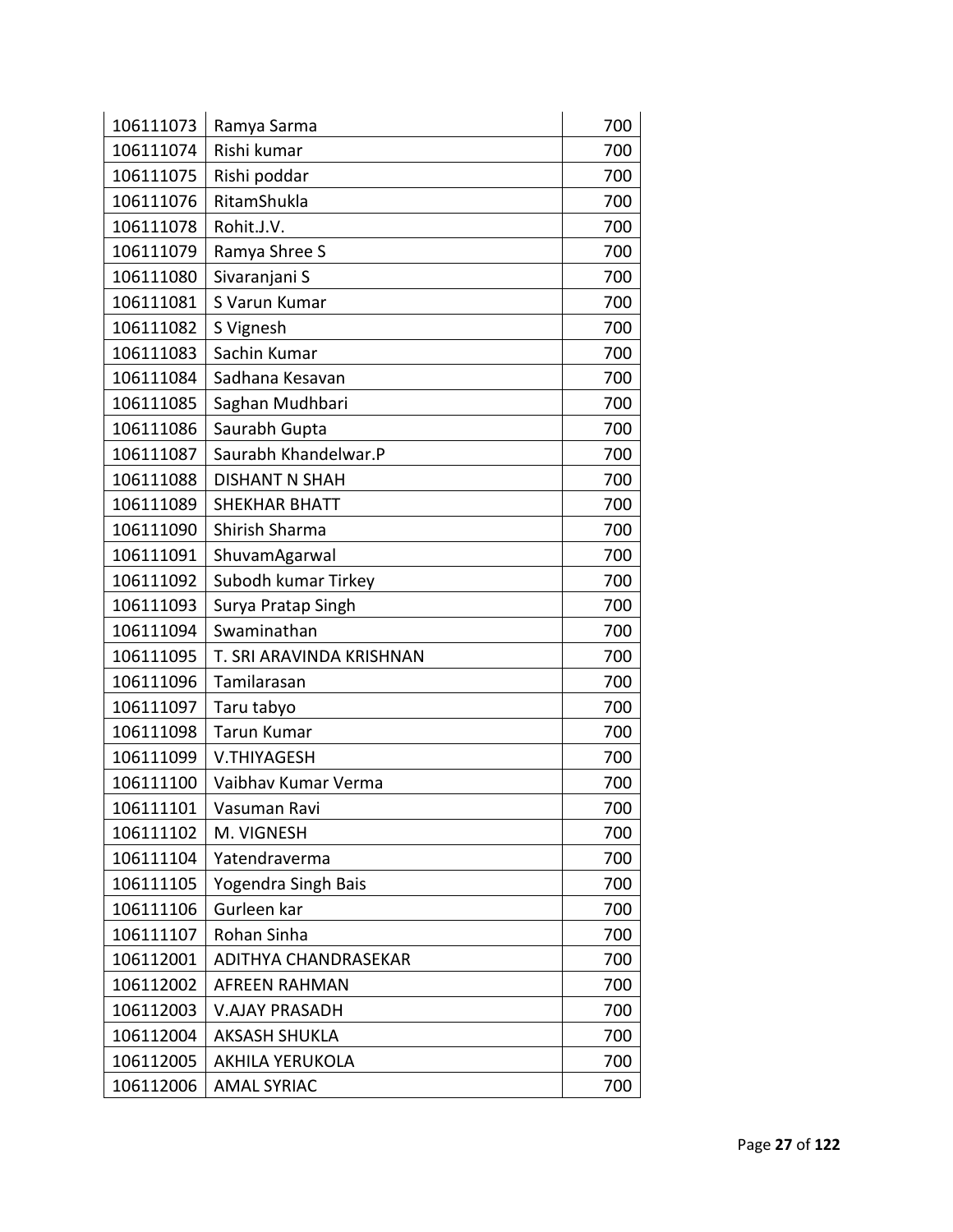| 106112007 | Ananya chakraborty           | 700 |
|-----------|------------------------------|-----|
| 106112008 | <b>ANJALI MENON</b>          | 700 |
| 106112009 | ANJU KUMAR MEENA             | 700 |
| 106112010 | ANURAG KUMAR SINGH           | 700 |
| 106112011 | APARNAA.P                    | 700 |
| 106112012 | <b>ARUN B</b>                | 700 |
| 106112013 | <b>ARUN SAI.K</b>            | 700 |
| 106112014 | <b>ASHUTUSH KAUSHIK</b>      | 700 |
| 106112015 | <b>ASHUTOSH NATH AGARWAL</b> | 700 |
| 106112016 | ASHWINI KUMAR BADAL          | 700 |
| 106112017 | <b>AVINASH THAKUR</b>        | 700 |
| 106112018 | <b>BENI MADHAM KAYAL</b>     | 700 |
| 106112019 | <b>BIPUL KUMAR SINGH</b>     | 700 |
| 106112020 | <b>B.JAGADESH</b>            | 700 |
| 106112021 | <b>BRAHAN MADHAVAN</b>       | 700 |
| 106112022 | CHINMAY DILIP JOSHI          | 700 |
| 106112023 | <b>DEBOSIS SAHOO</b>         | 700 |
| 106112024 | <b>DEEPAK JANGIR</b>         | 700 |
| 106112025 | <b>DEEPT DEEPAK TRIPATHI</b> | 700 |
| 106112026 | <b>R.DINESH KUMAR</b>        | 700 |
| 106112027 | <b>R.DINESH KANTH</b>        | 700 |
| 106112028 | <b>DOLTADE PANKAJ</b>        | 700 |
| 106112029 | <b>D.NARESH</b>              | 700 |
| 106112030 | <b>E.MOUNICA</b>             | 700 |
| 106112031 | ELICHARLA SRAVYA SINDHU      | 700 |
| 106112032 | <b>GUDLA SUNIL KUMAR</b>     | 700 |
| 106112033 | S.HARINARAYANAN              | 700 |
| 106112034 | HARISH KULASEKARAN           | 700 |
| 106112035 | <b>HARIT</b>                 | 700 |
| 106112036 | <b>V.HARSHAN</b>             | 700 |
| 106112037 | <b>HEMANT YADAV</b>          | 700 |
| 106112038 | <b>HEMAPRIYA</b>             | 700 |
| 106112039 | <b>J.GANESH KUMAAR</b>       | 700 |
| 106112040 | <b>JAYTI SINGH</b>           | 700 |
| 106112041 | <b>JINDE SHUBHAM ABHAY</b>   | 700 |
| 106112042 | <b>JOSIAH L KHARKRANG</b>    | 700 |
| 106112043 | <b>JUAN JOHN MATHEWS</b>     | 700 |
| 106112045 | K.K.RAMKUMAR                 | 700 |
| 106112046 | <b>GB.KARTHIKEYAN</b>        | 700 |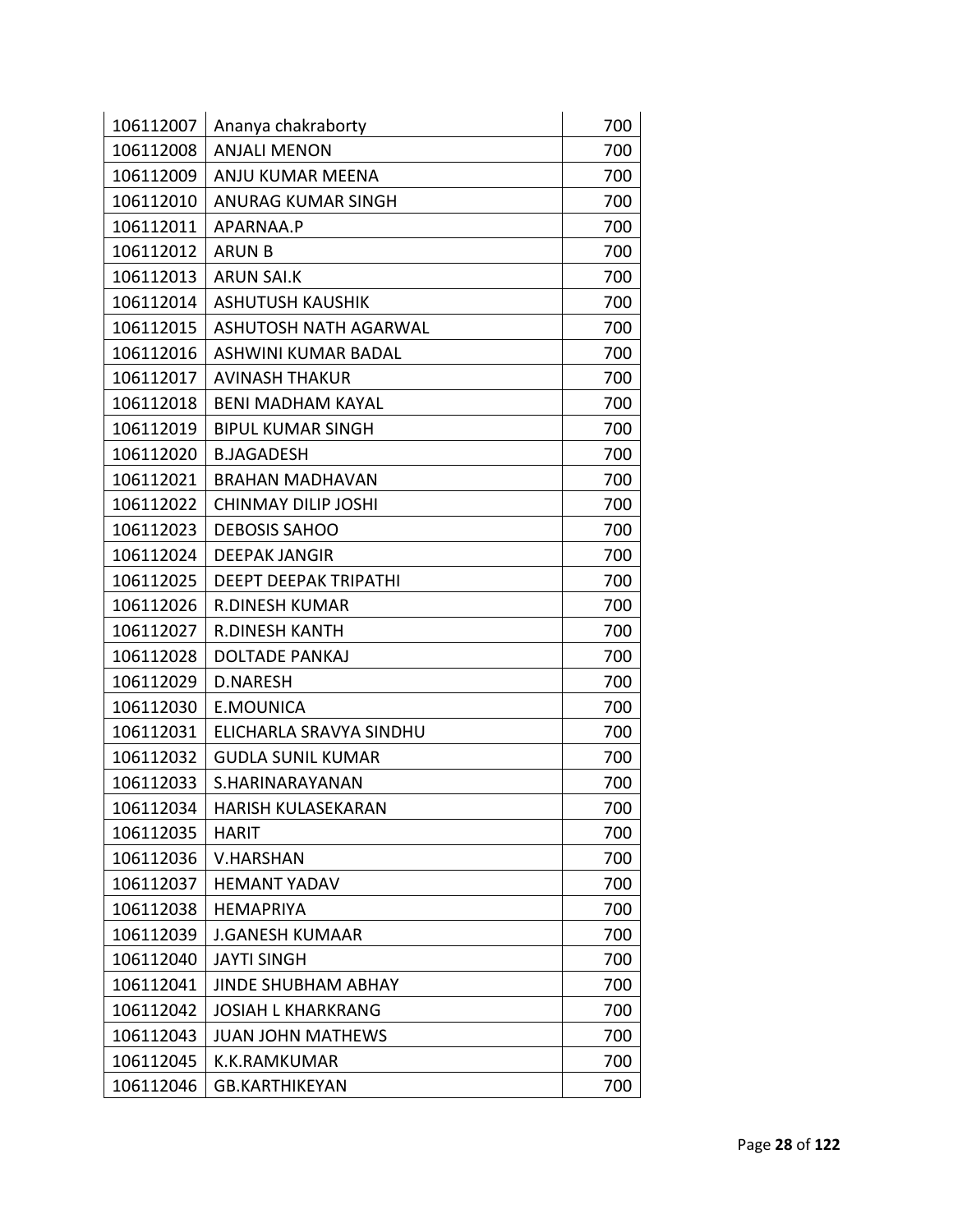| 106112047 | <b>KETHAVATH RAM PRADAD</b> | 700 |
|-----------|-----------------------------|-----|
| 106112048 | <b>KODATI SUSMASRI</b>      | 700 |
| 106112049 | <b>KUMAR RISHAV</b>         | 700 |
| 106112050 | <b>KUSHMITHA UNNIKUMAR</b>  | 700 |
| 106112051 | L.CHARUMATHI                | 700 |
| 106112052 | <b>M.AADIL SHERIFF</b>      | 700 |
| 106112053 | <b>GOWTHAM SIDDHARTHAN</b>  | 700 |
| 106112054 | <b>M.KARTHIK VIJAY</b>      | 700 |
| 106112055 | M.KEERTHANA                 | 700 |
| 106112056 | M.LAKSHMI                   | 700 |
| 106112057 | <b>M.SRINIVAS NARAYAN</b>   | 700 |
| 106112059 | <b>MOHIT KUMAR GOYAL</b>    | 700 |
| 106112060 | N.NARESH KRISHAN            | 700 |
| 106112061 | <b>N.RAGHAV SAIRAM</b>      | 700 |
| 106112062 | N.SURYAPRAKASH              | 700 |
| 106112063 | NIHAL NARAYANANAN           | 700 |
| 106112064 | N.NITHESH KANNA             | 700 |
| 106112065 | <b>JOHAN ABRAHAM</b>        | 700 |
| 106112066 | <b>P.SAI PRM PATRO</b>      | 700 |
| 106112067 | PAVAN NIHAL RENDUCHINTALA   | 700 |
| 106112068 | PENTAKOTA SOM               | 700 |
| 106112069 | PRASANANDUBEY               | 700 |
| 106112070 | PRASHANTHI.K.M              | 700 |
| 106112071 | PRATEEK EMMANVEL JOHNSON    | 700 |
| 106112072 | PRIYANSHU KUMAR             | 700 |
| 106112073 | SANTHANAGOPALAN             | 700 |
| 106112074 | R.SRAVANAN                  | 700 |
| 106112075 | <b>VISHAL CHANDAR R</b>     | 700 |
| 106112076 | RAHUL RAMCHAND              | 700 |
| 106112077 | RISHBH BHATIA               | 700 |
| 106112078 | <b>RITESH MALAV</b>         | 700 |
| 106112079 | <b>RUGUNATH RAM</b>         | 700 |
| 106112080 | S.S.SHREYAS                 | 700 |
| 106112081 | <b>S.VINOD KUMAR</b>        | 700 |
| 106112082 | <b>SAPATLA VISHAL</b>       | 700 |
| 106112083 | SARAGULA SUMATH KUMAR       | 700 |
| 106112084 | <b>SERIN ANNIE MATHEW</b>   | 700 |
| 106112085 | SETHURAMALINGAM             | 700 |
| 106112086 | <b>SHANU KUMAR SUMAN</b>    | 700 |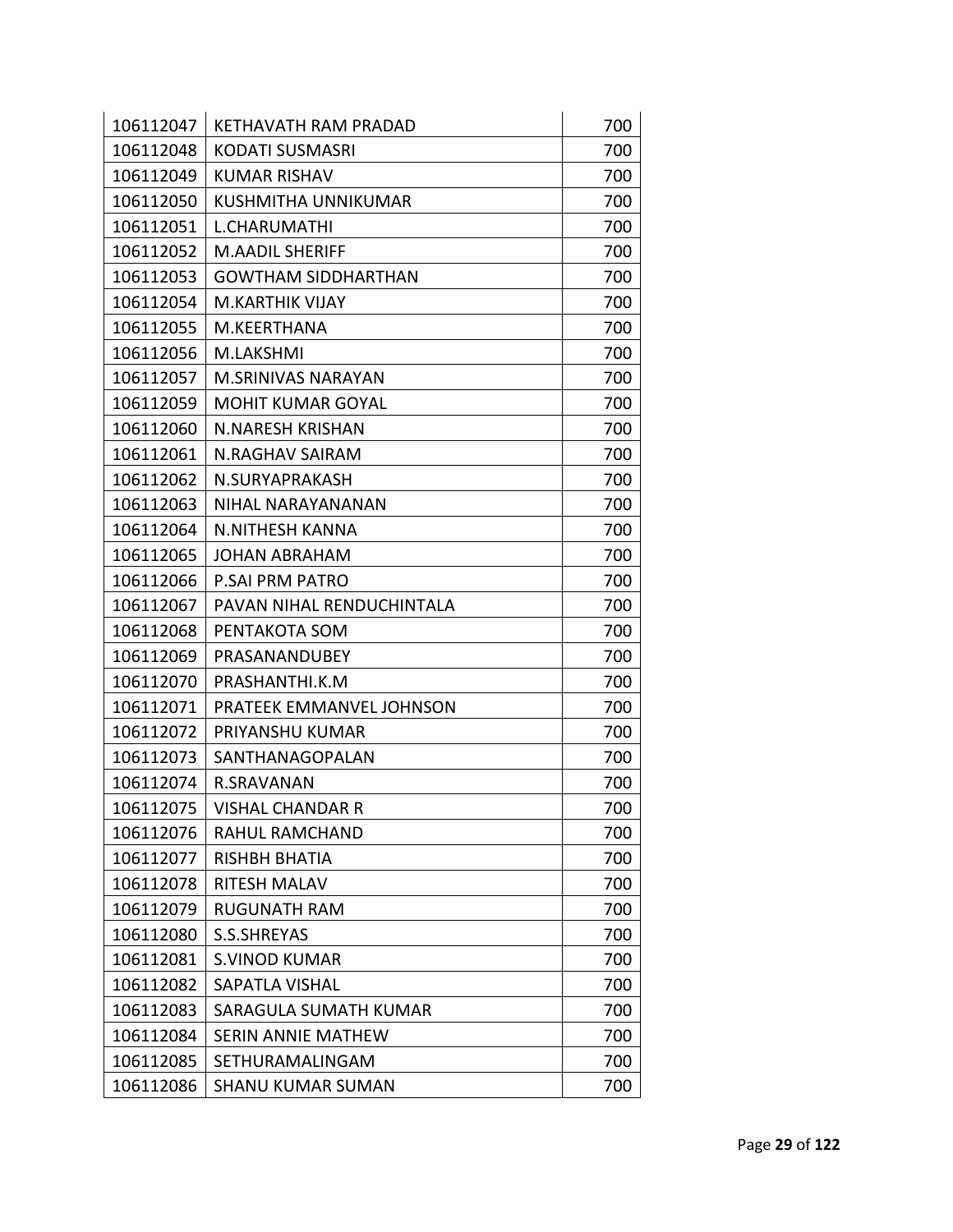| 106112087 | SHRUTHI MUTHUKUMARAN             | 700 |
|-----------|----------------------------------|-----|
| 106112089 | <b>SOURAV SARKAR</b>             | 700 |
| 106112090 | SOWMYA JAGARAPU                  | 700 |
| 106112091 | <b>SRIRAM P SUNDARRAJ</b>        | 700 |
| 106112092 | <b>SUHAIL NAVIN CHANDER</b>      | 700 |
| 106112093 | <b>SUJAY VETRIVELAN</b>          | 700 |
| 106112094 | <b>SURAJ NAYAK</b>               | 700 |
| 106112095 | T.S.M.ANEETH                     | 700 |
| 106112096 | UDDANDARAO DHARMATEGAPRIYADARSHI | 200 |
| 106112097 | V.L.K.BHARADWAJ M ANDA           | 700 |
| 106112098 | <b>V.VINITH</b>                  | 700 |
| 106112099 | <b>VIBHUTI SHARMA</b>            | 700 |
| 106112100 | A.VIGNEAH                        | 700 |
| 106112101 | <b>V.VIGNESH PRASAD</b>          | 700 |
| 106112102 | <b>VIJAY MEENA</b>               | 700 |
| 106112103 | <b>VIKRANT RAJ</b>               | 700 |
| 106112104 | <b>VISWADEEP GUPTA</b>           | 700 |
| 106112105 | <b>VIVEK KARTHIKEYA BANDAL</b>   | 700 |
| 106112106 | <b>JUBIN THOMAS DIAMOND</b>      | 700 |
| 106112107 | <b>GAURANG KHANWALKAR</b>        | 700 |
| 106113001 | <b>ABHA SUMAN</b>                | 700 |
| 106113002 | <b>ABHAS ANAND</b>               | 700 |
| 106113003 | <b>ABHIJITH A</b>                | 700 |
| 106113004 | <b>ABIMANYU M</b>                | 700 |
| 106113005 | <b>ADITYA BALAJI</b>             | 700 |
| 106113006 | ADITYA BHARTI                    | 700 |
| 106113007 | <b>AKSHAY SEKAR</b>              | 700 |
| 106113008 | <b>AMIT MAURYA</b>               | 700 |
| 106113009 | <b>AMRITH RAJAGOPAL SETLUR</b>   | 700 |
| 106113010 | <b>ANANYA DEY</b>                | 700 |
| 106113011 | ANASUYA ACHARYA                  | 700 |
| 106113012 | <b>ANKUR KUMAR DEORI</b>         | 700 |
| 106113013 | <b>ANMOL TIGGA</b>               | 700 |
| 106113014 | <b>ANUPAM BEHERA</b>             | 700 |
| 106113015 | <b>ARJUNK</b>                    | 700 |
| 106113016 | ARJUN PERAZHI                    | 700 |
| 106113017 | <b>BALARAM SHIAL</b>             | 700 |
| 106113018 | <b>BANDAM MANOHAR</b>            | 700 |
| 106113019 | <b>BHAVYASHREE P</b>             | 700 |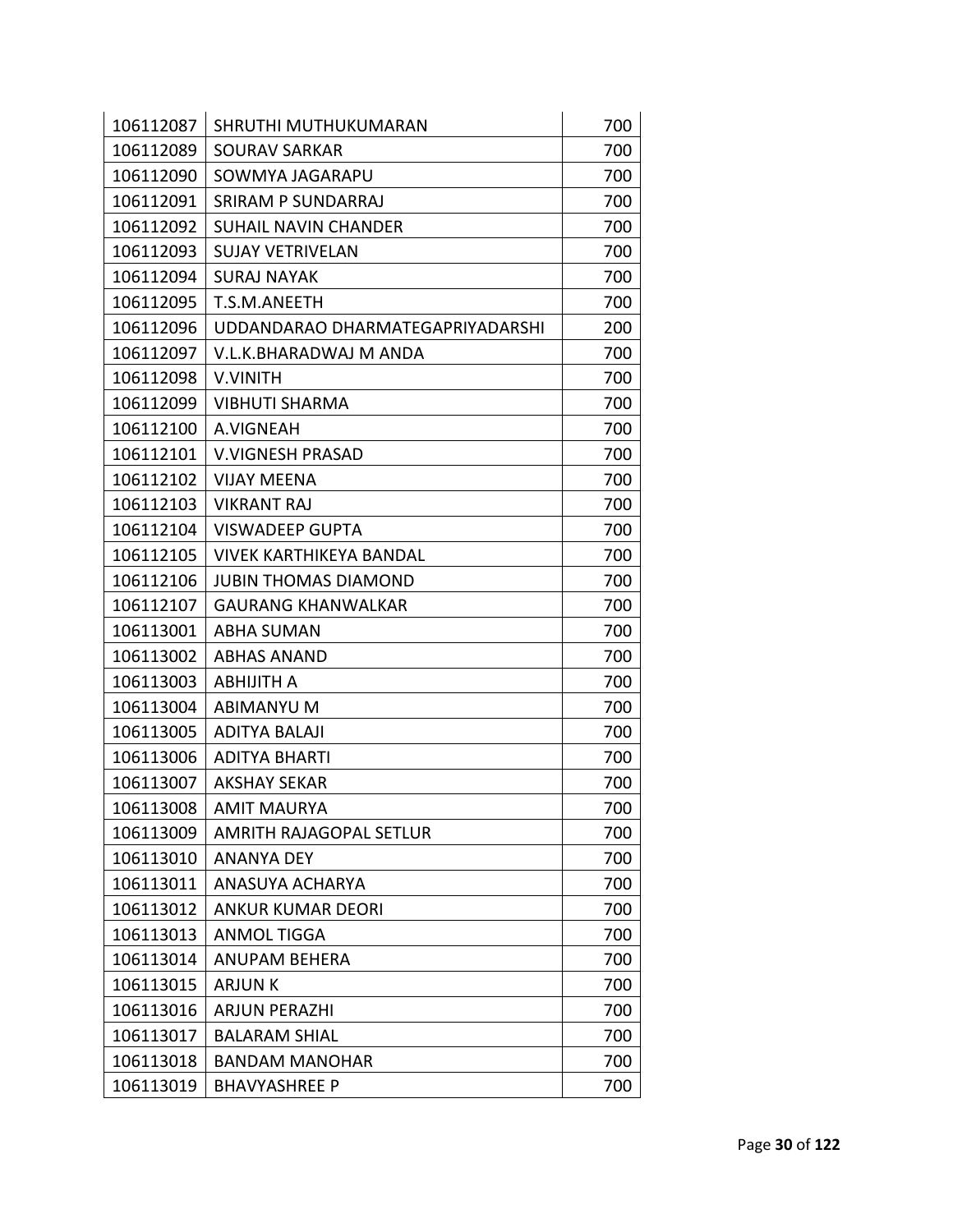| 106113020 | <b>BHUKYA RAMLAL</b>             | 700 |
|-----------|----------------------------------|-----|
| 106113021 | <b>CHALLA BHAVYA</b>             | 700 |
| 106113022 | <b>CHEKURI AKHILA</b>            | 700 |
| 106113023 | <b>CHIRAG JINDAL</b>             | 700 |
| 106113024 | <b>DHARANIE SHANKAR R</b>        | 700 |
| 106113025 | <b>DUSSA SAI KRISHNA</b>         | 700 |
| 106113026 | <b>EMI CHORARIA</b>              | 700 |
| 106113027 | <b>EPPEPALLI GURURAJA SUDHIR</b> | 700 |
| 106113028 | <b>GOKUL B PRASAD</b>            | 700 |
| 106113029 | <b>GOTTAM SAI BHARATH</b>        | 700 |
| 106113030 | <b>GUNDI ANURAG</b>              | 700 |
| 106113031 | <b>HAR SIMRAT SINGH</b>          | 700 |
| 106113032 | HARIPRASAD K R                   | 700 |
| 106113033 | <b>HARSH KUMAR</b>               | 700 |
| 106113034 | <b>HIMANSHU KASERA</b>           | 700 |
| 106113035 | <b>HITESH KUMAR</b>              | 700 |
| 106113036 | <b>J PRANESH</b>                 | 700 |
| 106113037 | J YASHWANTH                      | 700 |
| 106113038 | JANARDHAN J KAMMATH              | 700 |
| 106113039 | JEREMY GEORGE ELENGICAL          | 700 |
| 106113040 | JITHESH RAJ. P                   | 700 |
| 106113041 | <b>K SARANYA</b>                 | 700 |
| 106113042 | <b>NANDHINI K</b>                | 700 |
| 106113043 | KAILASH KARTHIK SARAVANA KUMAR   | 700 |
| 106113044 | KANHAIYA LAL BAGHERWAL           | 700 |
| 106113045 | KANUKOTI BHARADWAJ               | 700 |
| 106113046 | KARTHIK BALAJI K P               | 700 |
| 106113047 | <b>KEERTHANA SEGARAN</b>         | 700 |
| 106113048 | SUDHANSHU KHORIYA                | 700 |
| 106113049 | KONATHALA SIRISHA                | 700 |
| 106113050 | KOTGIRWAR PALASH SANJAY          | 700 |
| 106113051 | <b>KOUSIK S</b>                  | 700 |
| 106113052 | L VARUN BHARADHWAJ               | 700 |
| 106113053 | LOGESHWARAN. V                   | 700 |
| 106113054 | <b>M KIRAN</b>                   | 700 |
| 106113055 | MALLELA SAIDU BABU               | 700 |
| 106113056 | MANDADI PRAGNA                   | 700 |
| 106113057 | <b>MAYA BALAJI</b>               | 700 |
| 106113058 | <b>MOHD SARFARAZ</b>             | 700 |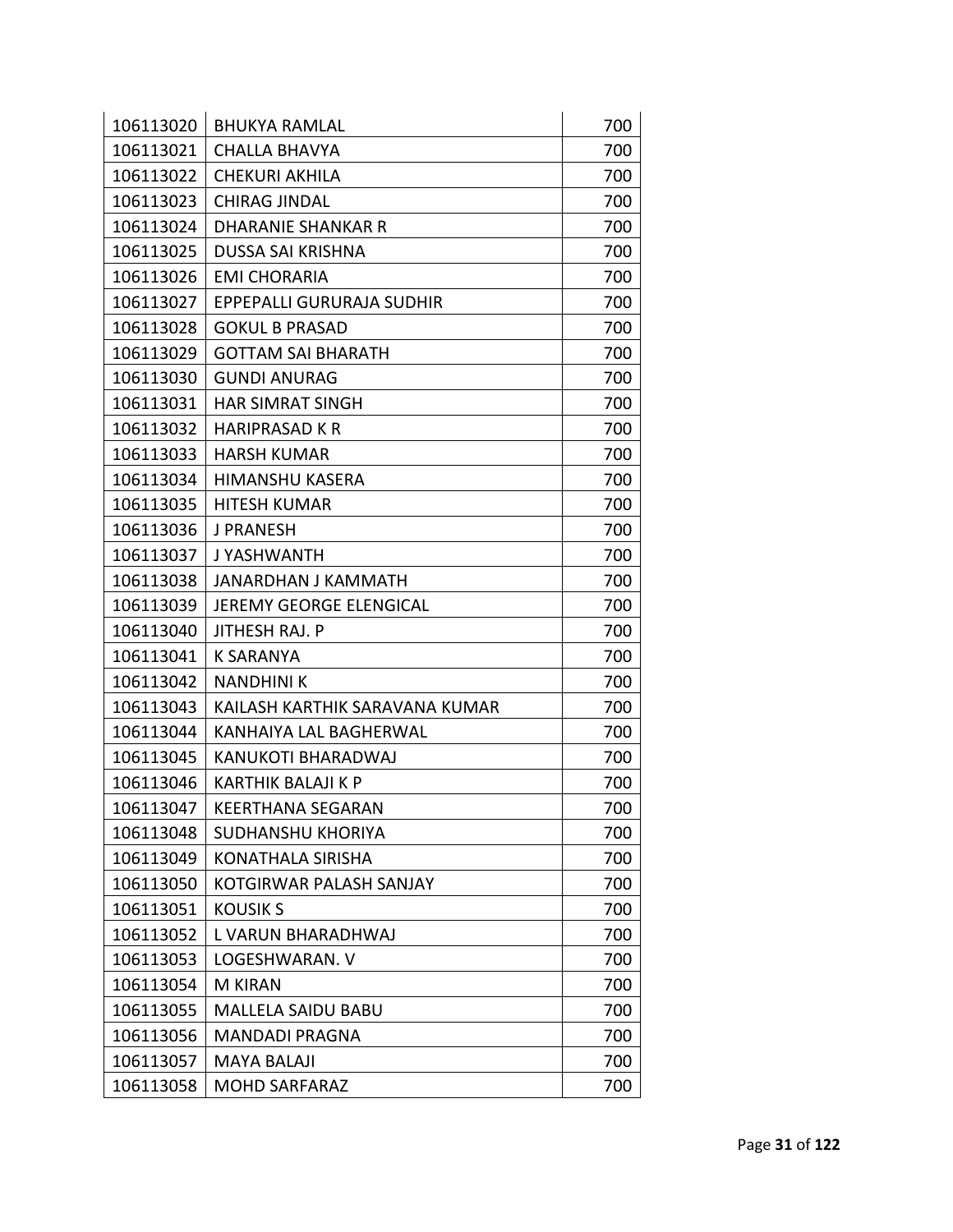| 106113059 | <b>MUDAVATH SUMAN</b>       | 700 |
|-----------|-----------------------------|-----|
| 106113060 | <b>MUKUND RATAN AGRAWAL</b> | 700 |
| 106113062 | NAGAKRISTINA CHANDANA       | 700 |
| 106113063 | NANDHITHA RAGHURAM          | 700 |
| 106113064 | <b>NIKILESH KUMAR</b>       | 700 |
| 106113065 | <b>NIRDOSH PAL</b>          | 700 |
| 106113066 | <b>NITIN KRISHNA</b>        | 700 |
| 106113067 | PADMANABHAN V               | 700 |
| 106113068 | <b>PRADEEP SINGH</b>        | 700 |
| 106113069 | <b>PRANAV KUMAR S</b>       | 700 |
| 106113070 | PRASHANT SINGH              | 700 |
| 106113071 | PUTTA VENKATA SAI SARAN     | 700 |
| 106113072 | <b>R KOUSHIK</b>            | 700 |
| 106113073 | <b>RADHESHYAM K</b>         | 700 |
| 106113074 | RAHUL CHANDRA               | 700 |
| 106113075 | RAJAVEL A S                 | 700 |
| 106113076 | RAJESH KUMAR KARNENA        | 700 |
| 106113077 | <b>RISHIKC</b>              | 700 |
| 106113078 | RISHI RAJASEKARAN           | 700 |
| 106113079 | RISHI SUBRAMANIAN           | 700 |
| 106113080 | <b>ROHIT KUMAR SAH</b>      | 700 |
| 106113081 | <b>ROSHANIE S</b>           | 700 |
| 106113082 | <b>SINDRAJEET</b>           | 700 |
| 106113083 | S MADHUNIKA                 | 700 |
| 106113084 | SOWMYA                      | 700 |
| 106113085 | SAM RADHAKRISHNAN           | 700 |
| 106113086 | <b>SHANKAR KUMAR JHA</b>    | 700 |
| 106113087 | SHERINE DAVIS KOZHIKADAN    | 700 |
| 106113088 | <b>SHURYA KUMAR N.S</b>     | 700 |
| 106113089 | SIDDARTH RADHAKRISHNAN IYER | 700 |
| 106113090 | <b>SIDDHARTH E</b>          | 700 |
| 106113091 | <b>SUBHAM ROY</b>           | 700 |
| 106113092 | <b>SUJITH RENGAN J</b>      | 700 |
| 106113093 | SUNDARARAJAN DESIKAN        | 700 |
| 106113094 | <b>SURESH KUMAR</b>         | 700 |
| 106113095 | <b>SUSHREE SUSHMITA</b>     | 700 |
| 106113096 | <b>SUYASH BEHERA</b>        | 700 |
| 106113097 | <b>T S GOKUL</b>            | 700 |
| 106113098 | V ARUN KUMAR                | 700 |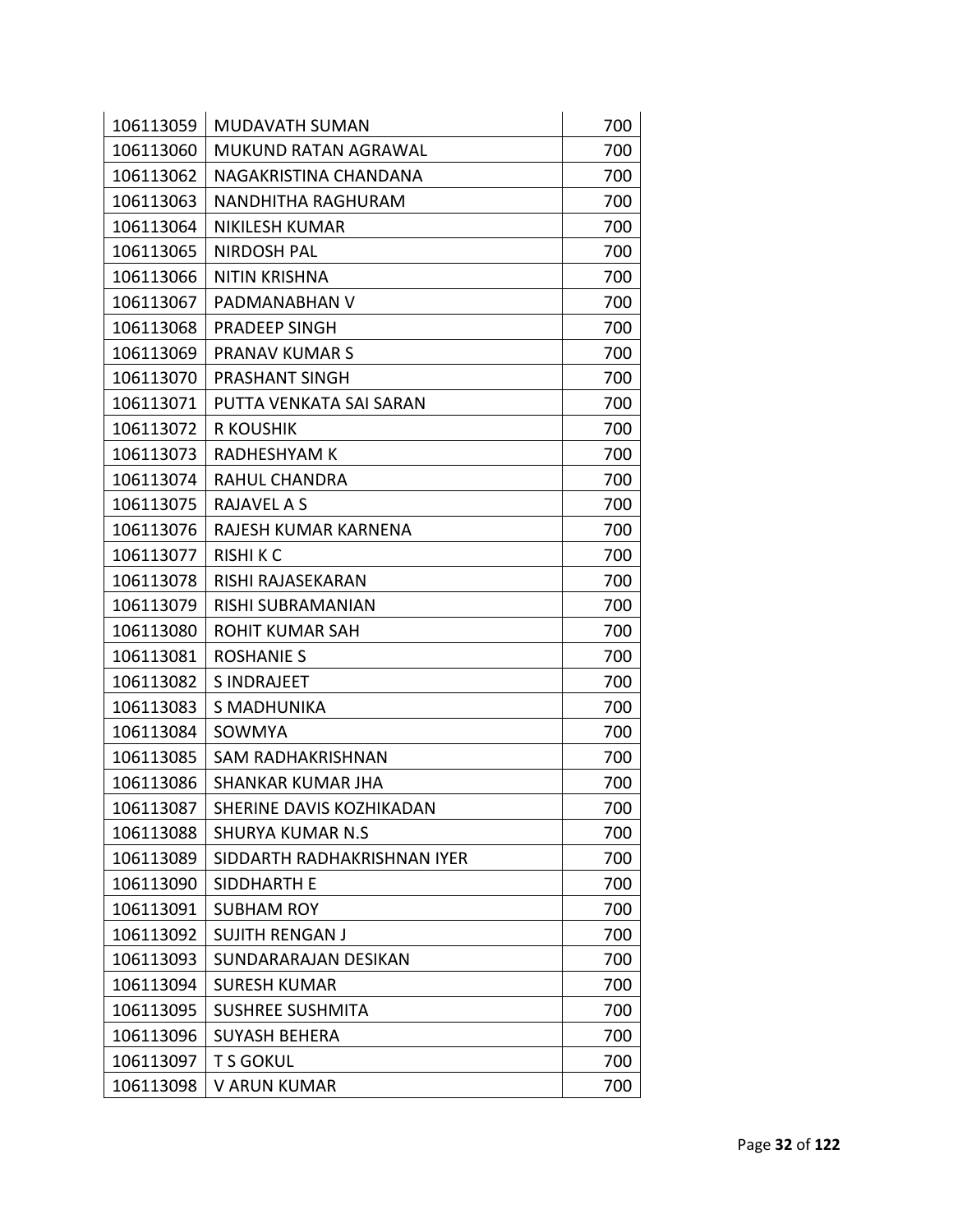| 106113099 | V MANIKANTAN                       | 700 |
|-----------|------------------------------------|-----|
| 106113100 | V. EVANCER VINO JOHN               | 700 |
| 106113101 | <b>VAISHAKH GARG</b>               | 700 |
| 106113102 | <b>VARUN P</b>                     | 700 |
| 106113103 | <b>VENKATA KAASHYAP MANTRAVADI</b> | 700 |
| 106113104 | <b>VISHNU BALAKRISHNAN</b>         | 700 |
| 106113105 | VR SATHIYANARAYANA                 | 700 |
| 106113106 | RAVI RISHIEHARAN                   | 700 |
| 107110001 | <b>ABHIJEET RAMANAND</b>           | 700 |
| 107110002 | <b>ABHILASH MAHADEVAN</b>          | 700 |
| 107110003 | <b>ABHINAV M</b>                   | 700 |
| 107110004 | <b>ABHISHEK KUMAR</b>              | 700 |
| 107110005 | <b>ADIL ABDUL HAMEED</b>           | 700 |
| 107110006 | Aditi Sinha                        | 700 |
| 107110007 | <b>Aditie Garg</b>                 | 700 |
| 107110008 | <b>ADITYA</b>                      | 700 |
| 107110009 | <b>ADITYA SIVASTAVA</b>            | 700 |
| 107110010 | AKHILESH KUMAR SINGH               | 700 |
| 107110011 | Aman K                             | 700 |
| 107110012 | <b>AMAN SRIVASTAVA</b>             | 700 |
| 107110013 | <b>ANJAN KARKI</b>                 | 700 |
| 107110014 | Anjana Ramabhadran                 | 700 |
| 107110015 | <b>ANKUSH GUPTA</b>                | 700 |
| 107110016 | <b>ANUJ VERMA</b>                  | 700 |
| 107110017 | <b>ARAVIND S</b>                   | 700 |
| 107110018 | <b>AS KIRANRAJ</b>                 | 700 |
| 107110019 | Ashwini Devendran G                | 700 |
| 107110020 | <b>B KOWSHICK</b>                  | 700 |
| 107110021 | <b>B NAVANEETH KRISHNAN</b>        | 700 |
| 107110022 | Baireddy Ramya                     | 700 |
| 107110023 | <b>BALASUNDARAM SENDOORAN</b>      | 700 |
| 107110024 | Brindha P                          | 700 |
| 107110025 | <b>CHATLA VIDYA SAGAR BABU</b>     | 700 |
| 107110026 | <b>DEEPAK PANDEY</b>               | 700 |
| 107110027 | <b>DEEPAK RANJAN</b>               | 700 |
| 107110028 | DEVARAPALLI MADHUKAR               | 700 |
| 107110029 | Divya Karunya Kannan               | 700 |
| 107110030 | Gaddam Prathyusha                  | 700 |
| 107110031 | <b>GAUTHAM RAGAV A T</b>           | 700 |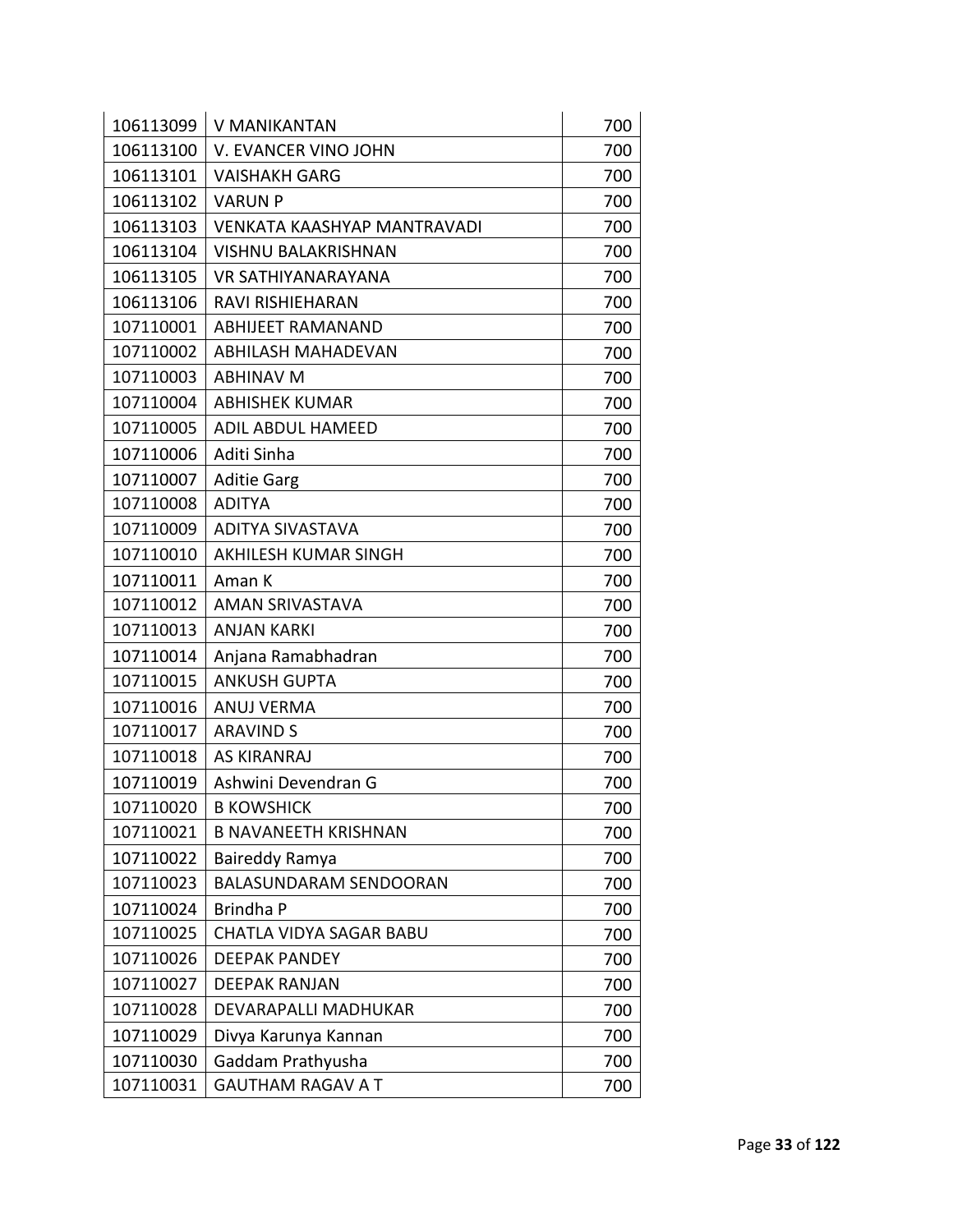| 107110032 | <b>G.S RAKESH</b>              | 700 |
|-----------|--------------------------------|-----|
| 107110033 | <b>IYER AKHILESH NARAYANAN</b> | 700 |
| 107110035 | <b>JAMEEN PRABU A</b>          | 700 |
| 107110036 | Jayanti N Sirisha              | 700 |
| 107110037 | Jayasree P                     | 700 |
| 107110038 | Jyothirmayee N                 | 700 |
| 107110040 | K KEERTHI KARAN                | 700 |
| 107110041 | K TARUN KUMAR DEEPAK           | 700 |
| 107110042 | <b>KAMAL GORA</b>              | 700 |
| 107110043 | <b>KONETI NAVEEN KUMAR</b>     | 700 |
| 107110044 | <b>M ARJUN PRASATH</b>         | 700 |
| 107110045 | <b>M LAWIN STEVE</b>           | 700 |
| 107110046 | M NAVANEET GOKUL               | 700 |
| 107110047 | M PRAVEEN KUMAR                | 700 |
| 107110048 | M VALLIAPPAN                   | 700 |
| 107110049 | Mandakini P V                  | 700 |
| 107110050 | <b>MANIKANDAN ANANTH</b>       | 700 |
| 107110051 | <b>MEHTA DEVAL SAMIR</b>       | 700 |
| 107110052 | Monica G                       | 700 |
| 107110054 | <b>NAVEEN KUMAR S</b>          | 700 |
| 107110055 | <b>NAVNEET SUHANE</b>          | 700 |
| 107110056 | NIRMAN KUMAR BARSKER           | 700 |
| 107110057 | Nirushini Periyasamy           | 700 |
| 107110058 | <b>NITISH KUMAR</b>            | 700 |
| 107110059 | P DINESH                       | 700 |
| 107110060 | P KISHORE                      | 700 |
| 107110061 | P V DINAKARAN                  | 700 |
| 107110062 | PANKAJ RAGHAV P                | 700 |
| 107110063 | Poonam Ushara J                | 700 |
| 107110064 | PRAMOD VALAVALA                | 700 |
| 107110065 | PRATYUSH KUMAR PANDEY          | 700 |
| 107110066 | R Rathna                       | 700 |
| 107110067 | <b>RAAJIT KUMAR</b>            | 700 |
| 107110068 | <b>RAJ TARUN</b>               | 700 |
| 107110069 | RAMESH K GOVINDARAJAN          | 700 |
| 107110070 | RAVI TEJA V                    | 700 |
| 107110071 | Rinitha A                      | 700 |
| 107110072 | Rohini Muthuvelan              | 700 |
| 107110073 | ROHITESH KUMAR                 | 700 |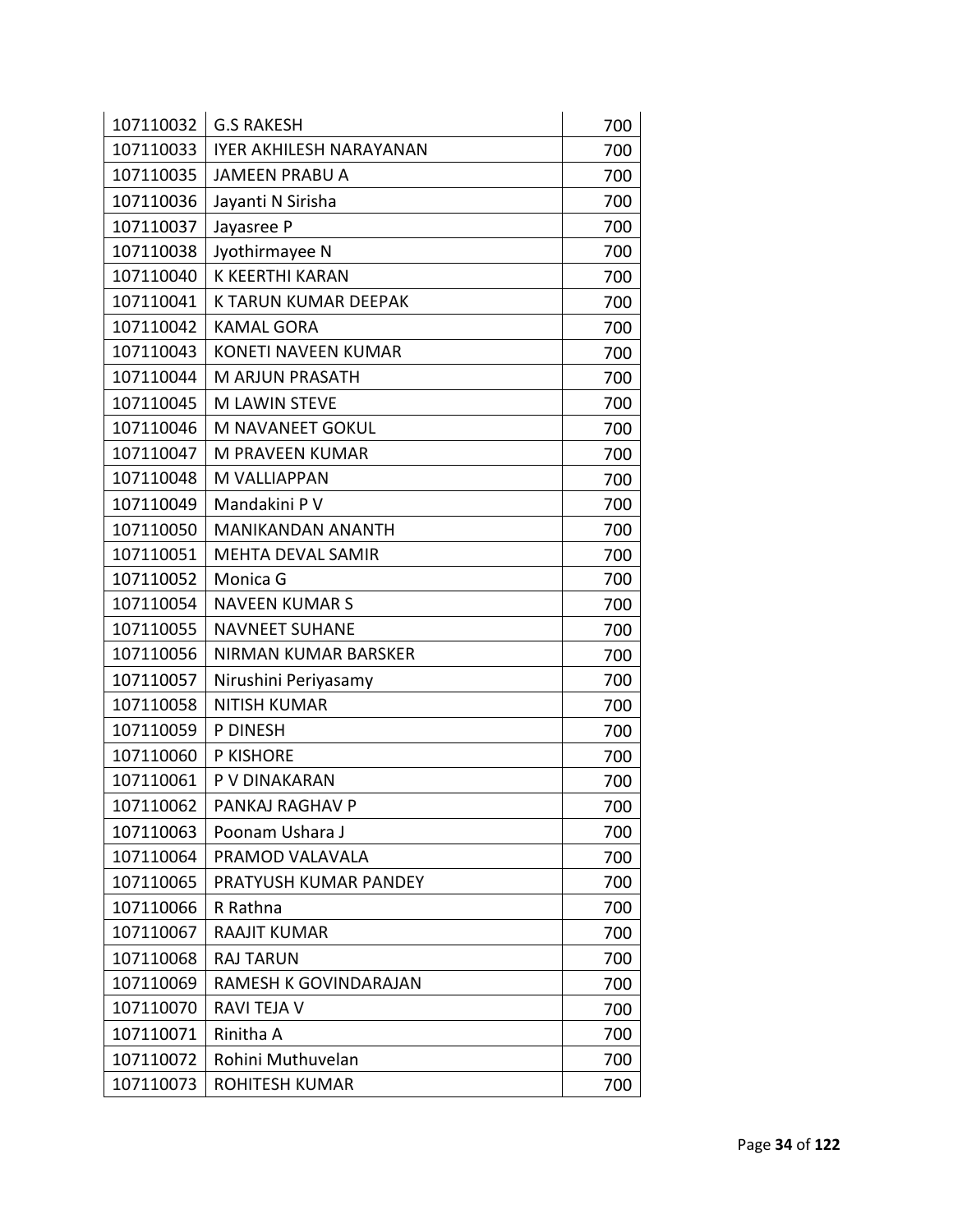| 107110074 | <b>RUVUNHALOI</b>             | 700 |
|-----------|-------------------------------|-----|
| 107110075 | RUDRESH PRIYA RANJAN          | 700 |
| 107110076 | S CHIBAANAND                  | 700 |
| 107110077 | S Divya                       | 700 |
| 107110078 | <b>S NAVEEN KUMAR</b>         | 700 |
| 107110079 | <b>S PRADEEP</b>              | 700 |
| 107110080 | SACHIN P SANTOSH              | 700 |
| 107110081 | SAILESH KALYAN                | 700 |
| 107110082 | <b>SANDEEP KHALKHO</b>        | 700 |
| 107110083 | SANDEEP DAL DAVID             | 700 |
| 107110084 | Sangeetha Sundara Pandian     | 700 |
| 107110085 | SANJEET KUMAR SINGH           | 700 |
| 107110086 | <b>SATISH R</b>               | 700 |
| 107110087 | SETHU CHIDAMBARAM             | 700 |
| 107110088 | <b>SHIVAM SHUKLA</b>          | 700 |
| 107110089 | <b>SHUBHAM JAIN</b>           | 700 |
| 107110090 | <b>SIVAS SUBRAMANIYAN S K</b> | 700 |
| 107110091 | Sree Ramya A                  | 700 |
| 107110092 | <b>SUJIT KUMAR PURBEY</b>     | 700 |
| 107110093 | <b>SUJJOY GHOSH DASTTIDAR</b> | 700 |
| 107110094 | SURIYA NARAYANAN L            | 700 |
| 107110095 | <b>SURJANSH KUMAR</b>         | 700 |
| 107110096 | <b>T.THIYAGARAJAN</b>         | 700 |
| 107110097 | <b>TAPAN BHANDARI</b>         | 700 |
| 107110098 | THIRUPATHI T                  | 700 |
| 107110099 | Vidhya A                      | 700 |
| 107110100 | Vidhya Subramaniam V          | 700 |
| 107110101 | <b>VISHWA SIMHAA S B</b>      | 700 |
| 107110102 | <b>VIVEK KUMAR</b>            | 700 |
| 107110103 | <b>VIVEKANANDAN B</b>         | 700 |
| 107110104 | YASH SRIVASTAVA               | 700 |
| 107110105 | YERRA SAI CHANDRA             | 700 |
| 107111001 | A Deepika                     | 700 |
| 107111002 | Aaron Saldanha                | 700 |
| 107111003 | Abhinavgayurel                | 700 |
| 107111004 | Abisheksaurab                 | 700 |
| 107111005 | Abilash G                     | 700 |
| 107111006 | Adarsh Kumar                  | 700 |
| 107111007 | Adhithya Babu                 | 700 |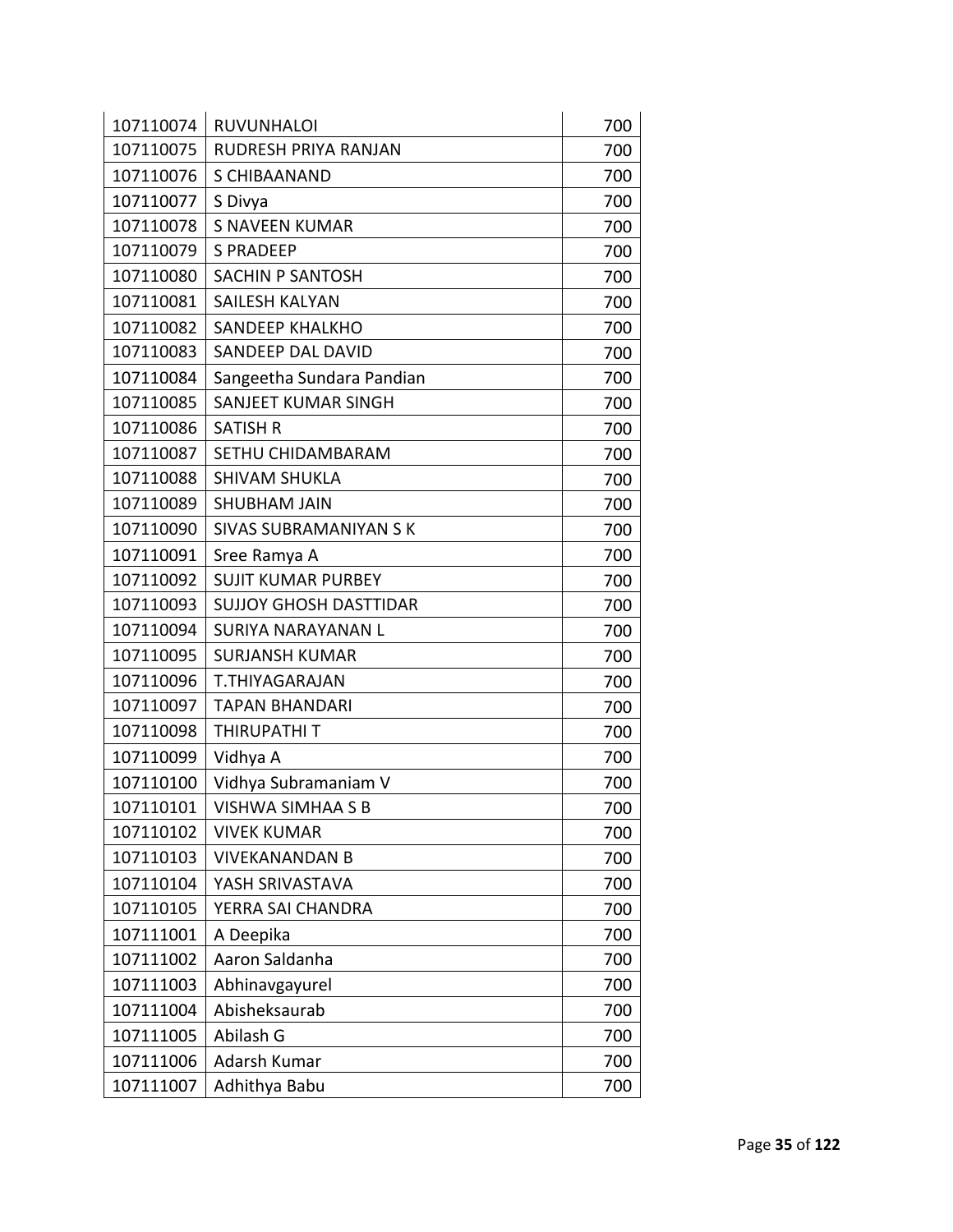| 107111008 | Adityaverma             | 700 |
|-----------|-------------------------|-----|
| 107111009 | Agnibh Dev              | 700 |
| 107111010 | AjinkyaKhedkar          | 700 |
| 107111011 | Akam Singh Patel        | 700 |
| 107111012 | Akshay Anand            | 700 |
| 107111013 | Anandkumar              | 700 |
| 107111014 | Anayat Ali Chowdhary    | 700 |
| 107111015 | Anbarasan E             | 700 |
| 107111016 | Anil                    | 700 |
| 107111017 | <b>Anmol Singh</b>      | 700 |
| 107111018 | Anshul Kumar            | 700 |
| 107111019 | Anushya E               | 700 |
| 107111020 | G. Aravind              | 700 |
| 107111021 | <b>G.K. ARUN PRASAD</b> | 700 |
| 107111022 | <b>ASHISH KUMAR</b>     | 700 |
| 107111023 | ASHWAT K. A.            | 700 |
| 107111025 | <b>B.SUMANTH</b>        | 700 |
| 107111026 | Mahesh Bolavakar        | 700 |
| 107111027 | PRASANNA C              | 700 |
| 107111028 | Chandan Kumar           | 700 |
| 107111029 | D.Suzith                | 700 |
| 107111030 | <b>DHARMENDRA SINGH</b> | 700 |
| 107111031 | Dhuwaaragesh Sivaraman  | 700 |
| 107111032 | Dilip Kumar M           | 700 |
| 107111033 | g.mathu mathi           | 700 |
| 107111034 | Garima Maheshwari       | 700 |
| 107111035 | Gautam                  | 700 |
| 107111036 | ShameemMahudoom         | 700 |
| 107111037 | Irin Jose               | 700 |
| 107111038 | John D Cheerotha        | 700 |
| 107111039 | Niranjankumar           | 700 |
| 107111040 | Ilangovan               | 700 |
| 107111042 | Khuveio David           | 700 |
| 107111043 | Koushik                 | 700 |
| 107111044 | <b>KRISHNA KUMAR</b>    | 700 |
| 107111045 | LAKSHMI NARASIMHAN B    | 700 |
| 107111046 | Laxminarayanvikey       | 700 |
| 107111047 | Raghunathan             | 700 |
| 107111048 | M Sukanya               | 700 |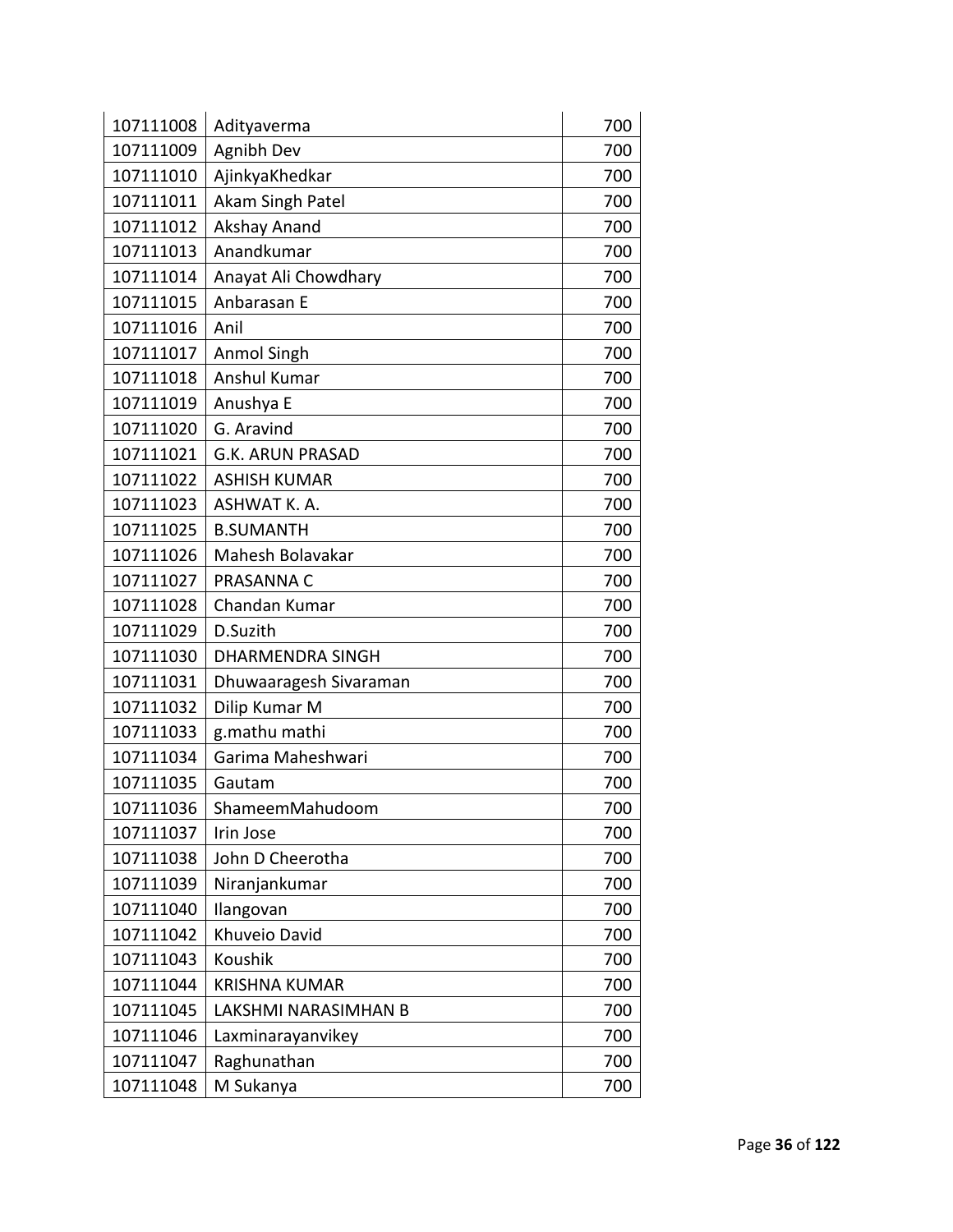| 107111049 | <b>Faheem Thanveer</b>   | 700 |
|-----------|--------------------------|-----|
| 107111050 | Mohit verma              | 700 |
| 107111051 | <b>MAUYANK RANJAN</b>    | 700 |
| 107111052 | N A Sundaravaradan       | 700 |
| 107111053 | <b>NARESH KUMAR</b>      | 700 |
| 107111054 | NAVIN KUMAR V.K.         | 700 |
| 107111055 | Nikildwivedi             | 700 |
| 107111057 | P.R. SIDDHARTHAN         | 700 |
| 107111058 | P.RAJARAMAN              | 700 |
| 107111059 | PAHAL S. PATANGIA        | 700 |
| 107111060 | P.Roohi Raj              | 700 |
| 107111061 | ParikshitDev             | 700 |
| 107111062 | M.PRAVEENRAJAN           | 700 |
| 107111063 | Punit Pichholia          | 700 |
| 107111064 | R Anusha                 | 700 |
| 107111065 | <b>RK Adhavan</b>        | 700 |
| 107111066 | R Krishnendu             | 700 |
| 107111067 | R.Naresh Balaji          | 700 |
| 107111068 | <b>Prasanth Visvanth</b> | 700 |
| 107111070 | Riteshdalmia             | 700 |
| 107111071 | Rohit Saxena             | 700 |
| 107111073 | S. Dinesh Kumar          | 700 |
| 107111074 | S.T.ARAVIND              | 700 |
| 107111075 | Vivek                    | 700 |
| 107111076 | Sai Rama Usha A          | 700 |
| 107111077 | Sailesh Hota             | 700 |
| 107111078 | <b>SAISADHA</b>          | 700 |
| 107111079 | S Sajinisree             | 700 |
| 107111080 | Sambitkumarbehura        | 700 |
| 107111081 | <b>SANT KUMAR BARRI</b>  | 700 |
| 107111082 | Sarvagya Gupta           | 700 |
| 107111083 | Satyam Somu              | 700 |
| 107111084 | Satyaveersingh           | 700 |
| 107111085 | SELVENDRAN.S             | 700 |
| 107111086 | <b>SHAJITH SRITHARAN</b> | 700 |
| 107111087 | J Siddharth              | 700 |
| 107111088 | Sri Venkateshwarlu Y     | 700 |
| 107111090 | <b>T.SUBHASH</b>         | 700 |
| 107111091 | <b>SURAJ</b>             | 700 |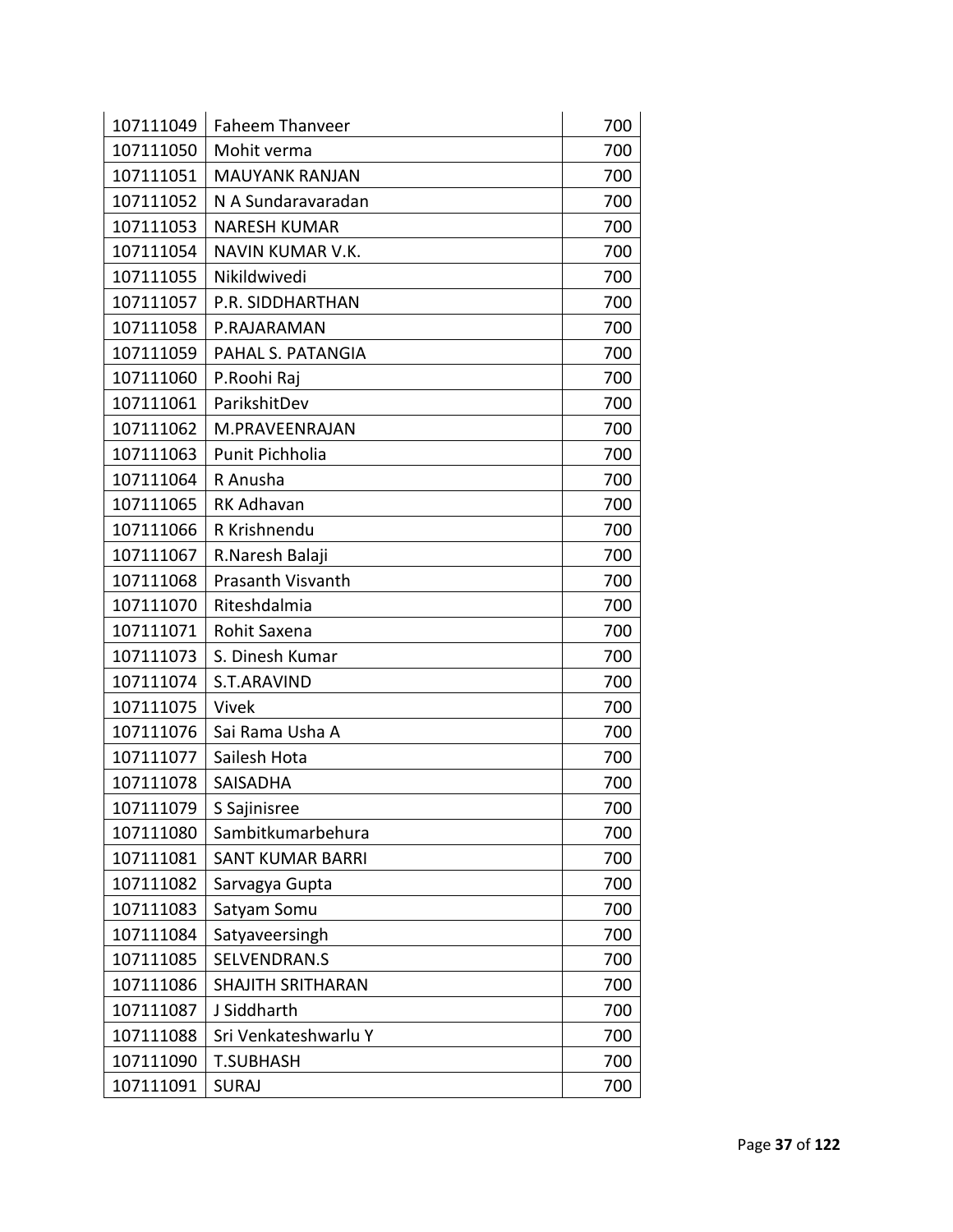| 107111092 | S.Vinay Kumar                       | 700 |
|-----------|-------------------------------------|-----|
| 107111093 | <b>Syed Mohammed Sadiq</b>          | 700 |
| 107111094 | <b>Titare Nikita Kishor</b>         | 700 |
| 107111095 | V.B.Arjun                           | 700 |
| 107111097 | Vishnu Narayan                      | 700 |
| 107111098 | Yogeshwaran                         | 700 |
| 107111099 | <b>VARUN R SEKAR</b>                | 700 |
| 107111100 | Vignesh Meyyapan                    | 700 |
| 107111101 | VIGHENESHWARAN A.S.                 | 700 |
| 107111103 | <b>Vikas Pratik</b>                 | 700 |
| 107111104 | <b>VINAY TANWAR</b>                 | 700 |
| 107111105 | <b>ANJUTHAN M</b>                   | 700 |
| 107112001 | <b>ABHIK DEB</b>                    | 700 |
| 107112002 | <b>ABID BIN ABDULLA</b>             | 700 |
| 107112003 | N.ABISHEK                           | 700 |
| 107112004 | <b>B.ADITYA</b>                     | 700 |
| 107112005 | <b>AKHIL JACK REGI</b>              | 700 |
| 107112006 | <b>ALOK KUMAR</b>                   | 700 |
| 107112007 | <b>ANAND KUMAR</b>                  | 700 |
| 107112008 | <b>ANIRUDH C</b>                    | 700 |
| 107112009 | <b>ANURAG</b>                       | 700 |
| 107112010 | <b>ARTHUR KSHITIJ KUZUR</b>         | 700 |
| 107112011 | <b>ARAVIND RAMESH</b>               | 700 |
| 107112012 | <b>B.MANIMEENAJA</b>                | 700 |
| 107112013 | <b>B.MONISH KUMAR</b>               | 700 |
| 107112014 | <b>BHARGAV KUMAR TRIPTHY</b>        | 700 |
| 107112016 | <b>C.ANISH</b>                      | 700 |
| 107112017 | <b>G.GANESH SUNDAR</b>              | 700 |
| 107112018 | CHANDRA PRAKASH                     | 700 |
| 107112019 | <b>D.SRIPAD KRISHNA</b>             | 700 |
| 107112020 | <b>DEVAYANI NATH</b>                | 700 |
| 107112021 | <b>DIBYAJYOTHI DAS</b>              | 700 |
| 107112022 | DILRUBA.N                           | 700 |
| 107112023 | EBIJERLA ANUROOP SRIVATSAL          | 700 |
| 107112024 | G.SATHIYANARAYANAN                  | 700 |
| 107112025 | <b>GADE SAI DURGA VENKATAPRASAD</b> | 700 |
| 107112027 | G.L.N.MANIKANDASAI                  | 700 |
| 107112028 | <b>G.ARCHITA</b>                    | 700 |
| 107112029 | <b>GUNDA S V S M MANOJ</b>          | 700 |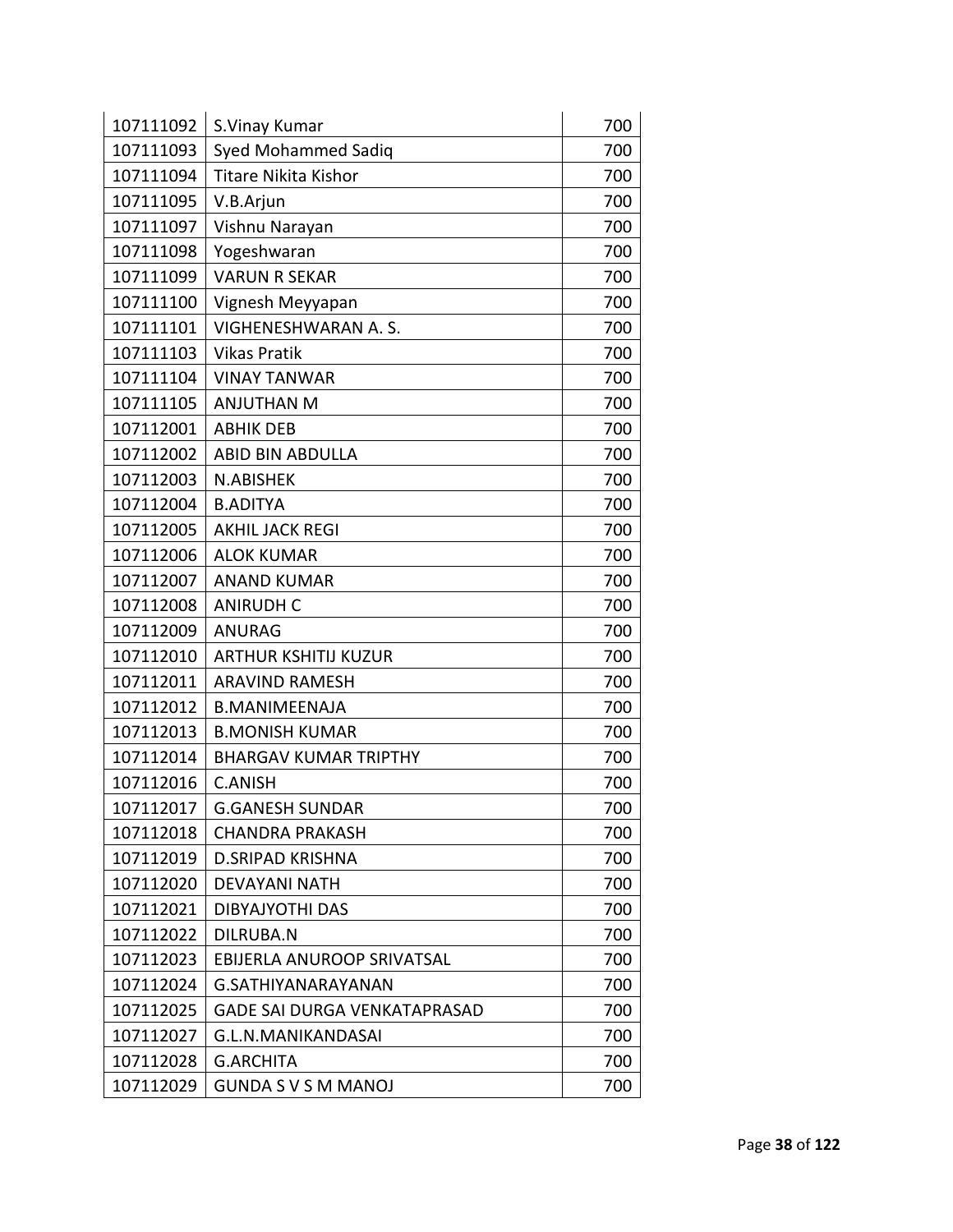| 107112030 | <b>GURU PRAANESH R</b>        | 700 |
|-----------|-------------------------------|-----|
| 107112031 | <b>GURU RAGAV</b>             | 700 |
| 107112032 | <b>HARI ANIRUDH S</b>         | 700 |
| 107112033 | <b>R.HARISH</b>               | 700 |
| 107112034 | <b>HARISH S V PULAKHANDAM</b> | 700 |
|           | KANDRATHIVENKATA NAGARJUNA    |     |
| 107112035 | ANUDEEP                       | 700 |
| 107112036 | <b>KARRI DINESH REDDY</b>     | 700 |
| 107112037 | <b>KAUSHAL SUBRAMANI G</b>    | 700 |
| 107112038 | <b>KAUSHIK RAVI</b>           | 700 |
| 107112039 | <b>KEVIN TOM PHILIP</b>       | 700 |
| 107112040 | <b>J.KIRUPANITHI</b>          | 700 |
| 107112041 | LAVUDI JAYAMANTH              | 700 |
| 107112042 | <b>K.MAGESH</b>               | 700 |
| 107112043 | MAHESH KUMAR KADAMBALA        | 700 |
| 107112044 | <b>B.MALLIKARJUNAN</b>        | 700 |
| 107112045 | <b>MANISH KUMAR KERHRI</b>    | 700 |
| 107112046 | MOHAMMED AAQIB KHAN           | 700 |
| 107112047 | <b>MORA PREM</b>              | 700 |
| 107112048 | M.G.S.DHANUSH                 | 700 |
| 107112049 | <b>MUSHAM PRADEEP KUMAR</b>   | 700 |
| 107112050 | <b>MUSUNURI SRI HARAHA</b>    | 700 |
| 107112052 | N.SHREYA SHIVAKUMAR           | 700 |
| 107112053 | <b>NAMAN RITHI</b>            | 700 |
| 107112054 | NANESHWAR PRAJIT PRAMOD       | 700 |
| 107112055 | N.V.V. SHIVA TEJA             | 700 |
| 107112056 | <b>NIKESH</b>                 | 700 |
| 107112057 | <b>NIKUL ROHIN</b>            | 200 |
| 107112058 | PANKAJ KUMAR                  | 700 |
| 107112059 | PANKAJ NAG                    | 700 |
| 107112060 | POOJA MADHUSOODHANAN          | 700 |
| 107112061 | V.B.PRADEEP KUMAR             | 700 |
| 107112062 | <b>PRATEEK SKORFF</b>         | 200 |
| 107112063 | PRATYUSH MISHRA               | 700 |
| 107112064 | PRAVEEN KUMAR DAS             | 700 |
| 107112065 | PRAVIN KUMAR                  | 700 |
| 107112066 | R.PREETHIKA                   | 700 |
| 107112067 | PRIYAKASHRIDHAR KAMBALI       | 700 |
| 107112069 | RAMITHA SUNDAR                | 700 |
| 107112070 | <b>RATNESH SONI</b>           | 700 |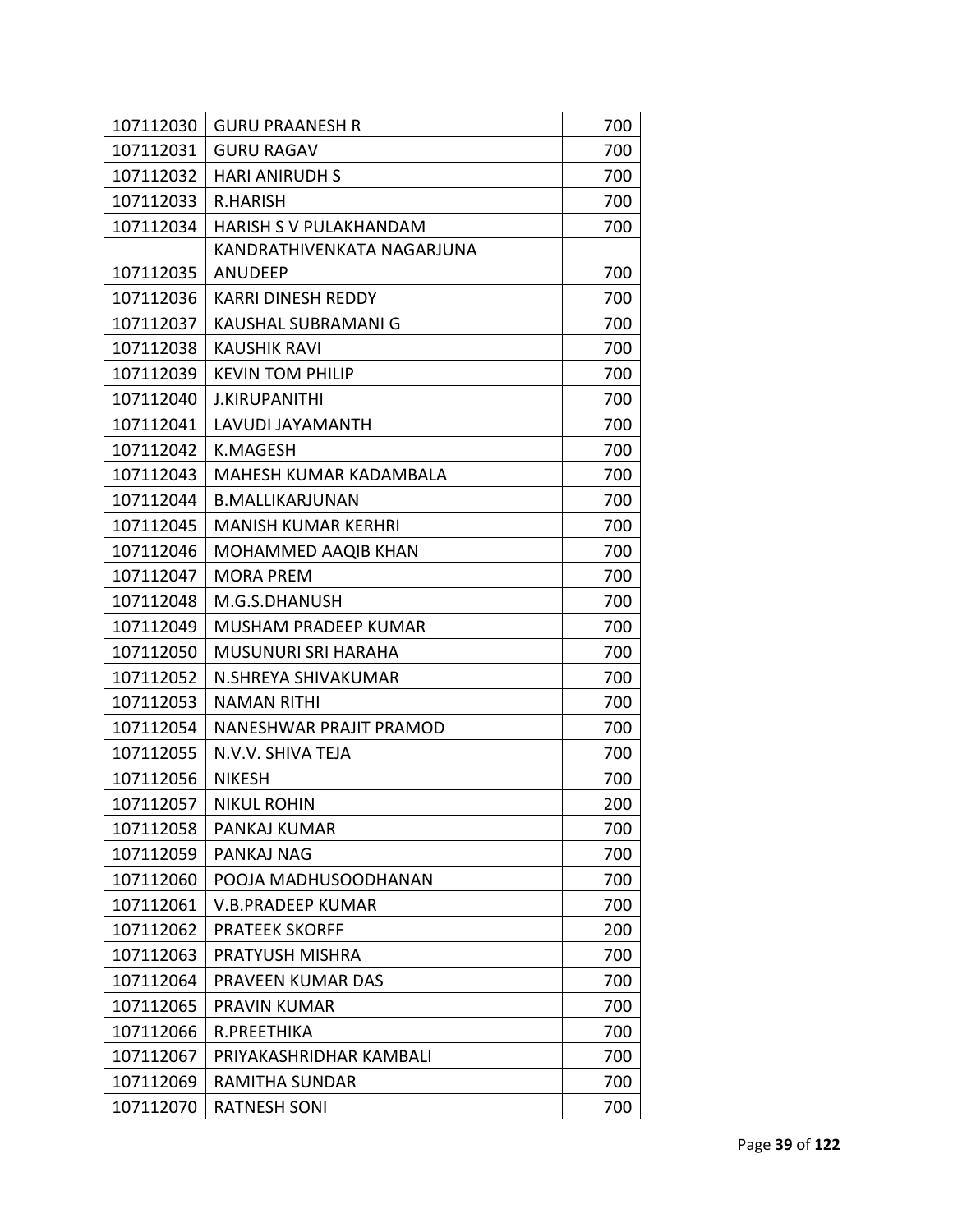| 107112071 | <b>RAVI KANCHAN BHENGRA</b>      | 700 |
|-----------|----------------------------------|-----|
| 107112072 | <b>RAVI SINGH</b>                | 700 |
| 107112073 | RENU MARIYAM ABRAHAM             | 700 |
| 107112074 | <b>ROUNAK MEYUR</b>              | 700 |
| 107112075 | <b>DEEPAK SRIVATSAV</b>          | 700 |
| 107112076 | <b>JAI GANESH</b>                | 700 |
| 107112077 | SAMYUKTHA.S                      | 700 |
| 107112078 | <b>SANTHOSH MENON</b>            | 700 |
| 107112079 | <b>K.SARKUNA</b>                 | 700 |
| 107112080 | T.SATTANAATHAN                   | 700 |
| 107112081 | <b>J.SATYAJITH</b>               | 700 |
| 107112082 | SATYAM JALAN                     | 700 |
| 107112083 | <b>SHASHANK SRIRAM SUBRAMANI</b> | 700 |
| 107112084 | D.SRIHARSHA                      | 700 |
| 107112085 | <b>V.SRI HARI</b>                | 700 |
| 107112086 | <b>SUBADARSHINIPARHI</b>         | 700 |
| 107112087 | V.SUBRAMANYA VINAY               | 700 |
| 107112088 | SUDARSHAN.V                      | 700 |
| 107112089 | SUDHEERKANDELA                   | 700 |
| 107112090 | <b>SUDHIR SANTHOSH</b>           | 700 |
| 107112091 | <b>SURAJ GANESAN</b>             | 700 |
| 107112092 | <b>SUSHIL KUMAR</b>              | 700 |
| 107112093 | <b>T.SAI KRISHNA</b>             | 700 |
| 107112094 | <b>TANYA SHARMA</b>              | 700 |
| 107112095 | <b>UDAY KUMAR</b>                | 700 |
| 107112096 | <b>UPASANA GANGULY</b>           | 700 |
| 107112097 | V.CHANDRASEKAR                   | 700 |
| 107112098 | V.VIGNESH VENKATA SUBRAMANIAN    | 700 |
| 107112099 | <b>VARSHA.S</b>                  | 700 |
| 107112100 | <b>V.SIDDARTAH</b>               | 700 |
| 107112101 | <b>VIGNESH.M</b>                 | 700 |
| 107112102 | <b>VIKASH KUMAR</b>              | 700 |
| 107112103 | K.S.VIKASH ARVIND                | 700 |
| 107112104 | VISHESH SAHNI                    | 700 |
| 107112105 | <b>D.VISHNU</b>                  | 700 |
| 107113001 | A M BHARATH                      | 700 |
| 107113002 | <b>AADARSH NAIN</b>              | 700 |
| 107113003 | <b>AANAND K</b>                  | 700 |
| 107113004 | <b>ABHISHEK NAYAK</b>            | 700 |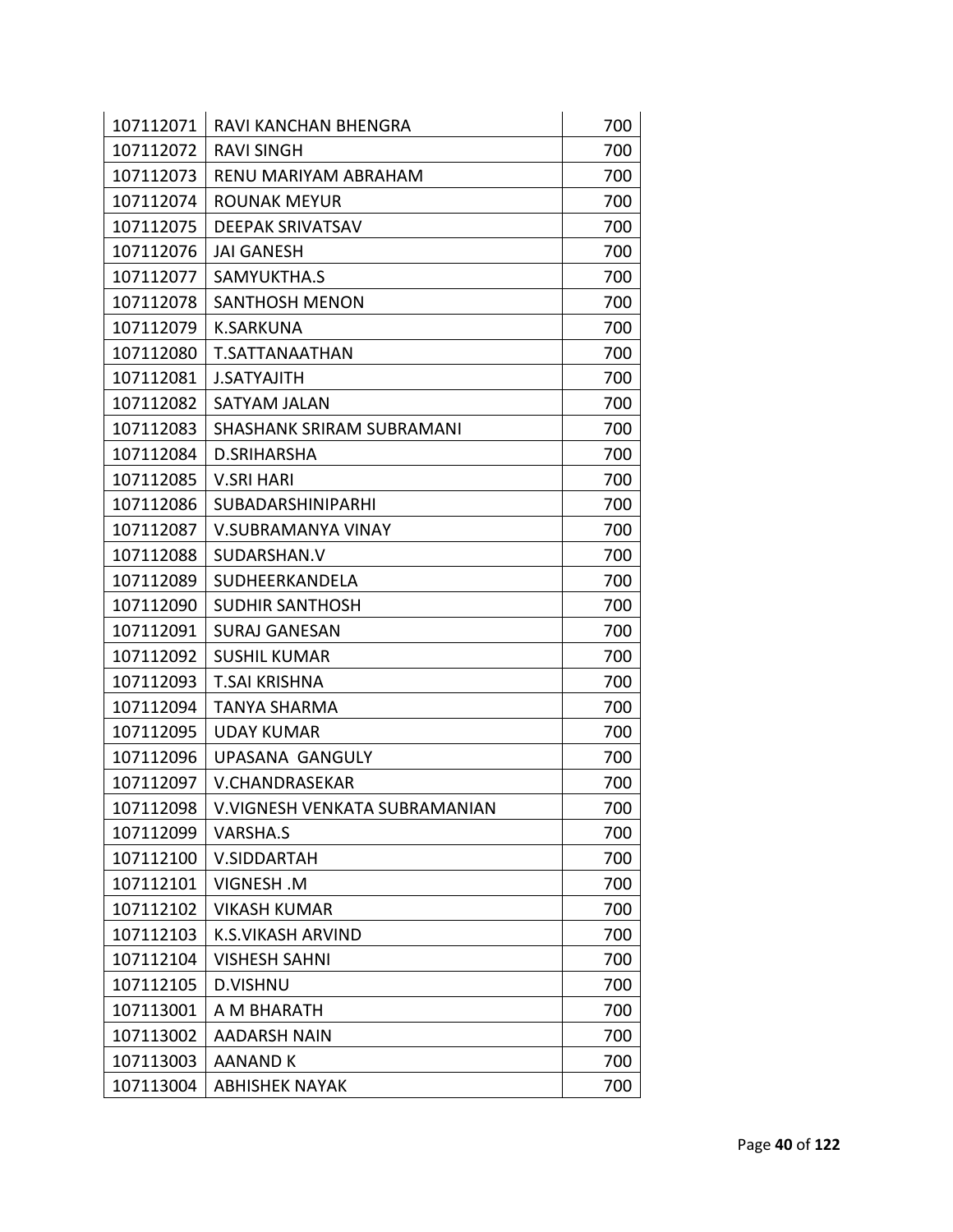| 107113005 | <b>AJAY KUMAR V</b>          | 700 |
|-----------|------------------------------|-----|
| 107113006 | AKASH B                      | 700 |
| 107113007 | AKSHAY ANANTHARAMAN          | 700 |
| 107113008 | AKSHAY KUMAR NAINAWAT        | 700 |
| 107113009 | <b>AMRITA SUNDARI V</b>      | 700 |
| 107113010 | <b>ANIL KUMAR</b>            | 700 |
| 107113011 | <b>ANIL SUMAN</b>            | 700 |
| 107113012 | <b>ANJISHNU ROY</b>          | 700 |
| 107113013 | <b>ANUPAM DAS</b>            | 700 |
| 107113014 | <b>ARUN ALVIN PHILIPS</b>    | 700 |
| 107113015 | <b>ASHWIN</b>                | 700 |
| 107113016 | BADRINARAYANAN N             | 700 |
| 107113017 | BEVARA POOJA SRI             | 700 |
| 107113018 | <b>BHIMA MONIKA</b>          | 700 |
| 107113019 | C M HARSHITHA                | 700 |
| 107113020 | <b>C MEENAKSHI</b>           | 700 |
| 107113021 | <b>CHINTU KUMAR</b>          | 700 |
| 107113022 | <b>D AMAN SURYA</b>          | 700 |
| 107113023 | DEEPAYAN DASGUPTA            | 700 |
| 107113024 | DIKONDA VENKATA SAI LAKSHMI  | 700 |
| 107113025 | DOPPALAPUDI SRI SAI          | 700 |
| 107113026 | <b>G KAUSHIK RAM</b>         | 700 |
| 107113027 | <b>GOGUL VENGATESH K</b>     | 700 |
| 107113028 | <b>HAFEZ HANEEFA</b>         | 700 |
| 107113029 | <b>HANUMAN SUMAN</b>         | 700 |
| 107113030 | HARINI SEKAR                 | 700 |
| 107113031 | <b>HEMRAJ DADARWAL</b>       | 700 |
| 107113032 | HIMANSHI YADAV               | 700 |
| 107113033 | <b>HIMANSHU SONI</b>         | 700 |
| 107113034 | J ANURAG IYER                | 700 |
| 107113035 | <b>JAGANI BHAVIK MANOJ</b>   | 700 |
| 107113036 | <b>K.VINAY KUMAR</b>         | 700 |
| 107113037 | <b>KANNAN SESHADRI</b>       | 700 |
| 107113038 | <b>KARANAM VISHNU TEJA</b>   | 700 |
| 107113039 | <b>KARPURAPU AKASH REDDY</b> | 700 |
| 107113040 | KAUSHIK ANAND                | 700 |
| 107113041 | <b>KAUVIYA S</b>             | 700 |
| 107113042 | <b>KODURU GANESH KUMAR</b>   | 700 |
| 107113043 | <b>KOUSHIK T</b>             | 700 |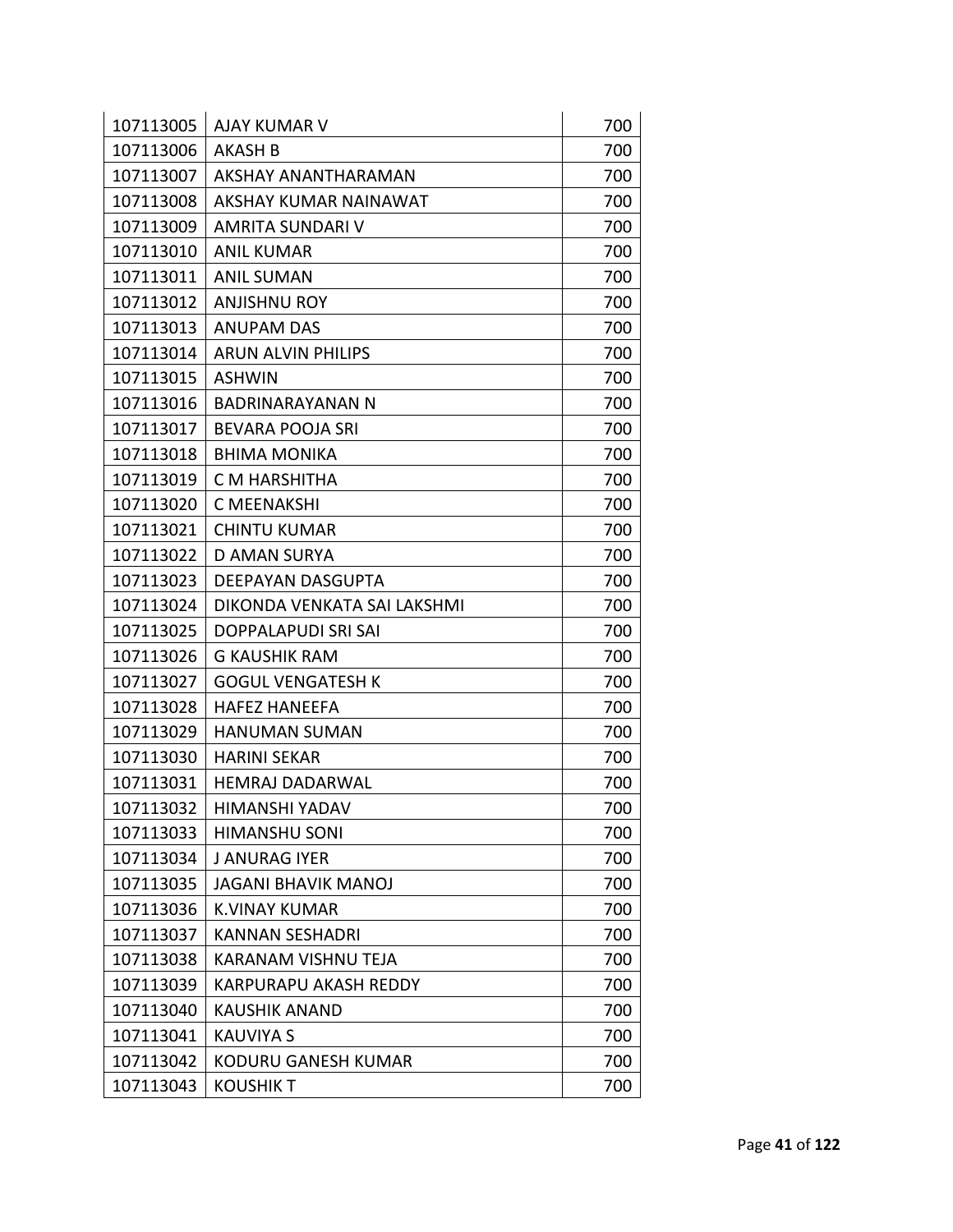| 107113044<br><b>KUNDAN KUMAR</b>                                    | 700        |
|---------------------------------------------------------------------|------------|
| 107113045<br><b>KUNTE HARSHA</b><br>107113046<br><b>M R JAWAHAR</b> | 700<br>700 |
| 107113047<br>M ROSHAN                                               | 700        |
| 107113048<br><b>MADDUKURI SRI SOWMYA</b>                            | 700        |
| 107113049<br>MADHUMITRA SANTHANAKRISHNAN                            | 700        |
| 107113050<br><b>MANISHA</b>                                         | 700        |
| 107113051<br><b>MANPREET SINGH</b>                                  | 700        |
| <b>MANUEL JENKIN J</b>                                              |            |
| 107113052                                                           | 700        |
| 107113053<br><b>MEBAIADA MALNGIANG</b>                              | 700        |
| 107113054<br><b>MOHAN G</b>                                         | 700        |
| 107113055<br><b>MONISHAK</b>                                        | 700        |
| 107113056<br>NADARAJAH KAPILASH                                     | 700        |
| 107113057<br>NAGABHYRU SAI KIRAN                                    | 700        |
| 107113058<br><b>NAVEEN K</b>                                        | 700        |
| 107113059<br>NIKKITHA SUBBIAH                                       | 700        |
| 107113060<br>NILANSHU V RAJMANE                                     | 700        |
| 107113061<br><b>NISHIT KUMAR</b>                                    | 700        |
| 107113063<br>PALLAVI CHANDRASEKAR                                   | 700        |
| 107113064<br>PASHAM HARIKA                                          | 700        |
| 107113065<br>PATHIVADA KARTHIK                                      | 700        |
| 107113066<br>PENCHALA BHARATH CHANDRA                               | 700        |
| 107113067<br>PRAGADEESH M                                           | 700        |
| 107113068<br><b>PRATISHTHIT IYER</b>                                | 700        |
| 107113069<br><b>R HARSHINI</b>                                      | 700        |
| 107113070<br><b>R SURESH</b>                                        | 700        |
| RAGUL. S<br>107113071                                               | 700        |
| 107113072<br>RAHUL KUMAR                                            | 700        |
| 107113073<br>RAJASANDHIYA R                                         | 700        |
| 107113074<br>RAMANATHAN RM                                          | 700        |
| 107113075<br><b>RAMKRISHNA SARAN</b>                                | 700        |
| 107113076<br><b>RESHME TK</b>                                       | 700        |
| 107113077<br>ROSHINI DEVI K L                                       | 700        |
| 107113078<br>S HARSHAVARDHAN                                        | 700        |
| 107113079<br>S LAVANYA PREETHI                                      | 700        |
| 107113080<br>S M SHREYASGAURAV                                      | 700        |
| 107113081<br><b>S PAVITHRA</b>                                      | 700        |
| 107113082<br>S RAJESH KUMAR                                         | 700        |
| 107113083<br>S VIDYA                                                | 700        |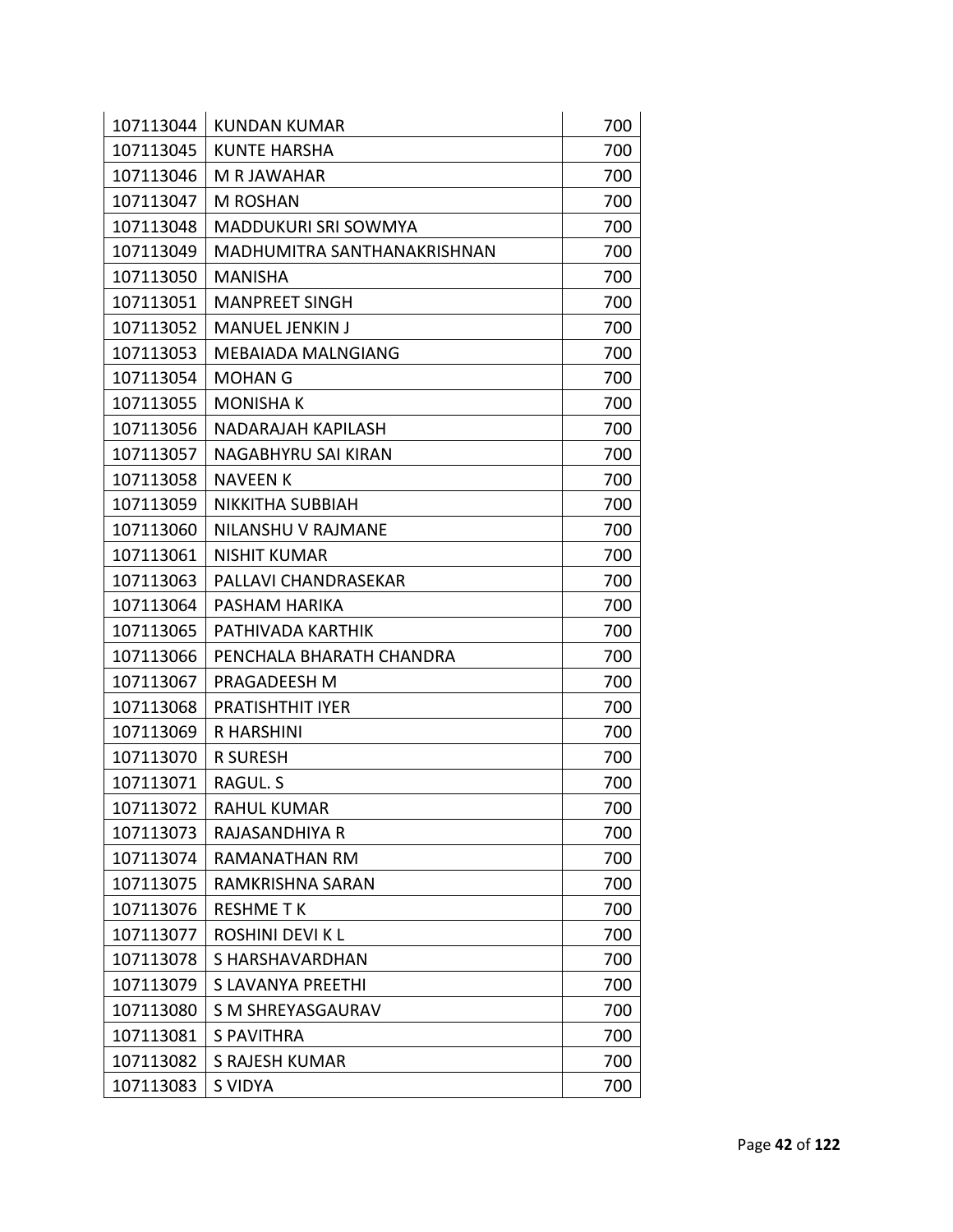| 107113084 | SARADA KRITHIVASAN                 | 700 |
|-----------|------------------------------------|-----|
| 107113085 | <b>SARANG SHARAN</b>               | 700 |
| 107113086 | SATRUJIT MOHANTY                   | 700 |
| 107113087 | <b>SAURABH DUBEY</b>               | 700 |
| 107113088 | <b>SHASHI KUMAR</b>                | 700 |
| 107113089 | <b>SIMRAN JAIN</b>                 | 700 |
| 107113090 | <b>SOHEL HAQUE</b>                 | 700 |
| 107113091 | <b>SREYAS SRIRAM</b>               | 700 |
| 107113092 | <b>SRIPATHI KHORIYA</b>            | 700 |
| 107113093 | <b>SRISHRUTHI S SRIRAM</b>         | 700 |
| 107113094 | SRIVIDYA BADAVATH                  | 700 |
| 107113095 | <b>SUJITH ANTO SELVARAJ</b>        | 700 |
| 107113096 | <b>SUJITHA S</b>                   | 700 |
| 107113097 | <b>SUNIT P GOPAL</b>               | 700 |
| 107113098 | <b>SUSHMITHA M</b>                 | 700 |
| 107113099 | <b>T ALAMELU</b>                   | 700 |
| 107113100 | <b>V SATHYA SHREE</b>              | 700 |
| 107113101 | <b>VANKDOTHU PAVANI</b>            | 700 |
| 107113102 | <b>VIBHAV DURGAPRASAD NADKARNI</b> | 700 |
| 107113103 | <b>VINITHA SELVARAJ</b>            | 700 |
| 107113104 | <b>VISHNU PRABHAKAR</b>            | 700 |
| 108110001 | <b>AKASH MOHAN</b>                 | 700 |
| 108110002 | AAKASH GAUTHAM B                   | 700 |
| 108110003 | AARIF RAJA MOHAMED                 | 700 |
| 108110004 | <b>ABHISHEK DUBEY</b>              | 700 |
| 108110005 | Aishwarya Ramesh                   | 700 |
| 108110006 | <b>AKSHAT MEHENDALE</b>            | 700 |
| 108110007 | Anjaly Anna Augustine              | 700 |
| 108110008 | Ankita Maan                        | 700 |
| 108110009 | Apurba Mundu                       | 700 |
| 108110010 | <b>ARUN</b>                        | 700 |
| 108110011 | ARUN MOZHI DEVAN K R               | 700 |
| 108110012 | <b>ASHIK IMRAN A</b>               | 700 |
| 108110013 | <b>ASHISH ANAND</b>                | 700 |
| 108110014 | <b>B HARISH</b>                    | 700 |
| 108110015 | <b>B NAVEEN KUMAR</b>              | 700 |
| 108110016 | <b>B R ROHIT KIRAN</b>             | 700 |
| 108110017 | <b>B RAKESH KRISHNA</b>            | 700 |
| 108110019 | <b>BABLU KUMAR</b>                 | 700 |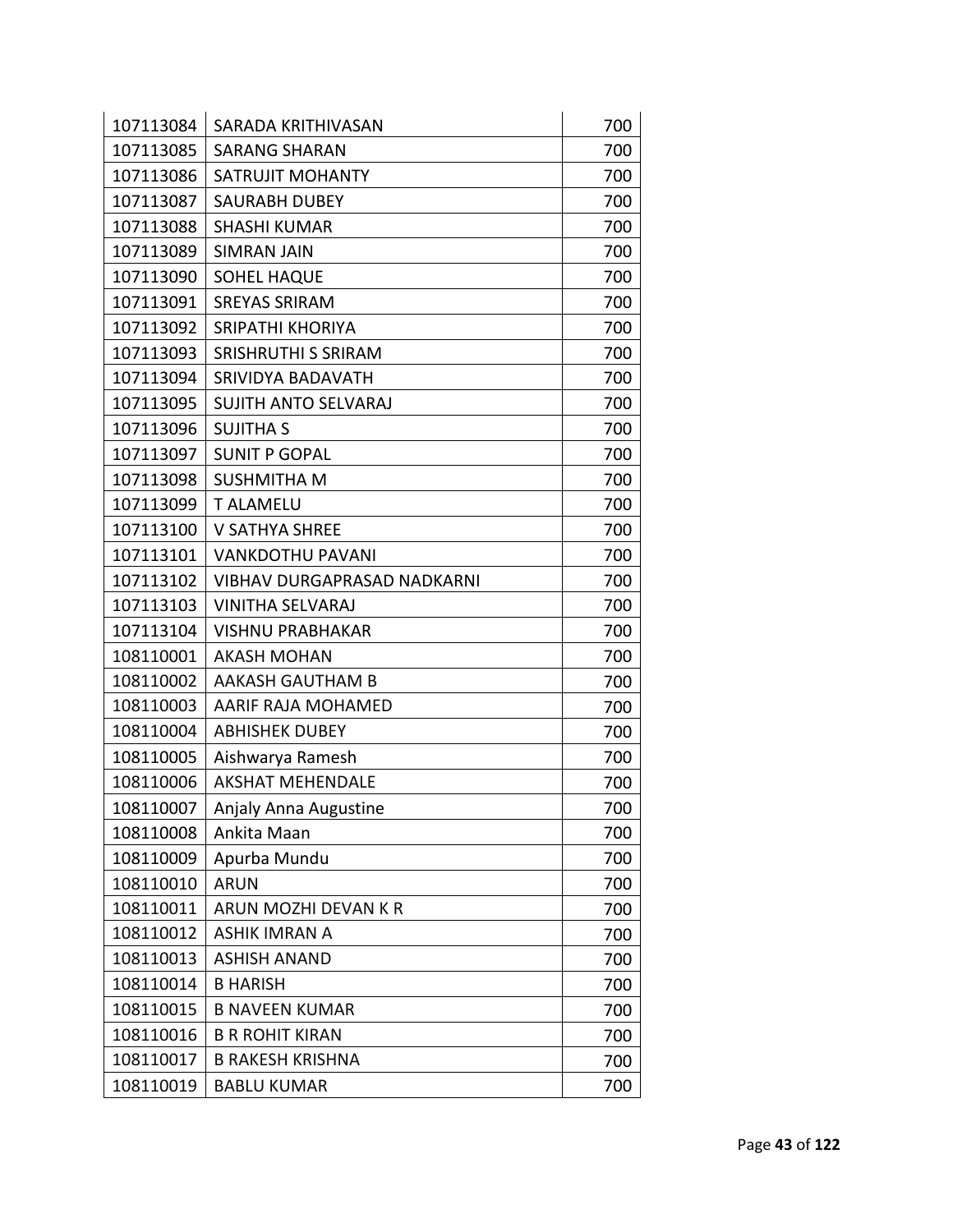| 108110020 | BEZAWADA JAYASIMHA             | 700 |
|-----------|--------------------------------|-----|
| 108110021 | CHAVALI YADAVENDRA VAMSI YADAV | 700 |
| 108110022 | DEEPAK DHANAVEL KUMAR          | 700 |
| 108110023 | DEEPEN ASHOK KUMAR KOTHARI     | 700 |
| 108110024 | DHRUV KUMAR VADSARA            | 700 |
| 108110025 | DILIP KUMAR VIGNESH B          | 700 |
| 108110026 | E L ABHISHEK                   | 700 |
| 108110027 | <b>ESHWAR NITHIN J</b>         | 700 |
| 108110028 | Evelyn Paulose                 | 700 |
| 108110029 | <b>GAURAV KUMAR</b>            | 700 |
| 108110030 | Gayathri Padmaa S              | 700 |
| 108110031 | <b>GOURAVARAM RAPESH</b>       | 700 |
| 108110032 | <b>H SIVARAMAN</b>             | 700 |
| 108110033 | <b>HARI SUDHAN P</b>           | 700 |
| 108110034 | J Jhulphiya                    | 700 |
| 108110035 | <b>JOSE TOM M</b>              | 700 |
| 108110036 | <b>K KARTHIKEYAN</b>           | 700 |
| 108110037 | <b>K PRATAPAN</b>              | 700 |
| 108110038 | K Priyanka                     | 700 |
| 108110039 | KALLU CHANDRA MOULI            | 700 |
| 108110040 | kavikuil sarojiui.e            | 700 |
| 108110041 | <b>KOSURI VENKATA MAHESH</b>   | 700 |
| 108110042 | Krishna kumar                  | 700 |
| 108110043 | Krithika Radhakrishnan         | 700 |
| 108110044 | Lakshmi Velayudhan Nair        | 700 |
| 108110045 | <b>LOGESWARAN R</b>            | 700 |
| 108110047 | <b>THENDRAL</b>                | 700 |
| 108110050 | Menakadevi N                   | 700 |
| 108110051 | <b>MUKESH KUMAR</b>            | 700 |
| 108110052 | <b>MUNNA BOSE C</b>            | 700 |
| 108110053 | N J VARUNKUMAR                 | 700 |
| 108110054 | N JAYAKARTHI                   | 700 |
| 108110056 | <b>NANDKISHOR BHASKER</b>      | 700 |
| 108110057 | <b>NAVIN KUMAR</b>             | 700 |
| 108110058 | <b>NAVINS</b>                  | 700 |
| 108110059 | NAVNEET KUMAR JHA              | 700 |
| 108110060 | <b>NISHANT PANIGRAHI</b>       | 700 |
| 108110061 | Padmapriya Duraisamy           | 700 |
| 108110062 | PL SIDDHARTH                   | 700 |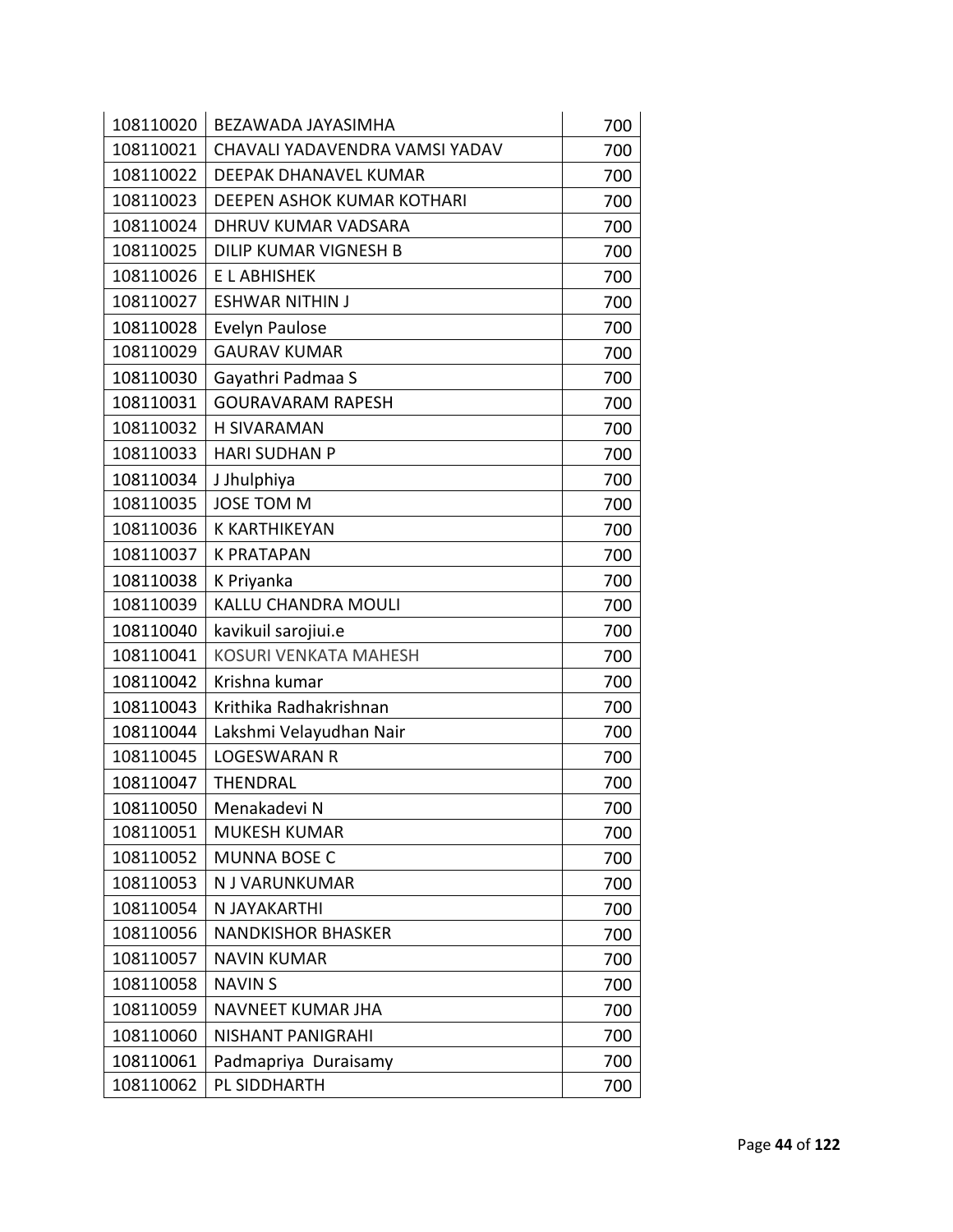| 108110063 | <b>PRANESH R</b>                 | 700 |
|-----------|----------------------------------|-----|
| 108110064 | PRASHANTH K A                    | 700 |
| 108110065 | <b>PRASHANTH R</b>               | 700 |
| 108110066 | <b>PUNIT AGRAWAL</b>             | 700 |
| 108110067 | R AJAY KUMAR                     | 700 |
| 108110068 | R EASHWAR                        | 700 |
| 108110069 | R GAUTHAM RAJAMANI               | 700 |
| 108110070 | R Gayathri                       | 700 |
| 108110071 | RAJARISHI D                      | 700 |
| 108110072 | <b>RAJAT</b>                     | 700 |
| 108110073 | RAJENDRA PRASAD YADAV            | 700 |
| 108110074 | RAKESH RETNAKARAN                | 700 |
| 108110075 | <b>RAM PRAKASH</b>               | 700 |
| 108110076 | <b>RAMJI LAL</b>                 | 700 |
| 108110077 | S KARTHIK VISWANATHAN            | 700 |
| 108110078 | <b>S SRINIVAS</b>                | 700 |
| 108110079 | <b>S SUBHASH</b>                 | 700 |
| 108110080 | <b>S VIGNESH SUNDAR</b>          | 700 |
| 108110081 | <b>SANDEEP BHUKYA</b>            | 700 |
| 108110083 | <b>SANJAY SINGH</b>              | 700 |
| 108110084 | SARFRAZ                          | 700 |
| 108110085 | SATENDRA RAJPOOT                 | 700 |
| 108110086 | SAURABH KANOJIA                  | 700 |
| 108110087 | SHAH MARMIK AMITKUMAR            | 700 |
| 108110088 | <b>SHUBHAM GUPTA</b>             | 700 |
| 108110091 | <b>SUDHANSHU SETH</b>            | 700 |
| 108110092 | SURAVARAPU SANDEEP KUMAR         | 700 |
| 108110093 | <b>SUREDDI SANDEEP</b>           | 700 |
| 108110094 | THIRUMALASETTY CHAITANYA PRATEEK | 700 |
| 108110095 | THOMBARE VISHWANAND DASHARATHRAJ | 700 |
| 108110096 | TIRTHESH NIRAJ KHICHA            | 700 |
| 108110097 | V ARAVIND KRISHNAN               | 700 |
| 108110098 | V ASHWIN                         | 700 |
| 108110099 | V HARISH KUMAAR                  | 700 |
| 108110100 | <b>V S ABHINAV</b>               | 700 |
| 108110102 | <b>VINOTH S</b>                  | 700 |
| 108110103 | <b>VIVEK RAMDAS</b>              | 700 |
| 108110104 | YAJYAWALOYA SEN                  | 700 |
| 108110106 | Arthi T                          | 700 |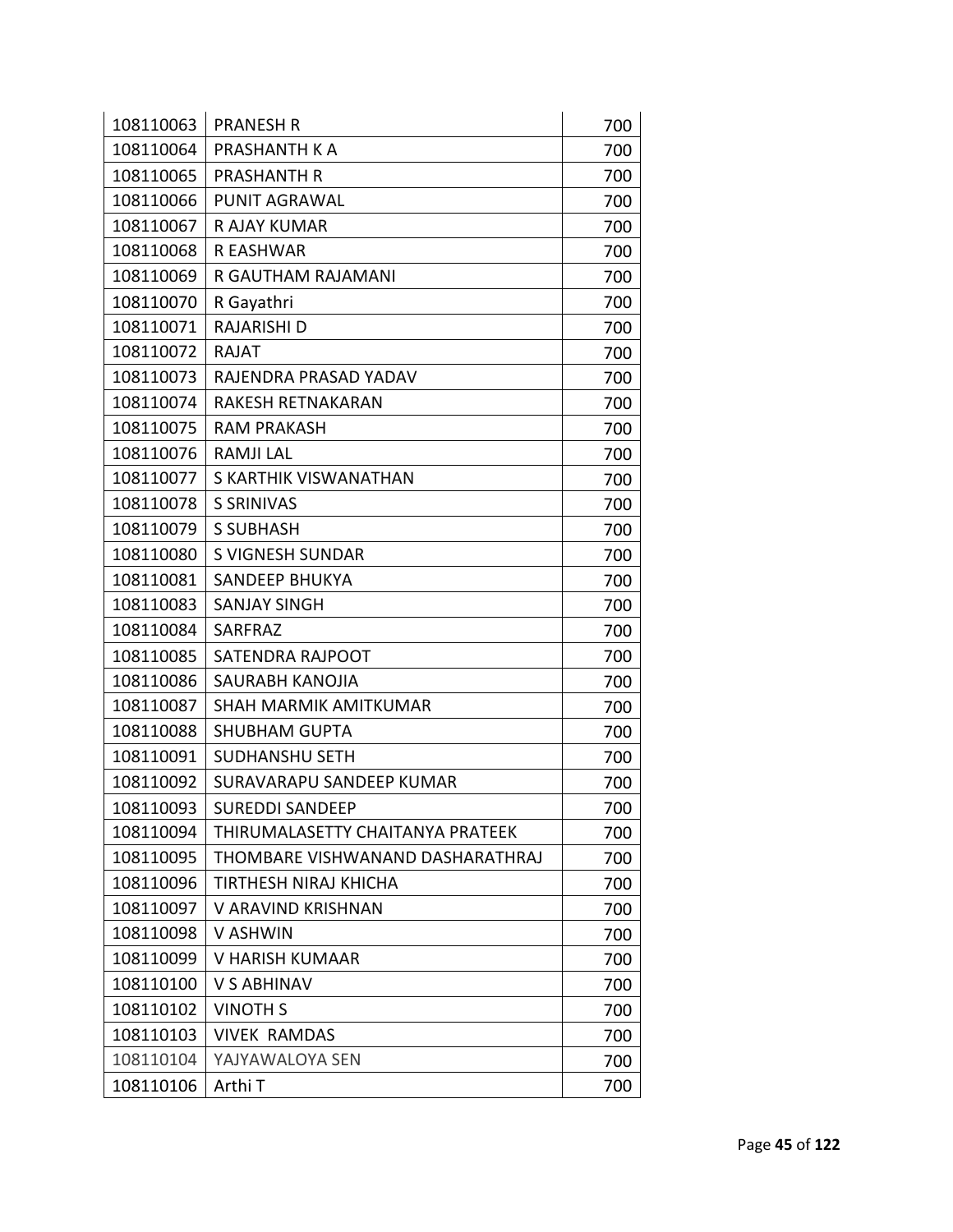| 108111001 | Aakashkumar             | 700 |
|-----------|-------------------------|-----|
| 108111002 | AdithyaRanganathan      | 700 |
| 108111003 | Adithyaraghav T         | 700 |
| 108111004 | Agni Lokayatha M V      | 700 |
| 108111005 | Amanjot Singh           | 700 |
| 108111006 | <b>AMIT PAREEK</b>      | 700 |
| 108111007 | Aneetta Sunny           | 700 |
| 108111008 | Anil saini              | 700 |
| 108111009 | Anuradha Doltade        | 700 |
| 108111010 | Aravind.N               | 700 |
| 108111011 | ArunAathithya           | 700 |
| 108111012 | Aravind                 | 700 |
| 108111013 | Avinash Rajaraman       | 700 |
| 108111014 | J. BARATH               | 700 |
| 108111015 | C Sivagami              | 700 |
| 108111016 | Chandan Kumar           | 700 |
| 108111018 | C.A. Sai Kumar          | 700 |
| 108111019 | Abhilash                | 700 |
| 108111020 | Deepak                  | 700 |
| 108111021 | Deepalakshmi S          | 700 |
| 108111022 | DEEPAN SEKAR S.         | 700 |
| 108111023 | Dhivya Rajasekaran      | 700 |
| 108111024 | Vivekkannan             | 700 |
| 108111025 | Vinod                   | 700 |
| 108111026 | Kiran Kumar Reddy       | 700 |
| 108111027 | G Vineetha              | 700 |
| 108111028 | <b>GAURAV UNDIRWADE</b> | 700 |
| 108111029 | Gopinath M              | 700 |
| 108111031 | <b>JIM XAVIER</b>       | 700 |
| 108111032 | Jyotishman Paul         | 700 |
| 108111033 | K.A. PIRANAVE           | 700 |
| 108111034 | Yeshwanth               | 700 |
| 108111035 | Kavuri Swetha Sri       | 700 |
| 108111036 | Arun M                  | 700 |
| 108111037 | M Gowthami Jayashri     | 700 |
| 108111038 | Kaushik                 | 700 |
| 108111040 | N.D. DEEPAK             | 700 |
| 108111041 | Naresh                  | 700 |
| 108111042 | Nishanth                | 700 |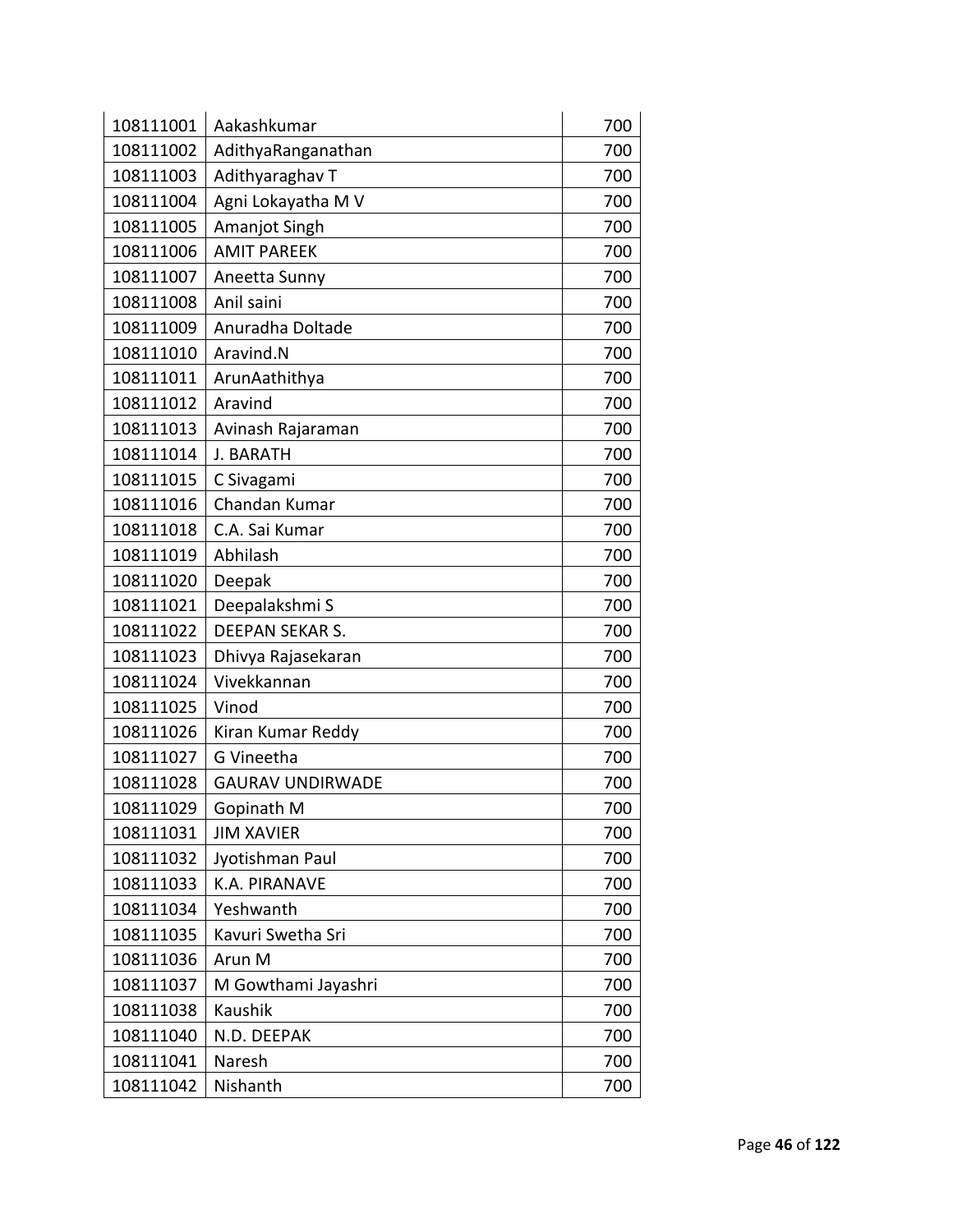| 108111043 | Nivetha A              | 700 |
|-----------|------------------------|-----|
| 108111044 | PANKAJ KUMAR MUSHAHARY | 700 |
| 108111045 | Pankaj                 | 700 |
| 108111046 | Pavithran              | 700 |
| 108111047 | Jayawardhanreddy       | 700 |
| 108111048 | Sagar P                | 700 |
| 108111049 | Prasant soni           | 700 |
| 108111050 | Preethi A              | 700 |
| 108111051 | PrithivAnand           | 700 |
| 108111052 | R Prasanna             | 700 |
| 108111053 | R.Rohit                | 700 |
| 108111054 | R Shenbaga Bala        | 700 |
| 108111056 | Rahul sighhal          | 700 |
| 108111057 | Rajath George Alex     | 700 |
| 108111058 | RAJA VELU V            | 700 |
| 108111059 | <b>RAJESH MOHAN</b>    | 700 |
| 108111060 | <b>Raktim Pal</b>      | 700 |
| 108111062 | Ramraj Nagar           | 700 |
| 108111063 | Ramya R                | 700 |
| 108111064 | Balaji                 | 700 |
| 108111065 | S Deepak               | 700 |
| 108111066 | Sudhan                 | 700 |
| 108111067 | S Suresh               | 700 |
| 108111068 | S.V.Lokeswar           | 700 |
| 108111069 | Sagar Shivsharan       | 700 |
| 108111071 | Sanjib Mog             | 700 |
| 108111072 | SANTHOSH SHANMUGAM     | 700 |
| 108111073 | Saravanan Gokul        | 700 |
| 108111074 | Sathish Kumar K        | 700 |
| 108111075 | Satrajit Chakraborty   | 700 |
| 108111076 | Shariq Mohammed AR     | 700 |
| 108111077 | Sheelabhadra Dey       | 700 |
| 108111078 | SHOBHIT KUMAR BHALAM   | 700 |
| 108111079 | Shriprakash            | 700 |
| 108111080 | ShubhamPawar           | 700 |
| 108111081 | Subham                 | 700 |
| 108111082 | Siddanathi Harika      | 700 |
| 108111083 | Siddant Das            | 700 |
| 108111084 | Soni Arpana Lakra      | 700 |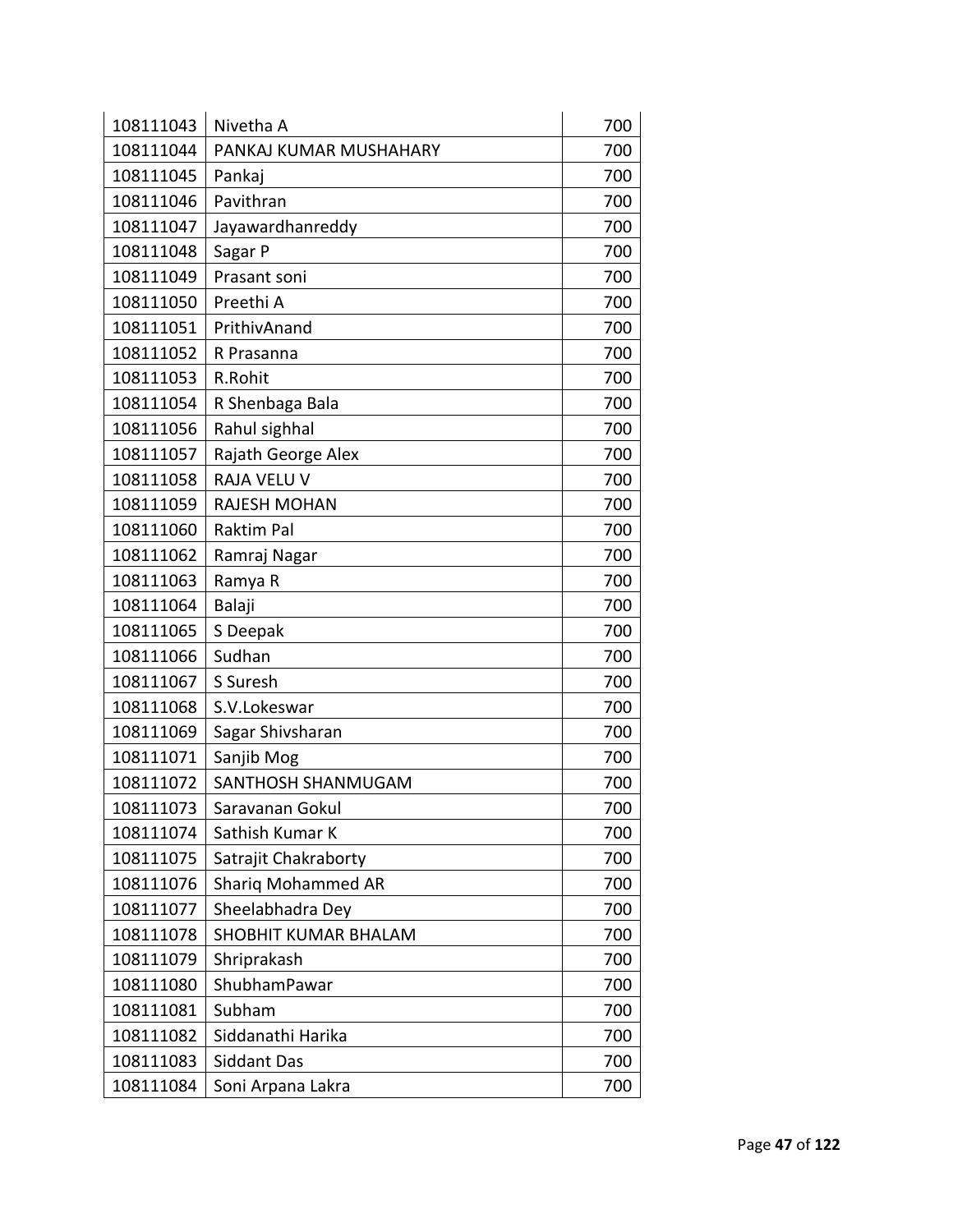| 108111085 | Sree Dharshni D                 | 700 |
|-----------|---------------------------------|-----|
| 108111086 | Srinivas Vanam                  | 700 |
| 108111087 | Steffi Chinir                   | 700 |
| 108111088 | Sukanth Krishna                 | 700 |
| 108111089 | <b>SUNKARA ASHISH</b>           | 700 |
| 108111090 | Swadesh                         | 700 |
| 108111091 | Swagata Chakraborty             | 700 |
| 108111092 | Swathi Nethaji                  | 700 |
| 108111093 | jaganathan                      | 700 |
| 108111094 | T.S.B. Gowtham Kumar            | 700 |
| 108111095 | <b>THAKARA RAM</b>              | 700 |
| 108111096 | THOMAS T. POTTAMKULAM           | 700 |
| 108111097 | Sandeep T. P                    | 700 |
| 108111099 | Ganesh                          | 700 |
| 108111100 | V. RAGHUNATH                    | 700 |
| 108111101 | Varun Chandrashekar             | 700 |
| 108111102 | Vikas Sakaray                   | 700 |
| 108111103 | N. VINTHAI VENDHAN              | 700 |
| 108111104 | Srinidhi Padmanabhan            | 700 |
| 108111105 | Krishna Sindhoor                | 700 |
| 108112001 | <b>BARATH RAJ</b>               | 700 |
| 108112002 | <b>R.AAKASH</b>                 | 700 |
| 108112003 | <b>ABI JOSEPH</b>               | 700 |
| 108112004 | <b>ADITHYA.N</b>                | 700 |
| 108112005 | <b>ADITI RAMESH</b>             | 700 |
| 108112006 | A.ADITYA                        | 700 |
| 108112007 | ADITYA NARAYANAN NITTALA        | 700 |
| 108112008 | ADITYA REGULAGEDDA              | 700 |
| 108112010 | ANAMIKA                         | 700 |
| 108112011 | <b>ANNAND KUMAR</b>             | 700 |
| 108112012 | <b>ANAND BANSAL</b>             | 700 |
| 108112013 | <b>ANSHUL RAI</b>               | 700 |
| 108112014 | ARUNESH SAAMI NAGESH            | 700 |
| 108112015 | ASHWIN NARAYANAN                | 700 |
| 108112016 | <b>ASHWIN VENKAT PONELA</b>     | 700 |
| 108112017 | ATHIRA B.NAIR                   | 700 |
| 108112018 | K.BALANANDAN                    | 700 |
| 108112019 | <b>BASAMBHARGAV KUMAR REDDY</b> | 700 |
| 108112020 | <b>BESTIN JOHNSON</b>           | 700 |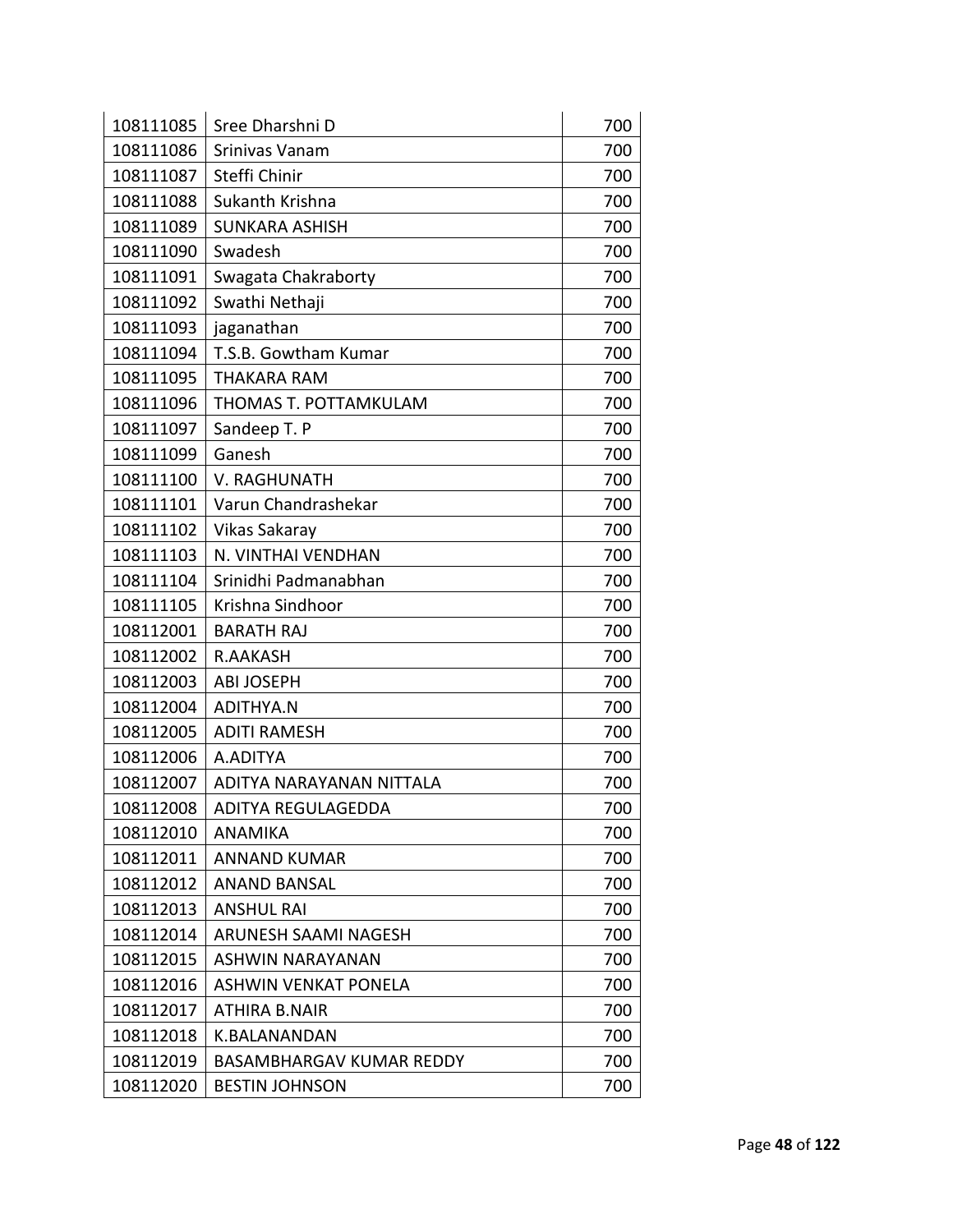| 108112021 | <b>BOMMIDI JAI DEEP</b>         | 700 |
|-----------|---------------------------------|-----|
| 108112022 | <b>BRAGHADEESH.L</b>            | 700 |
| 108112023 | C.MOHAN                         | 700 |
| 108112024 | CHIDAMBRANATHAN                 | 700 |
| 108112025 | CHINTHALA PRUDHVI RAJ           | 700 |
| 108112026 | D.T.TEJA                        | 700 |
| 108112027 | <b>DASARI BHAVYASRI</b>         | 700 |
| 108112028 | <b>DIPIN S.P</b>                | 700 |
| 108112029 | <b>E.VIJAY ANNAND</b>           | 700 |
| 108112030 | <b>E.GRISH KUMAR</b>            | 700 |
| 108112031 | <b>GOGULA SHIV RAM</b>          | 700 |
| 108112032 | Gowshika premabalan             | 700 |
| 108112033 | <b>GUDDLI KUMAR</b>             | 700 |
| 108112034 | <b>GUMMADU RAHUL NANDA</b>      | 700 |
| 108112035 | <b>GUNJAN AGICHA</b>            | 700 |
| 108112036 | <b>H.NIVEDITHA</b>              | 700 |
| 108112037 | K.VISWESWARAN                   | 700 |
| 108112038 | KAGITA MOHAN RAO                | 700 |
| 108112039 | <b>K.SAI CHARN</b>              | 700 |
| 108112040 | KONERU BASAUA NAGA GIRISH       | 700 |
| 108112041 | <b>KOUSHIK SWAMINATHAN</b>      | 700 |
| 108112042 | <b>M.RICHARO EINSTEINDOSS</b>   | 700 |
| 108112044 | A.MALARAVAN                     | 700 |
| 108112045 | <b>MOHAMED HASEEB UR RAHMAN</b> | 700 |
| 108112047 | <b>N.LOKESH</b>                 | 700 |
| 108112048 | K.B.NAVANEETHAN                 | 700 |
| 108112049 | M.S.NIKHIL                      | 700 |
| 108112050 | P.B.SREENATH                    | 700 |
| 108112051 | PAMOTI VENKATESH NAIDU          | 700 |
| 108112052 | <b>PANI PRITHVI RAJ</b>         | 700 |
| 108112053 | PATEL PRATHMESH DILIP           | 700 |
| 108112054 | PILLI SNIGDHA                   | 700 |
| 108112055 | PRABHU VENKATESH.K.R            | 700 |
| 108112056 | <b>PRAISE THAMPI</b>            | 700 |
| 108112057 | PRANAV PRAKASH                  | 700 |
| 108112058 | PRIYANKA GARG                   | 700 |
| 108112059 | D.PUKHAZENDI                    | 700 |
| 108112060 | PYDIMARRI V S SURYA PHANEENDRA  | 700 |
| 108112061 | <b>R.ROHIT KUMAR</b>            | 700 |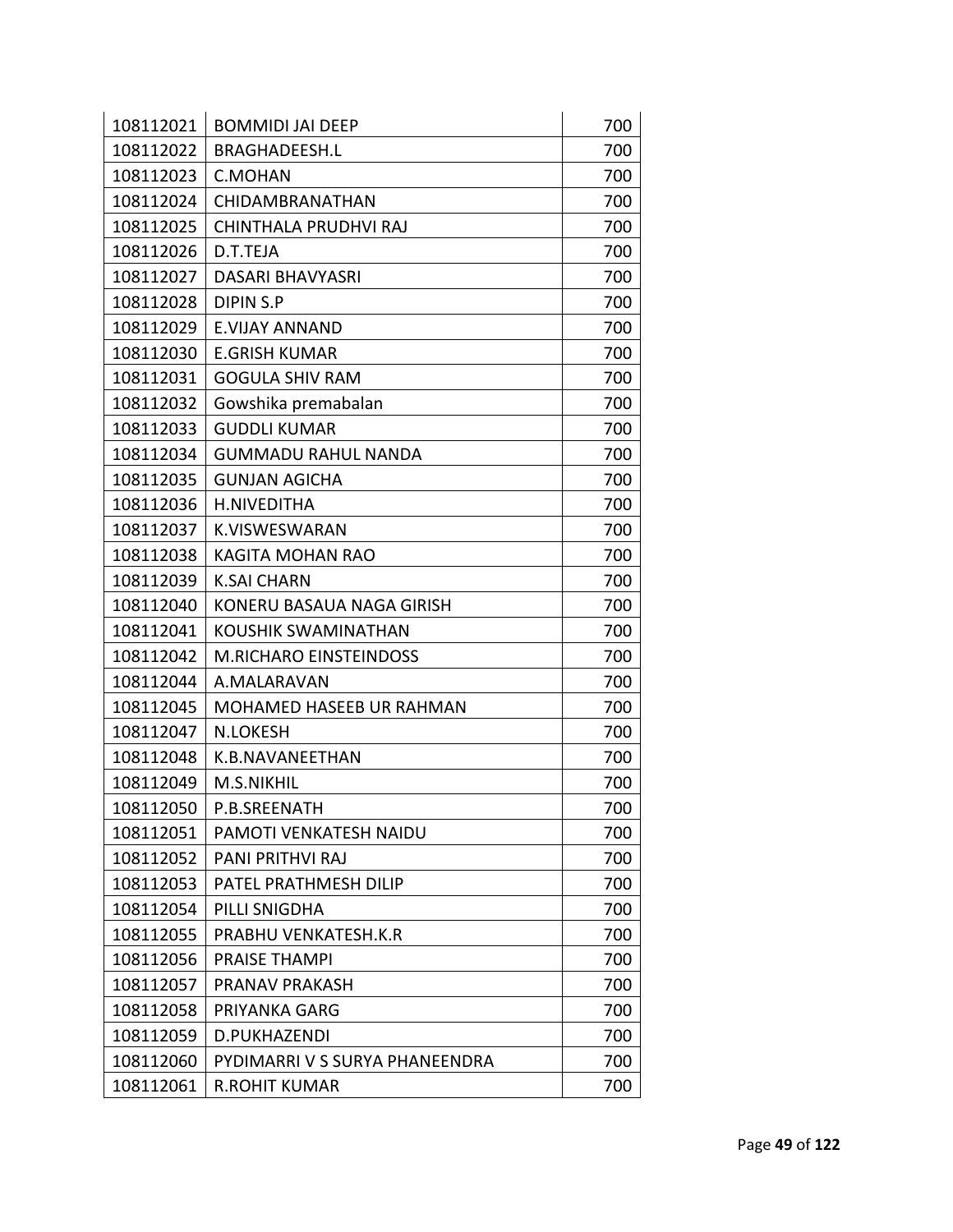| 108112062 | RAJASHREE R                       | 700 |
|-----------|-----------------------------------|-----|
| 108112063 | RAMAVATH LASHMANA SAGAR           | 700 |
| 108112064 | RAMYASHREE                        | 700 |
| 108112065 | <b>RAVI PRAKASH.B</b>             | 700 |
| 108112066 | <b>T.REISHI KUMAAR</b>            | 700 |
| 108112067 | <b>S.GIRIDHAR</b>                 | 700 |
| 108112068 | <b>S.HEMANATH KUMAR</b>           | 700 |
| 108112069 | S.SWATHI                          | 700 |
| 108112070 | M.SABARISH                        | 700 |
| 108112071 | SANJANA ARUN                      | 700 |
| 108112072 | R.SANJANA                         | 700 |
| 108112073 | <b>SANTHOSH</b>                   | 700 |
| 108112074 | <b>SARANG GARG</b>                | 700 |
| 108112075 | SAURAV CHAKRAVARTHY               | 700 |
| 108112076 | SAYER SHAHRUKHASHFAQUE            | 700 |
| 108112077 | R.SHALINI                         | 700 |
| 108112078 | M.SANDEEP                         | 700 |
| 108112079 | SHARANYA ESWARAN                  | 700 |
| 108112080 | <b>SHREEMAN ARVID</b>             | 700 |
| 108112081 | SRUTHI MAHADEVAN                  | 700 |
| 108112082 | <b>SHUBHAM SINGH</b>              | 700 |
| 108112083 | <b>SHYAM SINGH DARIA</b>          | 700 |
| 108112084 | <b>GAYATRI SIVARAMAN</b>          | 700 |
| 108112085 | SNEHA.M                           | 700 |
| 108112086 | <b>SRAVANA JYOTHI.K</b>           | 700 |
| 108112087 | SRINIVAS ADITYA T.G               | 700 |
| 108112088 | SRINIVAS.G                        | 700 |
| 108112089 | SRI VIGNESH.P.S.S                 | 700 |
| 108112090 | <b>SRITHI MANDALA.P</b>           | 700 |
| 108112091 | SUDHARANAN RAMANI                 | 700 |
| 108112092 | <b>T.VIGNESH</b>                  | 700 |
| 108112093 | <b>T.GOPI KRISHNA</b>             | 700 |
| 108112094 | <b>T.ARUN</b>                     | 700 |
| 108112095 | TUNUGUNTLA VENKATA JAYADEEP       | 700 |
| 108112096 | <b>UTKARAH GUPTA</b>              | 700 |
| 108112097 | <b>VALLURV VAMSI KRISHNA</b>      | 700 |
| 108112098 | <b>K.VINESH</b>                   | 700 |
| 108112099 | VIJAYA KRISHNA TEJA MANTRIPRAGADA | 700 |
| 108112100 | VIKRAM DAYAMA                     | 700 |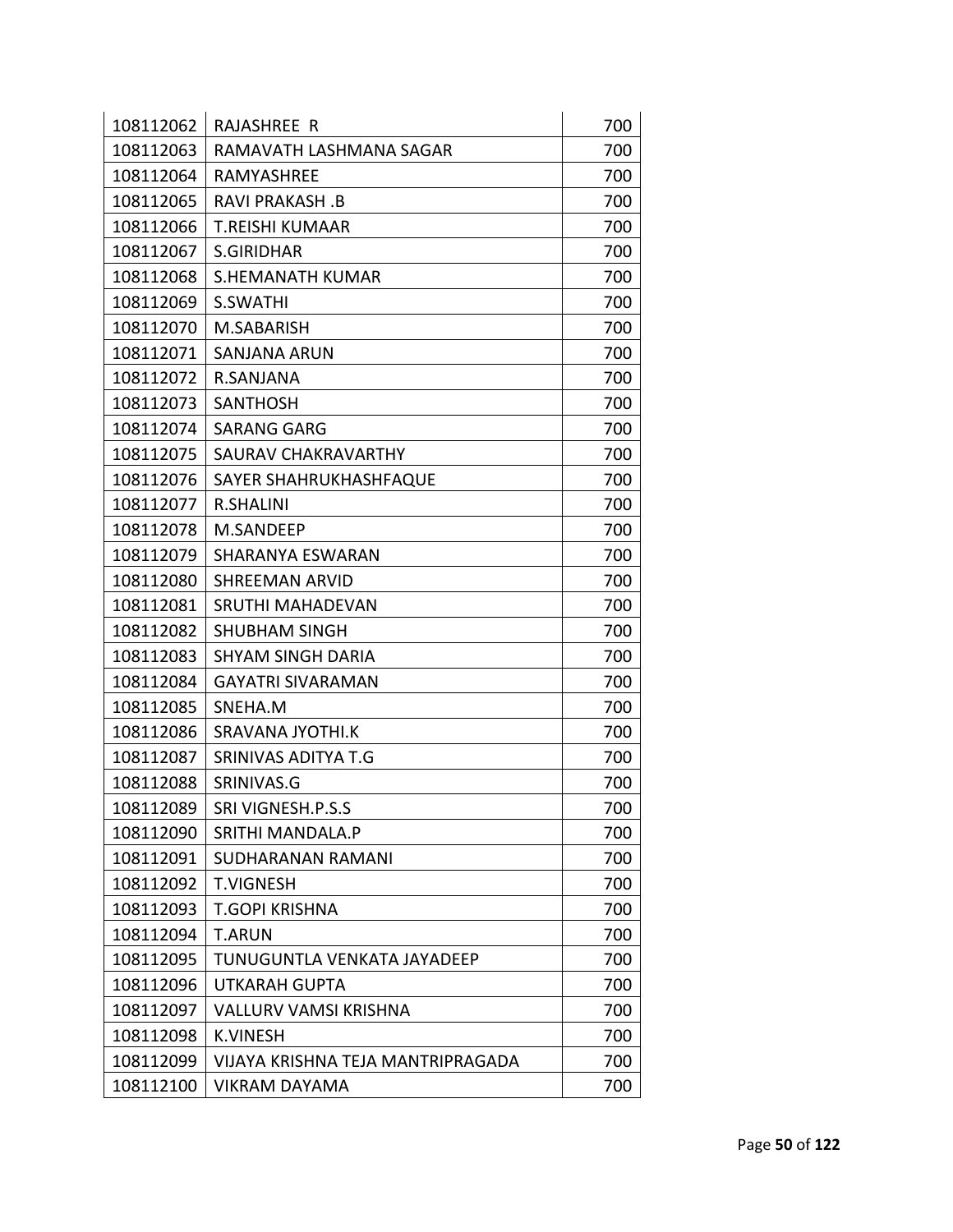| 108112101<br>700<br><b>VINAY KARTHIK.R</b><br>108112102<br><b>VINAYAK SURESH</b><br>700<br>108112103<br>S.VISHAAL<br>700<br>108112104<br><b>VISHAL GURUDEV</b><br>700<br>108112105<br><b>VISWANATH HARIHARAN</b><br>700 |
|-------------------------------------------------------------------------------------------------------------------------------------------------------------------------------------------------------------------------|
|                                                                                                                                                                                                                         |
|                                                                                                                                                                                                                         |
|                                                                                                                                                                                                                         |
|                                                                                                                                                                                                                         |
|                                                                                                                                                                                                                         |
| 108112106<br>700<br><b>VIVEK ARUNAGIRI</b><br>108112107<br>Y.CHAKRADHAR REDDY                                                                                                                                           |
| 700                                                                                                                                                                                                                     |
| 108113001<br>700<br>A. KARTHIK                                                                                                                                                                                          |
| 108113002<br><b>ABISHAKE B</b><br>700                                                                                                                                                                                   |
| 108113003<br>700<br>ADAPA SAI BALA JOGA RAO                                                                                                                                                                             |
| 108113004<br><b>ADARSH D.M</b><br>700                                                                                                                                                                                   |
| 108113005<br>700<br>ADARSH JAGAN S                                                                                                                                                                                      |
| 108113006<br>700<br>ADDALA NAGENDRAPAVAN                                                                                                                                                                                |
| 108113007<br>700<br>ADHITYA RAMASUBRAMANIAN                                                                                                                                                                             |
| 108113008<br>700<br>AJEET SINGH                                                                                                                                                                                         |
| 108113009<br>AKASHAY KUMAR MEENA<br>700                                                                                                                                                                                 |
| 108113010<br>700<br><b>AKHIL GOVIND</b>                                                                                                                                                                                 |
| 108113011<br><b>AMMINENI BALAJI</b><br>700                                                                                                                                                                              |
| 108113012<br>ANIRUDDH JANARDHAN R<br>700                                                                                                                                                                                |
| 108113013<br>700<br>ANIRUDHA S                                                                                                                                                                                          |
| 108113014<br>ARAVIND JAYACHANDRAN NAIR<br>200                                                                                                                                                                           |
| 108113015<br>700<br>ARNAB SAHA                                                                                                                                                                                          |
| 108113016<br><b>AVULA HARI GOKUL</b><br>700                                                                                                                                                                             |
| 108113017<br>700<br><b>B AKHIL</b>                                                                                                                                                                                      |
| 108113018<br><b>B GANESH REVANTH</b><br>700                                                                                                                                                                             |
| 108113019<br>BATHALA BANUPRASAD<br>700                                                                                                                                                                                  |
| 700<br>108113020<br><b>BHARATH KRISHNA B</b>                                                                                                                                                                            |
| 700<br>108113021<br>BHUKYA LAXMAN                                                                                                                                                                                       |
| 108113022<br>BOPPUDI NAGA SAI<br>700                                                                                                                                                                                    |
| 700<br>108113023<br>C ABINAYA                                                                                                                                                                                           |
| 700<br>108113024<br><b>C VIGNESH</b>                                                                                                                                                                                    |
| 108113025<br>700<br><b>CHEGU JYOTHISH KUMAR</b>                                                                                                                                                                         |
| 108113026<br>D NAGA SHIVA SAI PAVAN KUMAR<br>700                                                                                                                                                                        |
| 108113027<br>700<br>DEVARAPALLI PRATYUSHA                                                                                                                                                                               |
| 108113028<br>700<br><b>G HARISH VATHAN</b>                                                                                                                                                                              |
| <b>GANAPAVARAPU V N S MANIDEEP</b><br>108113029<br>700                                                                                                                                                                  |
| 108113030<br>700<br><b>GAUTAM R</b>                                                                                                                                                                                     |
| 108113031<br>700<br><b>GEORGE JACOB</b>                                                                                                                                                                                 |
| 108113032<br>700<br>GNANAGURUPARAN AISHVARYAA DEVI                                                                                                                                                                      |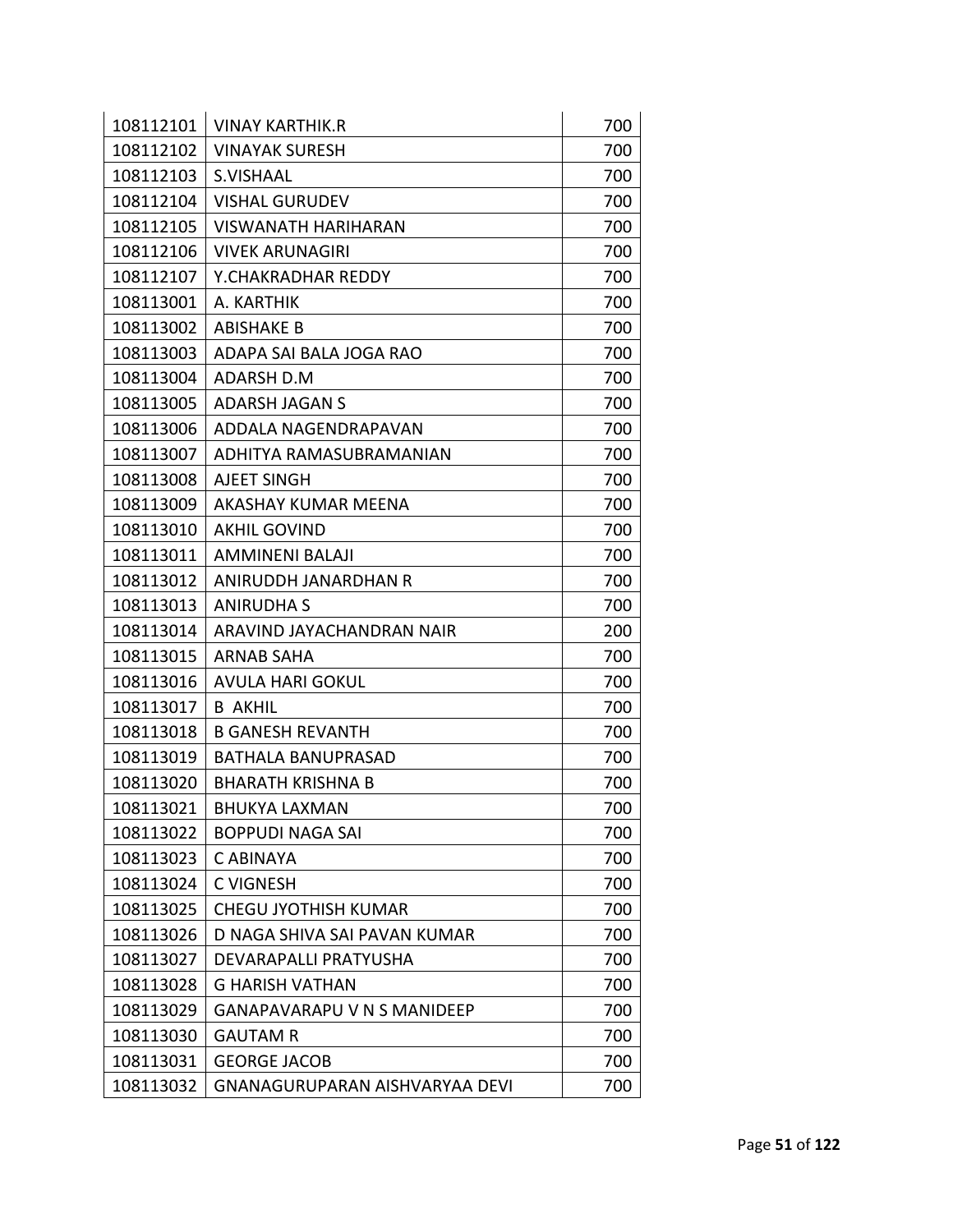| 108113033 | <b>H SHRAVAN KUMAR</b>         | 700 |
|-----------|--------------------------------|-----|
| 108113034 | <b>HARSHINI S</b>              | 700 |
| 108113035 | <b>I SAI KAMAL</b>             | 700 |
| 108113036 | <b>J AARTHI</b>                | 700 |
| 108113037 | <b>J KAVITHA</b>               | 700 |
| 108113038 | <b>JASON RICHARD RODRIGUES</b> | 700 |
| 108113039 | <b>JATOTH SAGAR</b>            | 700 |
| 108113040 | JAYADEV KUMAR JAYARAM          | 700 |
| 108113041 | JAYADEVI D                     | 700 |
| 108113042 | JEBAKUMAR ANAND                | 700 |
| 108113043 | <b>JHEEL PANDYA</b>            | 700 |
| 108113044 | K RAGHAV                       | 700 |
| 108113045 | K VIGNESHRAM                   | 700 |
| 108113046 | <b>KARTHESHWAR S</b>           | 700 |
| 108113047 | <b>KEERTHANA A</b>             | 700 |
| 108113048 | <b>KOLUKULURI KALKI MURTHY</b> | 700 |
| 108113049 | <b>KORLAGUNTA PRAMODH</b>      | 700 |
| 108113050 | <b>KURUBA AJAY</b>             | 700 |
| 108113051 | LAKSHMI AIYSHWARYA GANESAN     | 700 |
| 108113052 | M SIDHAARTH                    | 700 |
| 108113053 | M SREEVATSAN                   | 700 |
| 108113054 | <b>M THAHIR SHAH</b>           | 700 |
| 108113055 | <b>MAANASA</b>                 | 700 |
| 108113056 | N BHAVANI SHANKAR              | 700 |
| 108113058 | <b>NANDHINI KUMAR</b>          | 700 |
| 108113059 | <b>NEELI SRINIKETHAN</b>       | 700 |
| 108113060 | <b>NIKITA</b>                  | 700 |
| 108113061 | NUTHALAPATI JAYANTH            | 700 |
| 108113062 | PARTHIBAN PREETHY              | 700 |
| 108113063 | PAUL HANSDAH                   | 700 |
| 108113064 | PRIYADHARSHINI RAJAN           | 700 |
| 108113065 | PULIMI VENKATA SAI             | 700 |
| 108113066 | PYLA BHARGAV                   | 700 |
| 108113067 | R CHANDRA VADANA               | 700 |
| 108113068 | R SURAJ KIRAN                  | 700 |
| 108113069 | R. ANIRUDH                     | 700 |
| 108113070 | <b>RAMADEVI G</b>              | 700 |
| 108113071 | RAPURU PAVAN KUMAR             | 700 |
| 108113074 | SAGABALA BHARGAV               | 700 |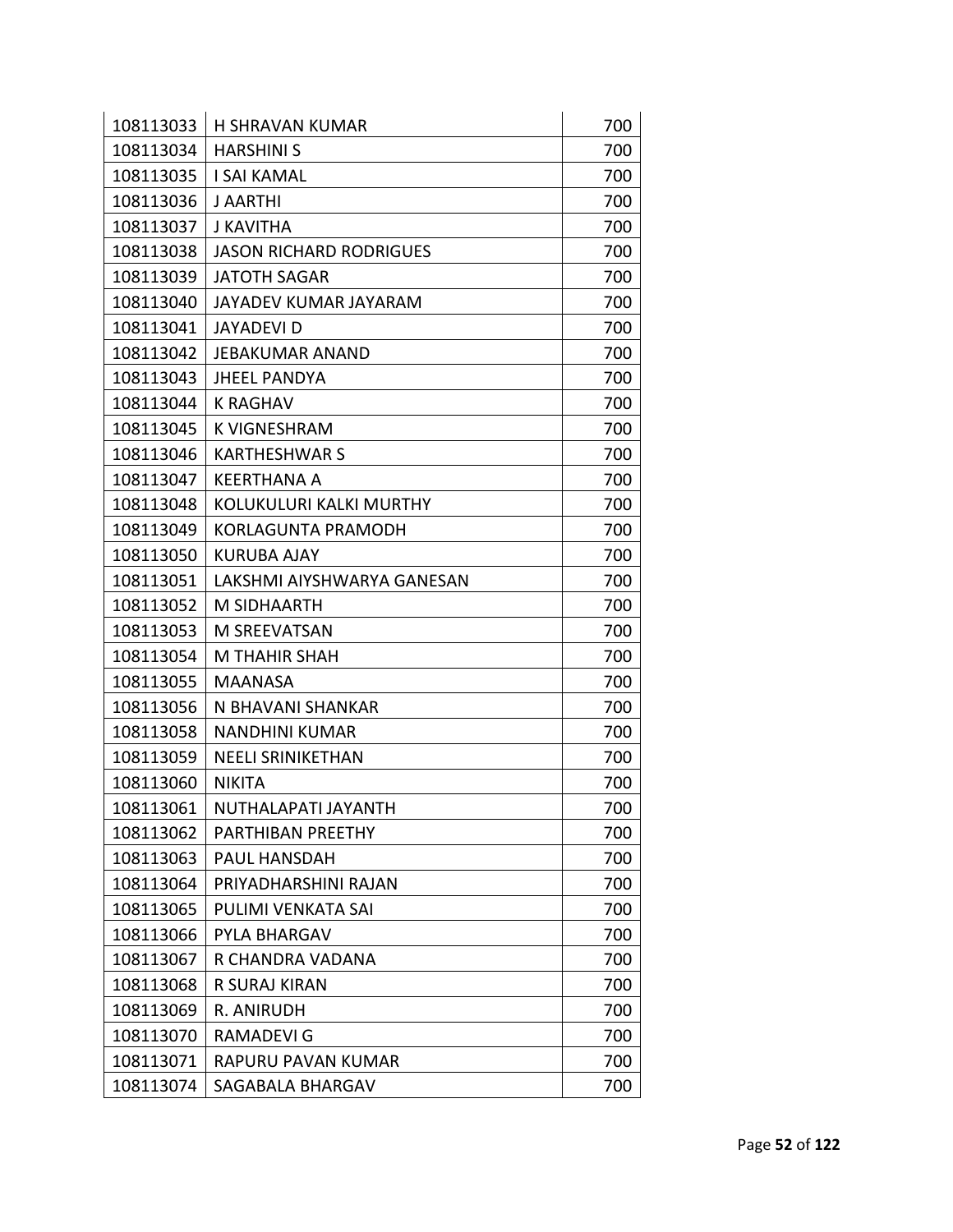| 108113075 | SALIVENDULA HARISH                 | 700 |
|-----------|------------------------------------|-----|
| 108113076 | <b>SALONI YADAV</b>                | 700 |
| 108113077 | SANGAMITRA SACHINDRAN              | 700 |
| 108113078 | SARANYA BASKAR                     | 700 |
| 108113079 | SARAVANA KUMAR S L                 | 700 |
| 108113080 | SESHACHALA VENKATA SIVA PRASAD U   | 700 |
| 108113081 | SHAILENDRA SINGH DIWAKER           | 700 |
| 108113082 | <b>SHAMBHAVI GUPTA</b>             | 700 |
| 108113083 | <b>SHREYA G</b>                    | 700 |
| 108113084 | SHREYANKA DHAR                     | 700 |
| 108113085 | <b>SHRIJA A</b>                    | 700 |
| 108113086 | SHUBHAM AJMERA                     | 700 |
| 108113087 | <b>SNEHA GOVIIND</b>               | 700 |
| 108113089 | <b>SRINIDHI. L</b>                 | 700 |
| 108113090 | SUDEEPTHY CHANDAR KANCHARLA        | 700 |
| 108113091 | T D RAHUL RAJ                      | 700 |
| 108113092 | TANDYALA VEENANJALI                | 700 |
| 108113093 | <b>TANUJ SENGUPTA</b>              | 700 |
| 108113094 | UNDRAKONDA SURYA KIRAN             | 700 |
| 108113095 | URIMI YOGA NAGA VENKATA            | 700 |
| 108113096 | <b>VANCHA SINDHURA REDDY</b>       | 700 |
| 108113097 | <b>VEEDHI SUSHMA PRIYADARSHINI</b> | 700 |
| 108113098 | VIGNESH S G                        | 700 |
| 108113099 | <b>VIJAYAN P</b>                   | 700 |
| 108113100 | <b>VINEET VINAYAK PASUPULETY</b>   | 700 |
| 108113101 | <b>VIVEK SINGH</b>                 | 700 |
| 108113102 | YARLAGADDA RAM KALYAN              | 700 |
| 108113103 | <b>RAJESH SINGH</b>                | 700 |
| 108113104 | <b>ANKIT ARORA</b>                 | 700 |
| 110110001 | A CLIFFORD LIGORY                  | 700 |
| 110110002 | A N Niharika                       | 700 |
| 110110003 | <b>ABHISHEK SHARMA</b>             | 700 |
| 110110004 | ADITYA NARAYANAN                   | 700 |
| 110110005 | <b>AGRAWAL ABHISHEK OMPRAKASH</b>  | 700 |
| 110110006 | Akshita Jalan                      | 700 |
| 110110007 | <b>AMARDEEP MISHRA</b>             | 700 |
| 110110008 | ANEESH KULSHRESTHA                 | 700 |
| 110110009 | ANIMIREDDY SAI BALAJI UDAY         | 700 |
| 110110010 | <b>ANISH SODANI</b>                | 700 |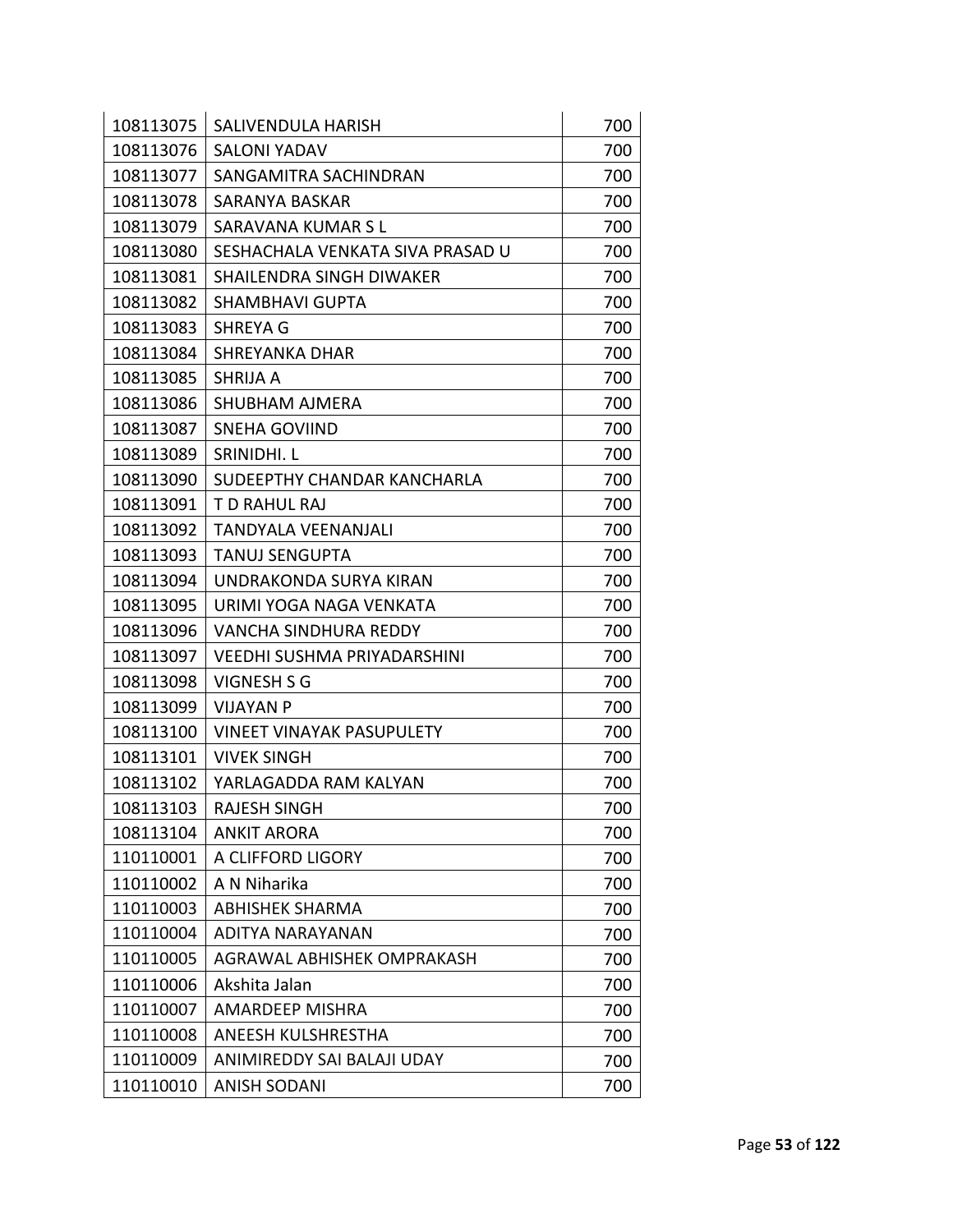| 110110011 | <b>ANKUR MUSKERA</b>          | 700 |
|-----------|-------------------------------|-----|
| 110110012 | <b>ARJUN KASHYAP</b>          | 700 |
| 110110013 | ASHESH BHARATHAN VIGNESH      | 700 |
| 110110014 | Ashmidha L R                  | 700 |
| 110110015 | <b>ASHWIN A</b>               | 700 |
| 110110017 | <b>BADISA GIRISH KUMAR</b>    | 700 |
| 110110019 | <b>BHARATH K</b>              | 700 |
| 110110020 | Billa Jahnavi                 | 700 |
| 110110021 | <b>BLESSINGSON KHARPRAN</b>   | 700 |
| 110110022 | CHANTHRASEKAR                 | 700 |
| 110110023 | <b>CHANDU SAGAR P</b>         | 700 |
| 110110024 | <b>CHIRAG H THANKI</b>        | 700 |
| 110110025 | <b>D BHARGAV</b>              | 700 |
| 110110026 | <b>DEEPAK M</b>               | 700 |
| 110110027 | <b>DILPESH JAIN</b>           | 700 |
| 110110028 | <b>G ABHINAND</b>             | 700 |
| 110110030 | <b>G SRIHARI</b>              | 700 |
| 110110031 | <b>GAULKAR VIKAS SAMBHAJI</b> | 700 |
| 110110032 | <b>GAURAV KUMAR SINGH</b>     | 700 |
| 110110033 | <b>HARIPRASADH P</b>          | 700 |
| 110110034 | <b>INDRAJEET DADLA</b>        | 700 |
| 110110036 | Jadhav Saroj Sudam            | 700 |
| 110110037 | JAYARAM SIVAPRAKASAM          | 700 |
| 110110038 | K Divya Rangan                | 700 |
| 110110039 | Kalaivani S                   | 700 |
| 110110040 | Kambhatla Sailasri            | 700 |
| 110110041 | <b>KARTHIK SATHYA M</b>       | 700 |
| 110110042 | <b>KISHOR BHARTI</b>          | 700 |
| 110110045 | <b>KUMUD KUMAR</b>            | 700 |
| 110110046 | <b>KUNAL BHATIA</b>           | 700 |
| 110110047 | Laxmi Siva Tejaswi Baipa      | 700 |
| 110110048 | M JAYACHANDRAN                | 700 |
| 110110049 | <b>M KAUSHIK</b>              | 700 |
| 110110050 | <b>MANISH KUMAR</b>           | 700 |
| 110110051 | Manjuparkavi D                | 700 |
| 110110052 | <b>MOHAMMED NIHAL AHMED</b>   | 700 |
| 110110054 | Morri Sireesha                | 700 |
| 110110055 | Munghate Pradnya Uttam        | 700 |
| 110110056 | MUTHUVEERAPPAN M              | 700 |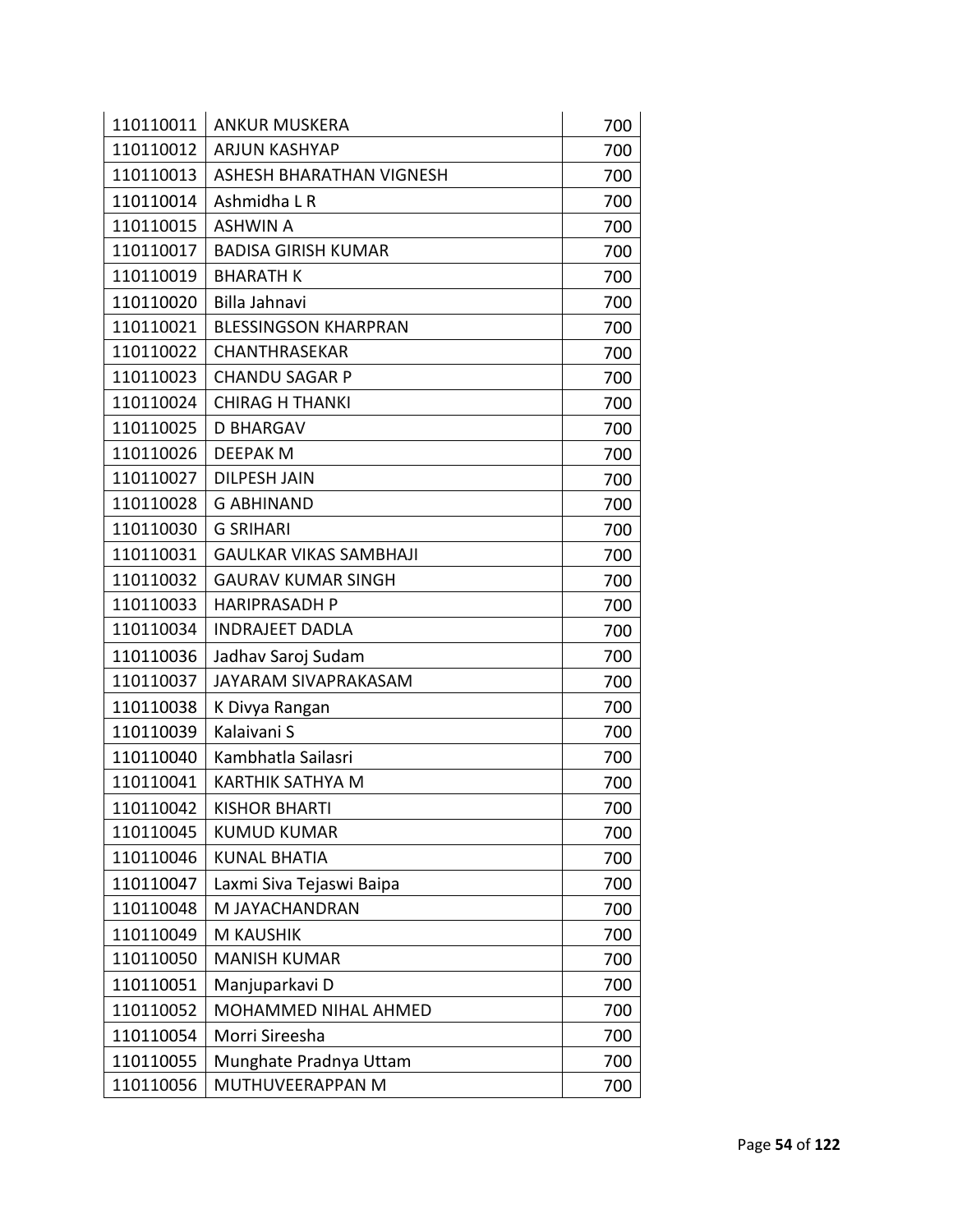| 110110057 | <b>N SAIRAKESH</b>         | 700 |
|-----------|----------------------------|-----|
| 110110058 | <b>NIKHIL SOMANI</b>       | 700 |
| 110110059 | Nithya Kumarie P           | 700 |
| 110110060 | PRANAV SANKAR N            | 700 |
| 110110061 | <b>PRASHANTH KUMAR</b>     | 700 |
| 110110062 | R ILAMARAN                 | 700 |
| 110110063 | R SARAVANA KUMAR           | 700 |
| 110110064 | R Shyamala                 | 700 |
| 110110065 | <b>R SRICHARAN</b>         | 700 |
| 110110066 | <b>R SRIRAM</b>            | 700 |
| 110110067 | R VISHNU SHANKAR           | 700 |
| 110110068 | RAGHAVAN VIGNESH SUSHRUTHA | 700 |
| 110110069 | <b>RAJA KUMAR D</b>        | 700 |
| 110110070 | RAJAGOPALAN CHANDRAMOULI   | 700 |
| 110110071 | RAJARSHI MAHANTA           | 700 |
| 110110072 | RAJESH KUMAR MEENA         | 700 |
| 110110073 | <b>RANJAN KUMAR</b>        | 700 |
| 110110074 | <b>RUPEK SAHAYAM</b>       | 700 |
| 110110075 | <b>S ARUN KUMAR</b>        | 700 |
| 110110076 | <b>S KOUDILYAN</b>         | 700 |
| 110110077 | <b>S PRASHANTH</b>         | 700 |
| 110110078 | <b>SABBI SURENDRA</b>      | 700 |
| 110110079 | <b>SAMARPAN TIRKEY</b>     | 700 |
| 110110080 | Sanjana Veerarajan         | 700 |
| 110110082 | SELVA KASI K               | 700 |
| 110110083 | SIDDHARTH JAIN             | 700 |
| 110110084 | SIDDHARTH VERMA            | 700 |
| 110110085 | <b>SITENDER KUMAR</b>      | 700 |
| 110110086 | <b>SUNIL KUMAR SEKAR</b>   | 700 |
| 110110087 | <b>SUNNY ANAND</b>         | 700 |
| 110110088 | <b>SURYA P</b>             | 700 |
| 110110089 | SWAMYNATHAN U              | 700 |
| 110110090 | <b>TAMIL SELVAN</b>        | 700 |
| 110110091 | <b>V VINAY</b>             | 700 |
| 110110093 | Vishnu Priya A             | 700 |
| 110110094 | <b>VISHNU V</b>            | 700 |
| 110110095 | <b>VISMAY KUMAR SINGH</b>  | 700 |
| 110110096 | ZAID MANZOOR KHAN          | 700 |
| 110110097 | <b>ROHINEESH</b>           | 700 |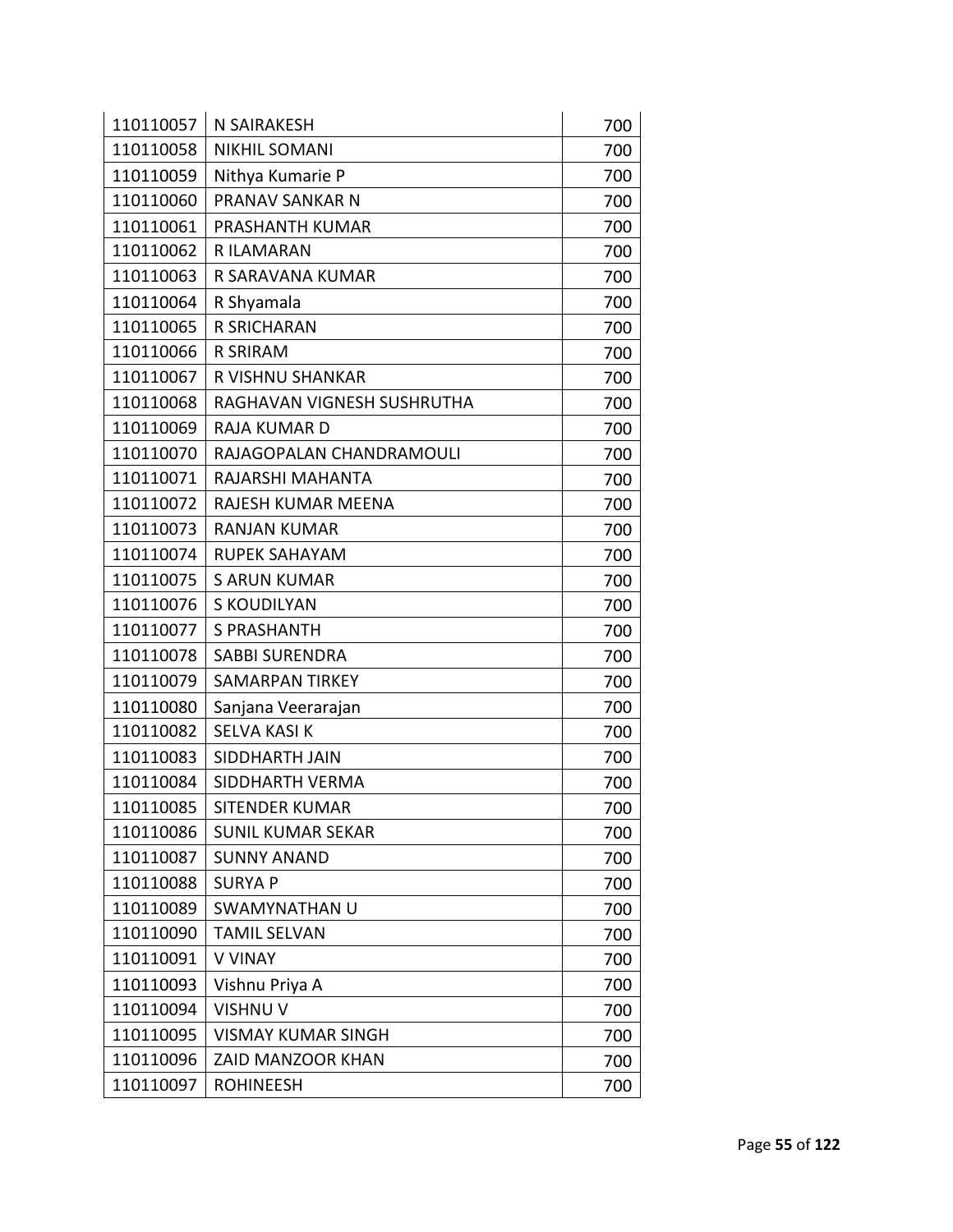| 110110098 | <b>SHARISH</b>              | 700 |
|-----------|-----------------------------|-----|
| 110110099 | V S SHIVKUMAR               | 700 |
| 110110100 | <b>PRASHANTH S</b>          | 700 |
| 110111001 | Abhinav Sinha               | 700 |
| 110111002 | Adithyasailesh              | 700 |
| 110111004 | Akshaya Rangarajan          | 700 |
| 110111005 | Amandeep Jha                | 700 |
| 110111006 | A Vikas Rao                 | 700 |
| 110111007 | <b>ANAND BABUSK</b>         | 700 |
| 110111008 | Andrew Abraham              | 700 |
| 110111009 | Saisrikar                   | 700 |
| 110111010 | Anupama Suman Kerketta      | 700 |
| 110111011 | Avinit                      | 700 |
| 110111012 | <b>Awiral Kumar Das</b>     | 700 |
| 110111014 | Balaji K                    | 700 |
| 110111015 | <b>Bharath V.S</b>          | 700 |
| 110111016 | <b>CHANAKYA VIR SINGH</b>   | 700 |
| 110111017 | Gopikrishna Ch              | 700 |
| 110111018 | Chayadepsai                 | 700 |
| 110111019 | S. DARWIN                   | 700 |
| 110111020 | Deepak Arya                 | 700 |
| 110111021 | Deepak Unni                 | 700 |
| 110111022 | Deepti Chauhan              | 700 |
| 110111023 | SaiRameshwar                | 700 |
| 110111024 | Devashishnegi               | 700 |
| 110111025 | Devi Hepzibah J             | 700 |
| 110111026 | Divya M                     | 700 |
| 110111027 | PARAMASIVAN E. M.           | 700 |
| 110111028 | <b>ERWICK F. D SOUZA</b>    | 700 |
| 110111029 | G.Gopinath                  | 700 |
| 110111030 | <b>GAURAV PRAKASH</b>       | 700 |
| 110111031 | <b>GOVEET</b>               | 700 |
| 110111032 | Jayanthparchuri             | 700 |
| 110111033 | Joy Barman                  | 700 |
| 110111034 | K Navya Kiran               | 700 |
| 110111035 | AdityaPrakash               | 700 |
| 110111036 | Kachireddy Lakshmi Prasanna | 700 |
| 110111037 | K. DINESH KUMAR             | 700 |
| 110111038 | K. HEMANTH                  | 700 |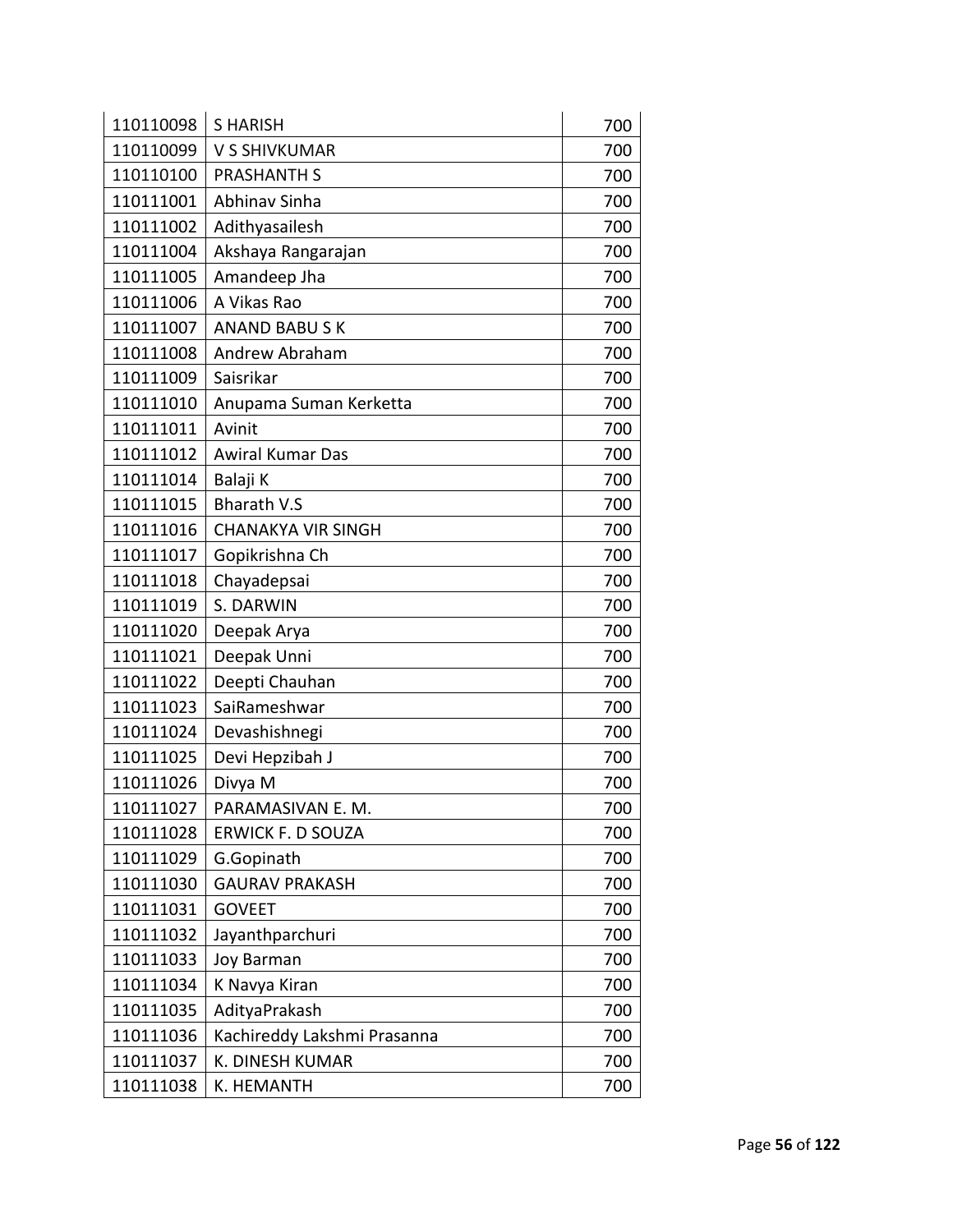| 110111039 | Kritika Baxla           | 700 |
|-----------|-------------------------|-----|
| 110111040 | <b>KULDEEP PALIA</b>    | 700 |
| 110111041 | Kumar samarvijaysingh   | 700 |
| 110111042 | Lakshmi Narayanan       | 700 |
| 110111043 | Laxminarasimha Perumal  | 700 |
| 110111044 | Praveen Karthick        | 700 |
| 110111045 | Maloth Dinesh Jadhav    | 700 |
| 110111046 | Naveen Kumar            | 700 |
| 110111047 | Neel Tej Paletl         | 700 |
| 110111048 | <b>NITESH KUMAR</b>     | 700 |
| 110111049 | P Achyutha Krishna      | 700 |
| 110111050 | P Srilakshmi            | 700 |
| 110111051 | P.V.R.Sathwik           | 700 |
| 110111052 | P.Sai Kiran             | 700 |
| 110111053 | Paul Ranjith            | 700 |
| 110111054 | <b>SURYA P</b>          | 700 |
| 110111056 | Preet                   | 700 |
| 110111057 | PRITHIVRAJ S.B.         | 700 |
| 110111058 | <b>PUSHPAK</b>          | 700 |
| 110111059 | R.K. ARVIND             | 700 |
| 110111060 | R.Lokeshwaran           | 700 |
| 110111061 | Shankar Krishnan        | 700 |
| 110111062 | R Venkatachalam         | 700 |
| 110111063 | G Raguvaran             | 700 |
| 110111064 | RAHUL SRIVASTAVA        | 700 |
| 110111065 | RAJEEV VERMA            | 700 |
| 110111066 | K.M.Ram Aravind         | 700 |
| 110111067 | V. RAVI KIRAN           | 700 |
| 110111068 | <b>REGGY WATSON</b>     | 700 |
| 110111069 | Rishabh Rajashekhar     | 700 |
| 110111070 | S.A.Dwaraganath         | 700 |
| 110111071 | S. ARAVIND PRASAD       | 700 |
| 110111072 | S Lakshmi Narasimhan    | 700 |
| 110111073 | Sachin kumar            | 700 |
| 110111074 | <b>SANA SAI AVINASH</b> | 700 |
| 110111075 | Santhosh.S              | 700 |
| 110111076 | K Sathish               | 700 |
| 110111077 | SATYA RAVI TEJA PEDDADA | 700 |
| 110111078 | Shadaab khan            | 700 |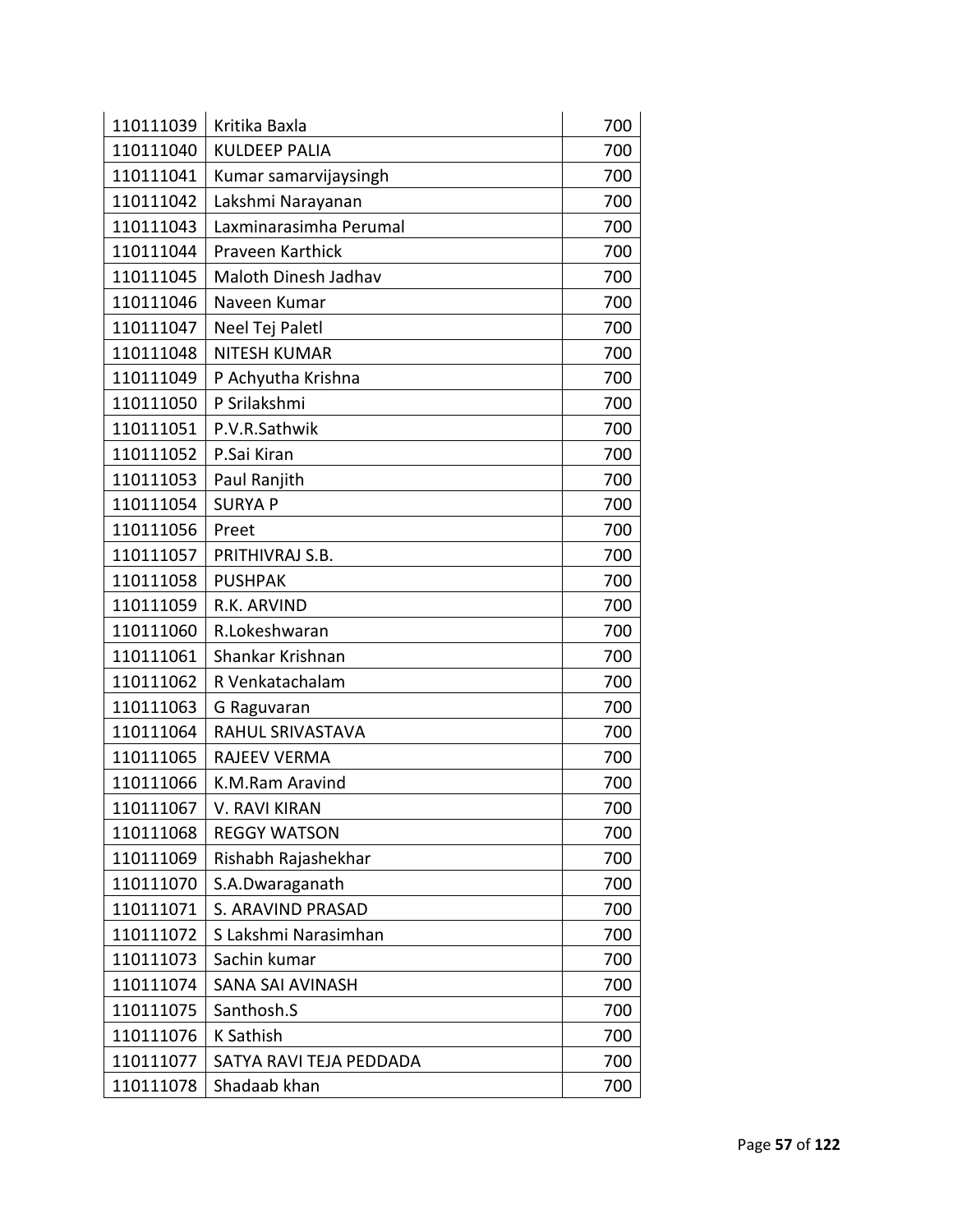| 110111079 | Shaswhat                          | 700 |
|-----------|-----------------------------------|-----|
| 110111080 | Chand basha                       | 700 |
| 110111081 | Sherine Brahma                    | 700 |
| 110111082 | Shri Vishnu P                     | 700 |
| 110111084 | Sonam Kumari                      | 700 |
| 110111085 | Pavithra U                        | 700 |
| 110111086 | V.C.Jivitiesh Kumar               | 700 |
| 110111087 | V.Gautham                         | 700 |
| 110111088 | <b>V. KRISHNAN</b>                | 700 |
| 110111089 | Vaishali S                        | 700 |
| 110111090 | Vanapalli Aparna Latha            | 700 |
| 110111091 | Varun C                           | 700 |
| 110111092 | <b>VENKATA YUKTAL BOBBA</b>       | 700 |
| 110111093 | <b>VISHWA TEJA PATNAIK VURITY</b> | 700 |
| 110111094 | YUTHISH PRABRAKARR                | 700 |
| 110112001 | <b>ABHISHEK KAUSHIK</b>           | 700 |
| 110112002 | <b>ABHISHEK</b>                   | 700 |
| 110112003 | <b>ADITYA PRASAD</b>              | 700 |
| 110112004 | ADITYA YASH NALINKUMAR            | 700 |
| 110112005 | <b>AKSHAY GANESH</b>              | 700 |
| 110112006 | AKSHAY .P.ROY                     | 700 |
| 110112007 | <b>ANISHA MOHAN</b>               | 700 |
| 110112008 | <b>ANUBHAV MAHESWARI</b>          | 700 |
| 110112009 | A.soundarya                       | 700 |
| 110112010 | ARAVIND .U.SHENOY                 | 700 |
| 110112011 | <b>ATREYEE DALAL</b>              | 700 |
| 110112012 | <b>ATUL ACHARAYA</b>              | 700 |
| 110112013 | <b>B.S.ROHIT</b>                  | 700 |
| 110112014 | <b>C.S.SRI RAM</b>                | 700 |
| 110112016 | CHIRAG.P.UNNI                     | 700 |
| 110112017 | DRUVA KIRAN KATRAGADDA            | 700 |
| 110112018 | E.HEMALATHA                       | 700 |
| 110112019 | E.SUBRAMANI                       | 700 |
| 110112020 | EMIL THOMAS THOMSON               | 700 |
| 110112021 | <b>G.V.SUBASHREE</b>              | 700 |
| 110112022 | <b>GAURAV KUMAR</b>               | 700 |
| 110112023 | <b>V.GIFTIN</b>                   | 700 |
| 110112024 | <b>GOGUL CHANDAR KOUSHIK</b>      | 700 |
| 110112025 | GOLAKONDA SURYA THEJA             | 700 |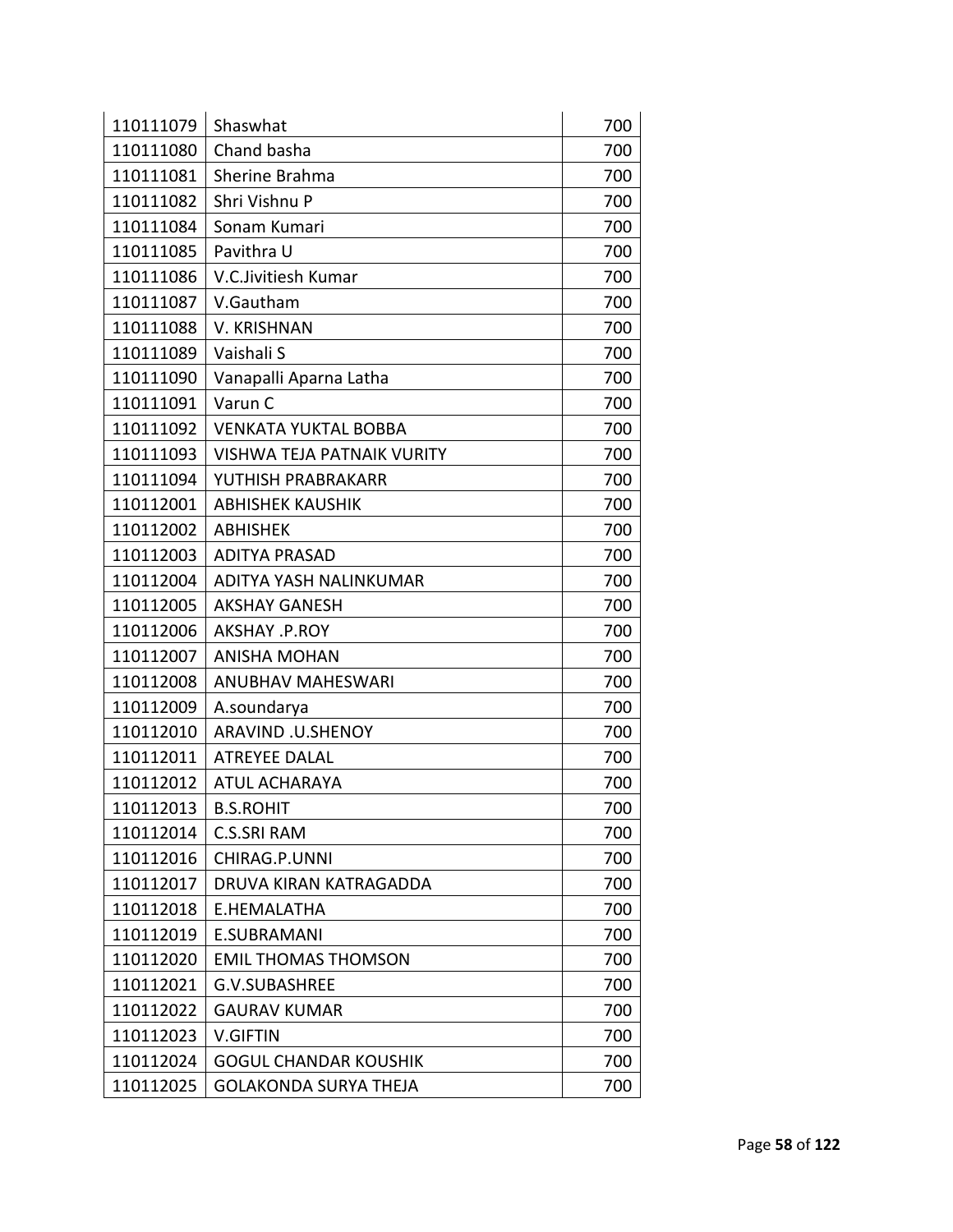| 110112026 | <b>GURUNAMASIVAYAM</b>     | 700 |
|-----------|----------------------------|-----|
| 110112027 | <b>HANI ABDUL GAFOOR</b>   | 700 |
| 110112028 | M.HARIHARAN                | 700 |
| 110112029 | <b>HARI KRISHNAN</b>       | 700 |
| 110112030 | <b>K.HARISH</b>            | 700 |
| 110112031 | M.HARISH                   | 700 |
| 110112032 | M.HEMA                     | 700 |
| 110112033 | <b>J.RISHIKESH</b>         | 700 |
| 110112034 | <b>JANKIRAM</b>            | 700 |
| 110112035 | <b>JIA CHAKMA</b>          | 700 |
| 110112036 | <b>JOHAN MATHAI</b>        | 700 |
| 110112037 | J.DEEPAK                   | 700 |
| 110112038 | <b>K.CHANDRA KANTH</b>     | 700 |
| 110112039 | <b>K.HARESH</b>            | 700 |
| 110112040 | K.R.LAKSHMI                | 700 |
| 110112041 | <b>K.VIKRAM</b>            | 700 |
| 110112042 | <b>KADIRI MANASA</b>       | 700 |
| 110112043 | <b>KESHAV RAI GOUD</b>     | 700 |
| 110112044 | K.VAMSHI KRISHNA           | 700 |
| 110112045 | <b>KHAIRKAR ANKIT ATUL</b> | 700 |
| 110112046 | <b>KIRAN SUNIL PILLAI</b>  | 700 |
| 110112047 | <b>G.KIRUPANAHAN</b>       | 700 |
| 110112048 | M.ANIKETH                  | 700 |
| 110112050 | Meera viswanadh            | 700 |
| 110112051 | <b>MEGHANA GONDI</b>       | 700 |
| 110112052 | MIRIYALA SAI KUMAR         | 700 |
| 110112053 | <b>MONICA AVALA</b>        | 700 |
| 110112054 | M.D.MONISHARAJ             | 700 |
| 110112055 | <b>MRIYUNJAY DASS</b>      | 700 |
| 110112056 | <b>MONTHA RAHUL</b>        | 700 |
| 110112057 | <b>NEEPJOTHI BAISHYA</b>   | 700 |
| 110112058 | PADARTHY THUSHARA.V.R      | 700 |
| 110112059 | PATHIKREET BANERJEE        | 700 |
| 110112060 | PENTA KRANTHI KUMAR        | 700 |
| 110112061 | PRABHAT RANJAN             | 700 |
| 110112062 | PRADEEP PADMANABAN         | 700 |
| 110112063 | PRASANTHA RAJA SRI RAJA    | 700 |
| 110112064 | PRASANT KUMAR              | 700 |
| 110112065 | K.R.PRAVEEN PRABHAKAR      | 700 |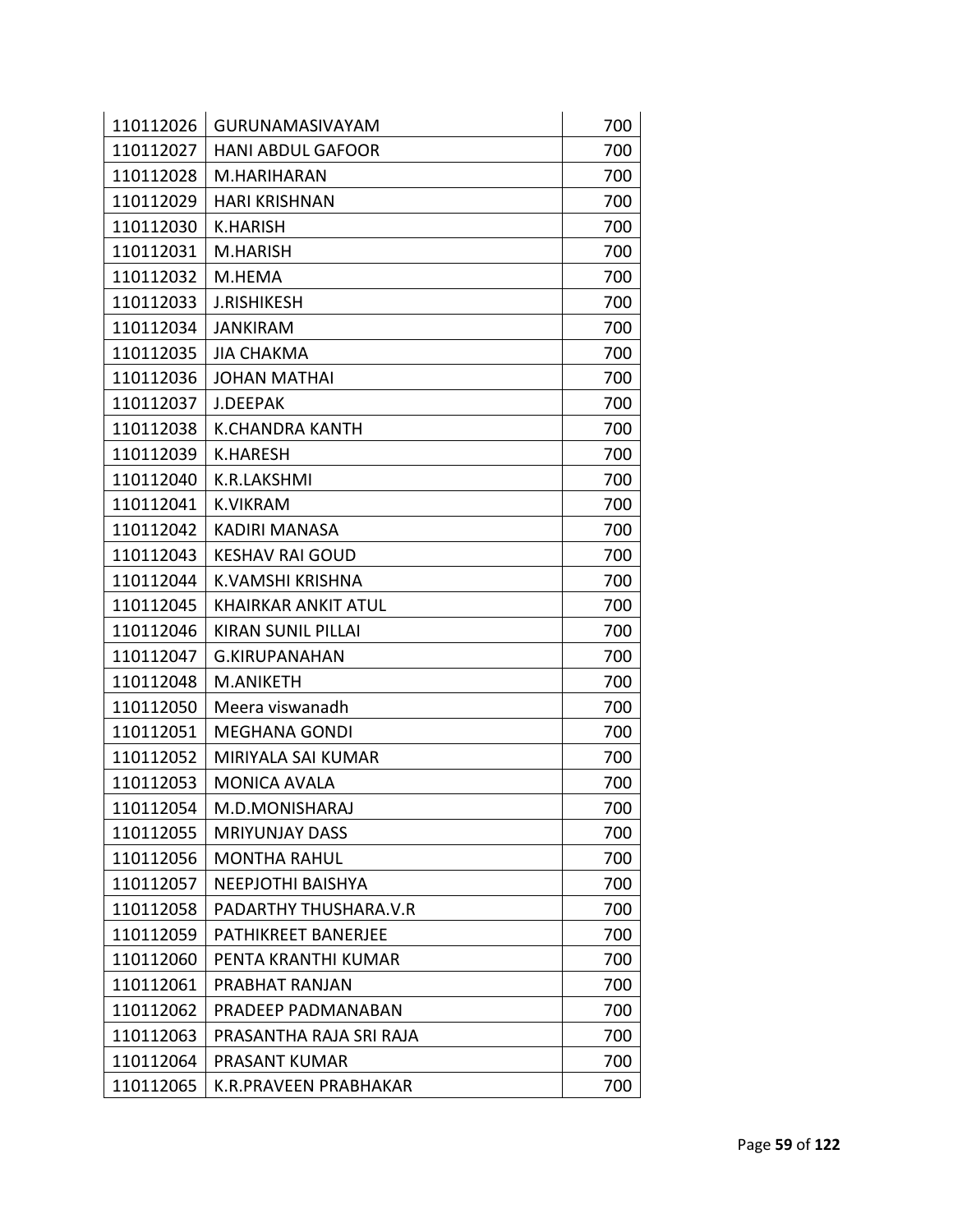| 110112066 | R.HARIHARAN                  | 700 |
|-----------|------------------------------|-----|
| 110112067 | <b>R.RAJASAREE</b>           | 700 |
| 110112068 | <b>RAHUL AGARWAL</b>         | 700 |
| 110112069 | RAJENDRA MEENA               | 700 |
| 110112070 | RAVIKANTT JAYANTH            | 700 |
| 110112071 | S.DEEPAK                     | 700 |
| 110112072 | <b>S.VIGNESH</b>             | 700 |
| 110112074 | <b>SHANA SUNDARAMOORTHY</b>  | 700 |
| 110112075 | SALUNKHE TEJAS DHANAJIRRAO   | 700 |
| 110112076 | SAMEER                       | 700 |
| 110112077 | SANKARA SUBRAMANIYAM.V       | 700 |
| 110112078 | SARWESH.K                    | 700 |
| 110112079 | SATBHAI MAYUR GORAKH         | 700 |
| 110112080 | <b>S.SAI PUJITHA</b>         | 700 |
| 110112081 | <b>SHAKEEB NANDEEP</b>       | 700 |
| 110112082 | <b>SHREYES PRAKASH</b>       | 700 |
| 110112083 | <b>S.SHRINIVAS</b>           | 700 |
| 110112084 | V.S.SIVANATH                 | 700 |
| 110112085 | <b>SUMIT SAMVEL HANSDAK</b>  | 700 |
| 110112086 | <b>SUMIT YADAV</b>           | 700 |
| 110112087 | P.K.SURAJ                    | 700 |
| 110112088 | PRIJANKA VIVEKANAND SWAMMI   | 700 |
| 110112089 | <b>TANUKU TANMAI PRATEEK</b> | 700 |
| 110112090 | <b>THAROON VEERASETHU</b>    | 700 |
| 110112091 | V.jahnavi                    | 700 |
| 110112092 | <b>V.RENUKA</b>              | 700 |
| 110112093 | <b>VEL MA BOHAN</b>          | 700 |
| 110112095 | <b>VINJAMURI SUMANGAL</b>    | 700 |
| 110112096 | VISHNUSATHYAN                | 700 |
| 110112097 | VOONA KUSHAL                 | 700 |
| 110112098 | N.V.VYJAYANTHI               | 700 |
| 110112099 | YASHAS MANJUNATH             | 700 |
| 110113001 | A JATIN SANDILYA             | 700 |
| 110113002 | A P SABAREISH                | 700 |
| 110113003 | A SRIVANI                    | 700 |
| 110113004 | A V SAI SURYA AKHILESH       | 700 |
| 110113005 | <b>ABHISHEK PATTJOSHI</b>    | 700 |
| 110113006 | <b>ADITYA A PRASAD</b>       | 700 |
| 110113007 | <b>AKHIL CHALLA</b>          | 700 |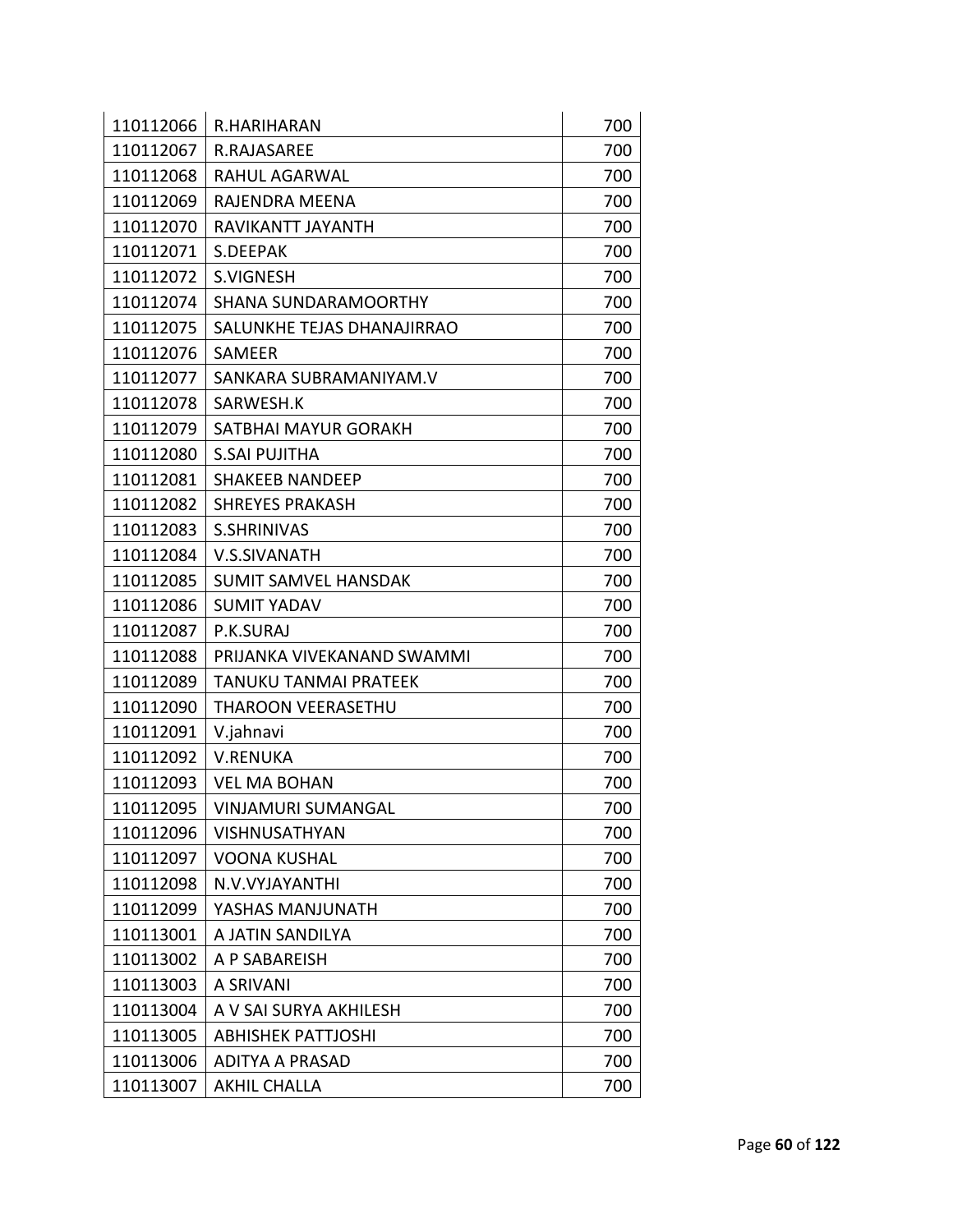| 110113008 | <b>ANAND S</b>                 | 700 |
|-----------|--------------------------------|-----|
| 110113009 | ANJANA GAYATHRI A              | 700 |
| 110113010 | <b>ANKIT GROVER</b>            | 700 |
| 110113011 | <b>ANURADHA NAYAK</b>          | 700 |
| 110113012 | <b>BALAGAM RAM TARUN</b>       | 700 |
| 110113013 | <b>BANDI VIJAY KUMAR</b>       | 700 |
| 110113014 | <b>BANOTH VIJAYKUMAR</b>       | 700 |
| 110113015 | <b>BHASKARA RAMCHANDER RAO</b> | 700 |
| 110113016 | CARINEA NICOLA LYNGDOH         | 700 |
| 110113017 | <b>CHARUMMEL ANURUDH</b>       | 700 |
| 110113018 | CHEBOLU SIVA SURYA SOWMYA      | 700 |
| 110113019 | CHIPLUNKAR MONIKA VILAS        | 700 |
| 110113020 | <b>CRISTINE MARIAM OOMMEN</b>  | 700 |
| 110113021 | DHARANI THIRUMALAISAMY         | 700 |
| 110113022 | <b>DIVYANSH BENGANI</b>        | 700 |
| 110113023 | DURGARAJU KRISHNA SATHWIK      | 700 |
| 110113024 | <b>GALLA DIVYANSHI</b>         | 700 |
| 110113025 | <b>ISHANEE PATRA</b>           | 700 |
| 110113026 | <b>J SATHVIKA</b>              | 700 |
| 110113027 | <b>JANANIK</b>                 | 700 |
| 110113028 | <b>JEPHIN JOY</b>              | 700 |
| 110113029 | <b>JHABAR CHOUDHARY</b>        | 700 |
| 110113030 | <b>KAARTHI</b>                 | 700 |
| 110113031 | <b>K R GUGHAN</b>              | 700 |
| 110113032 | K S SARVESHA KUMAR             | 700 |
| 110113033 | K SHANKARA NARAYANAN           | 700 |
| 110113034 | KARPAGAVALLI G                 | 700 |
| 110113035 | KARTHIKEYAN N                  | 700 |
| 110113036 | KASTURI MAZUMDAR               | 700 |
| 110113037 | <b>KISHAN GUPTA B</b>          | 700 |
| 110113038 | KONDAMUDI MANI DEEPAK          | 700 |
| 110113039 | <b>KRISHNA KUMAR B</b>         | 700 |
| 110113040 | LAKSHMINARAYANAN JAYADHEVAN    | 700 |
| 110113041 | <b>LALITH KUMAR.S</b>          | 700 |
| 110113042 | <b>LAVANYA KUMARAN</b>         | 700 |
| 110113044 | <b>MANDALA APUROOP</b>         | 700 |
| 110113045 | MAVURI N V S L HANISHA         | 700 |
| 110113046 | MITTAPALLI VEDAVYAS            | 700 |
| 110113047 | MUDAWATH SRINIVAS              | 700 |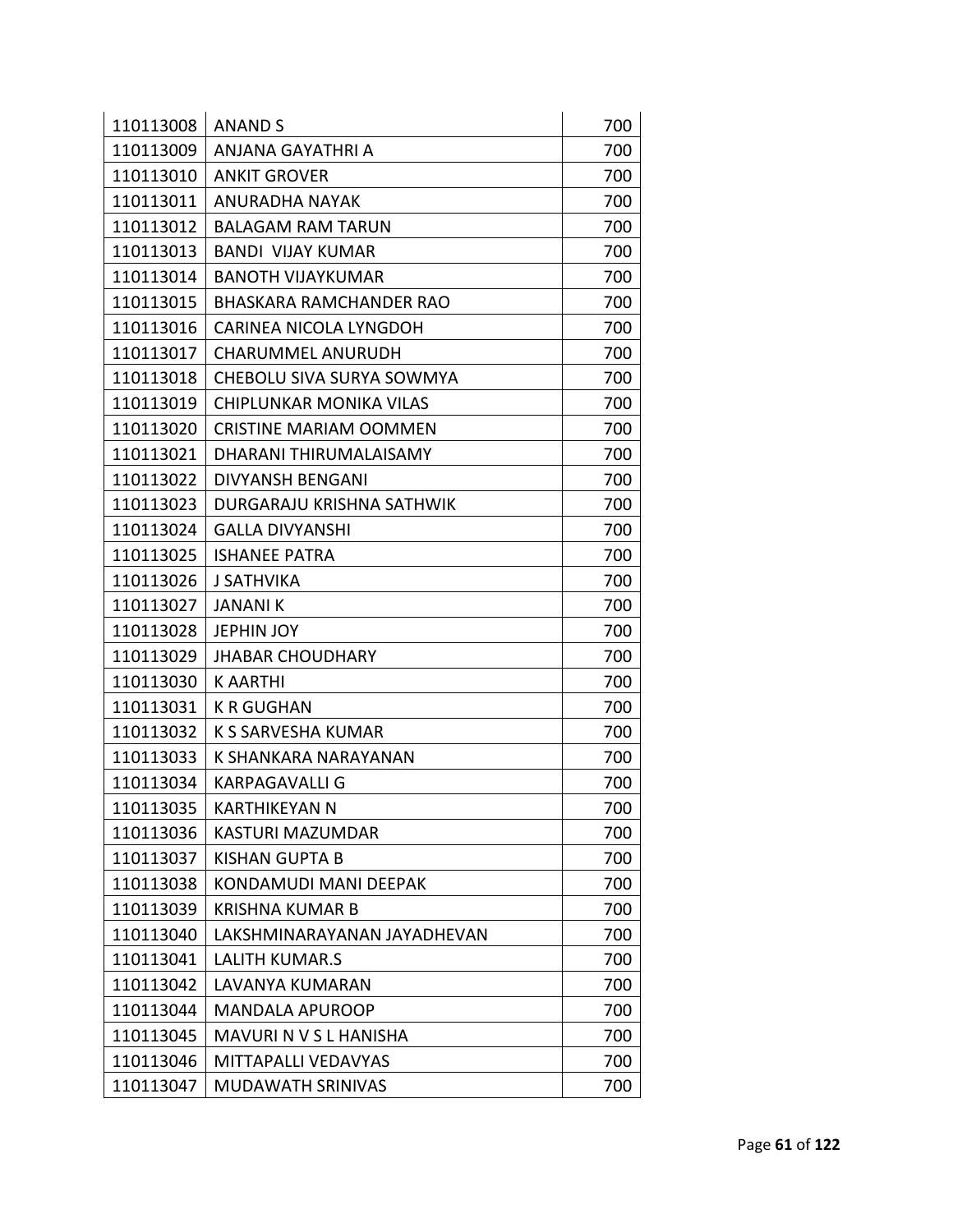| 110113048 | N RAMAKRISHNAN                  | 700 |
|-----------|---------------------------------|-----|
| 110113049 | NAGA PRASAD MYLAPALLI           | 700 |
| 110113050 | <b>NAMPELLI VAMSHI</b>          | 700 |
| 110113052 | <b>NILMANI NIRAJ</b>            | 700 |
| 110113053 | NIMMALA AKHIL SAI KIRAN         | 700 |
| 110113054 | <b>NITHYAL</b>                  | 700 |
| 110113055 | <b>NORI SPANDANA</b>            | 700 |
| 110113056 | P KAUSHIK MANIKANDAN            | 700 |
| 110113057 | PARASA ABHISHEK                 | 700 |
| 110113059 | PEDIREDLA VIJAY KUMAR           | 200 |
| 110113061 | <b>PRAGADEESH S</b>             | 700 |
| 110113062 | PRAGYADITYA DAS                 | 700 |
| 110113063 | <b>PRAKASH B</b>                | 200 |
| 110113064 | <b>PRAKASH V</b>                | 700 |
| 110113065 | PRATEEK AGRAWAL                 | 700 |
| 110113066 | PRIYAL JAISWAL                  | 700 |
| 110113067 | <b>R P ASWIN RAJ</b>            | 700 |
| 110113068 | <b>R ROOPAK</b>                 | 700 |
| 110113069 | <b>RAHULRAJ R</b>               | 700 |
| 110113070 | RAJENDRA PRASAD SAHU            | 700 |
| 110113071 | RENUKA RAJKUMAR                 | 700 |
| 110113072 | RIA NARAYAN                     | 700 |
| 110113073 | <b>S NARENDAR</b>               | 700 |
| 110113074 | S RADHIKA                       | 700 |
| 110113075 | S RAJA RAMANAN                  | 700 |
| 110113076 | S SRIHARISH                     | 700 |
| 110113077 | <b>SACHIN</b>                   | 700 |
| 110113078 | SAJITH A B                      | 700 |
| 110113080 | <b>SANAND SAMUEL NIVAS</b>      | 700 |
| 110113081 | <b>SARKAR ABHIK PRADIP</b>      | 700 |
| 110113083 | SHETH JENIL NEEPAMKUMAR         | 700 |
| 110113084 | <b>SHYAM SUNDAR J</b>           | 700 |
| 110113085 | SHYAM SUNDAR SEKAR              | 700 |
| 110113086 | SUDHARSHAN SURESH               | 700 |
| 110113088 | <b>SUSHMA SHIVAMPET</b>         | 700 |
| 110113089 | TALAGAMPALA SRI VATSAVA KRISHNA | 700 |
| 110113090 | V ARVIND                        | 700 |
| 110113091 | V MOOVITHAKKUMAR                | 700 |
| 110113092 | V SUJITHA                       | 700 |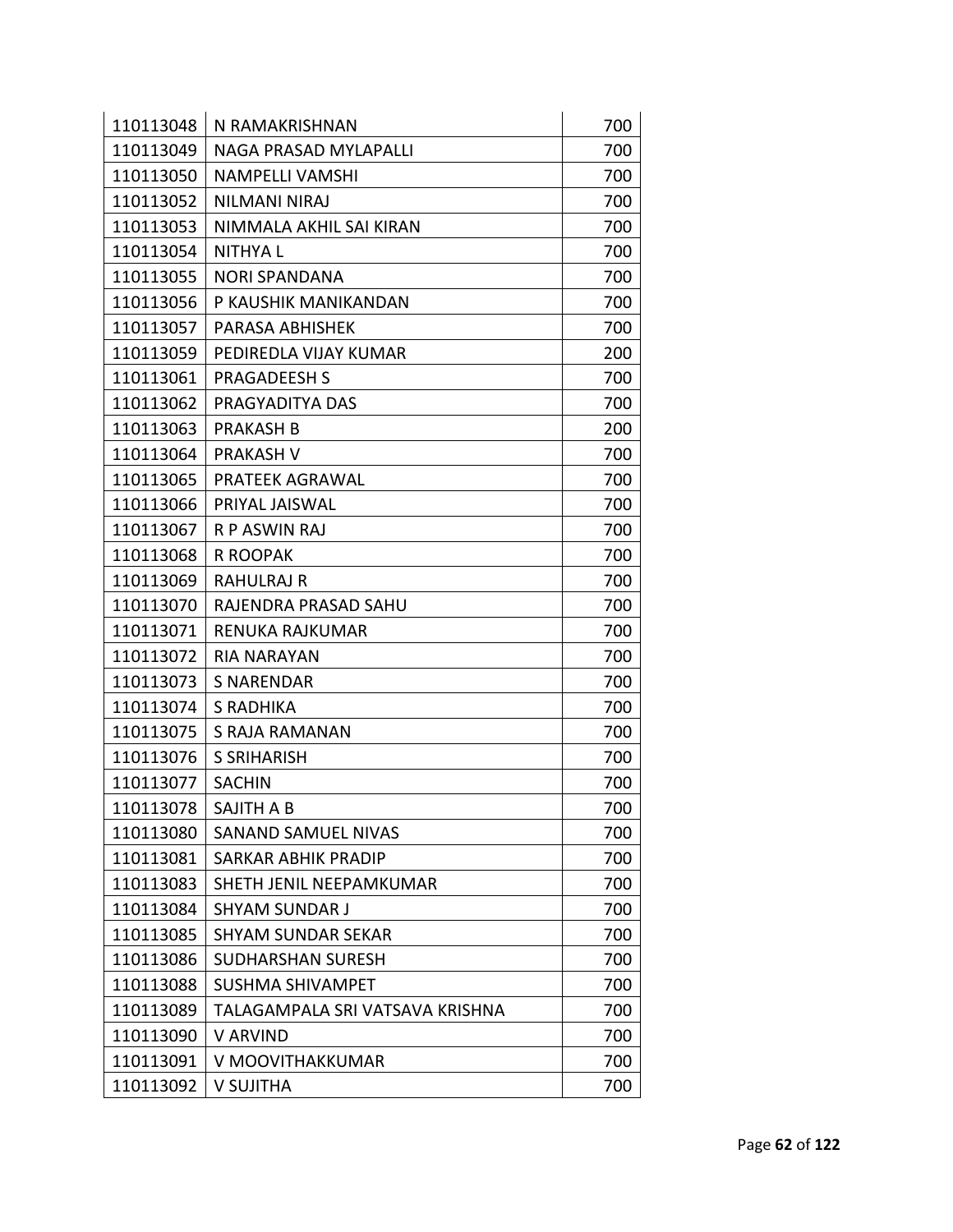| 110113093 | <b>VASAM GANESH</b>         | 700 |
|-----------|-----------------------------|-----|
| 110113094 | <b>VASANTH S</b>            | 200 |
| 110113095 | <b>VASU MAHATMA</b>         | 700 |
| 110113096 | <b>VISHNUG</b>              | 700 |
| 110113097 | <b>VISHNU P SREEKUMAR</b>   | 700 |
| 110113098 | VISHWARUPA SELVARAJU        | 700 |
| 110113099 | YEKULA SRINIVASA MEDHA SRI  | 700 |
| 111110001 | AARON JOSEPH SOY            | 700 |
| 111110002 | <b>AAYUSH MISHRA</b>        | 700 |
| 111110003 | ABHIJITH J                  | 700 |
| 111110005 | <b>AJITH A</b>              | 700 |
| 111110006 | <b>AMIT BIKRAM</b>          | 700 |
| 111110007 | ANIRUDH KRISHNA BHARADWAJ   | 700 |
| 111110008 | <b>ANIRUDH RAJASESHAN</b>   | 700 |
| 111110009 | <b>ANSHUL TIWARI</b>        | 700 |
| 111110010 | <b>ANTONY PAUL</b>          | 700 |
| 111110011 | <b>ANUJ CHOWDHARY</b>       | 700 |
| 111110012 | <b>AP ARJUN</b>             | 700 |
| 111110013 | <b>ARVIND GOPAKUMAR</b>     | 700 |
| 111110014 | <b>ASHISH JAISWAL</b>       | 700 |
| 111110015 | <b>ASHISH KHAN A</b>        | 700 |
| 111110016 | <b>ASHWIN S</b>             | 700 |
| 111110017 | <b>AVINASH MISHRA</b>       | 700 |
| 111110018 | AVINASH PANKAJ              | 700 |
| 111110019 | Avini Wokhami               | 700 |
| 111110020 | <b>B VIGNESH</b>            | 700 |
| 111110021 | <b>BALAVIGNESH K</b>        | 700 |
| 111110022 | Bangar Sarika Shivaji       | 700 |
| 111110023 | <b>BHUPESH VERMA</b>        | 700 |
| 111110024 | <b>BIRBAL KUMAR</b>         | 700 |
| 111110025 | <b>BRAHM PRAKASH MISHRA</b> | 700 |
| 111110026 | <b>CHIRAG BALDHA</b>        | 700 |
| 111110027 | <b>B DEEPAK</b>             | 700 |
| 111110028 | <b>DHAMOTHARAN C</b>        | 700 |
| 111110030 | DHANAVATH SRINU NAIK        | 700 |
| 111110031 | DHOPRE SACHIN PARMESHU      | 700 |
| 111110032 | <b>EMIL KOSEPH</b>          | 700 |
| 111110033 | <b>GANESH RAM S</b>         | 700 |
| 111110034 | <b>GIBIN JOE ZACHARIAH</b>  | 700 |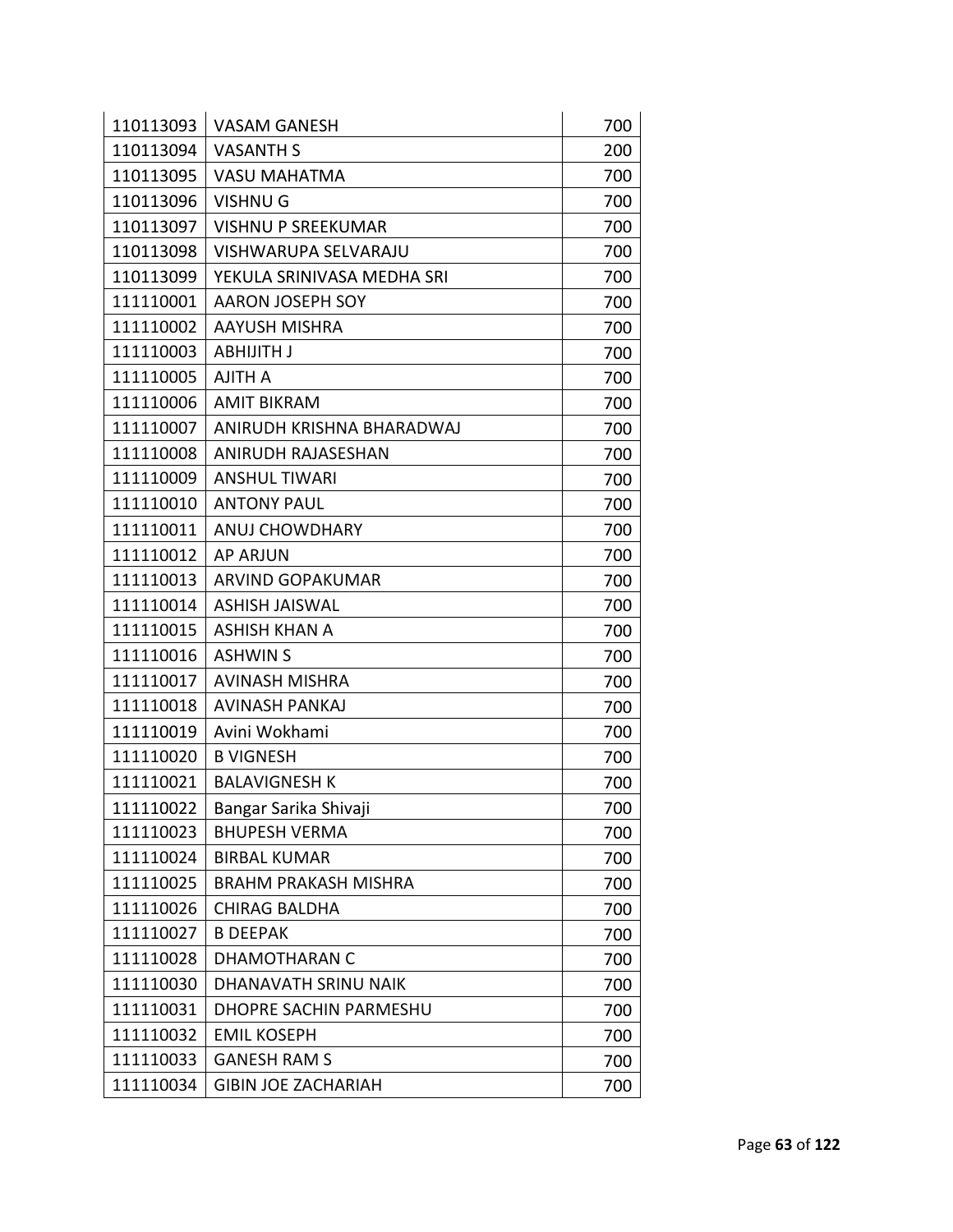| 111110035 | <b>GOKUL SURESH</b>        | 700 |
|-----------|----------------------------|-----|
| 111110036 | <b>GOVINDA PANDEY</b>      | 700 |
| 111110037 | <b>HARISH GANDHI R</b>     | 700 |
| 111110038 | <b>HARISH SUBRAMANIAN</b>  | 700 |
| 111110039 | <b>J GOKUL SIDDHARTHAN</b> | 700 |
| 111110040 | <b>JAY PRAKASH</b>         | 700 |
| 111110041 | <b>JOHN GEORGE FRANCIS</b> | 700 |
| 111110042 | <b>KARVIND</b>             | 700 |
| 111110043 | <b>K PRABU</b>             | 700 |
| 111110044 | <b>KANDHARAJ M</b>         | 700 |
| 111110045 | <b>KANISHKA RAJ SINGH</b>  | 700 |
| 111110046 | KARTHIK VINAYAGAMOORTHI    | 700 |
| 111110047 | KUMARASWAMY RAKESH         | 700 |
| 111110048 | <b>M SHRIKANTH</b>         | 700 |
| 111110049 | <b>MANOJ PANDIAN G</b>     | 700 |
| 111110050 | <b>MARZUBAN MOHAMMAD</b>   | 700 |
| 111110051 | MUKUND VENKATARAMANAN      | 700 |
| 111110052 | NAGARAJA C                 | 700 |
| 111110053 | <b>NISHANTH J K</b>        | 700 |
| 111110054 | NITIN DURAI RAMNATH        | 700 |
| 111110055 | P MOHAN PRASHANTH          | 700 |
| 111110056 | PAILA VIVEK VARDHAN        | 700 |
| 111110057 | PALICHERLA RAVI TEJA       | 700 |
| 111110058 | PARAKH GUPTA               | 700 |
| 111110059 | <b>PARIKSHIT JAIN</b>      | 700 |
| 111110060 | PATEL SUGNEYKUMAR          | 700 |
| 111110061 | Prasanna                   | 700 |
| 111110062 | PRASHANTH L                | 700 |
| 111110063 | Prashanthi R               | 700 |
| 111110064 | PRETHIVE DHILIP            | 700 |
| 111110065 | PRINCE KUMAR               | 700 |
| 111110066 | R BHARADWAJ                | 700 |
| 111110067 | <b>R MUKESH</b>            | 700 |
| 111110068 | <b>R RANGASAI</b>          | 700 |
| 111110069 | YOGESHWARAN                | 700 |
| 111110070 | <b>RAHUL AJITH KUMAR</b>   | 700 |
| 111110071 | <b>RAHUL SINGH</b>         | 700 |
| 111110072 | <b>RANJITH K P</b>         | 700 |
| 111110073 | RAVI SUNDARAM              | 700 |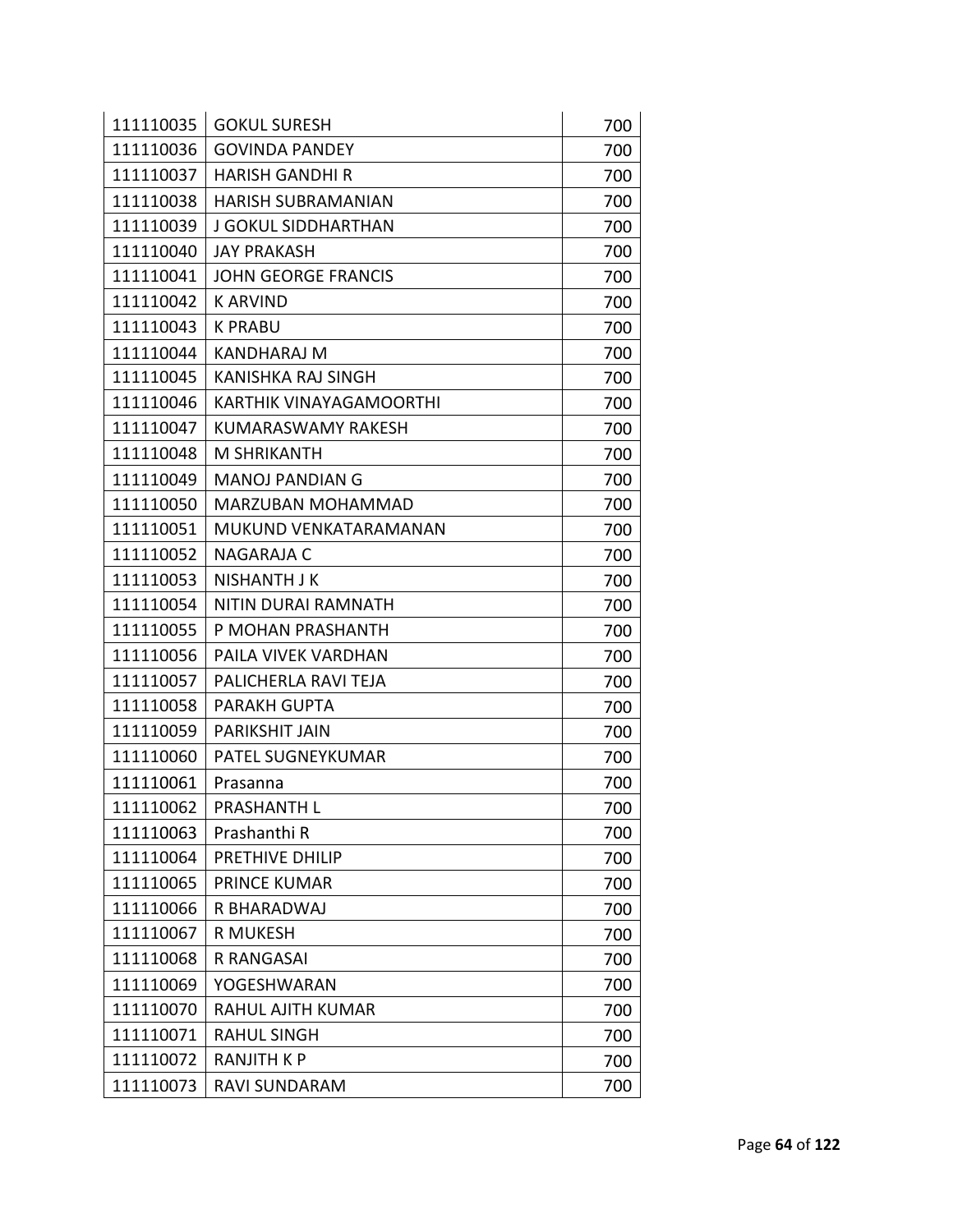| 111110074 | <b>RISHI RAHUL KUMAR</b>   | 700 |
|-----------|----------------------------|-----|
| 111110075 | <b>ROHIT VERMA</b>         | 700 |
| 111110076 | S ANAND                    | 700 |
| 111110077 | <b>S ANAND KUMAR</b>       | 700 |
| 111110078 | S SRIVATHSAN               | 700 |
| 111110079 | <b>SAMALA KAUSHIK</b>      | 700 |
| 111110080 | <b>SANDEEP KUMAR</b>       | 700 |
| 111110083 | <b>SAURABH SINGH PATEL</b> | 700 |
| 111110084 | <b>SAUVIK DEB</b>          | 700 |
| 111110085 | SELVAMANIKANDAN K          | 700 |
| 111110086 | <b>SHAILESH KUMAR</b>      | 700 |
| 111110087 | SHASHANK R BHARADWAJ       | 700 |
| 111110088 | <b>SHUBHAM THIRANI</b>     | 700 |
| 111110089 | <b>SOURABH LAHOTI</b>      | 700 |
| 111110090 | <b>SRINATH B</b>           | 700 |
| 111110091 | STANISH DEEBAZ KUMAR G     | 700 |
| 111110092 | <b>SUDEEP KUMAR GUPTA</b>  | 700 |
| 111110093 | <b>SUDEEP TIWARI</b>       | 700 |
| 111110094 | <b>SUHAS SRINIVASAN</b>    | 700 |
| 111110095 | <b>SURAJ TOPPO</b>         | 700 |
| 111110096 | SURAVAJJULA SURYA PRANEETH | 700 |
| 111110097 | <b>SURYA RAMKUMAR</b>      | 700 |
| 111110098 | <b>THAYJES SRIVAS</b>      | 700 |
| 111110099 | <b>THIRUKKUMARAN S</b>     | 700 |
| 111110100 | <b>TONY</b>                | 700 |
| 111110101 | V VAGEESH                  | 700 |
| 111110102 | <b>VEGI CHIRANJEEVI</b>    | 700 |
| 111110104 | <b>VIKRAMAN B</b>          | 700 |
| 111110105 | <b>VINOD KUMAR P</b>       | 700 |
| 111110106 | <b>VISHAL KUMAR ORAON</b>  | 700 |
| 111110107 | <b>VISHNU DEV A</b>        | 700 |
| 111110108 | <b>VIVEK SIVADASAN</b>     | 700 |
| 111111001 | <b>ASLAM</b>               | 700 |
| 111111002 | Aaron Deepak               | 700 |
| 111111003 | Abilash                    | 700 |
| 111111004 | <b>ABINASH PADHI</b>       | 700 |
| 111111005 | <b>S.ABHINASH VARMA</b>    | 700 |
| 111111006 | Adyasha Dash               | 700 |
| 111111007 | AkashPriyadarshi           | 700 |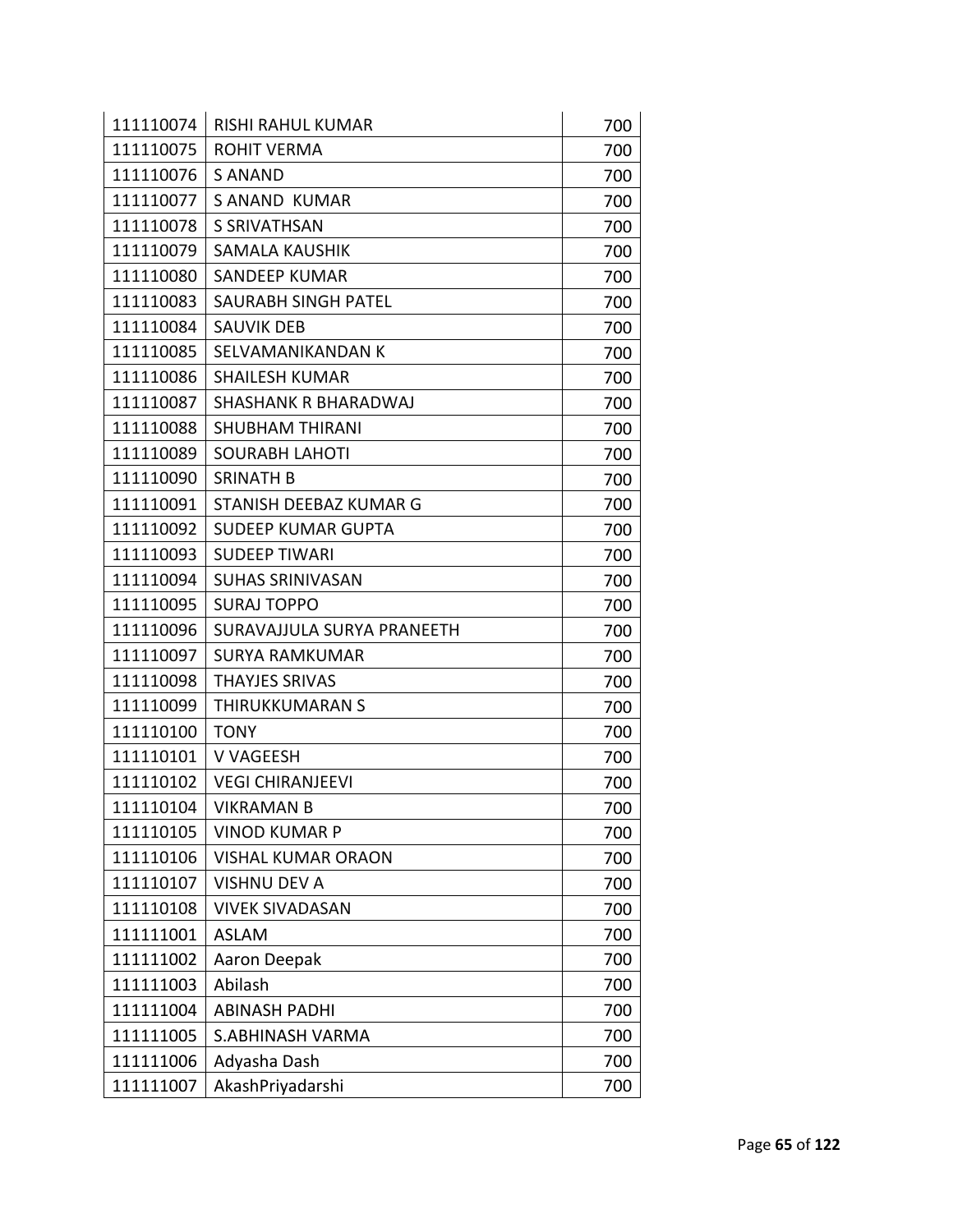| 111111008 | Alokkumarchoudhary         | 700 |
|-----------|----------------------------|-----|
| 111111009 | Amit Mishra                | 700 |
| 111111010 | Anand PJ                   | 700 |
| 111111012 | <b>ANIRUDH</b>             | 700 |
| 111111013 | Ankit Sahani               | 700 |
| 111111014 | <b>AQEEL MOHAMMED</b>      | 700 |
| 111111015 | P Aravindaraja             | 700 |
| 111111016 | Aravindha raj              | 700 |
| 111111017 | <b>ARUN KUMAR G</b>        | 700 |
| 111111018 | <b>ARUN KUMAR</b>          | 700 |
| 111111019 | Arun Kumar                 | 700 |
| 111111020 | Arunpaul baby              | 700 |
| 111111021 | <b>Arvind Ravindran</b>    | 700 |
| 111111022 | <b>ASHLEY THOMAS PAUL</b>  | 700 |
| 111111023 | Ashwath Yegyan Kumar       | 700 |
| 111111024 | <b>ASHWIN</b>              | 700 |
| 111111025 | Aswin Kumar.T              | 700 |
| 111111026 | <b>BHARAT KUMAR MALOO</b>  | 700 |
| 111111027 | Bijendra Kumar             | 700 |
| 111111028 | Harish                     | 700 |
| 111111029 | C.L.S. BHARADWAJA          | 700 |
| 111111031 | <b>CHRIS JEO PHILIP</b>    | 700 |
| 111111033 | DevahDhanush               | 700 |
| 111111034 | Devendrakirar              | 700 |
| 111111036 | K. DIVYA KANTH JAIN        | 700 |
| 111111037 | <b>GEORGE VIJAY KOSHY</b>  | 700 |
| 111111038 | H. Debbarma                | 700 |
| 111111039 | I.Eswanth                  | 700 |
| 111111040 | Jishu K Medhi              | 700 |
| 111111041 | K.ANANTHAKRISHNAN          | 700 |
| 111111042 | <b>RISHIK</b>              | 700 |
| 111111043 | Satish                     | 700 |
| 111111044 | Karan Singh Meena          | 700 |
| 111111045 | <b>KARTHIK RAMANANDHAN</b> | 700 |
| 111111046 | Karthik Venkatesan         | 700 |
| 111111047 | Karthik Vijayakumar        | 700 |
| 111111048 | <b>KIRAN S JOSE</b>        | 700 |
| 111111049 | KRISHANAN NANDAKUMAR       | 700 |
| 111111050 | <b>KRISHNAN ROHITH</b>     | 700 |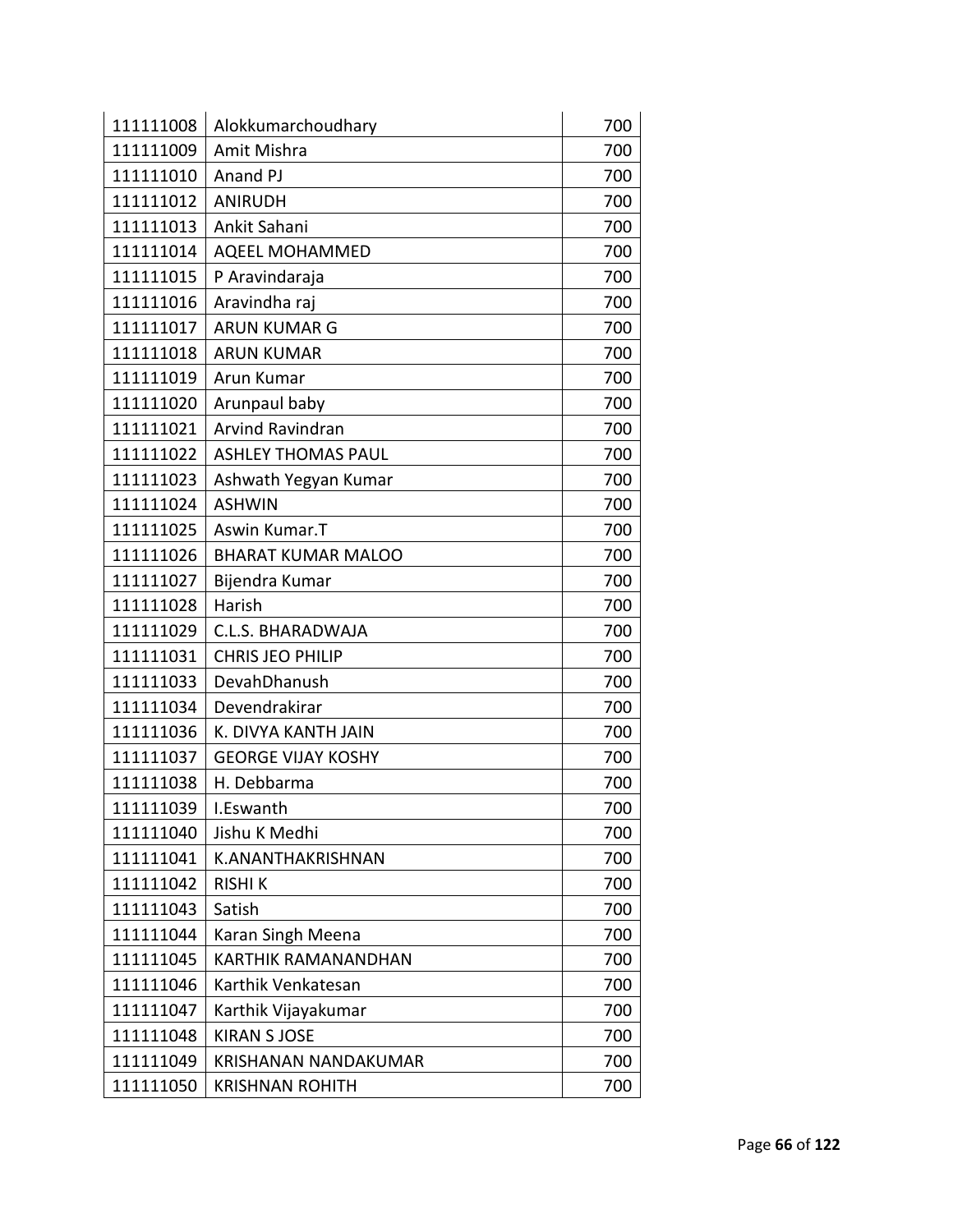| 111111051 | <b>Kumar Gautham</b>          | 700 |
|-----------|-------------------------------|-----|
| 111111052 | Aravinthan                    | 700 |
| 111111053 | Gautham naik                  | 700 |
| 111111054 | <b>C.T. MEGANATHAN</b>        | 700 |
| 111111055 | <b>Milan Thomas George</b>    | 700 |
| 111111056 | Pharveese                     | 700 |
| 111111057 | Nikhil Swaminathan            | 700 |
| 111111058 | Nirmal                        | 700 |
| 111111059 | Nitesh Kumar                  | 700 |
| 111111060 | Nitin Varman                  | 700 |
| 111111061 | P.Arun Pandian                | 200 |
| 111111063 | P.KIRAN PRASAD                | 700 |
| 111111064 | P. PRAVEEN                    | 700 |
| 111111065 | Pankaj Mishra                 | 700 |
| 111111066 | Pradeepkumar                  | 700 |
| 111111067 | Pradeep IS                    | 700 |
| 111111069 | PRASHANTH NEELAKANTAN         | 700 |
| 111111070 | Prasanth                      | 700 |
| 111111072 | Gowtham                       | 700 |
| 111111073 | R Nanthini                    | 700 |
| 111111074 | RAHUL CHOPPALA                | 700 |
| 111111075 | Rahul Kumar Yadav             | 700 |
| 111111077 | S.S.Ramprasath                | 700 |
| 111111078 | Rishi Kapoor                  | 700 |
| 111111079 | Rishikeshsampat               | 700 |
| 111111080 | ROHAN NITEEN GANDHWALE        | 700 |
| 111111081 | Andrew jones                  | 700 |
| 111111082 | SRIRAM S.                     | 700 |
| 111111084 | SANDHIP KUMAR MISHRA          | 700 |
| 111111085 | <b>SARATH HARIDAS</b>         | 700 |
| 111111086 | Sharan Vinod Naidu            | 700 |
| 111111087 | Shubham Sourabh               | 700 |
| 111111088 | Shubharnshu suman             | 700 |
| 111111089 | Siddharth                     | 700 |
| 111111090 | Sivaragavi S A                | 700 |
| 111111091 | Srijan Deepak                 | 700 |
| 111111092 | Sushant                       | 700 |
| 111111093 | <b>Sushil Varghese Mathew</b> | 700 |
| 111111094 | T.M.Balaramakrishnan          | 700 |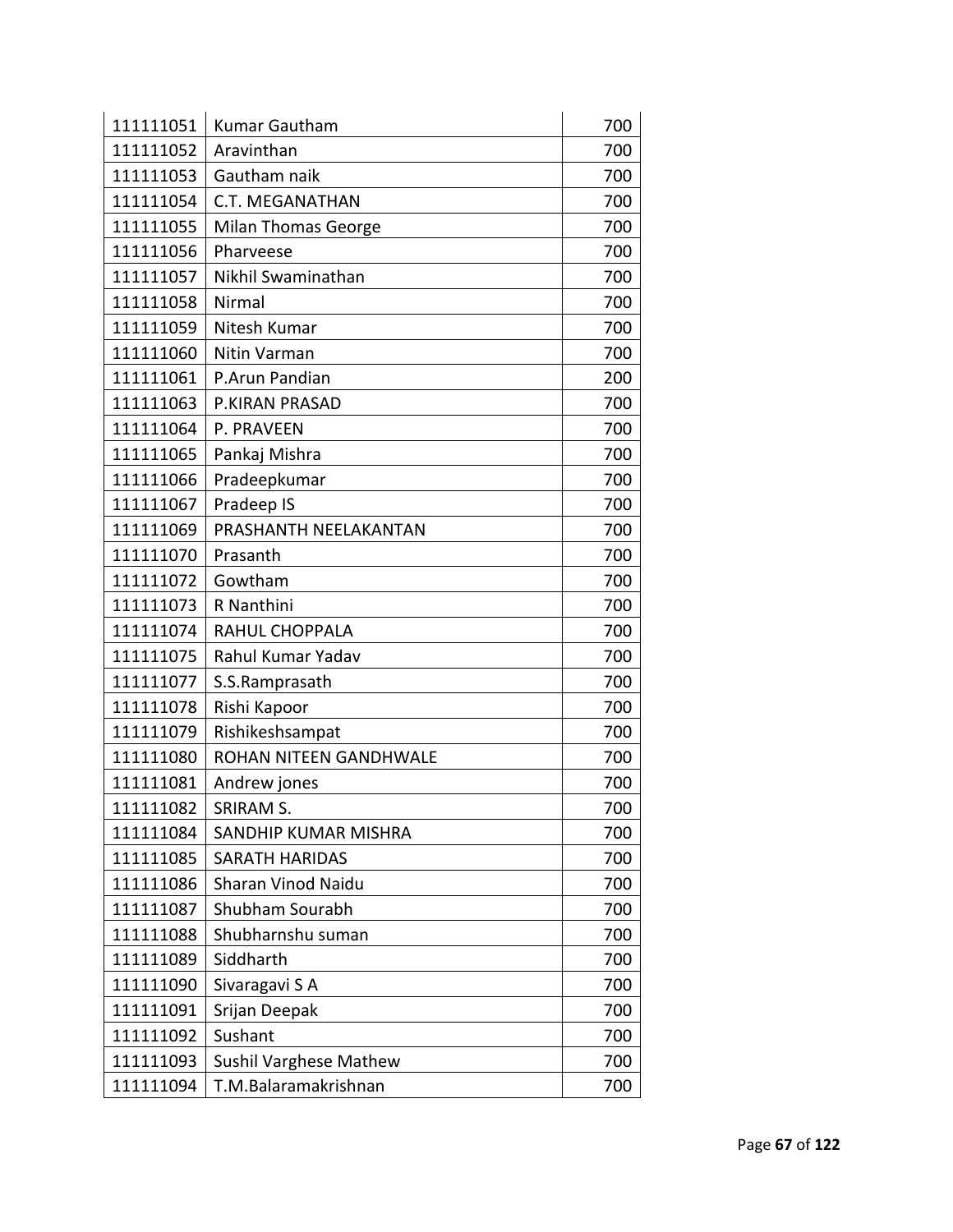| 111111095 | T V Sivanandhini                     | 700 |
|-----------|--------------------------------------|-----|
| 111111097 | V.Srivathsan                         | 700 |
| 111111098 | Vandana A                            | 700 |
| 111111099 | <b>VARUN SALHOTRA</b>                | 700 |
| 111111101 | Vishal Panwar                        | 700 |
| 111111102 | Vishnu K                             | 700 |
| 111111103 | <b>Vivek Kumar</b>                   | 700 |
| 111111104 | Vivekananda Khatua                   | 700 |
| 111111106 | Zishan Alim                          | 700 |
| 111111107 | SIVANATHAN MAYURAN                   | 700 |
| 111112001 | A.MOHAMED GHOUSE                     | 700 |
| 111112002 | AADHITYA K GOPALAN                   | 700 |
| 111112003 | R.ADHEENTHAR                         | 700 |
| 111112004 | AKHIL SEBASTIAN JOSEPH               | 700 |
| 111112005 | <b>AMAN KEDIA</b>                    | 700 |
| 111112006 | <b>AMRITAYAN NAIYA</b>               | 700 |
| 111112007 | <b>ANKUR DINIT</b>                   | 700 |
| 111112008 | <b>ANUBHAV BHATT</b>                 | 200 |
| 111112009 | <b>ANURAG R.M</b>                    | 700 |
| 111112010 | <b>ARAVIND.S</b>                     | 700 |
| 111112011 | <b>E.ARAVINTH KUMAR</b>              | 700 |
| 111112013 | ARAVIND SRINIVASAN                   | 700 |
| 111112014 | <b>ASHISH ASOKAN</b>                 | 700 |
| 111112015 | <b>M.ASHVIN KUMAR</b>                | 700 |
| 111112016 | <b>T.ATHIP</b>                       | 700 |
| 111112018 | <b>B.KANNAN</b>                      | 700 |
| 111112019 | <b>BANAVAT GOUTHAM NAIK</b>          | 700 |
| 111112020 | BHUVANA PAANCHAZANYA.A               | 700 |
| 111112021 | <b>JASAN CARDOZO</b>                 | 700 |
| 111112022 | <b>CHALLA SAI ABHISHEK</b>           | 700 |
| 111112023 | DARAHAN DHIRAJLAL KATHIRIYA          | 700 |
| 111112024 | <b>DEEP PRASANT SHAH</b>             | 700 |
| 111112025 | <b>DEEPAK KR NETAM</b>               | 700 |
| 111112026 | <b>DEEPAK SINGH INDOLIYA</b>         | 700 |
| 111112027 | DITHARAJ BRAHMA                      | 200 |
| 111112028 | PRITHVI RAJ                          | 700 |
| 111112029 | ERIC THOMAS THANNIKUZHIPPIL          | 700 |
| 111112031 | <b>G.VENKATA GAGHUVANESH PATNAIR</b> | 700 |
| 111112032 | D.V.GAUTAMRAJ                        | 700 |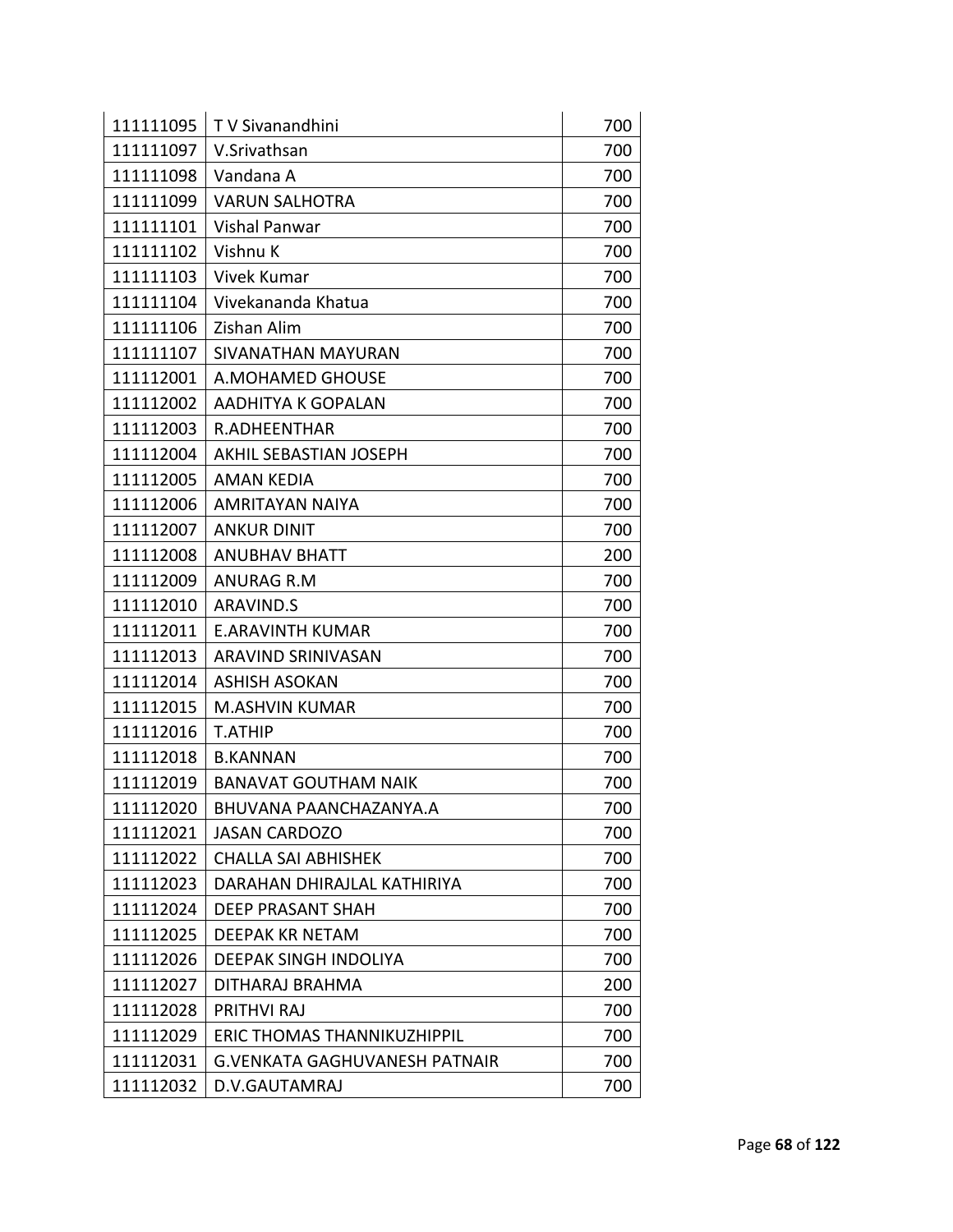| 111112033 | <b>S.GOPESHH RAAJ</b>          | 700 |
|-----------|--------------------------------|-----|
| 111112034 | <b>GUDITHOTI UDAY KUMAR</b>    | 700 |
| 111112035 | M.HARIHARAN                    | 700 |
| 111112036 | HARSH.T.SHINGALA               | 700 |
| 111112037 | <b>ISHWARAYATTA KALIPRASAY</b> | 700 |
| 111112038 | <b>ISMAIL HASAN</b>            | 700 |
| 111112039 | <b>K.ARAVIND SHANKAR</b>       | 700 |
| 111112040 | <b>K.DILIP KUMAR</b>           | 700 |
| 111112041 | <b>KAMALESH PARWAR</b>         | 700 |
| 111112042 | K.PHANI TEJA                   | 700 |
| 111112043 | K.KARTHEEPAN                   | 700 |
| 111112044 | KARTHICK RAMAKRISHNAN          | 700 |
| 111112045 | KAVURI VENKTA SAI DHEERAJ      | 700 |
| 111112046 | KEITH JOSHUA DSOUZA            | 700 |
| 111112047 | KEYUR MANJIBHAI MAKWANA        | 700 |
| 111112048 | R.LAKSHMI NARAYANAN            | 700 |
| 111112049 | M.V.B.MANOJ KUMAR              | 700 |
| 111112050 | M.VIMALESH                     | 700 |
| 111112051 | MAHENDRADA PAVAN KISHORE       | 700 |
| 111112052 | M.RITHVIK                      | 700 |
| 111112053 | <b>MIDHUN THOMAS</b>           | 700 |
| 111112054 | M.SIVARAM NAIK                 | 700 |
| 111112055 | <b>M.BHARTH RAJ</b>            | 700 |
| 111112057 | Y.NARENDRA                     | 700 |
| 111112059 | NAVIN SUBBAIAH.R.M             | 700 |
| 111112060 | NIRMAL.K.DHANANJAYAN           | 700 |
| 111112061 | A.NITIN CHANDAR                | 700 |
| 111112062 | P.ARUL PRAKASH                 | 700 |
| 111112063 | P.M.YASHAVANT                  | 700 |
| 111112064 | PADMEYA PRASHANT INDURKAR      | 700 |
| 111112065 | PARMINDER JEET SIGH            | 700 |
| 111112066 | POYNURU MAIN KANTA HARISH      | 700 |
| 111112067 | PRANAV SRIGANESH               | 700 |
| 111112068 | PRAVEEN VERMA                  | 700 |
| 111112069 | <b>R.GIRIDHAR</b>              | 700 |
| 111112070 | R.GOWTHAM                      | 700 |
| 111112071 | <b>R.SHREEJITH</b>             | 700 |
| 111112072 | <b>RAHUL KARTHIK</b>           | 700 |
| 111112074 | RAJESH KUMAR JENA              | 700 |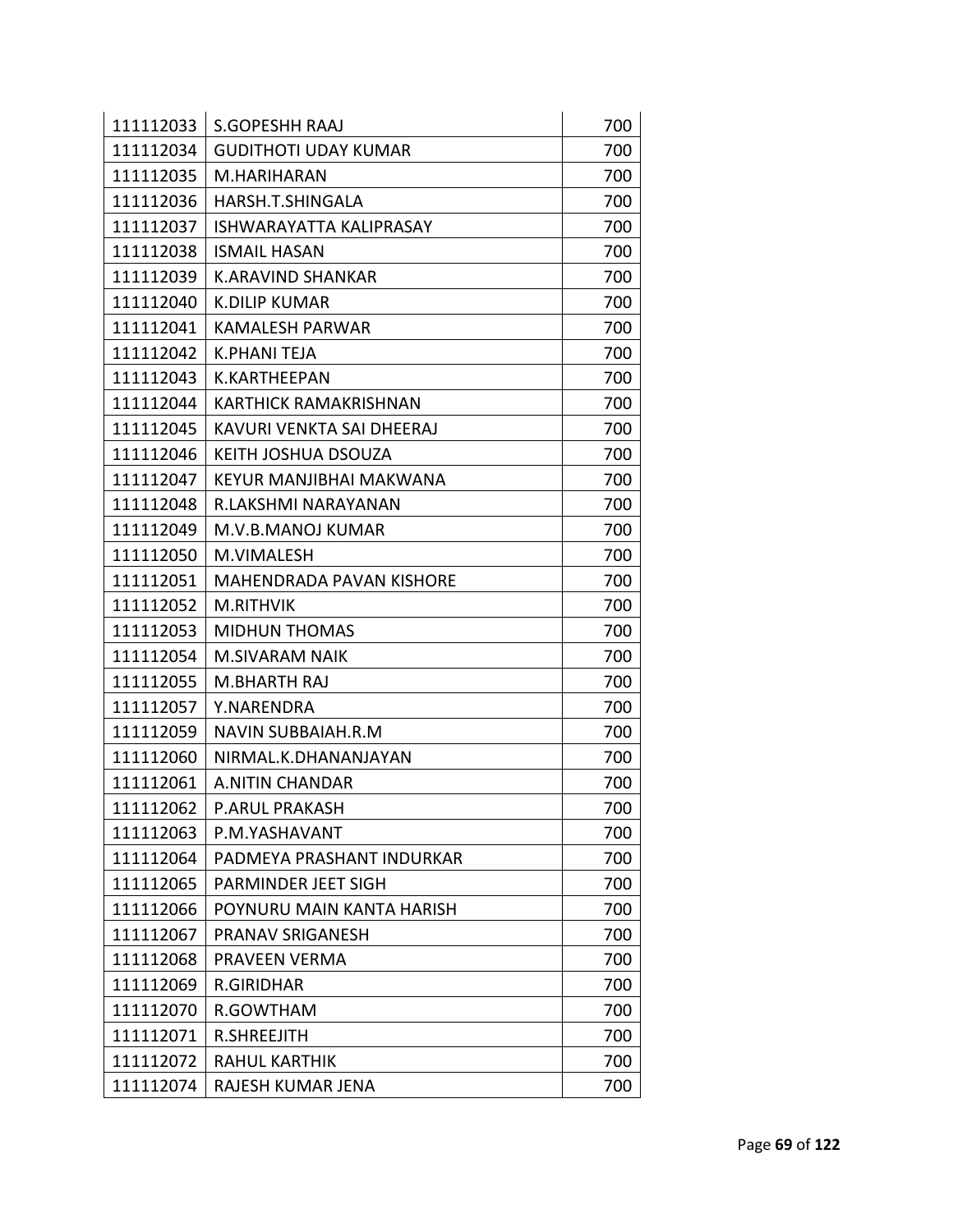| 111112075 | RAMAN VERMA                     | 700 |
|-----------|---------------------------------|-----|
| 111112076 | RAYAVARAPU MADHU                | 700 |
| 111112077 | <b>ROCKY KUMAR</b>              | 700 |
| 111112078 | <b>ROHAN SEN</b>                | 700 |
| 111112079 | SANDEEP VENKATACHALAM           | 700 |
| 111112080 | SHARAN Z OOMMEN                 | 700 |
| 111112081 | <b>SHAWN ANTHY FERNANDES</b>    | 200 |
| 111112082 | M.SHARVAN                       | 700 |
| 111112083 | <b>SHUBHAM METAA</b>            | 700 |
| 111112084 | SIDHARDH.E                      | 700 |
| 111112085 | S.SIDHARTH                      | 700 |
| 111112086 | SIMTAN PRADHAN                  | 700 |
| 111112087 | SOUMYA NAYAK                    | 700 |
| 111112088 | SOUMYANANJAN SAHOO              | 700 |
| 111112089 | <b>SUBHASHIS DAS</b>            | 700 |
| 111112090 | <b>B.SUBRAMANIYAM</b>           | 700 |
| 111112091 | <b>SUCHITRA NAYAK</b>           | 700 |
| 111112092 | S.HARSHA VARDHAN                | 700 |
| 111112093 | <b>G.SUNDARESAN</b>             | 700 |
| 111112094 | <b>SUNIL KUMAR</b>              | 700 |
| 111112095 | <b>SURENDAR KUMAR</b>           | 700 |
| 111112096 | <b>TAVEEN SINGH KAPOOR</b>      | 700 |
| 111112097 | M.THANUPRASANTH                 | 200 |
| 111112098 | S.THIRUMAL                      | 700 |
| 111112100 | <b>V.RAGUNATH</b>               | 700 |
| 111112101 | <b>VAVILAPALLI SATYAM NAIDU</b> | 700 |
| 111112102 | <b>VIJAY ARYA</b>               | 700 |
| 111112103 | <b>VIKASH KUMAR</b>             | 700 |
| 111112104 | VIKRAM BALAJI                   | 700 |
| 111112105 | <b>VINOD KUMAR TUDU</b>         | 700 |
| 111112106 | <b>VISHAL ASOKAN</b>            | 700 |
| 111112107 | <b>VIVEK RAMANATHAN</b>         | 700 |
| 111112108 | S.VIVEKANANDAN                  | 700 |
| 111113001 | A ARJUN SRINIVASAN              | 700 |
| 111113002 | A VIGNESH                       | 700 |
| 111113003 | <b>ABHIJEET ROY</b>             | 700 |
| 111113004 | <b>AJAY GEORGE PRATHAP</b>      | 700 |
| 111113005 | <b>AJAY VIKRAM SHURESH</b>      | 700 |
| 111113006 | AJISH ZACHARIA PHILIP           | 700 |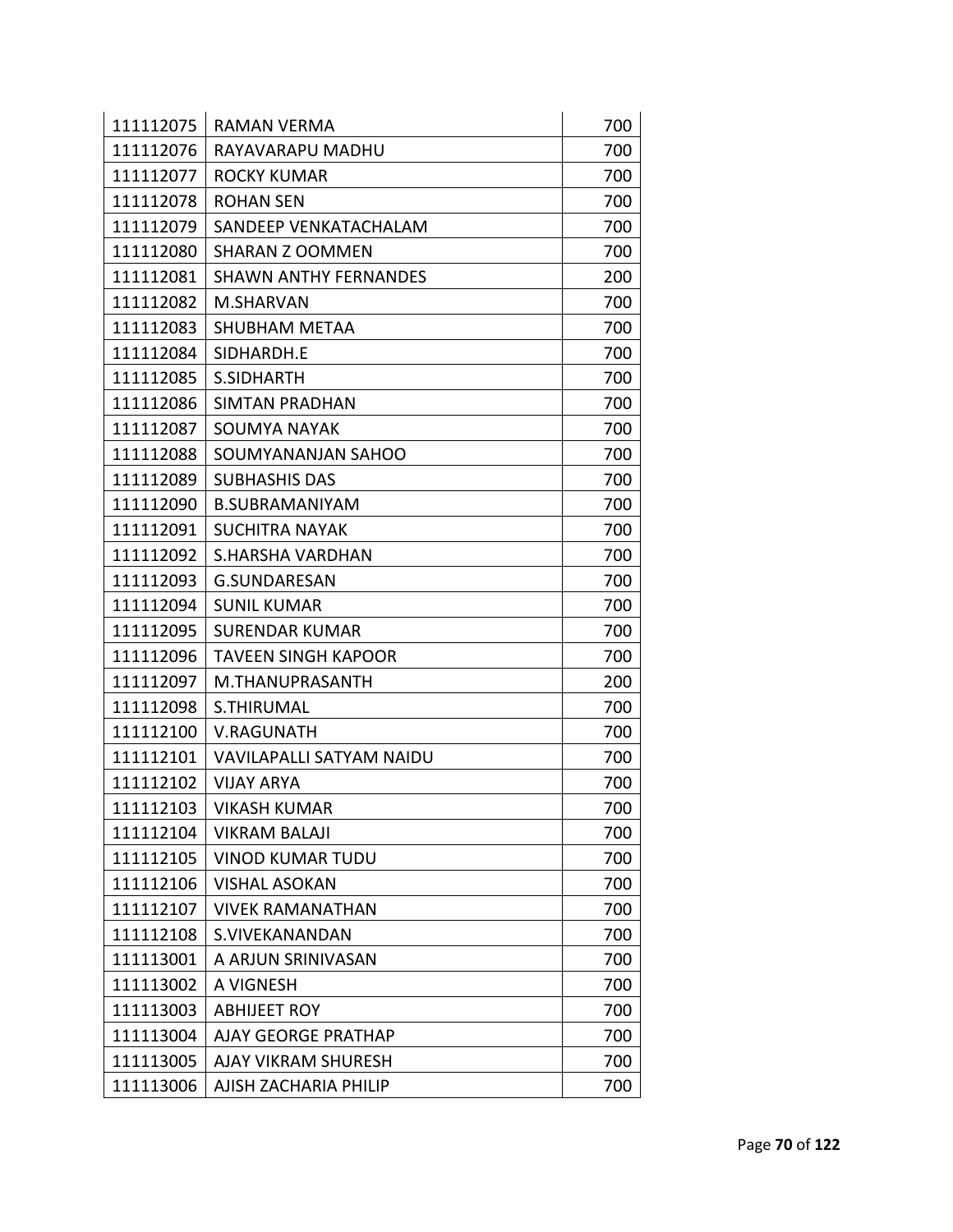| 111113007 | <b>AKILAN T M</b>                | 700 |
|-----------|----------------------------------|-----|
| 111113008 | AMAL JERALD JOSEPH M             | 700 |
| 111113009 | AMAN DEEP BHARTI                 | 700 |
| 111113010 | AMOGHAVARSHA L                   | 700 |
| 111113011 | <b>ANKUR KUMAR PANDEY</b>        | 700 |
| 111113012 | ARAVINDH BABU                    | 700 |
| 111113013 | <b>AVIROOP GHOSAL</b>            | 700 |
| 111113014 | <b>B GANESH PRASANNA</b>         | 700 |
| 111113015 | <b>B PRANAV AADITHYAN</b>        | 700 |
| 111113016 | <b>BANOTH NAVEEN</b>             | 700 |
| 111113017 | <b>BARHATE SHUBHAM PANDURANG</b> | 700 |
| 111113018 | <b>BHAGWAN RAM</b>               | 700 |
| 111113019 | <b>BHUKYA NARESH</b>             | 700 |
| 111113020 | <b>CHAKKA ADITYA NIKHIL</b>      | 700 |
| 111113021 | <b>CHAMA SAIDEEPA</b>            | 700 |
| 111113022 | <b>CHEBROLU BHARGAV</b>          | 700 |
| 111113023 | <b>DEVORSHI BHATTACHARJEE</b>    | 700 |
| 111113024 | DHARMENDRA KUMAR SATNAMI         | 700 |
| 111113025 | <b>DINESH BABU P</b>             | 700 |
| 111113026 | GADDAM SAI BHAVANA               | 700 |
| 111113027 | <b>GANESH C</b>                  | 700 |
| 111113028 | <b>GAURAV MAHATE</b>             | 700 |
| 111113029 | <b>HARIHARAN V</b>               | 700 |
| 111113030 | <b>HARRISH M</b>                 | 700 |
| 111113031 | <b>I AKHIL</b>                   | 700 |
| 111113032 | <b>I CHILTON FRAZER</b>          | 700 |
| 111113033 | <b>JAY HIND SINGH</b>            | 700 |
| 111113034 | <b>JIMMY THOMAS</b>              | 700 |
| 111113035 | K ADITHYAA                       | 700 |
| 111113036 | <b>K GUHAN</b>                   | 700 |
| 111113037 | <b>K VIVEK</b>                   | 700 |
| 111113038 | <b>KALPAK MUKUND DHAKE</b>       | 700 |
| 111113039 | <b>KARTHIKEYAN ESWARAN</b>       | 700 |
| 111113040 | KARTHIKEYAN R                    | 700 |
| 111113041 | <b>KASHI BAIRWA</b>              | 700 |
| 111113042 | <b>KRISHNA KUMAR MEHER</b>       | 700 |
| 111113044 | M P SARAVANA BALAJI              | 700 |
| 111113045 | M RISHAL SIVRATH                 | 700 |
| 111113046 | M.ILANGO                         | 700 |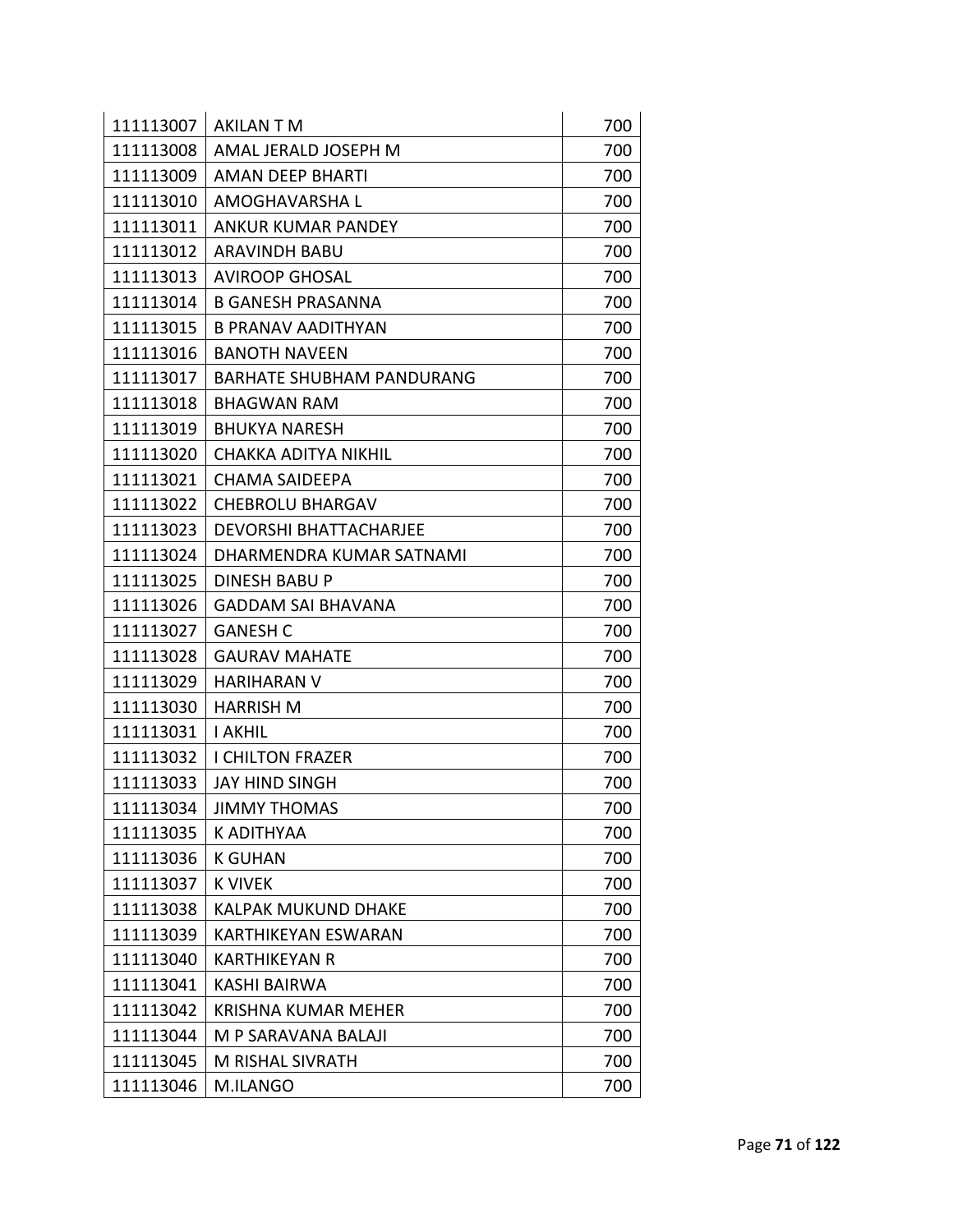| 111113047 | <b>M.SRIKUMAR</b>           | 700 |
|-----------|-----------------------------|-----|
| 111113048 | <b>MADUGULA CHAITANYA</b>   | 700 |
| 111113049 | MALEPATI HARISH NAIDU       | 700 |
| 111113050 | <b>MANISH DAS</b>           | 700 |
| 111113051 | <b>MOOD SHYAM KUMAR</b>     | 700 |
| 111113052 | N N VENKATESH               | 700 |
| 111113053 | NAMRATA UNNIKRISHNAN NAYAR  | 700 |
| 111113054 | <b>NIKHIL CHAUDHARY</b>     | 700 |
| 111113055 | <b>NITHIN V</b>             | 700 |
| 111113056 | PAAVAI P                    | 700 |
| 111113057 | PAUL ABHISHEK PARIMAL       | 700 |
| 111113058 | PAWAN KUMAR KUMAVAT         | 700 |
| 111113059 | <b>PRAJISH KUMAR S L</b>    | 700 |
| 111113060 | <b>PRANESH KUMAR D</b>      | 700 |
| 111113061 | <b>PRATHEEK DENNY</b>       | 700 |
| 111113062 | RAJ SRINIVAS M              | 700 |
| 111113063 | RAJA ABHIROOP REDDY         | 700 |
| 111113064 | <b>RAJAT MONDAL</b>         | 700 |
| 111113065 | RAJENDRA SINGH RATHORE      | 700 |
| 111113066 | RAKESH KUMAR CHAUDHARI      | 700 |
| 111113067 | RAMAKRISHNAGARI SAI SANDEEP | 700 |
| 111113068 | RAMNARAYAN T N              | 700 |
| 111113069 | RAVINDRA KUMAR              | 700 |
| 111113070 | RIZWAN H                    | 700 |
| 111113071 | <b>ROHIT VARGHESE ROY</b>   | 700 |
| 111113072 | <b>S CHENDUR SINGARAM</b>   | 700 |
| 111113073 | S VIGNAESH                  | 700 |
|           | 111113074   S. INDRA KUMAR  | 700 |
| 111113075 | <b>S. SENTHIL KUMAR</b>     | 700 |
| 111113076 | S.K. AKASH                  | 700 |
| 111113077 | SAMAVEDAM S S GANESH        | 700 |
| 111113078 | SANDEEP KRISHNAKUMAR        | 700 |
| 111113079 | <b>SANDEEP SINGH THAKUR</b> | 700 |
| 111113080 | SHINDE VIVEK JAYPRAKASH     | 700 |
| 111113081 | <b>SHIVAM ANANT</b>         | 700 |
| 111113082 | SHIVARAJ J                  | 700 |
| 111113083 | <b>SIDDHANT DWIVEDI</b>     | 700 |
| 111113084 | SIDDHARTH SRIKANTH          | 700 |
| 111113085 | SIDHARTH SANKAR             | 700 |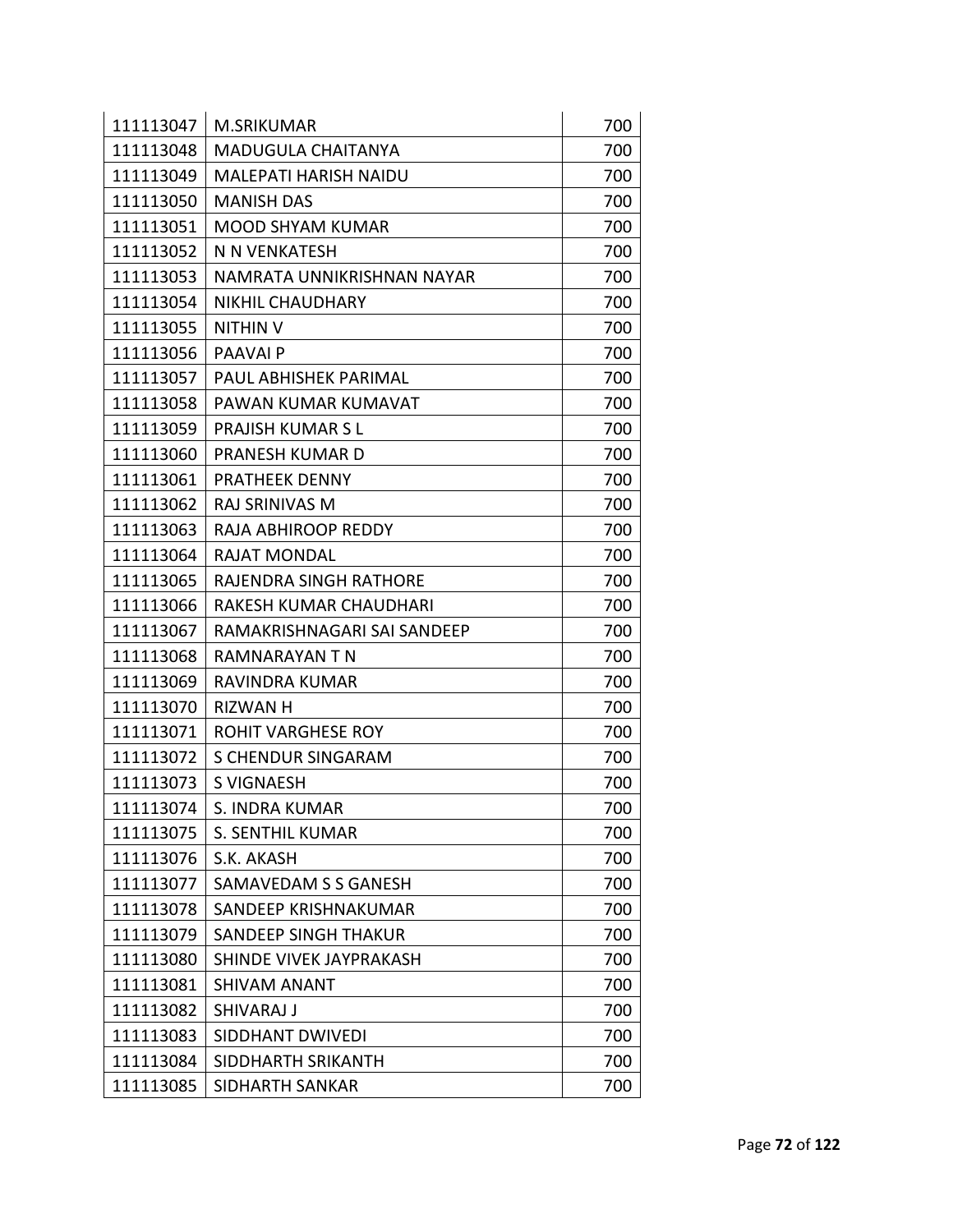| 111113086 | SREERAJ JANARADHANAN         | 700 |
|-----------|------------------------------|-----|
| 111113087 | SRINIVASAN BALASUNDARAM      | 700 |
| 111113088 | <b>SRIRAM G</b>              | 700 |
| 111113089 | <b>SUBHAM KUMAR GUPTA</b>    | 700 |
| 111113090 | <b>T AKASH</b>               | 700 |
| 111113091 | <b>TIKU RAM</b>              | 700 |
| 111113092 | V PRAMOTH                    | 700 |
| 111113093 | <b>V PRASHANTH</b>           | 700 |
| 111113094 | VAISHNAVI RAMASWAMY          | 700 |
| 111113095 | VENKATA KRISSHNA NARAYANAN P | 700 |
| 111113096 | <b>VENKATESH S</b>           | 700 |
| 111113097 | <b>VIDYASAGAR</b>            | 700 |
| 111113098 | <b>VIMAL JOHNY</b>           | 200 |
| 111113099 | VISWANATH A V R              | 700 |
| 111113100 | <b>VIVEK KUMAR AGRAWAL</b>   | 700 |
| 111113101 | VIVEK RANJAN RAI             | 700 |
| 111113102 | VUPPALA R K SAMPATH SAI      | 700 |
| 112110001 | A ARUN MOZHI                 | 700 |
| 112110003 | <b>BHUBNESWAR PASWAN</b>     | 700 |
| 112110004 | Boopa Nandhini A             | 700 |
| 112110005 | DEENA DAYALAYAN DINUSHAN     | 700 |
| 112110006 | <b>DEV ANAND S</b>           | 700 |
| 112110007 | E ARUN PRASATH               | 700 |
| 112110008 | <b>G SETHUMANICKAM</b>       | 700 |
| 112110009 | Gayathri R                   | 700 |
| 112110010 | Harshita Mehta               | 700 |
| 112110011 | <b>HIMANSHU PRATAP SINGH</b> | 700 |
| 112110012 | J R Shalini                  | 700 |
| 112110013 | <b>JOSHUA J GABRIEL</b>      | 700 |
| 112110014 | <b>KISHANTH R</b>            | 700 |
| 112110015 | <b>LOKESH N</b>              | 700 |
| 112110016 | M SRIRAM PRABHU              | 700 |
| 112110017 | <b>MRIDUL SHARMA</b>         | 700 |
| 112110018 | <b>NARESH BHUKYA</b>         | 700 |
| 112110019 | NITISH MESHRAM               | 700 |
| 112110020 | P C S Aashni                 | 700 |
| 112110021 | R Tarunika                   | 700 |
| 112110022 | RAM KUMAR HEMBRAM            | 700 |
| 112110023 | RAMAVATH LOKANATH            | 700 |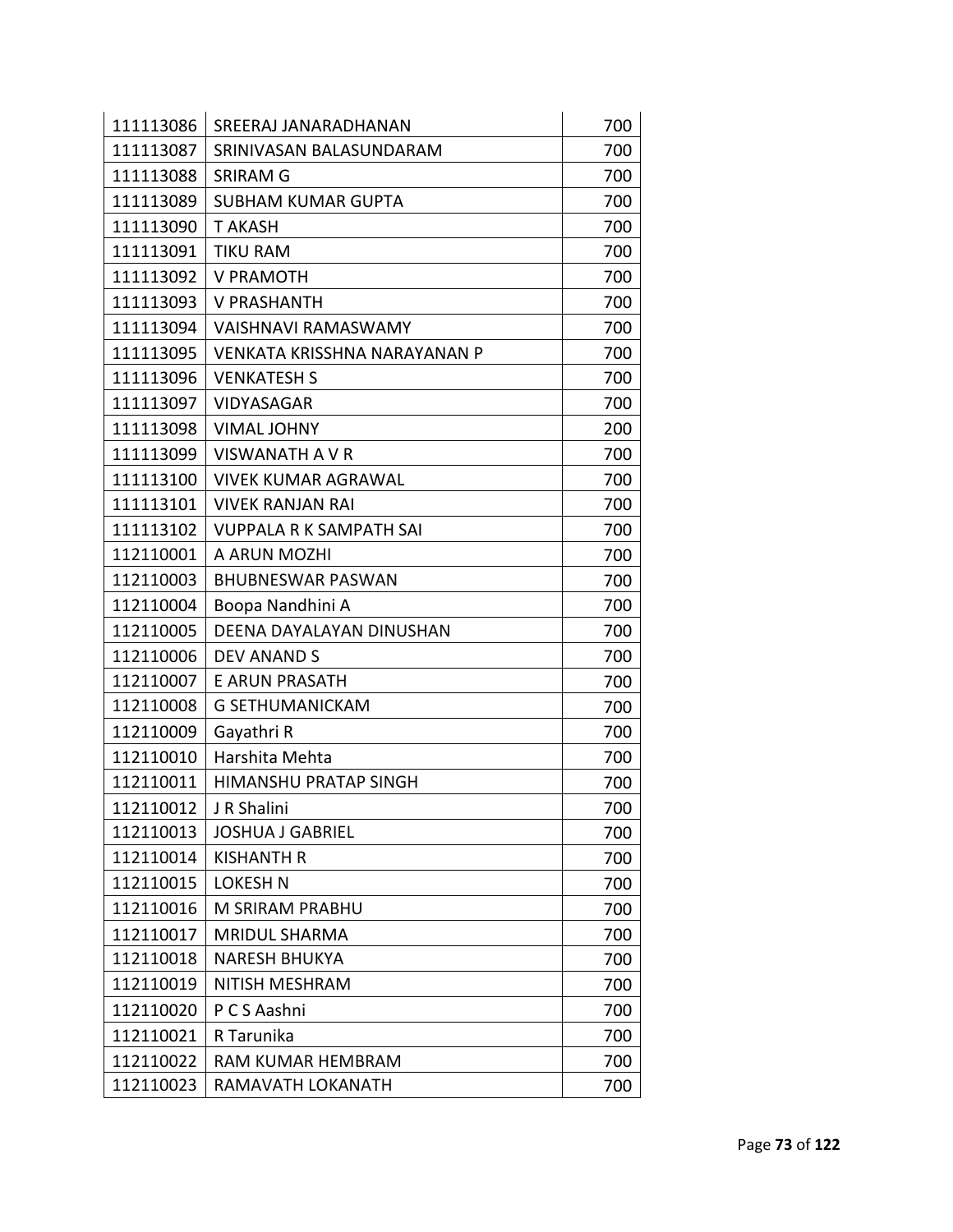| 112110024 | Rangoli Agarwal              | 700 |
|-----------|------------------------------|-----|
| 112110025 | <b>S SRIHARI</b>             | 700 |
| 112110026 | <b>SUMIT KUMAR</b>           | 700 |
| 112110027 | <b>SUNNY</b>                 | 700 |
| 112110028 | T A V AJAY KUMAR             | 700 |
| 112110030 | <b>VYOM SRIVASTAVA</b>       | 700 |
| 112110031 | <b>ZAYN ALAM</b>             | 700 |
| 112110032 | M Nishanthi                  | 700 |
| 112110034 | N Anush Nandhini             | 700 |
| 112110036 | ROHIT BHADOLA                | 700 |
| 112110040 | <b>VYAS ADITHYE</b>          | 700 |
| 112110041 | <b>R K SURAJ</b>             | 700 |
| 112110042 | <b>GOUTHAM VINITH S</b>      | 700 |
| 112110043 | <b>VIGNESH SREENIVASAN</b>   | 700 |
| 112110044 | THIRUGNANASAMBANTHAMOORTHY K | 700 |
| 112110045 | <b>SANDEEP AWASEK</b>        | 700 |
| 112110046 | <b>VASUDEVAN KESAV</b>       | 700 |
| 112110047 | PRADEEP BALAN S              | 700 |
| 112110048 | Sujitha R                    | 700 |
| 112110049 | Soundarya S                  | 700 |
| 112110050 | <b>RAM PRASATH S</b>         | 700 |
| 112110051 | <b>SAWRABN SHAN</b>          | 700 |
| 112110052 | PRANA BHARTI                 | 700 |
| 112110053 | PRASHANTH PANCHAL            | 700 |
| 112110054 | MADHAV KUMAR CHAURASIA       | 700 |
| 112111001 | Anoop Kumar                  | 700 |
| 112111002 | A Gomathy Shankar            | 700 |
| 112111003 | Abhishek Kumar               | 700 |
| 112111004 | Aditya Sharma                | 700 |
| 112111005 | Akilesh                      | 700 |
| 112111006 | Akshaykumarsingh             | 700 |
| 112111007 | Ananth Karthik               | 700 |
| 112111008 | Ananya Rajagopal             | 700 |
| 112111009 | Apoorva Saraf                | 700 |
| 112111010 | Arpit Desai                  | 700 |
| 112111011 | Avilasha Satpathy            | 700 |
| 112111014 | Deepak Krishna M             | 700 |
| 112111015 | PRASAD REDDY                 | 700 |
| 112111016 | Farshan Ameen                | 700 |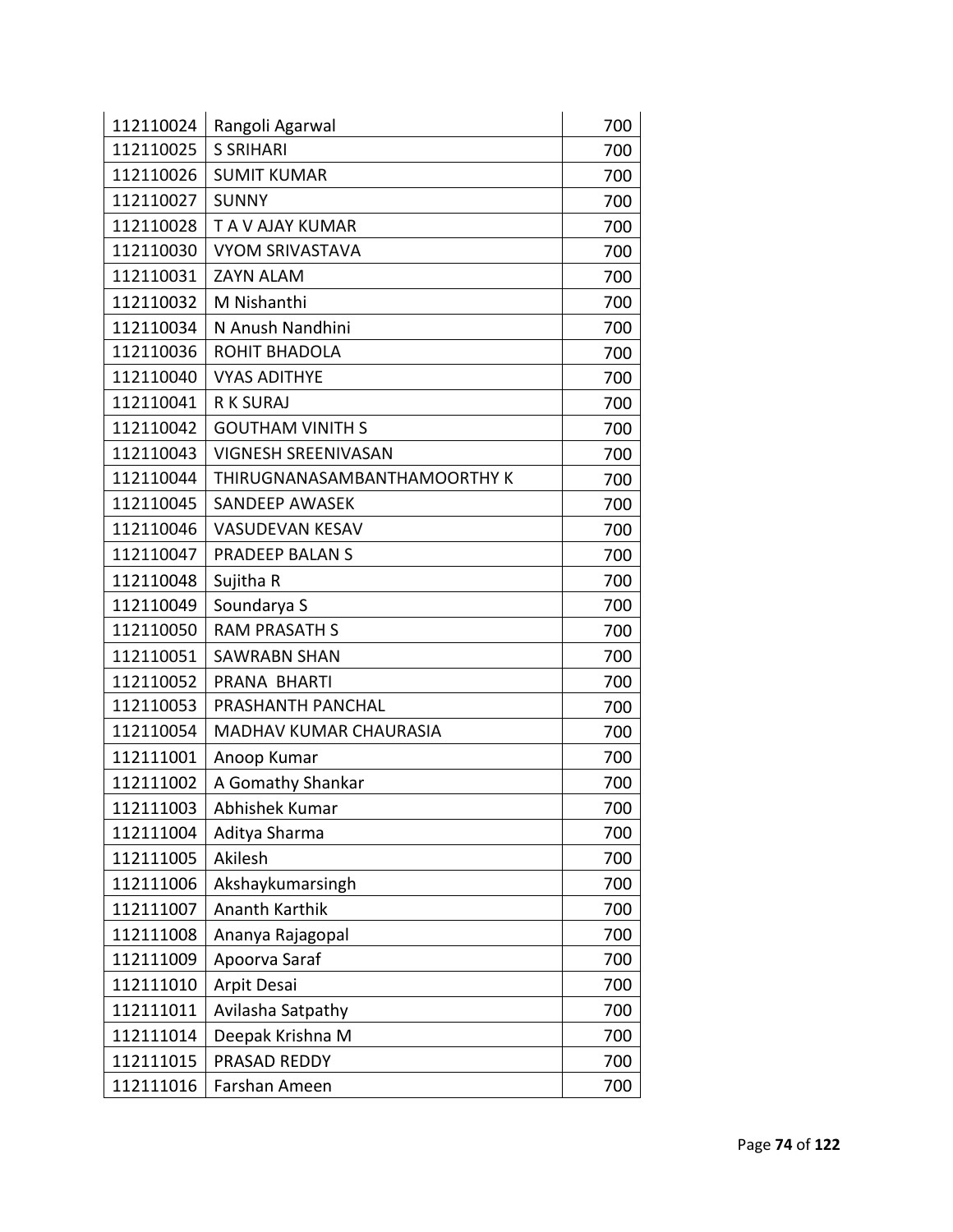| 112111017 | T. Frederick Engels      | 200 |
|-----------|--------------------------|-----|
| 112111018 | Sri Ram G                | 700 |
| 112111019 | Harikrishna              | 200 |
| 112111020 | Kavya N                  | 700 |
| 112111021 | Kumat Abhinav Mitra      | 700 |
| 112111022 | Balaji L                 | 700 |
| 112111023 | Lakshmi Narayanan        | 700 |
| 112111024 | Saikiran                 | 700 |
| 112111025 | Mahemaa R                | 700 |
| 112111026 | Manisha Das              | 700 |
| 112111027 | Mini Bala Bargayary      | 700 |
| 112111028 | Navaneetha Krishnan S    | 700 |
| 112111029 | Navneeth                 | 700 |
| 112111030 | M.V Neranjen             | 700 |
| 112111031 | Nithya ramesh            | 700 |
| 112111032 | Prateek Raj              | 700 |
| 112111033 | Preeteek                 | 700 |
| 112111034 | M Pravin                 | 700 |
| 112111035 | Preethi S                | 700 |
| 112111036 | Preeti P Nambiar         | 700 |
| 112111037 | PraneshNavaneethi        | 700 |
| 112111038 | <b>Pulkit Singh</b>      | 700 |
| 112111039 | Rajesh Kannan K          | 700 |
| 112111040 | Rakshanjeyswin. T        | 700 |
| 112111041 | Ravikesh Kumar           | 700 |
| 112111043 | Ripu Daman Singh Rathore | 700 |
| 112111044 | S. Sai Karthick          | 700 |
| 112111045 | Sachin Avasthi           | 200 |
| 112111046 | P Sakthiviswanathan      | 700 |
| 112111047 | Sanjay Kumar             | 700 |
| 112111048 | G. Sarathy Kannan        | 700 |
| 112111049 | T. SASI KUMAR            | 700 |
| 112111050 | SRINVAS AJMEERA          | 700 |
| 112111051 | Subitcha S               | 700 |
| 112111052 | Sushmitha P              | 700 |
| 112111053 | Swathika P               | 700 |
| 112111054 | <b>Umang Jain</b>        | 700 |
| 112111055 | Hemanth Shankar.V        | 700 |
| 112111056 | Prassana                 | 700 |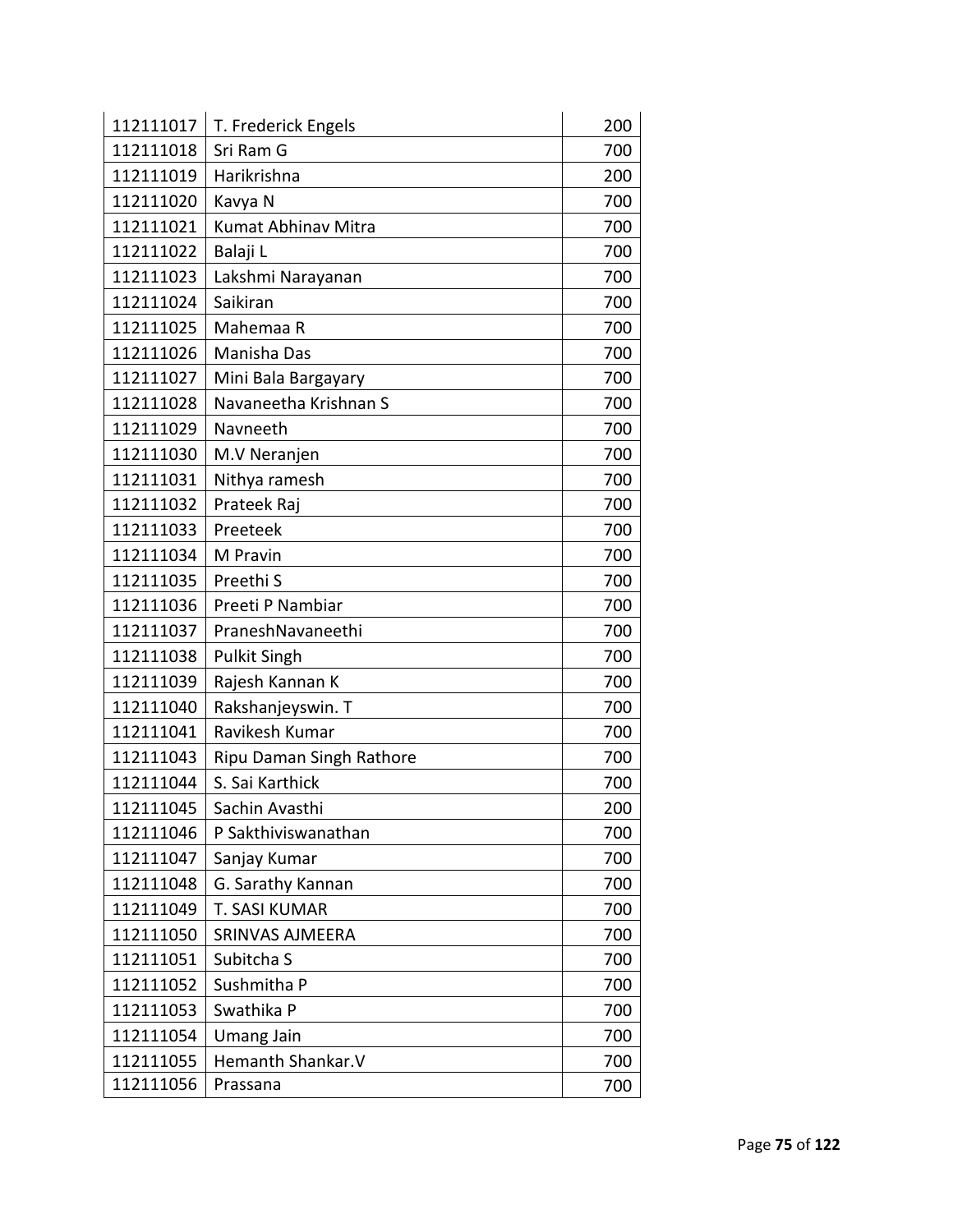| 112111057 | V.Shreenivas Reddy                  | 700 |
|-----------|-------------------------------------|-----|
| 112111058 | Vangabalusandeep                    | 700 |
| 112111059 | <b>Vimal Kumar</b>                  | 700 |
| 112111060 | V Vishweswaran                      | 700 |
| 112111061 | Vivek kumar                         | 700 |
| 112111062 | Vivek                               | 700 |
| 112112002 | <b>ABHISHEK KHANRA</b>              | 700 |
| 112112003 | <b>K.ABIJITH</b>                    | 700 |
| 112112004 | <b>R.ADITHYA VIJAY</b>              | 700 |
| 112112005 | ADITHYA KUKKILLAYA                  | 700 |
| 112112006 | AKSHAYA.S.B                         | 700 |
| 112112007 | P.ANANDHA KRISHNAN                  | 700 |
| 112112008 | ANANTHA NATRARAJAN.S                | 700 |
| 112112009 | <b>ANMOL BHARGAVA</b>               | 700 |
| 112112010 | <b>ANTONY KINGTLY.S.B</b>           | 700 |
| 112112011 | <b>G.ANUPAM KRISHNA</b>             | 700 |
| 112112012 | <b>BODDU VARSHINI</b>               | 700 |
| 112112013 | <b>B.NISHANTH</b>                   | 700 |
| 112112014 | M.CHANDRAN                          | 700 |
| 112112015 | <b>CHANDRU.S</b>                    | 700 |
| 112112016 | <b>CHERUKUMILLI SS HARICHANDRAN</b> | 700 |
| 112112017 | <b>D.MELVAN THOMAS</b>              | 700 |
| 112112018 | DHARAVATH KUSHA KUMAR               | 700 |
| 112112019 | M.E.EZHILVEL                        | 700 |
| 112112020 | <b>G.SAI KIRAN</b>                  | 700 |
| 112112021 | <b>K.HARISH</b>                     | 700 |
| 112112022 | <b>INDRAVEER SIGH RAJAWAT</b>       | 700 |
| 112112024 | KARTHEEEPANA PAYAM                  | 700 |
| 112112025 | M.karunya                           | 700 |
| 112112026 | KUNAL BHATTACHARAYA                 | 700 |
| 112112027 | kunduru tejaswini                   | 700 |
| 112112028 | <b>V.MANOJ</b>                      | 700 |
| 112112029 | MD ITTEFAQUE RAZA                   | 700 |
| 112112030 | MOGALAPURI CHANITANYA KUMAR         | 700 |
| 112112031 | Mounika sai                         | 700 |
| 112112032 | <b>MUKKA ANUDEEP</b>                | 700 |
| 112112033 | NEMANA PRAVEEN                      | 700 |
| 112112034 | <b>P.ARUVI</b>                      | 700 |
| 112112036 | P.PRABHAKARAN                       | 700 |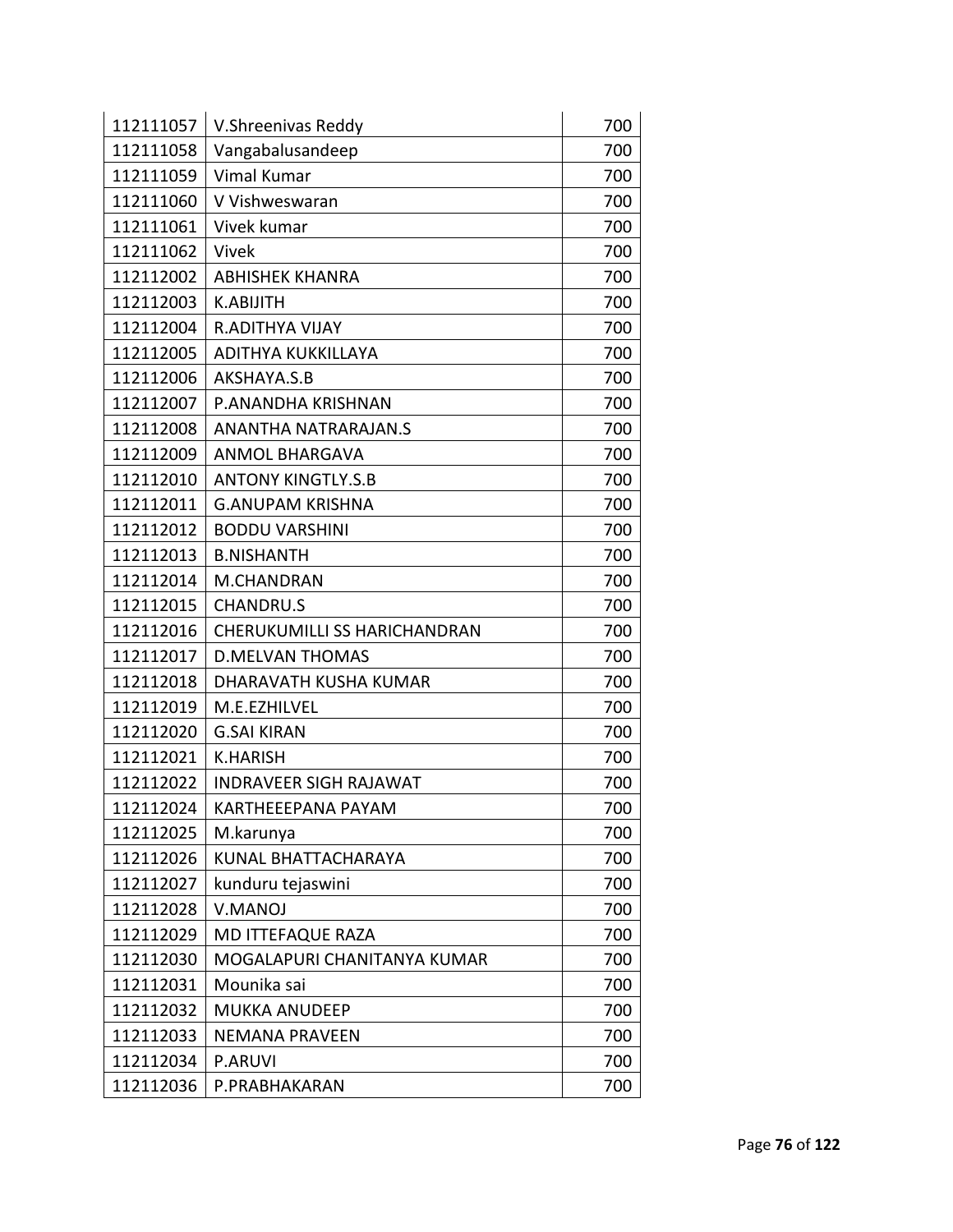| 112112037 | PRASHANT KUMAR                    | 700 |
|-----------|-----------------------------------|-----|
| 112112038 | PRASANT KUMAR VISWAKARMA          | 700 |
| 112112039 | PRATIBHA.R                        | 700 |
| 112112040 | R.GANAPATHI SUBRAMAIAN            | 200 |
| 112112041 | <b>R.SIDHARTH</b>                 | 700 |
| 112112042 | R.VARADHAN                        | 700 |
| 112112043 | N.K.RAHUL                         | 700 |
| 112112044 | <b>V.RAMJI</b>                    | 700 |
| 112112045 | <b>SAGAR GADAALA</b>              | 700 |
| 112112046 | SAYANTAN BHATTACHARYA             | 700 |
| 112112047 | Sevya sethuraman                  | 700 |
| 112112048 | <b>K.SHARAFUDHEEN</b>             | 700 |
| 112112049 | V.somya                           | 700 |
| 112112050 | SRINIVASA RAKESH CHEETHIRALA      | 700 |
| 112112051 | SUNIL KUMAR JARAJANA              | 700 |
| 112112052 | <b>TADURU ANURADHA</b>            | 700 |
| 112112053 | UMA MAHESWARA RaO NANDIVADA       | 700 |
| 112112054 | VAGGU.PAVITHRA                    | 700 |
| 112112055 | VIGNESH.M                         | 700 |
| 112112056 | <b>VIJAY BHARTT</b>               | 700 |
| 112112057 | <b>VISHAL MATHUR</b>              | 700 |
| 112112058 | Vrindaa somjit                    | 700 |
| 112112059 | Yogitha shree                     | 700 |
| 112112060 | v.S.hari priyaa                   | 700 |
| 112113001 | <b>ADARSH S S</b>                 | 700 |
| 112113002 | <b>AJAY SRIKANTH</b>              | 700 |
| 112113003 | AJAY VIGNESHWAR M                 | 700 |
| 112113004 | AJIT KUMAR SINGH                  | 700 |
| 112113005 | <b>AKSHAY GUPTA</b>               | 700 |
| 112113006 | <b>AZMEERA SUMANTH NAIK</b>       | 700 |
| 112113007 | <b>BANDARU KINNERA SANTHI SRI</b> | 700 |
| 112113008 | <b>BANOTH UPENDER</b>             | 700 |
| 112113009 | <b>BANWARI LAL YADAV</b>          | 700 |
| 112113010 | <b>BOTU SURYA TEJA</b>            | 700 |
| 112113011 | <b>CHINTALA ABINASH</b>           | 700 |
| 112113012 | <b>G VIGNESH</b>                  | 700 |
| 112113013 | <b>GAURAV KUMAR JAISWAL</b>       | 700 |
| 112113014 | <b>GUDIWADA UMA SRI</b>           | 700 |
| 112113015 | <b>HARIPRIYA K</b>                | 700 |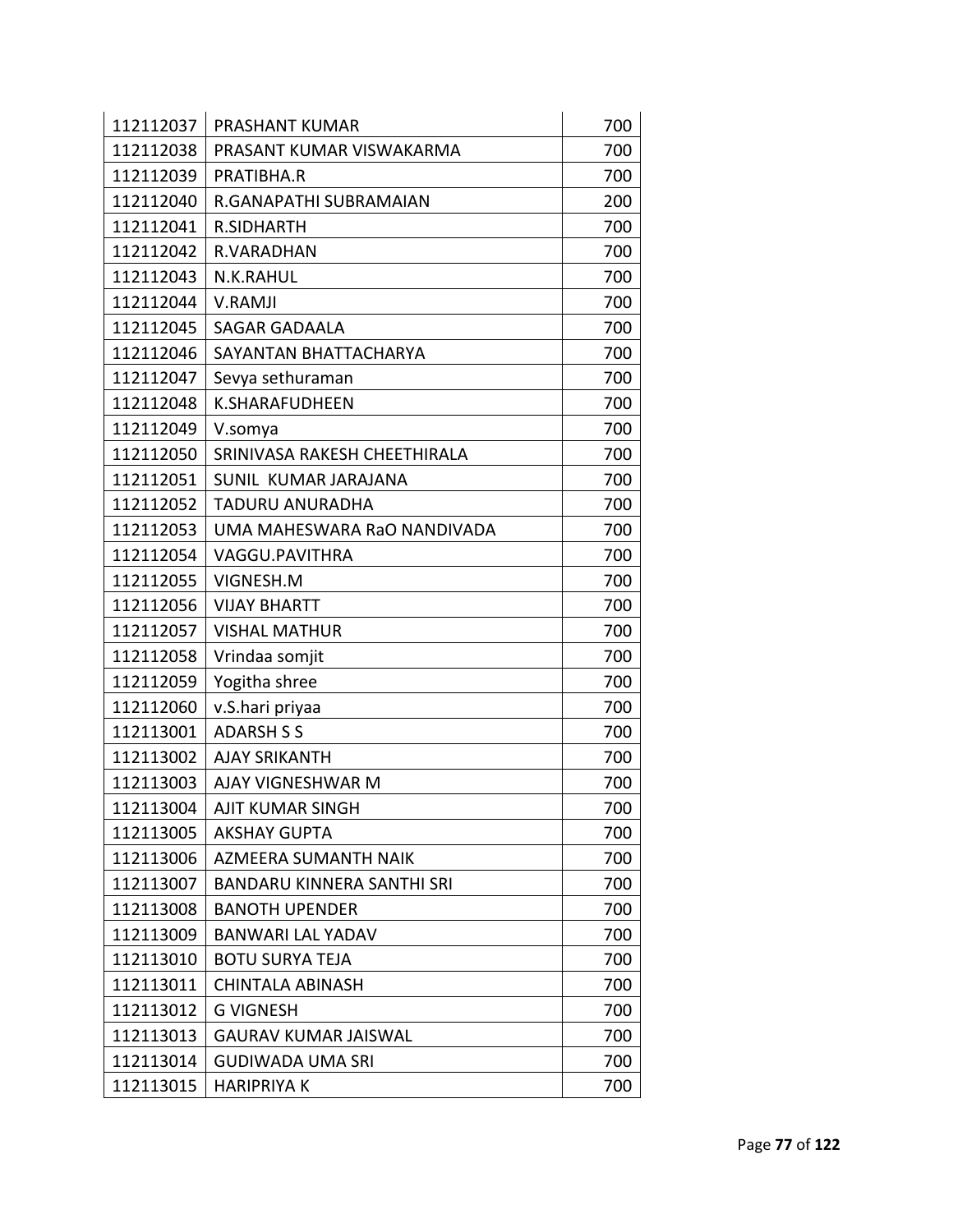| 112113016 | <b>HARIRAM M</b>                | 700 |
|-----------|---------------------------------|-----|
| 112113017 | <b>HIMANSHU SONI</b>            | 700 |
| 112113018 | <b>J MURALLI</b>                | 700 |
| 112113019 | <b>J RISHAB KUMAR SINGH</b>     | 700 |
| 112113020 | <b>JAGADALE AKSHAY SHAMRAO</b>  | 700 |
| 112113021 | <b>KODI SUMANTH</b>             | 700 |
| 112113022 | KORNENI PREM KUMAR              | 700 |
| 112113023 | LEBAKA PRATHIBHA                | 700 |
| 112113024 | M DEEP THEERATH                 | 200 |
| 112113025 | <b>MAHESH KUMAR</b>             | 700 |
| 112113026 | <b>MAMATA VASANTKUMAR</b>       | 700 |
| 112113027 | <b>MANISH RAJ</b>               | 700 |
| 112113028 | <b>MANISHA P</b>                | 700 |
| 112113029 | <b>MANNE JAYA HARSHA</b>        | 700 |
| 112113030 | <b>MONIKA R</b>                 | 700 |
| 112113031 | NIHAL MOHAMED NAJEEB KALAPPADAN | 700 |
| 112113032 | NILESH HARSHIT BARLA            | 700 |
| 112113033 | NOOJILLA LAKSHMI SAI SUDHA      | 700 |
| 112113034 | P AARTHI                        | 700 |
| 112113035 | P ARIVARASU                     | 700 |
| 112113036 | PA BARATHWAAJ                   | 700 |
| 112113037 | PAVITHRAA DEVI A                | 700 |
| 112113038 | PRAVEEN DAVIS GREGORY           | 700 |
| 112113039 | PRAVEEN KUMAR RAJAK             | 700 |
| 112113040 | PUSHPENDRA SINGH                | 700 |
| 112113041 | RAKSHANDHA G                    | 700 |
| 112113042 | <b>RAMDASU BHASKAR</b>          | 700 |
| 112113043 | S HEMANTH                       | 700 |
| 112113044 | S VENKATESH KUMARAN             | 700 |
| 112113045 | <b>SANDEEP SEVDA</b>            | 700 |
| 112113046 | <b>SANJAY G</b>                 | 700 |
| 112113047 | <b>SARIHA R</b>                 | 700 |
| 112113048 | <b>SHAIK AHMED</b>              | 700 |
| 112113049 | <b>SHANMUGA PRIYA K</b>         | 700 |
| 112113050 | <b>SHASANK VENKATARAMAN</b>     | 700 |
| 112113051 | <b>SHREYA SURESH</b>            | 700 |
| 112113052 | SIDDHARTH A                     | 700 |
| 112113053 | <b>SOLE CHARITHA</b>            | 700 |
| 112113054 | <b>SOURAV MISHRA</b>            | 700 |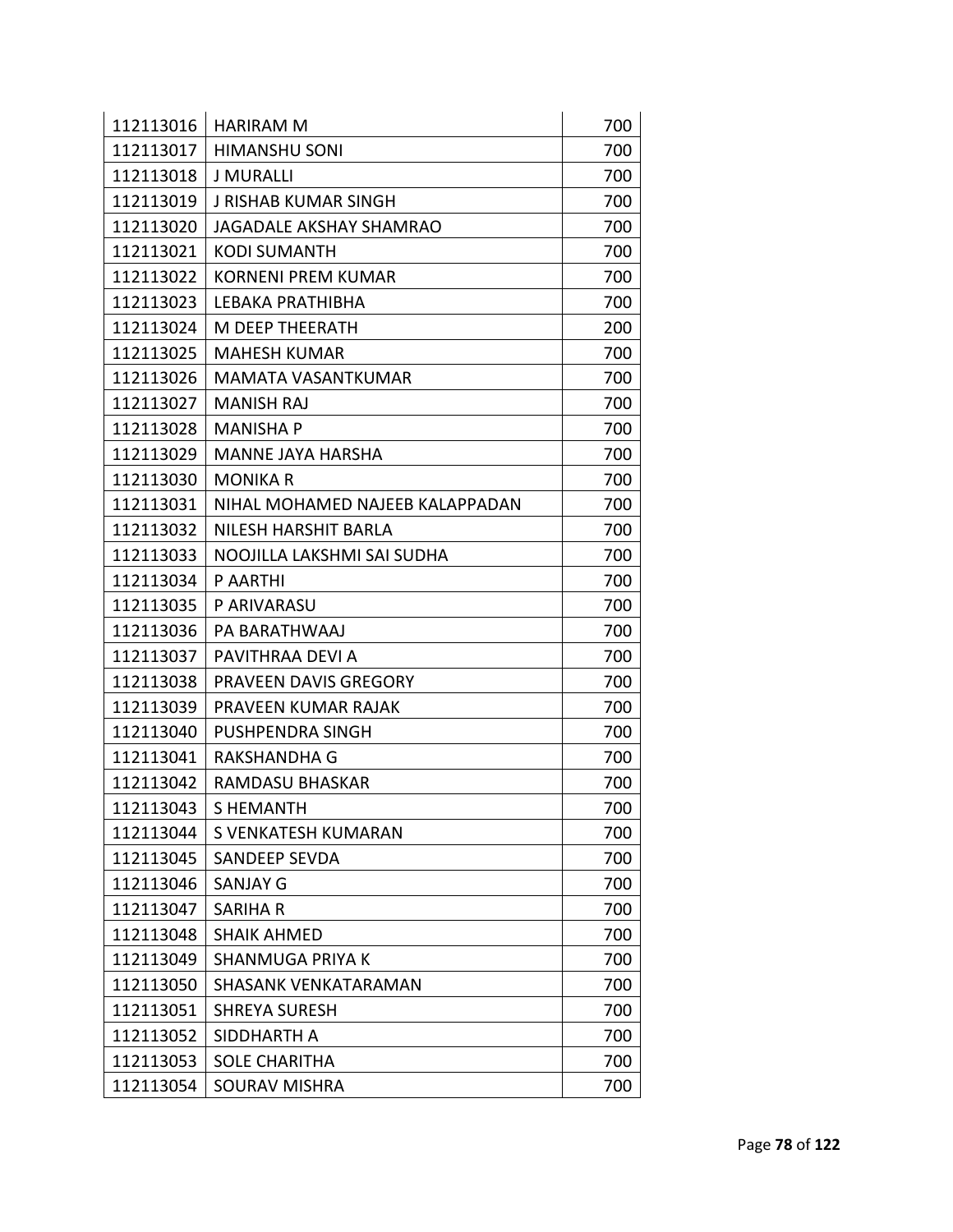| 112113055 | <b>SUDARSHAN S</b>          | 700 |
|-----------|-----------------------------|-----|
| 112113056 | SUMUKH SHANKAR PANDE        | 700 |
| 112113057 | SUSANTI PRITHIKA VIJAYKUMAR | 700 |
| 112113058 | <b>SWAPNIL BAGCHI</b>       | 700 |
| 112113059 | <b>THILAK E</b>             | 700 |
| 112113060 | <b>VANARASI RAJU</b>        | 700 |
| 112113061 | <b>VISHAL VATSALYA</b>      | 700 |
| 112113062 | YASHVI SINGH                | 700 |
| 112113063 | YOGESH MISHRA               | 700 |
| 114110001 | A M ANIRUDH                 | 700 |
| 114110003 | <b>ABHISHEK GOSWAMI</b>     | 700 |
| 114110005 | <b>ANSHUL CHAWLA</b>        | 700 |
| 114110006 | Aremanda Sravya             | 700 |
| 114110007 | <b>ARAVIND S</b>            | 700 |
| 114110008 | <b>ASHWIN JAIN</b>          | 700 |
| 114110009 | <b>ASIF BIN ABDULLA</b>     | 700 |
| 114110011 | <b>B S ARVIND</b>           | 700 |
| 114110012 | <b>B SANJAY</b>             | 700 |
| 114110014 | BHARADWAJ BARMAVATHU        | 700 |
| 114110015 | <b>BRAESH PATIDAR</b>       | 700 |
| 114110016 | <b>CHANDAN SINGH</b>        | 700 |
| 114110017 | <b>DEEPAK SONI</b>          | 700 |
| 114110018 | Devendran Janani            | 700 |
| 114110019 | <b>DINESH SUKUMAR</b>       | 700 |
| 114110020 | <b>FAHAD SAHUL HAMEED</b>   | 700 |
| 114110021 | HANDE ABHIMANYU HARISH      | 700 |
| 114110022 | <b>HARIV</b>                | 700 |
| 114110023 | <b>HARSH PHOPHALIA</b>      | 700 |
| 114110024 | <b>HARSHIT AGARWAL</b>      | 700 |
| 114110025 | I VIGNESHWARAN              | 700 |
| 114110026 | J K GEYA PHANI THEJA        | 700 |
| 114110027 | <b>JIM ANTONY DCRUZE M</b>  | 700 |
| 114110028 | <b>K PRASANNA GANESH</b>    | 700 |
| 114110029 | <b>KALAYARASAN D</b>        | 700 |
| 114110030 | <b>KAMAL KISHOR</b>         | 700 |
| 114110031 | <b>Koushik</b>              | 700 |
| 114110032 | <b>KRISHANTH K</b>          | 700 |
| 114110034 | <b>MADHAN RAGHAVAN S</b>    | 700 |
| 114110035 | <b>MANIK AGGARWAL</b>       | 700 |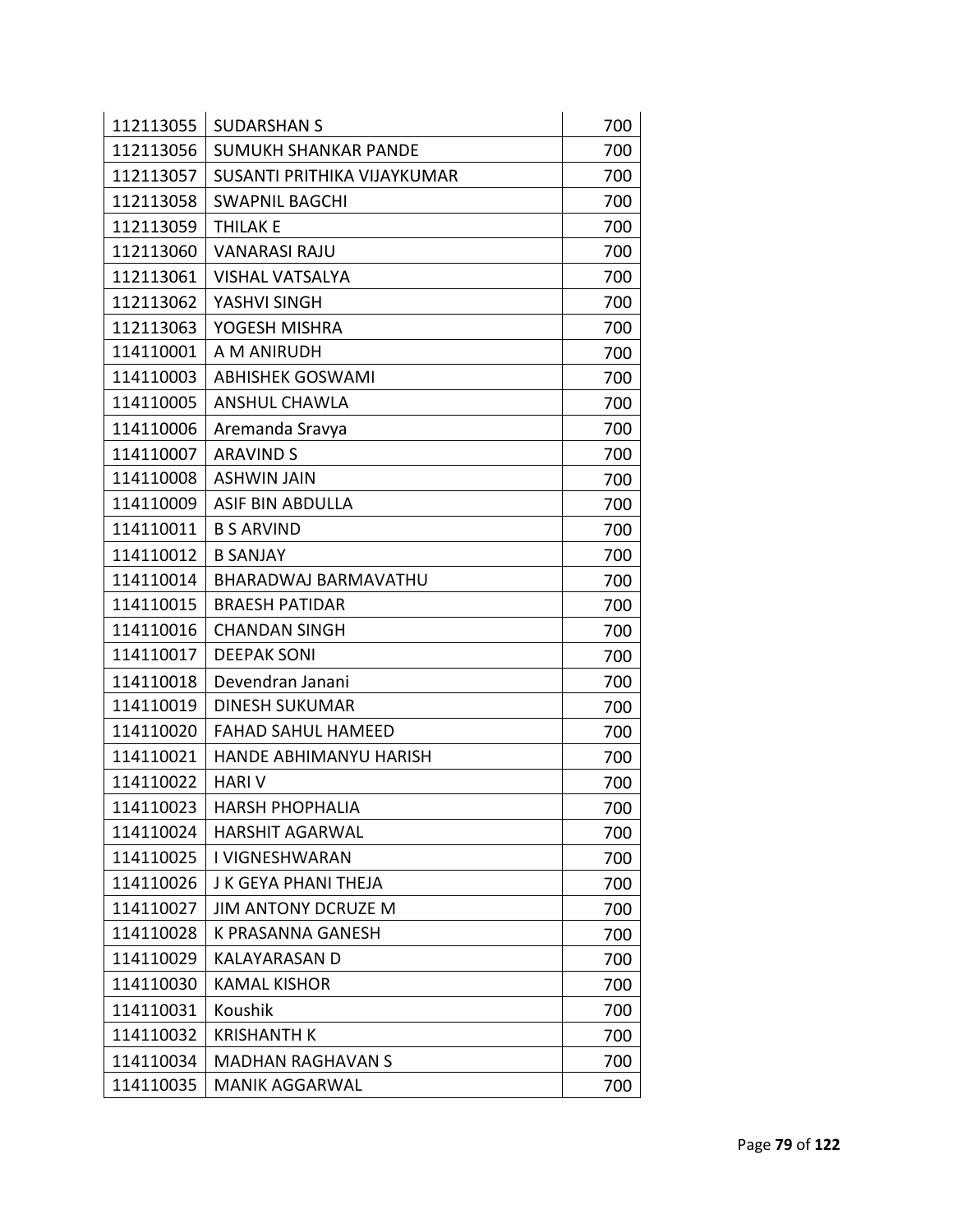| 114110036 | <b>MANIMUDE M S</b>            | 700 |
|-----------|--------------------------------|-----|
| 114110038 | MOHAMED FASIL S.A.             | 700 |
| 114110039 | MOHAMMAD ROSHAN ZUBAIR         | 700 |
| 114110040 | MUHAMMAD RAZAL KK              | 700 |
| 114110041 | N Koushini                     | 700 |
| 114110042 | NARAYANASETTI HARISH KUMAR     | 700 |
| 114110043 | <b>NAVEEN KUMAR</b>            | 700 |
| 114110044 | <b>NAVEEN KUMAR L</b>          | 700 |
| 114110045 | <b>NAVLESH KUMAR</b>           | 700 |
| 114110046 | Neha Biruli                    | 700 |
| 114110047 | <b>NIKHIL HANS</b>             | 700 |
| 114110048 | PERIYASAMY KRISHANTHAN         | 700 |
| 114110049 | POTLURI VENKATA VAMSHI KRISHNA | 700 |
| 114110050 | PRAKRAM VARDHAN SINGH          | 700 |
| 114110051 | <b>PUNDGE SAJAN</b>            | 700 |
| 114110052 | R HEMASESHAN                   | 700 |
| 114110053 | <b>R RISHWANTH</b>             | 700 |
| 114110054 | R VIDYADHAR                    | 700 |
| 114110055 | Radha D                        | 700 |
| 114110056 | RAGHAV S CHAKRAVARTHY          | 700 |
| 114110057 | RANAJYOTI SUTHA                | 700 |
| 114110058 | <b>REVANTH RAJ V</b>           | 700 |
| 114110060 | S.KARTHIKEYAN                  | 700 |
| 114110061 | S Priyamvatha                  | 700 |
| 114110062 | <b>S SHIVA SHANKAR</b>         | 700 |
| 114110063 | SAI BALAGITS                   | 700 |
| 114110064 | SAJAL KHANDELWAL               | 700 |
| 114110066 | SARAVANAN B                    | 700 |
| 114110067 | <b>SHENDE MAYUR SUBHASH</b>    | 700 |
| 114110068 | <b>SHREYAS PATHAK</b>          | 700 |
| 114110069 | <b>SHRI MANAN</b>              | 700 |
| 114110071 | <b>SHYAM KISHORE</b>           | 700 |
| 114110072 | SIDHARTH SUNIL T P             | 700 |
| 114110073 | SINDHURA SIRAVAN S             | 700 |
| 114110074 | <b>SONAL SETH</b>              | 700 |
| 114110075 | Sowmyasri M                    | 700 |
| 114110076 | <b>SREENATH O</b>              | 700 |
| 114110077 | <b>SRIJITH MOHAN</b>           | 700 |
| 114110078 | <b>SUBIN T SUDHAKAR</b>        | 700 |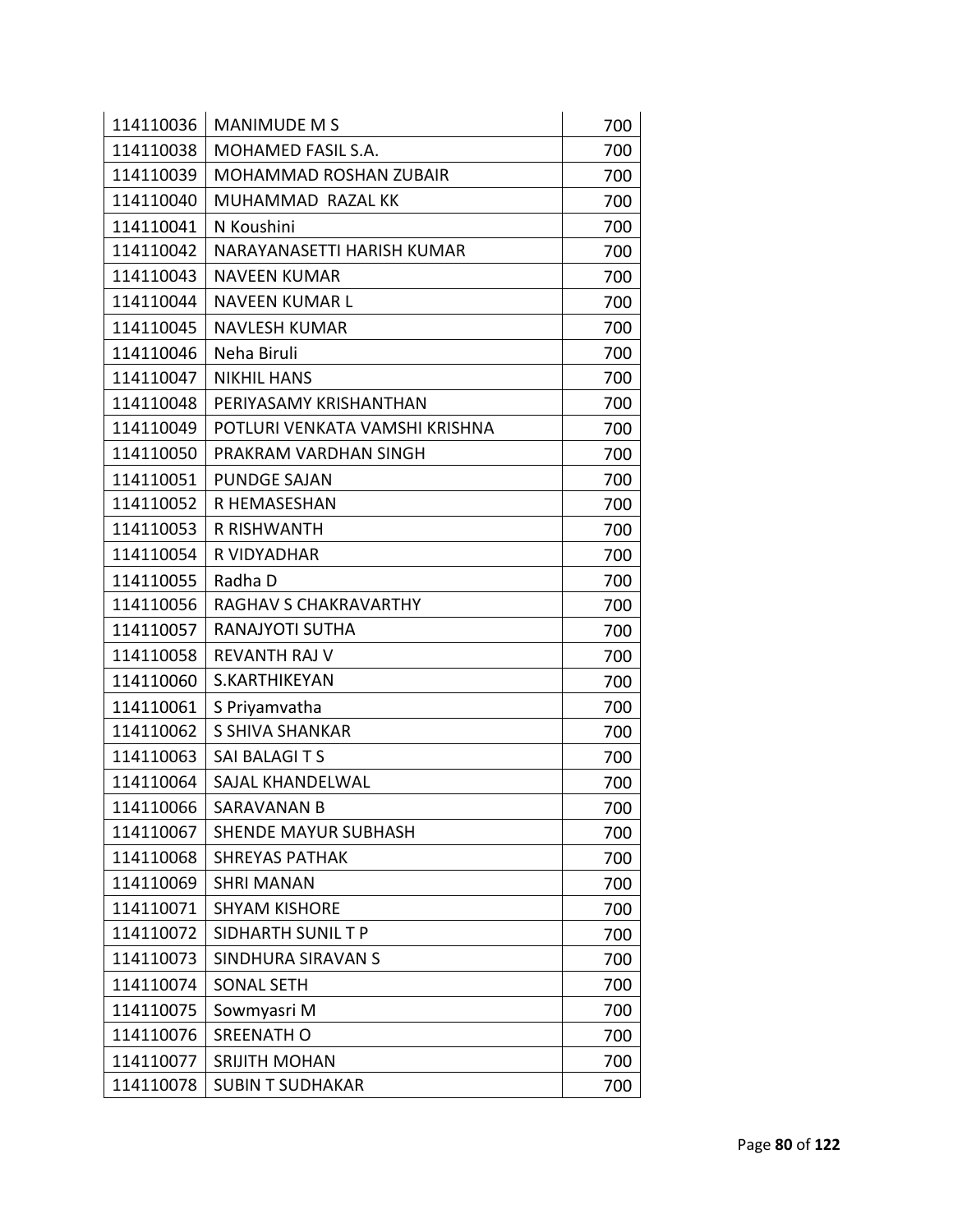| 114110079 | <b>SUDEEP KUMAR R</b>       | 700 |
|-----------|-----------------------------|-----|
| 114110080 | SUNDARA NATARAJAN P         | 700 |
| 114110081 | <b>SURAJ SANJEEV</b>        | 700 |
| 114110082 | <b>SWAROOP GALI</b>         | 700 |
| 114110083 | T N V PRAHAS                | 700 |
| 114110084 | T R CHIRANJEEVI             | 700 |
| 114110085 | <b>V PRASHANTH</b>          | 700 |
| 114110087 | <b>VENKAT ABHIGNAN Y</b>    | 700 |
| 114110088 | Vignesh                     | 700 |
| 114110089 | <b>VIJAY VENKATESH S</b>    | 700 |
| 114110090 | <b>VINIT JAMES</b>          | 700 |
| 114110091 | <b>VIPUL GUPTA</b>          | 700 |
| 114110092 | <b>VISHWA PRAVIN SHAH</b>   | 700 |
| 114110093 | <b>VISHWAJEET KUMAR</b>     | 700 |
| 114110094 | AKSHAY RAMAKANT GONDHALI    | 700 |
| 114110095 | <b>KSHITIZ RASTOGI</b>      | 700 |
| 114110096 | <b>ADITHYA PATIL</b>        | 700 |
| 114110099 | <b>SARANGA S</b>            | 700 |
| 114110100 | Vasumathy D                 | 700 |
| 114111001 | A. RAMAKRISHNAN             | 700 |
| 114111002 | Abhiroopbadra               | 700 |
| 114111003 | AJAY YESHWANTHV             | 700 |
| 114111004 | Akashchowkam pally          | 700 |
| 114111005 | <b>ALEX KURIAN</b>          | 700 |
| 114111006 | A Bharat Raju               | 700 |
| 114111007 | Ambuja Sharma               | 700 |
| 114111008 | AMRUTHKAR PRATHAMESH SANJAY | 700 |
| 114111009 | Anirudh Krishnan            | 700 |
| 114111010 | <b>ANIRUDH M</b>            | 700 |
| 114111012 | Aravind Subramanian         | 700 |
| 114111013 | Aravindhan                  | 700 |
| 114111014 | Ayush Kumar                 | 700 |
| 114111015 | <b>B</b> Akshaya            | 700 |
| 114111016 | Balajee c                   | 700 |
| 114111017 | Neeraj Chandra              | 700 |
| 114111018 | <b>Bhagwan Ram</b>          | 700 |
| 114111019 | C Deepika                   | 700 |
| 114111020 | Deepak Venkatesh. R         | 700 |
| 114111021 | <b>DEVENDRA</b>             | 700 |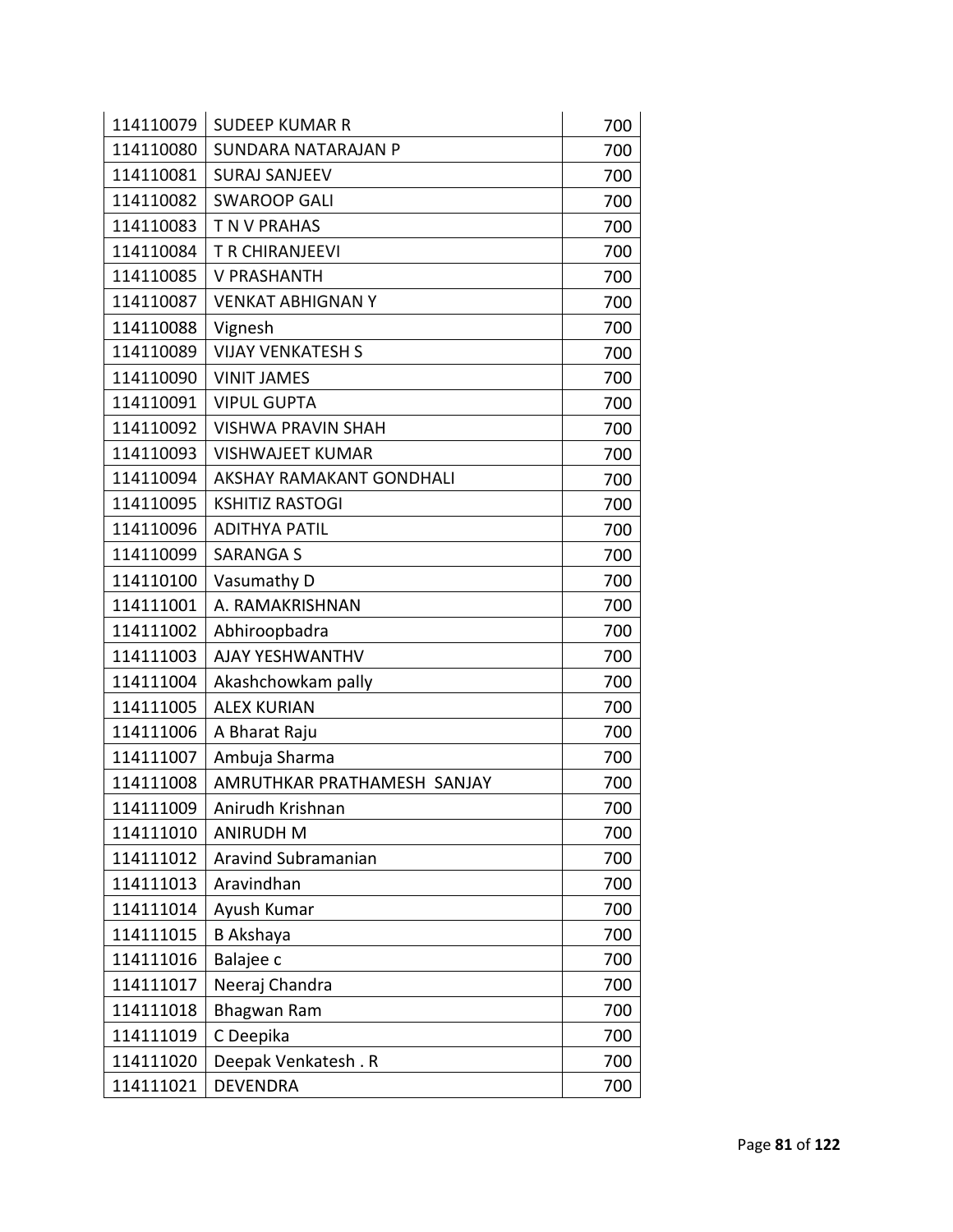| 114111022 | Dharanivendhan T       | 700 |
|-----------|------------------------|-----|
| 114111023 | Dinesh More            | 700 |
| 114111025 | <b>G</b> Aravind       | 700 |
| 114111026 | <b>G. HARIHARAN</b>    | 700 |
| 114111027 | Aravind                | 700 |
| 114111028 | V Ganesh               | 700 |
| 114111029 | Govindmeena            | 700 |
| 114111030 | Gudia Rani Tigga       | 700 |
| 114111031 | Harishankar Shankar    | 700 |
| 114111032 | Harish R               | 700 |
| 114111033 | <b>J.JULIAN ARNOLD</b> | 700 |
| 114111034 | J Ramya                | 700 |
| 114111035 | Jitendra sola          | 700 |
| 114111036 | Nischal                | 700 |
| 114111037 | K. Udhaya Kumar        | 700 |
| 114111038 | Kapil Ganesh Aiyer     | 700 |
| 114111039 | Karthik.S              | 700 |
| 114111040 | Km Shashi Bala Gupta   | 700 |
| 114111041 | Kowsika J              | 700 |
| 114111042 | Gopal Krishna          | 700 |
| 114111043 | Adhithyan              | 700 |
| 114111044 | Mani Akashgupta        | 700 |
| 114111045 | Manish Jaishwal        | 700 |
| 114111046 | Minhaz Mohammad        | 700 |
| 114111047 | Nachiappan             | 700 |
| 114111048 | Nitish Kumar           | 700 |
| 114111049 | Pa Jananee             | 700 |
| 114111050 | Palash Jha             | 700 |
| 114111051 | S. PARTHASARATHI       | 700 |
| 114111052 | Ponnarasi Ranjana S    | 700 |
| 114111053 | Pranjal Pandey         | 700 |
| 114111054 | P.Premkumar            | 700 |
| 114111055 | R Abhishiekh           | 700 |
| 114111056 | R. Arvind Srivatsan    | 700 |
| 114111057 | R Karthikeyan          | 700 |
| 114111058 | Raghav.R               | 700 |
| 114111059 | RAJ SIDDHARTH BODA     | 700 |
| 114111060 | Ravi Vikas             | 700 |
| 114111061 | Reshmi T               | 700 |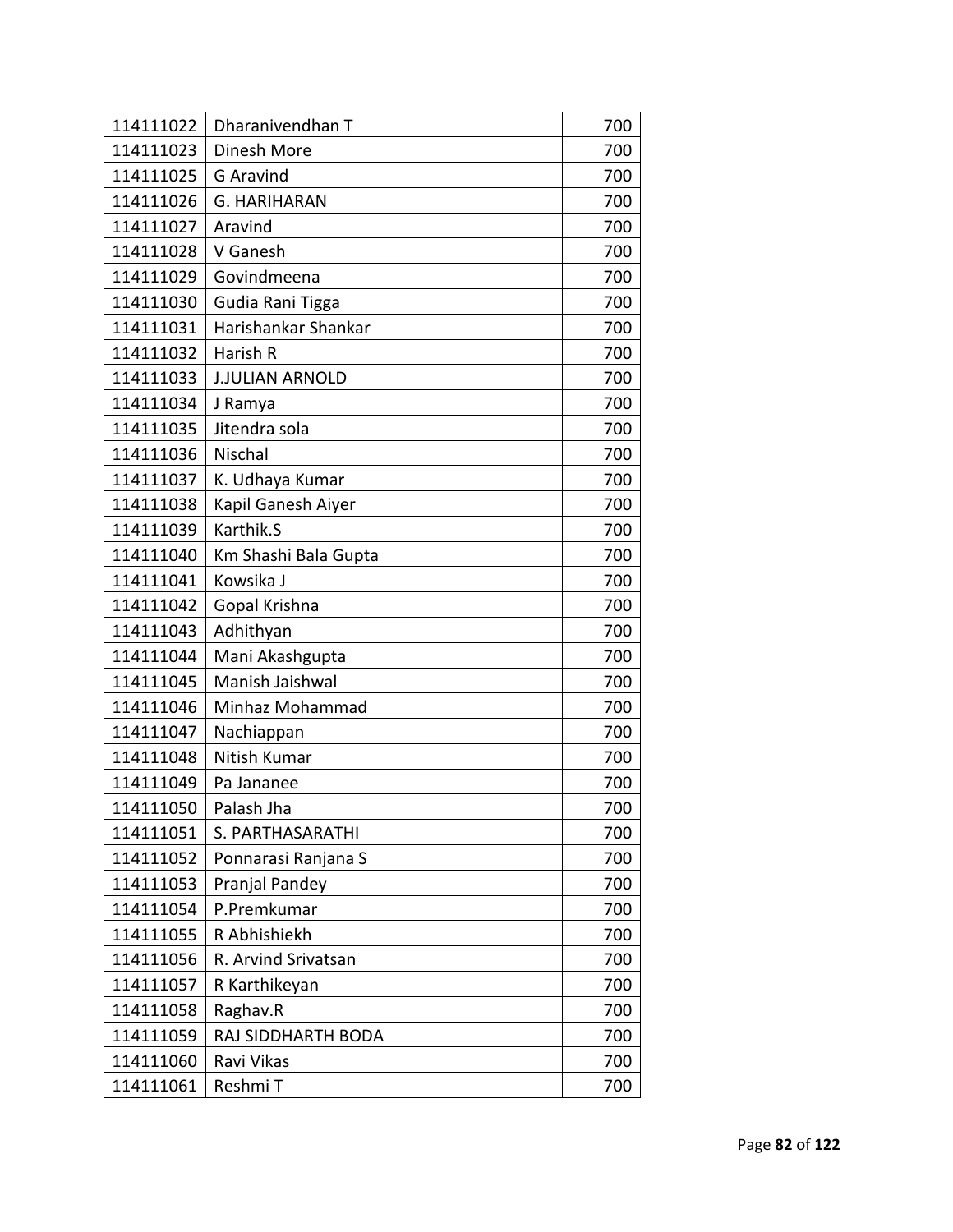| 114111062 | S.Karthik Ram              | 700 |
|-----------|----------------------------|-----|
| 114111063 | S Parameshwar              | 700 |
| 114111064 | <b>RUBAN RAJ</b>           | 700 |
| 114111065 | S Shruthi                  | 700 |
| 114111066 | S. VENKATESH               | 700 |
| 114111067 | S. VIGNESH                 | 700 |
| 114111068 | Sakthi Sanghvi V           | 700 |
| 114111069 | Salilupadhyay              | 700 |
| 114111070 | Sanah Cletus               | 700 |
| 114111071 | R Santhosh kumar           | 700 |
| 114111072 | <b>SAURAV GUPTA</b>        | 700 |
| 114111073 | Sonu Balmiki               | 700 |
| 114111074 | Stephen Murmu              | 700 |
| 114111075 | Subramaniam                | 700 |
| 114111076 | Sudharshan Ashok           | 700 |
| 114111077 | Sunil beer                 | 700 |
| 114111078 | Suraj Kumar Majee          | 700 |
| 114111079 | T Arun                     | 700 |
| 114111080 | Tanmay Upadhyay            | 700 |
| 114111081 | <b>K.TUSHAR NAHAR</b>      | 700 |
| 114111082 | U. Priyadarshi             | 700 |
| 114111083 | Utkarsh Ranjan Ingle       | 700 |
| 114111084 | V Nithyashree              | 700 |
| 114111085 | Varghese Zachariah         | 700 |
| 114111086 | <b>VARUN SRIDAR</b>        | 700 |
| 114111087 | Vijay Bharath              | 700 |
| 114111088 | Viknesh                    | 700 |
| 114111089 | Vivek Kumar                | 700 |
| 114111090 | <b>SAI KUMAR V</b>         | 700 |
| 114111091 | Yugantarsingh              | 700 |
| 114112001 | A.S.ARJUNARAJ              | 700 |
| 114112002 | <b>R.ABISHEK MAHADEVAN</b> | 700 |
| 114112003 | <b>ABHISHEK SHARMA</b>     | 700 |
| 114112005 | <b>T.R.AKHAL GOPAL</b>     | 700 |
| 114112006 | <b>ALBERT C GEORGE</b>     | 700 |
| 114112007 | <b>A.SAI ABHUSHEK</b>      | 700 |
| 114112008 | <b>AMIT KUMAR TIWARI</b>   | 700 |
| 114112009 | <b>ANTO BROLIN</b>         | 700 |
| 114112010 | M.ARJUN                    | 700 |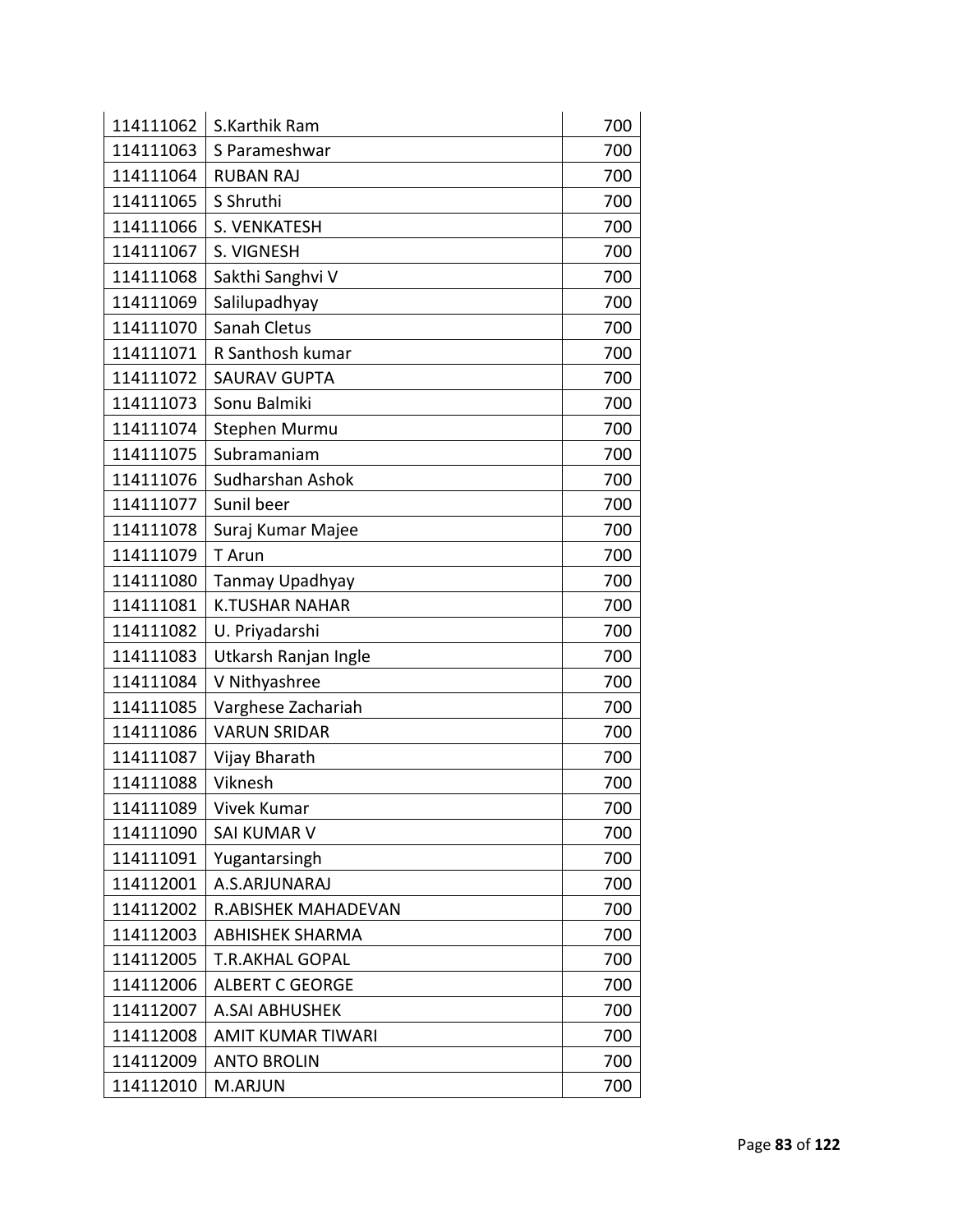| 114112011 | <b>ARPIT TRIPATHI</b>     | 700 |
|-----------|---------------------------|-----|
| 114112012 | <b>ASHISH TIRKEY</b>      | 700 |
| 114112013 | A.ASHWIN RAJ              | 700 |
| 114112014 | A.VENKATESH               | 700 |
| 114112015 | AWATE ANUP AJIT           | 700 |
| 114112016 | <b>AYSHA WAFA</b>         | 700 |
| 114112017 | <b>B.DHEEPTHR</b>         | 700 |
| 114112018 | <b>B.SIVAKUMAR</b>        | 700 |
| 114112019 | <b>BIPIN KAUSHIK</b>      | 700 |
| 114112020 | <b>CHETHAN THAVYIL</b>    | 700 |
| 114112021 | DHRUV VIJAY KAMATH        | 700 |
| 114112022 | DIPESH KUMAR KALAL        | 700 |
| 114112023 | DONE VENKATA RAMESH RAMAN | 700 |
| 114112024 | <b>G.ADITHYA</b>          | 700 |
| 114112025 | <b>G.KARTHIK</b>          | 700 |
| 114112026 | <b>G.SRIRAM</b>           | 700 |
| 114112027 | <b>G.SURYA NARAYANAN</b>  | 700 |
| 114112028 | <b>GANAPURAM SATHWIK</b>  | 700 |
| 114112029 | <b>GUGOCOTH SHANKAR</b>   | 700 |
| 114112030 | HARISHANKAR UNNIKRISHNAN  | 700 |
| 114112031 | <b>J.RIDESH</b>           | 700 |
| 114112032 | <b>JAMI RAVI TEJA</b>     | 700 |
| 114112033 | N.JAYANATH                | 700 |
| 114112034 | <b>K.CHARAVARTHY</b>      | 700 |
| 114112035 | <b>K.J.RANJITH KUMAR</b>  | 700 |
| 114112036 | <b>K.NIDHI</b>            | 700 |
| 114112037 | <b>K.SAMATA</b>           | 700 |
| 114112038 | K.VIGNESHWAR              | 700 |
| 114112039 | <b>KARTHIK SAJEEV</b>     | 700 |
| 114112040 | <b>KATURI HARSHA</b>      | 700 |
| 114112041 | Kela shrvti kishor        | 700 |
| 114112042 | <b>KRITHIKA.A</b>         | 700 |
| 114112043 | K.A.S.PRAARSHI            | 700 |
| 114112044 | M.HARISH ARAVIND          | 700 |
| 114112045 | M.I.MOHAMMED SHAHEEN      | 700 |
| 114112046 | <b>M.SUSINTIRA KUMAR</b>  | 700 |
| 114112047 | R.MANO                    | 700 |
| 114112048 | <b>LOKESH MARU</b>        | 700 |
| 114112049 | MEERA KRISHNA S.P         | 700 |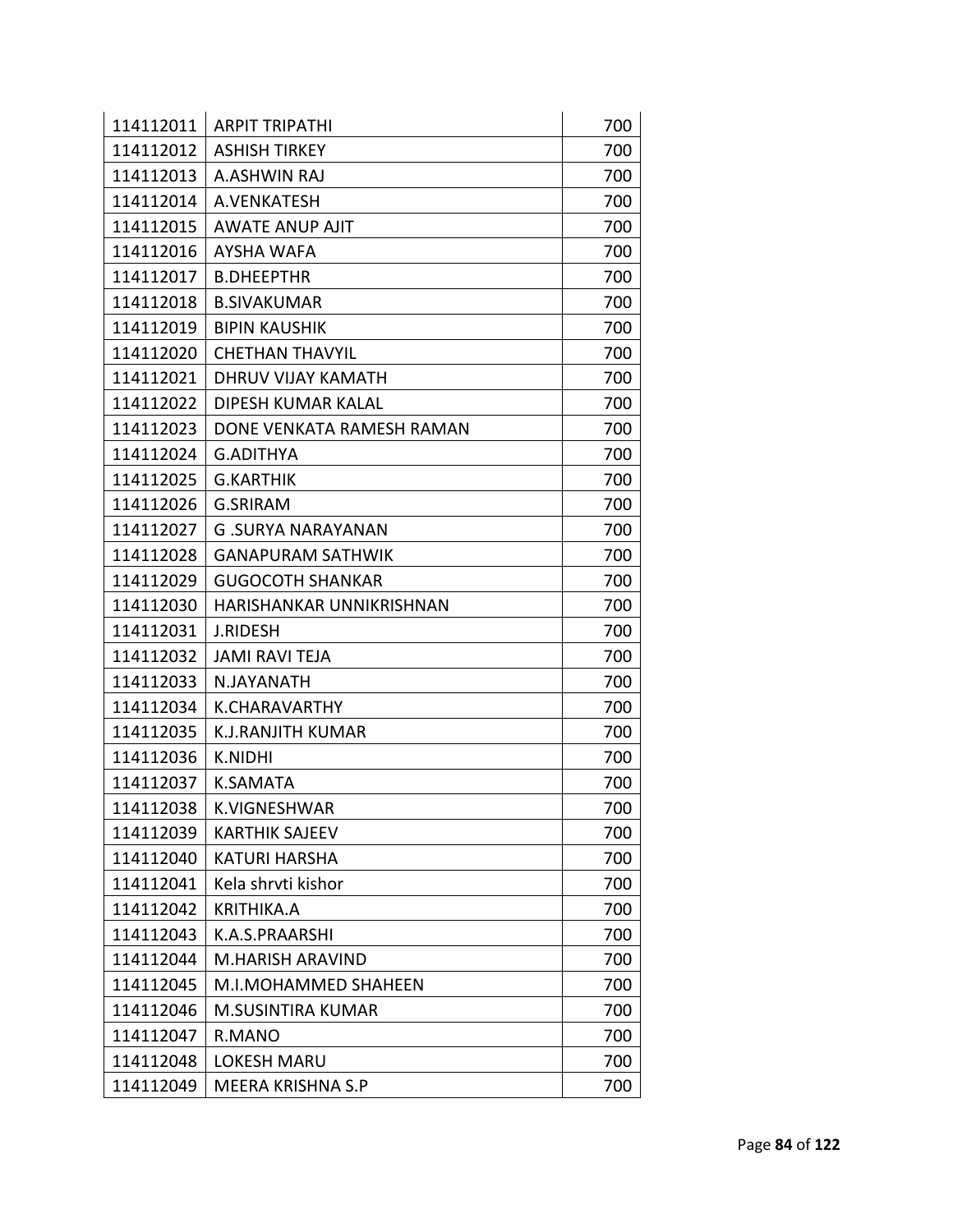| 114112050 | <b>MOHAMED KHALED</b>     | 700 |
|-----------|---------------------------|-----|
| 114112051 | <b>M.SAI KUMAR REDDY</b>  | 700 |
| 114112052 | MOHAMMED NASEER.P.P       | 700 |
| 114112053 | <b>MURALI VARDAN</b>      | 700 |
| 114112054 | N.S.HARISH                | 700 |
| 114112055 | <b>NITHISH P.SAJI</b>     | 700 |
| 114112056 | <b>NUTHI DINESH KUMAR</b> | 700 |
| 114112057 | P.ELAKKIAN                | 700 |
| 114112058 | P.SRI SAI UJWAL           | 700 |
| 114112059 | P.VENKATRAJU              | 700 |
| 114112060 | PANKAJ KUMAR SONKARIA     | 700 |
| 114112061 | PAWAN KUMAR HANSDA        | 700 |
| 114112062 | POTTI SAI ABHINAY SAGAR   | 700 |
| 114112063 | PRASANSHA                 | 700 |
| 114112064 | PRASANTH KUMAR            | 700 |
| 114112065 | <b>J.PRAVIN NATH</b>      | 700 |
| 114112066 | R.HAARTHI                 | 700 |
| 114112067 | <b>R.KAMAL KISHORE</b>    | 700 |
| 114112069 | RAJAT SANKLECHA           | 700 |
| 114112070 | <b>RAKESH MURMU</b>       | 700 |
| 114112071 | RAMANATHAN VIGNESH        | 700 |
| 114112073 | S.AJAYIMMANUVEL           | 700 |
| 114112074 | S.NISHANTH BHARADWAJ      | 700 |
| 114112075 | S.PRASHANTH               | 700 |
| 114112076 | <b>S.SANTHOSH KUMAR</b>   | 700 |
| 114112077 | S.SIVAPRAKASAM            | 700 |
| 114112078 | S.SUDHARASAN              | 700 |
|           | 114112079   SAMBIT SARKAR | 700 |
| 114112080 | SAMEER SAEED KHAN         | 700 |
| 114112081 | <b>SEELAM VINAY</b>       | 700 |
| 114112082 | <b>R.SHRIMITHRAN</b>      | 700 |
| 114112083 | SOMAVARPU SAI KUMAR       | 700 |
| 114112084 | SONALI MISHRA             | 700 |
| 114112085 | <b>K.SREE RAM</b>         | 700 |
| 114112086 | <b>R.SRIDHAR</b>          | 700 |
| 114112087 | SRISHTI PRAKASH           | 700 |
| 114112088 | <b>S.SUMESH</b>           | 700 |
| 114112089 | <b>SUMIT SHEKHAR</b>      | 700 |
| 114112090 | SURAJ GIRISH VISWANATHAN  | 700 |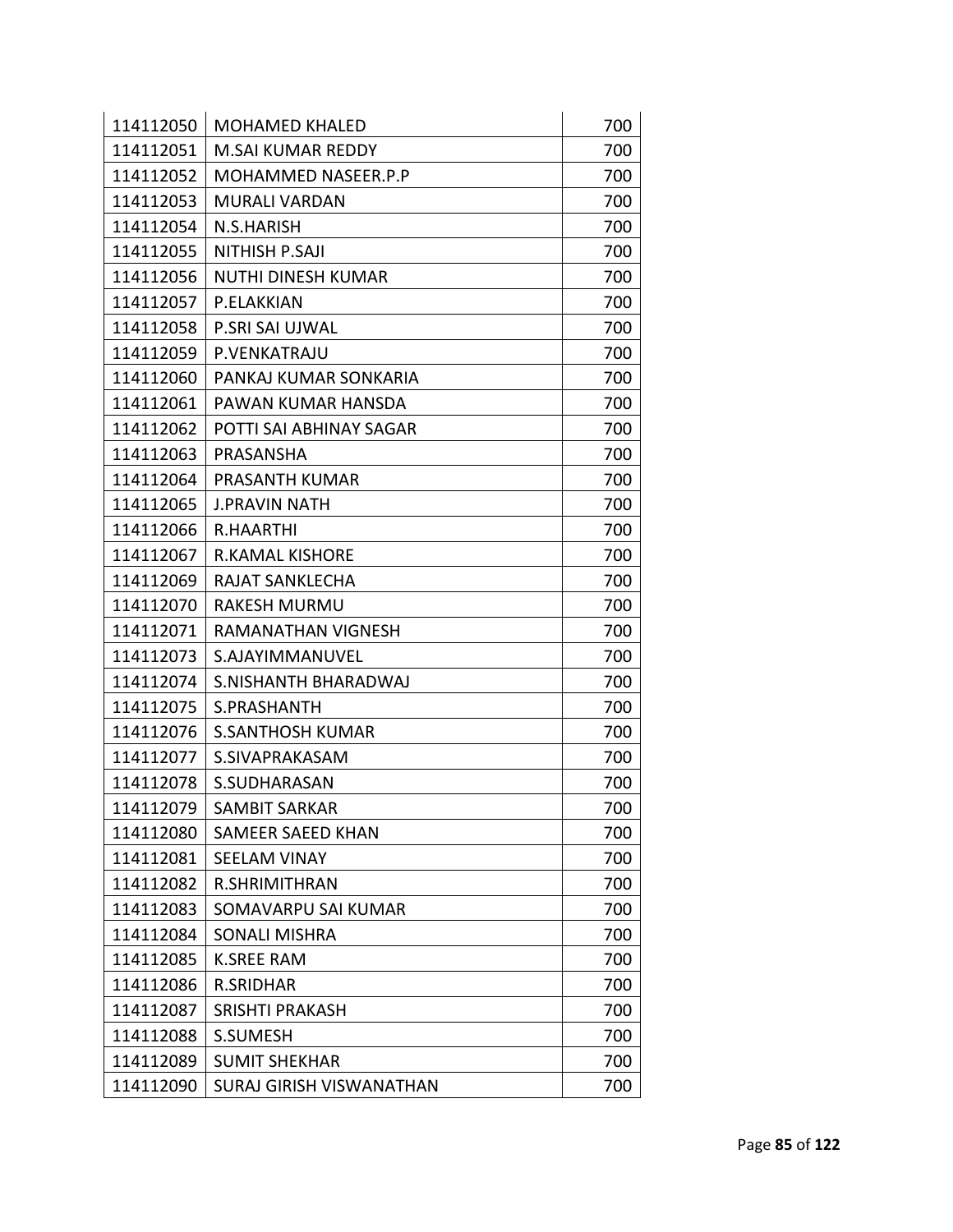| 114112091 | K.S.SWARUPAKRISH                | 700 |
|-----------|---------------------------------|-----|
| 114112092 | T.M.DHANYAN                     | 700 |
| 114112093 | <b>TALLURI RITESH</b>           | 700 |
| 114112094 | <b>V.HARI KRISHNAN</b>          | 700 |
| 114112095 | Vanga mounica                   | 700 |
| 114112096 | <b>V.VISHAL</b>                 | 700 |
| 114112097 | <b>VIVEK JAYARAMAN</b>          | 700 |
| 114112098 | M.VIYASHAN                      | 700 |
| 114112099 | Y.V.K.MAHENDRA KUMAR            | 700 |
| 114112100 | YASH BAJEPURIA                  | 700 |
| 114113001 | A ARAVINDA DE CHINNU            | 700 |
| 114113002 | A R ROHITH                      | 700 |
| 114113003 | <b>AASHISH BOHRA</b>            | 700 |
| 114113004 | ABDUR RAHMAN DANISH             | 700 |
| 114113005 | <b>ADWAIT WAGH</b>              | 700 |
| 114113006 | <b>AJAY ABRAHAM</b>             | 700 |
| 114113007 | <b>AJEET KUMAR</b>              | 700 |
| 114113008 | <b>ALIF HUSSAIN MALLICK</b>     | 700 |
| 114113009 | ANESH KRISHNA J N               | 700 |
| 114113010 | <b>ANISH DAS</b>                | 700 |
| 114113011 | <b>APURV ANURAG</b>             | 700 |
| 114113012 | <b>ARAVIND KRISHNAN</b>         | 700 |
| 114113013 | <b>ASHOK M</b>                  | 700 |
| 114113014 | <b>B KARTHIKEYAN</b>            | 700 |
| 114113015 | <b>B V MAHENDRAKUMAR</b>        | 700 |
| 114113016 | <b>BANAVATHU LEELA KRISHNA</b>  | 700 |
| 114113017 | <b>BARATH PERIYASAMY</b>        | 700 |
| 114113018 | <b>BHARGAV S NIRANJAN</b>       | 700 |
| 114113019 | <b>BISHAL AGRAWAL</b>           | 700 |
| 114113020 | <b>BOJANAPU MANIKANTA KUMAR</b> | 700 |
| 114113021 | C YOGESH KUMAR                  | 700 |
| 114113022 | <b>CHAKKARAVARTHY C</b>         | 700 |
| 114113023 | <b>CHANDANA PRAVEEN</b>         | 700 |
| 114113024 | <b>CHARLIS DOLEY</b>            | 700 |
| 114113026 | <b>DARELLI HARISH</b>           | 700 |
| 114113027 | DEVARAPU SRIHARSHA              | 700 |
| 114113028 | DODDA DINESHREDDY               | 700 |
| 114113029 | <b>G S DINESH NAIK</b>          | 700 |
| 114113030 | <b>GAUTHAM V BHAT</b>           | 700 |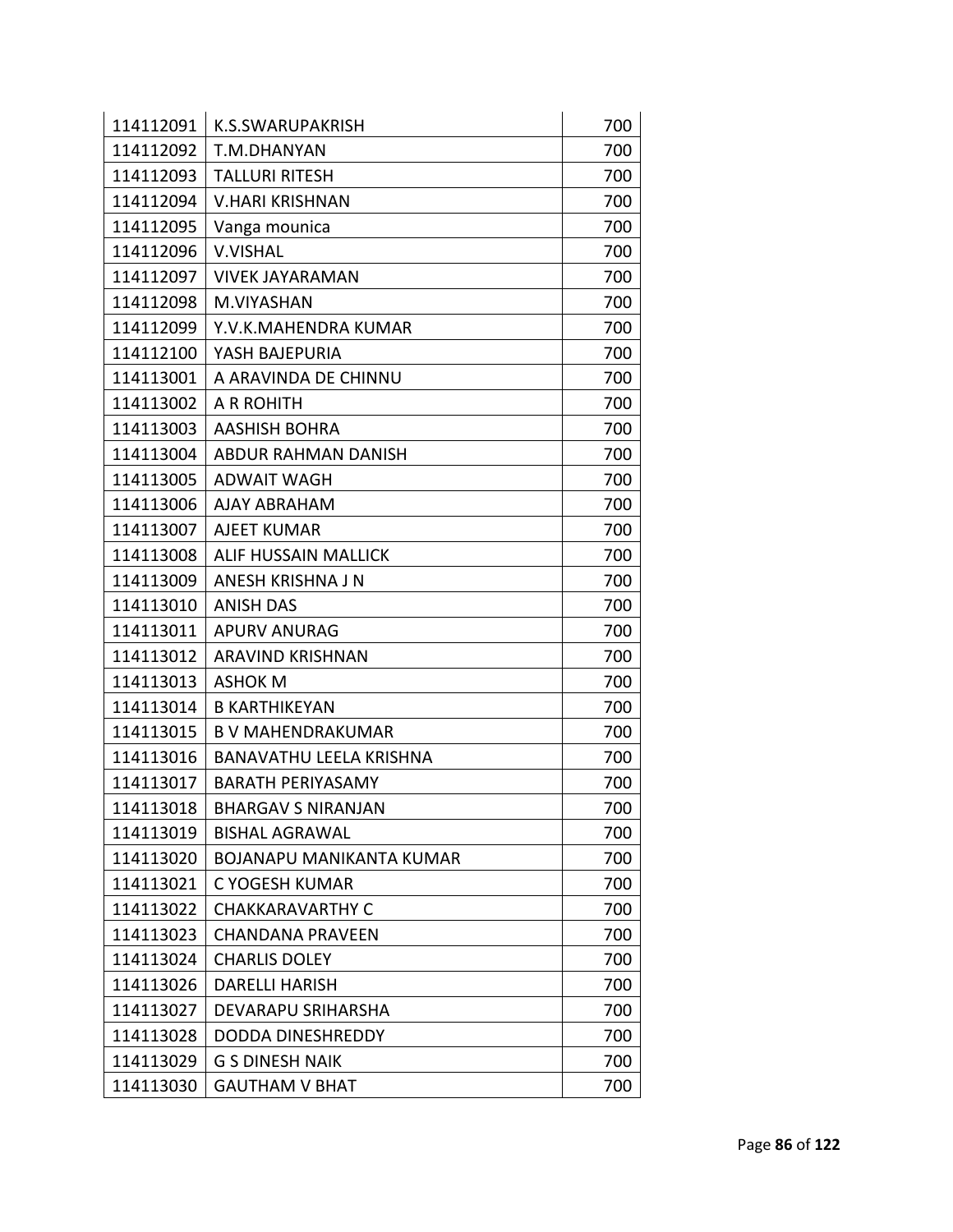| 114113031 | <b>GOKUL DINESH</b>              | 700 |
|-----------|----------------------------------|-----|
| 114113032 | <b>HARISH KUMAR</b>              | 700 |
| 114113033 | <b>HEAMANTH B</b>                | 700 |
| 114113034 | <b>HEMANT KUMAR V</b>            | 700 |
| 114113035 | <b>JEYASSRIB</b>                 | 700 |
| 114113036 | <b>JOTHIKRISHNA S R</b>          | 700 |
| 114113037 | <b>K NARAYANAN</b>               | 700 |
| 114113038 | <b>K VAMSHI</b>                  | 700 |
| 114113039 | <b>K VIGNESH</b>                 | 700 |
| 114113040 | KALAVALA MOURYAVARSHITH          | 700 |
| 114113041 | KAMBHAM SAMUEL PRAVEEN GOWTHAM   | 700 |
| 114113042 | <b>KEERTHANA M</b>               | 700 |
| 114113043 | KOLA DALIPRIYA                   | 700 |
| 114113044 | <b>KOMARRAJU KULBHUSHAN</b>      | 700 |
| 114113045 | <b>KONATHAM MAHESH REDDY</b>     | 700 |
| 114113046 | KULKARNI ABHIRAM VIJAY           | 700 |
| 114113047 | M LOGESH BABU                    | 700 |
| 114113048 | <b>M SURESH BABU</b>             | 700 |
| 114113050 | MYLAVARAPU SAI VENKATASWAMY      | 700 |
| 114113051 | N GOPI                           | 700 |
| 114113052 | N. SRIVANTH                      | 700 |
| 114113053 | NIDHAL SHAMSUDHEEN PADIPPURAKKAL | 700 |
| 114113054 | <b>NIRMAL B E</b>                | 700 |
| 114113055 | <b>NIRMALA T</b>                 | 700 |
| 114113056 | NITHEESH ADITHYAN C              | 700 |
| 114113057 | P RISHI KRISHNA                  | 700 |
| 114113058 | PARAS CHOYAL                     | 700 |
| 114113059 | <b>PRANAVE R.K</b>               | 700 |
| 114113060 | PRITHVI T R G                    | 700 |
| 114113061 | PUTTA GOPICHAND                  | 700 |
| 114113062 | <b>RARAVIND</b>                  | 700 |
| 114113063 | R KATHIRAVAN                     | 700 |
| 114113064 | R NIRANJAN                       | 700 |
| 114113065 | R SAI ARAVINDH                   | 700 |
| 114113066 | RAHUL SIVAKUMAR                  | 700 |
| 114113067 | RAKESH KUMAR SINGH               | 700 |
| 114113068 | RAVI NARAYANAN                   | 700 |
| 114113069 | REPAKA CHANDRA SATHWICK          | 700 |
| 114113070 | <b>REVATHIS</b>                  | 700 |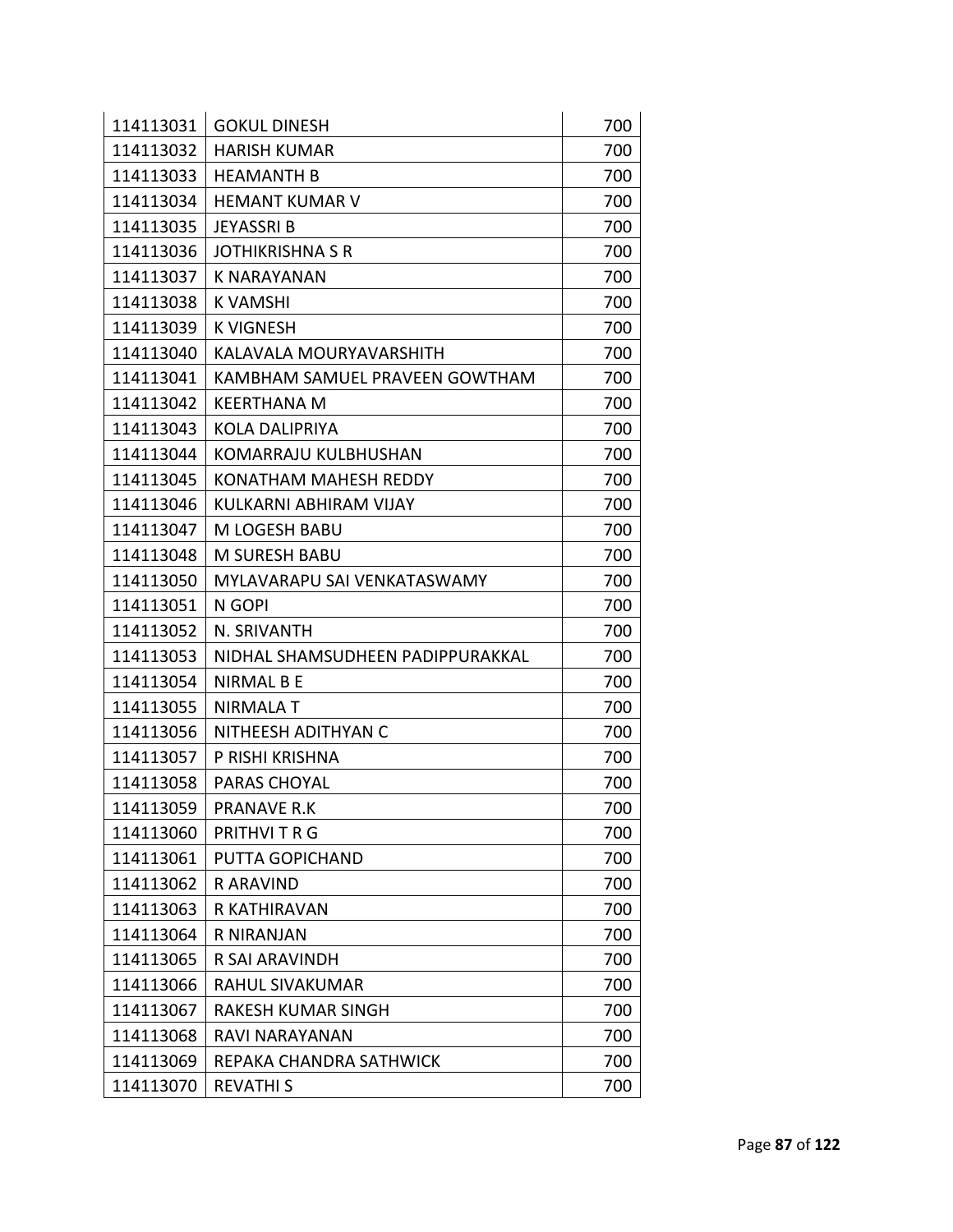| 114113071 | RINITHA REDDY KOTHAPALLE         | 700 |
|-----------|----------------------------------|-----|
| 114113072 | RONIL BHATTARAI                  | 700 |
| 114113073 | S KARTHIK SUNDARAM               | 700 |
| 114113074 | S P KANNAN                       | 700 |
| 114113075 | S V KARNEESHWAR                  | 700 |
| 114113076 | SABHARI NATARAJAN                | 700 |
| 114113077 | SAGATURU KIRAN NIVAS REDDY       | 700 |
| 114113078 | <b>SAI CHAITHANYA</b>            | 700 |
| 114113079 | <b>SHAHABAS SHAMSAD</b>          | 700 |
| 114113080 | SHAMBHARKAR NIHAR                | 700 |
| 114113081 | SIDDAMSHETTY GOUTHAM             | 700 |
| 114113082 | SIDHARTH SURESH NAMBIAR          | 700 |
| 114113083 | SREENIVAS V                      | 700 |
| 114113084 | SUBHAM SWAPNESH PADHAN           | 700 |
| 114113085 | <b>SUMIT TOLANI</b>              | 700 |
| 114113086 | SUTAR PANKAJ RAJARAM             | 700 |
| 114113087 | THALINKI HARISH                  | 700 |
| 114113088 | TIRUMALIKA PAVANI PRIYA          | 700 |
| 114113089 | TUSHAR GAUTAM                    | 700 |
| 114113090 | VAIRAVAN K                       | 700 |
| 114113091 | VARUN NAARAYANAN T               | 700 |
| 114113092 | VELLAMPALLI V V S R DATHA DEEPAK | 700 |
| 114113093 | <b>VEMULA ANURAG</b>             | 700 |
| 114113094 | <b>VIJAY GANAPATHY G</b>         | 700 |
| 114113095 | <b>VIJAY KUMAR USHARA. J</b>     | 700 |
| 114113096 | <b>VIJITHA CHEEKALA</b>          | 700 |
| 114113097 | <b>VISHWESH K</b>                | 700 |
| 114113098 | <b>GOWSIK M R</b>                | 700 |
| 202112001 | <b>V.VIVEK</b>                   | 700 |
| 202112003 | RONNIE KIRAN MATHEW              | 700 |
| 202112004 | J.V.V.NANJANEYULLU               | 700 |
| 202112005 | M.PRASAD                         | 700 |
| 202112006 | <b>MADHURI LAKHOTIC</b>          | 700 |
| 202112007 | ABDUL JABBAR.PP                  | 700 |
| 202112008 | <b>SAVINCY</b>                   | 700 |
| 202112009 | PRITI RIMAJI SUKHADEV            | 700 |
| 202112010 | KARTHIKA.M                       | 700 |
| 202112011 | <b>JAYESH KRISHNAKUMAR</b>       | 700 |
| 202112012 | NARLAWAR RAMCHANDRA.M            | 700 |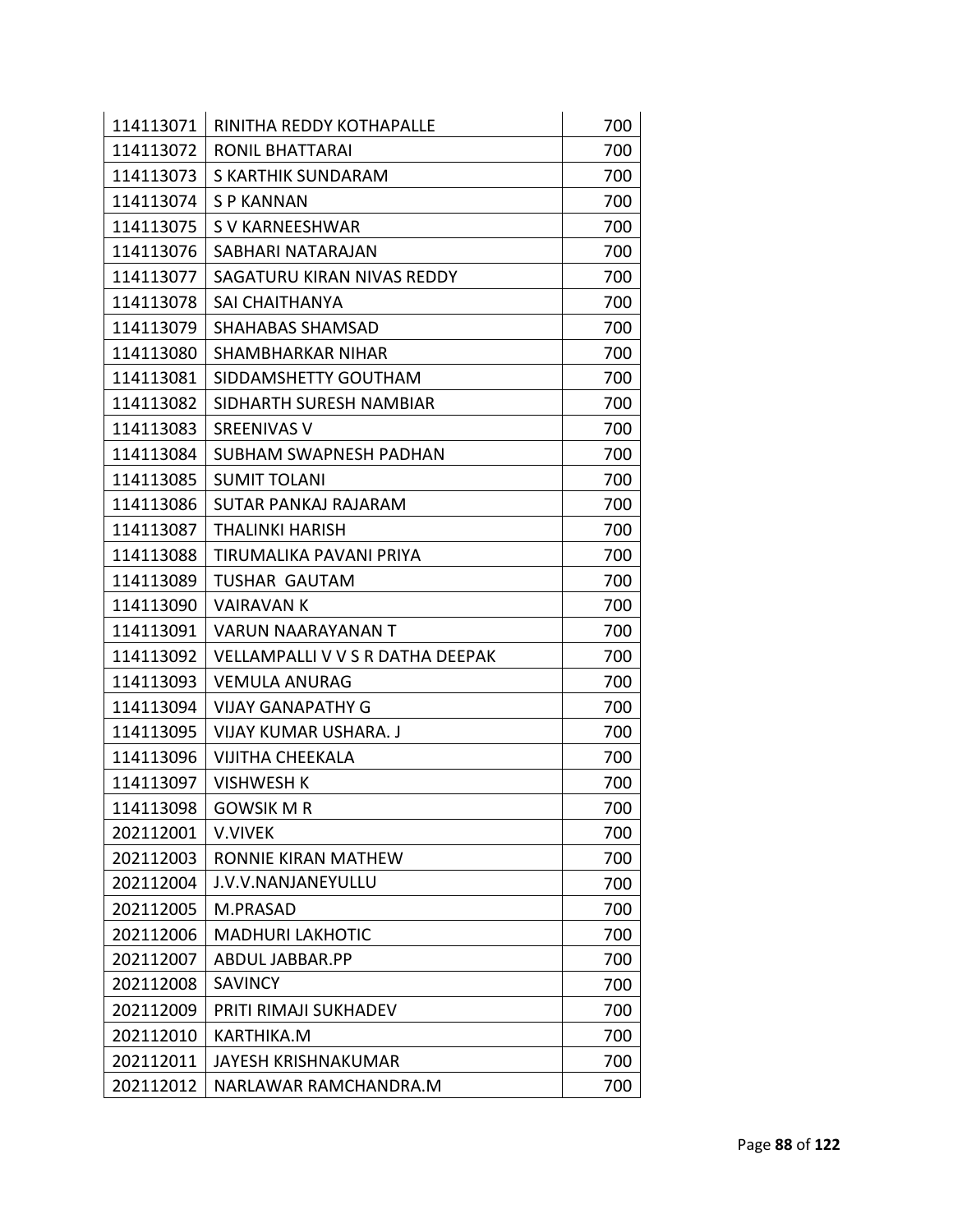| 202112014 | POWAR SHUBHANGI TUKARAM       | 700 |
|-----------|-------------------------------|-----|
| 202112016 | AARSEE DHINDSA                | 700 |
| 202112017 | <b>CHINTHU PRASAD.S.D</b>     | 700 |
| 202112018 | ARUN.S                        | 700 |
| 202112019 | <b>ADITHYA TRIVEDI</b>        | 700 |
| 202112020 | <b>J.SHANKAR</b>              | 700 |
| 202112023 | <b>G.NAGA CHAITANYA</b>       | 700 |
| 202112028 | P.Aruna                       | 700 |
| 202113001 | <b>S.ADITYA KIRAN</b>         | 700 |
| 202113002 | <b>RAHUL KUMAR GUPTA</b>      | 700 |
| 202113003 | <b>TONGE ASHISH</b>           | 700 |
| 202113004 | <b>CHAHARE MANGESH</b>        | 700 |
| 202113005 | SUMISHA A                     | 700 |
| 202113007 | <b>SHABIN E.V. MOHAMMED</b>   | 700 |
| 202113008 | <b>ARATHI BHASKARAN</b>       | 700 |
| 202113010 | YALLA ESWARA RAO              | 700 |
| 202113012 | <b>TUSHANT GHODE</b>          | 700 |
| 202113013 | R.V.PATIL                     | 700 |
| 202113014 | CHANDRESHWAR JAISWAR          | 700 |
| 202113016 | <b>HENDRENILESH VIRBHADRA</b> | 700 |
| 202113017 | <b>Y.KENDRE</b>               | 700 |
| 202113018 | <b>NAIR ABHISHEK RAJENDRA</b> | 700 |
| 202113020 | <b>MUTUKU DHEENAMMA</b>       | 700 |
| 202113021 | <b>D.RAHUL REDDY</b>          | 700 |
| 202113022 | S.S. CHAVAN                   | 700 |
| 202113023 | R.VISWATEJA                   | 700 |
| 202113024 | <b>MADHU NISHA R.</b>         | 700 |
| 202113025 | MOHIT.M.TIWARI                | 700 |
| 202113026 | <b>GEORGE GEEVAN.A</b>        | 700 |
| 202113027 | <b>TAMILSELVI S</b>           | 700 |
| 202212001 | RAKESH.K.P                    | 700 |
| 202212002 | <b>ABY EHOMAS</b>             | 700 |
| 202212003 | S ADITHYA                     | 700 |
| 202212004 | D.PURUSHOTTAMA RAO            | 700 |
| 202212005 | AJAY P.WANKHADE               | 700 |
| 202212006 | <b>INDRANIL DEY</b>           | 700 |
| 202212007 | <b>SREECHANDRA REDDY</b>      | 700 |
| 202212008 | <b>KIRAN VARGHESE.K</b>       | 700 |
| 202212011 | <b>VEENA MATHEW</b>           | 700 |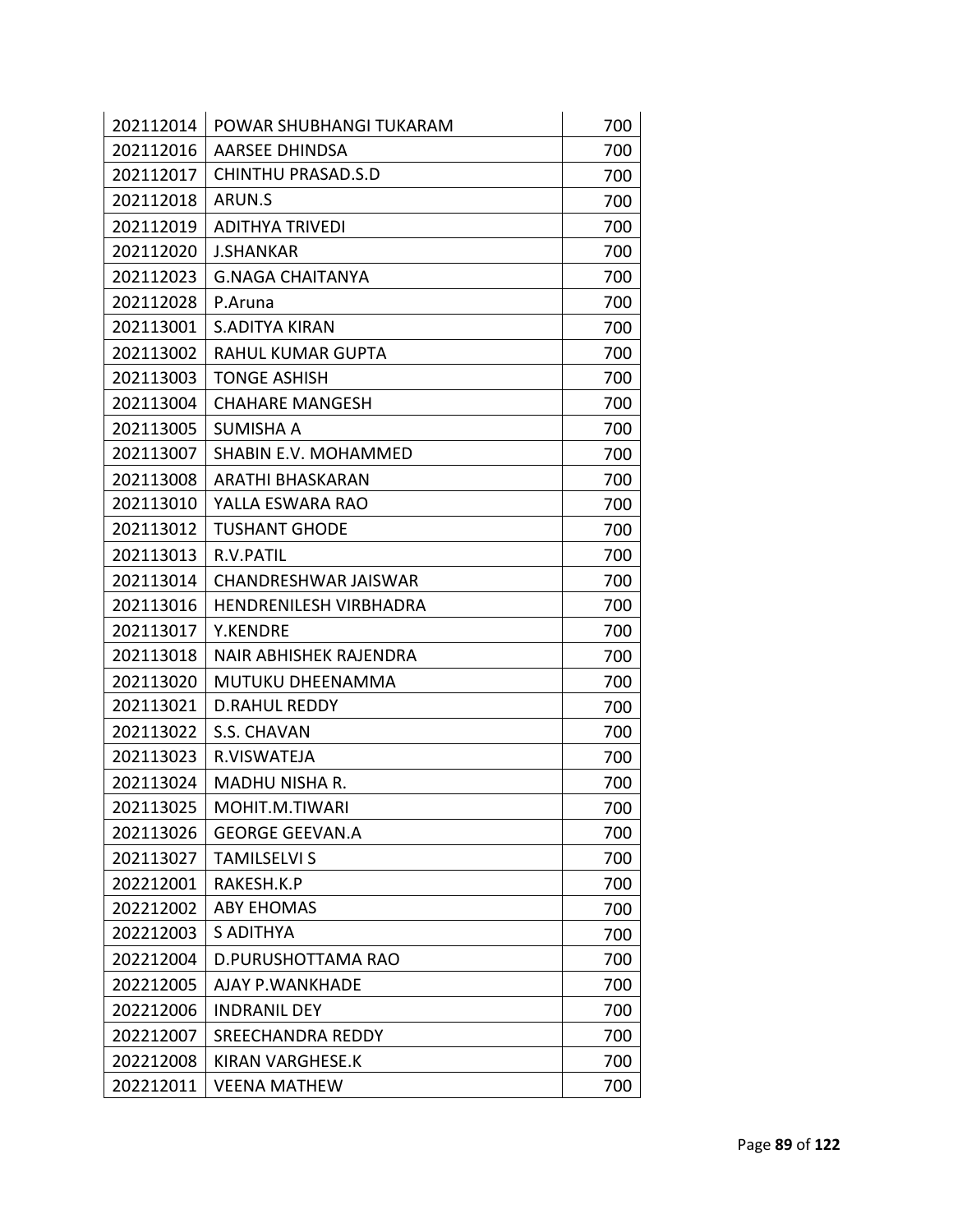| 202212012 | <b>KISHUR</b>              | 700 |
|-----------|----------------------------|-----|
| 202212013 | <b>NEVIN AUGUSTINE</b>     | 700 |
| 202212015 | S.PRABHUPRIYA              | 700 |
| 202212016 | <b>BABISHA BABU.V.K</b>    | 700 |
| 202212017 | PRAKASH KUMAR              | 200 |
| 202212020 | LEKSHMI.P                  | 700 |
| 202212021 | RAVI TEJA EDUPUGANTI       | 700 |
| 202212022 | Supriya bhadra             | 700 |
| 202212025 | NERAVATH.BOORNAYAK         | 700 |
| 202213001 | <b>NISHANT KOSHY</b>       | 700 |
| 202213003 | M.PARTHIBAN                | 700 |
| 202213004 | <b>JERRIN JOSEPH</b>       | 700 |
| 202213008 | R.BHARGAVA                 | 700 |
| 202213012 | <b>BINDHU</b>              | 200 |
| 202213013 | <b>M.KRANTHI KUMAR</b>     | 700 |
| 202213015 | <b>HITURAJ SAHU</b>        | 700 |
| 202213017 | <b>RAHUL WAGDE</b>         | 700 |
| 202213018 | <b>VIVEK.A</b>             | 700 |
| 202213019 | VINOD SHARMA               | 700 |
| 202213020 | <b>M.NARENDRA REDDY</b>    | 700 |
| 202213022 | <b>ANURAG KUMAR SHUKLA</b> | 700 |
| 202213023 | HEMANTA KR. BRAHMA         | 700 |
| 202213026 | <b>SUBHASH KRISHNA.S</b>   | 200 |
| 202312001 | <b>T.PREAM KUMAR</b>       | 700 |
| 202312002 | <b>M.SREE KANTH</b>        | 700 |
| 202312003 | NATASHA MOTEH DSOUZA       | 700 |
| 202312007 | BINDHYA.K.P                | 700 |
| 202312008 | RICHU ZACHARIAH            | 700 |
| 202312009 | <b>NITHIN MYLAI</b>        | 700 |
| 202312011 | <b>SNEHA E MAHESH</b>      | 700 |
| 202312017 | TAMILMANI.J                | 700 |
| 202312018 | N.VENKATARAO               | 700 |
| 202312020 | VAISHANAVI.M               | 700 |
| 202312021 | RAMESHWAR                  | 700 |
| 202312022 | <b>ABDULLA SHAJAH</b>      | 700 |
| 202312023 | <b>NIHIN MATHEW GEORGE</b> | 700 |
| 202313001 | <b>SONAL YADAV</b>         | 700 |
| 202313002 | SACHIN. C                  | 700 |
| 202313003 | <b>REMYAG</b>              | 700 |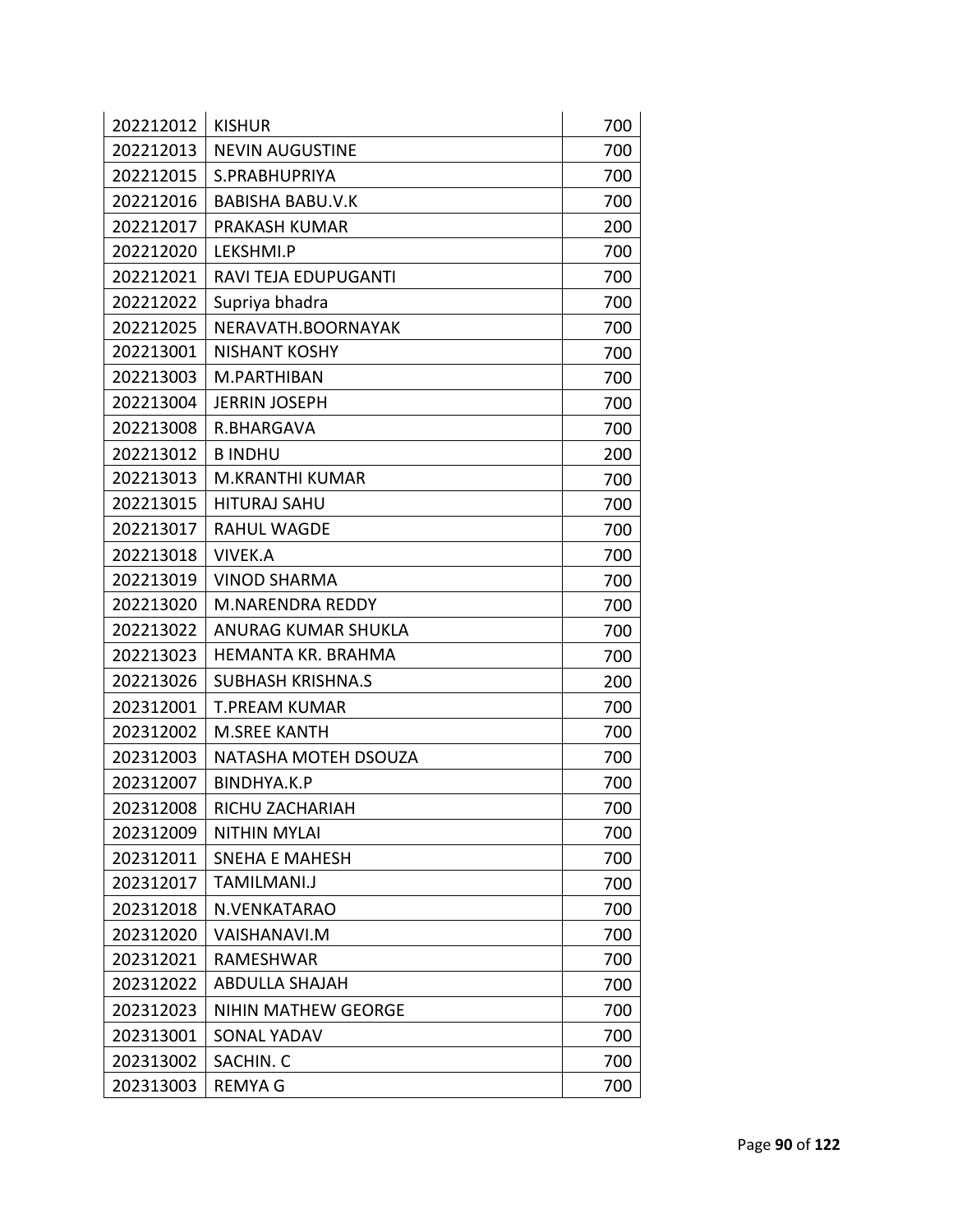| 202313004 | <b>RAJ KUMAR</b>               | 700 |
|-----------|--------------------------------|-----|
| 202313005 | <b>ABHISHEK</b>                | 200 |
| 202313006 | <b>ANJANA P A</b>              | 700 |
| 202313008 | S.VIGNESHWARAN                 | 700 |
| 202313009 | <b>ANUPAM KRISHNAN</b>         | 700 |
| 202313010 | <b>V.SANDEEP KUMAR</b>         | 200 |
| 202313011 | KAIWALYA BHOYAR                | 700 |
| 202313013 | PISHARODY LAKSHMI KRISHNAKUMAR | 700 |
| 202313014 | <b>G.SURIYA NARAYANAN</b>      | 700 |
| 202313015 | PISHAEODY ASWIN.R              | 700 |
| 202313016 | RANGARAJA.R                    | 700 |
| 202313017 | SAI KUMAR.U                    | 700 |
| 202313018 | AYUSH KU LOAD                  | 700 |
| 202313019 | <b>NITESH KUMAR</b>            | 700 |
| 202313020 | <b>NIVEDITA S</b>              | 700 |
| 202313022 | <b>NEELAM CHOUDHARY</b>        | 700 |
| 202313024 | <b>DEEPTHY K KRISHNAN</b>      | 700 |
| 203112001 | <b>K.KAVITHA</b>               | 700 |
| 203112002 | SHASHEM.KB.S                   | 700 |
| 203112004 | <b>P.GIREESH KUMAR</b>         | 700 |
| 203112007 | ARUN.T                         | 700 |
| 203112010 | <b>LIJIN RAJEEV</b>            | 700 |
| 203112011 | DARLA PAVANI                   | 700 |
| 203112013 | NIZAR.M.U                      | 700 |
| 203112014 | NITHIN.A                       | 700 |
| 203112015 | SATYA RAJAN SAMAL              | 700 |
| 203112016 | SONALI SNEHAJAN                | 700 |
| 203112020 | K.VENU MADHAV                  | 700 |
| 203112021 | Vandana.v                      | 700 |
| 203112022 | DILRUBA.K.M                    | 700 |
| 203112024 | <b>VINEY ACHERDYE.C</b>        | 200 |
| 203112025 | <b>SWANAVE GAGNGULY</b>        | 200 |
| 203112026 | SWARANAVA GANGULY              | 700 |
| 203112028 | ANNA MARRY PHILIP              | 700 |
| 203112031 | D.LATHA                        | 700 |
| 203113001 | <b>SAM PAUL ABRAHAM</b>        | 700 |
| 203113002 | SRI RAAM PANDIAN.S             | 700 |
| 203113003 | ARUNKUMAR.S                    | 700 |
| 203113005 | <b>DEEPTHIK</b>                | 700 |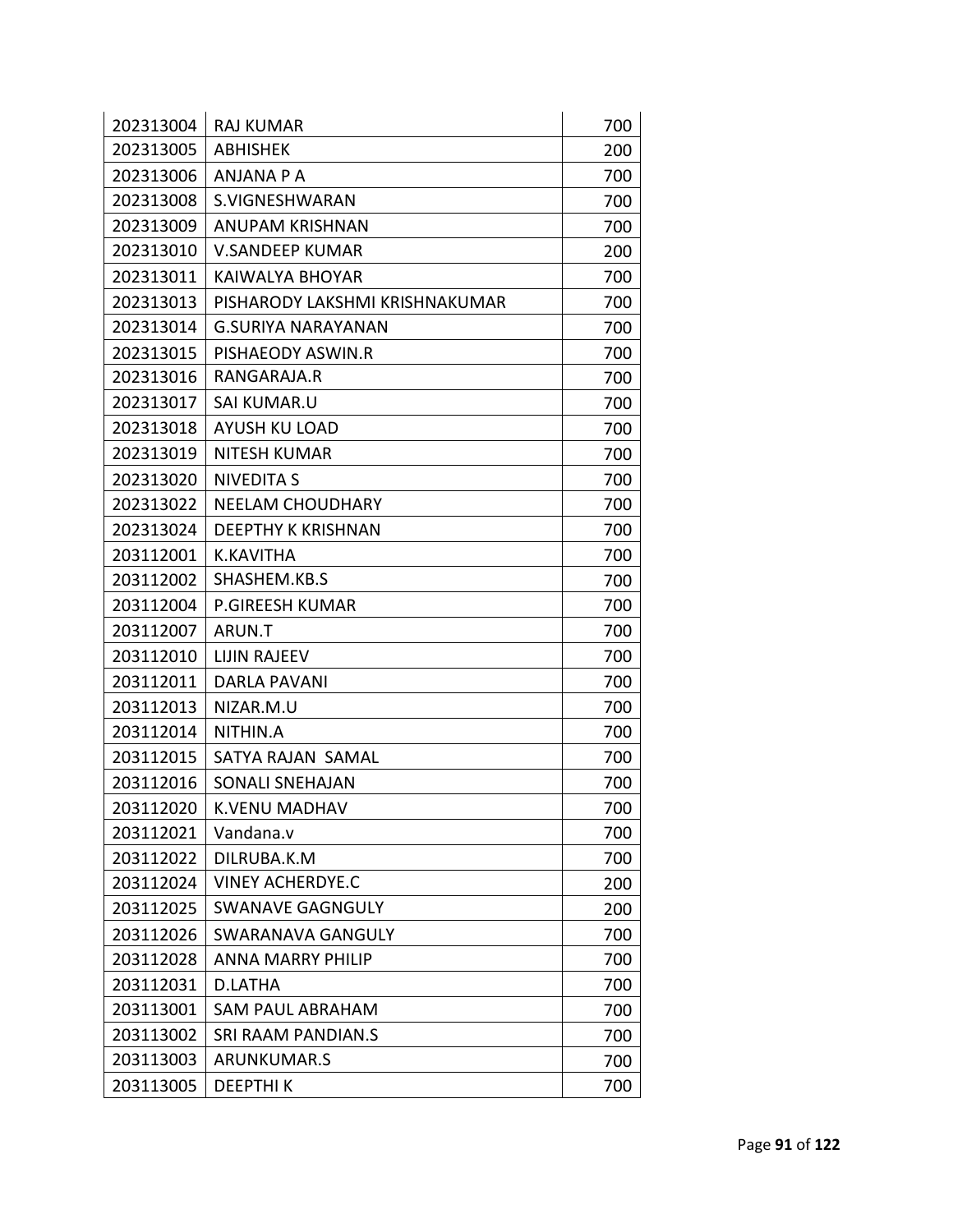| 203113007 | NAVYATHA METTA                | 700 |
|-----------|-------------------------------|-----|
| 203113008 | <b>SYED SAHIR</b>             | 700 |
| 203113009 | <b>SREEJA A S</b>             | 700 |
| 203113011 | <b>ALOK KUMAR</b>             | 700 |
| 203113012 | PRAGYAN PARIMITA NAIK         | 700 |
| 203113013 | <b>CH.ROHITH</b>              | 700 |
| 203113014 | <b>RITIKA CHOUHAN</b>         | 700 |
| 203113015 | <b>P.SRIDHAR</b>              | 700 |
| 203113016 | <b>GOVIND MEHTA</b>           | 700 |
| 203113017 | <b>HITESH SONI</b>            | 700 |
| 203113018 | <b>SWAPNIL MS</b>             | 200 |
| 203113019 | <b>GURUNATH</b>               | 700 |
| 203113022 | SREEDEVI.E.V                  | 700 |
| 203113023 | <b>KORUKONDAVINAY</b>         | 700 |
| 203113024 | <b>CH.SUDHEER KUMAR</b>       | 700 |
| 203113025 | K.BHAND PRAKASH               | 700 |
| 203113026 | NOOJILLA SATYA LAKSHMI APARNA | 200 |
| 203113027 | <b>DHANUNJAYA</b>             | 700 |
| 203113029 | PRAVEEN.S.B                   | 700 |
| 203113030 | <b>DINESH KUMAR.Y</b>         | 700 |
| 203212001 | HERDIK.S.MANDOE               | 700 |
| 203212003 | RAVEENDRA BABU                | 700 |
| 203212004 | A.SIVARAM PRASAD              | 700 |
| 203212005 | <b>G.FAREED KUMAR</b>         | 700 |
| 203212006 | <b>DOMINIC GEORGE PAPPALY</b> | 700 |
| 203212007 | D.NARENDRA                    | 700 |
| 203212008 | <b>DEVENDRA DEWAGAN</b>       | 700 |
| 203212010 | SIDDHARTHA KUSHWAHA           | 700 |
| 203212011 | <b>BHEEMANATHI ABHINAY</b>    | 700 |
| 203212012 | A.KOTAIAH                     | 700 |
| 203212013 | <b>CH.VENKATES ARLU</b>       | 700 |
| 203212014 | MANU.P.RAJ                    | 700 |
| 203212016 | <b>SANAL THOMAS</b>           | 700 |
| 203212017 | <b>HONRY VERMA</b>            | 700 |
| 203212018 | <b>MAHENDRA KALET</b>         | 700 |
| 203212019 | M.ANIRUDH                     | 700 |
| 203212020 | V.ABINAYA                     | 700 |
| 203212021 | <b>NIVETHITHA</b>             | 700 |
| 203212022 | <b>GEORGE</b><br>M.VARGHESE   | 700 |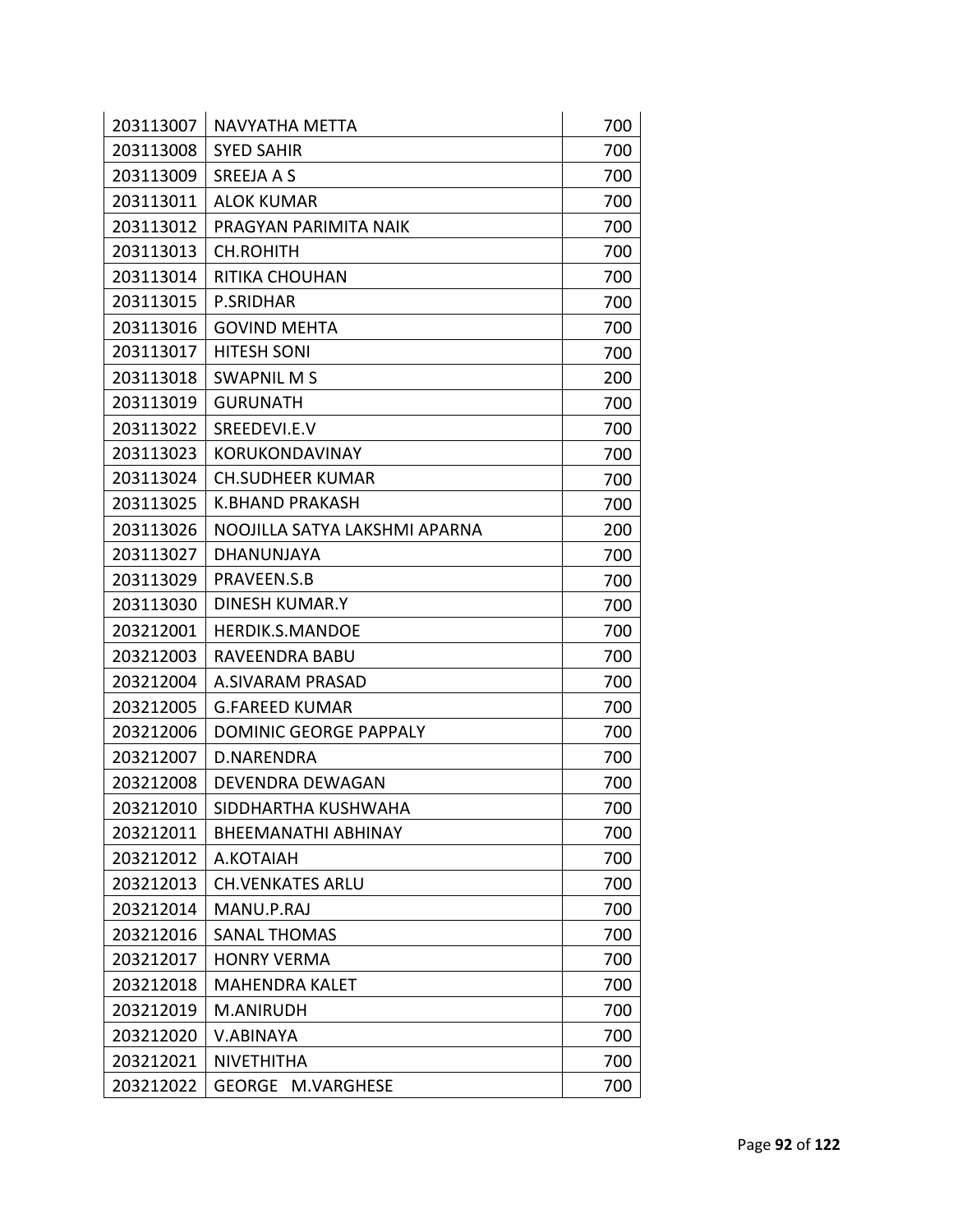| 203212023 | <b>RAHUL CHAUHAN</b>         | 200 |
|-----------|------------------------------|-----|
| 203212024 | <b>G.AVS SANDEEP KUMAR</b>   | 700 |
| 203212025 | SHUSHOBAN.B                  | 700 |
| 203212026 | <b>AMIT PARADNE</b>          | 700 |
| 203212027 | P.KRISHNA PRASANTH           | 700 |
| 203212028 | <b>G.KARTHIKEYAN</b>         | 700 |
| 203213001 | E.RAMASAI                    | 700 |
| 203213002 | <b>PAVITHRA S</b>            | 700 |
| 203213004 | SHAIK SALEEM BHASHA          | 700 |
| 203213005 | <b>B.VENU</b>                | 700 |
| 203213006 | NAJUMUDHEEN T A              | 700 |
| 203213007 | SHETHIL.P.G                  | 700 |
| 203213010 | PAVAN KUMAR REDDY.P          | 700 |
| 203213011 | GOPU.R                       | 200 |
| 203213012 | Minesh                       | 200 |
| 203213013 | RAMACHANDRAN.M               | 700 |
| 203213014 | K.R.JEGADEESH                | 700 |
| 203213015 | SABAREESAN.M                 | 700 |
| 203213016 | PHARAS J.A                   | 700 |
| 203213017 | <b>JEEBIN THOMAS</b>         | 700 |
| 203213018 | <b>M.BHANU PRAKASH REDDY</b> | 700 |
| 203213019 | M.HEMANTHA YADAV             | 200 |
| 203213020 | KRIPANJITH.V.D               | 700 |
| 203213021 | <b>NITESH KUMAR</b>          | 700 |
| 203213022 | <b>CH.VENKATA KRISHNA</b>    | 700 |
| 203213023 | P.SATHYANARAYANA             | 700 |
| 203213024 | <b>RUPESH R. SAWANT</b>      | 700 |
| 203213025 | RAJA.K                       | 700 |
| 203213026 | SIYAS.V.K                    | 700 |
| 203213027 | KARTHIKEYAN.A                | 700 |
| 203213028 | SELVAKUMAR.B                 | 700 |
| 203412001 | <b>SUMITHRA VENUGOPAL</b>    | 700 |
| 203412003 | M.GUNASHEELA                 | 700 |
| 203412004 | S.SOWMIYA                    | 700 |
| 203412005 | <b>AMY SUSAN GEORGE</b>      | 700 |
| 203412006 | <b>VIVEK</b>                 | 700 |
| 203412007 | <b>KUNDAN SAMAL</b>          | 700 |
| 203412008 | PRAPULLA KUMAR               | 700 |
| 203412009 | R.AJITHA                     | 700 |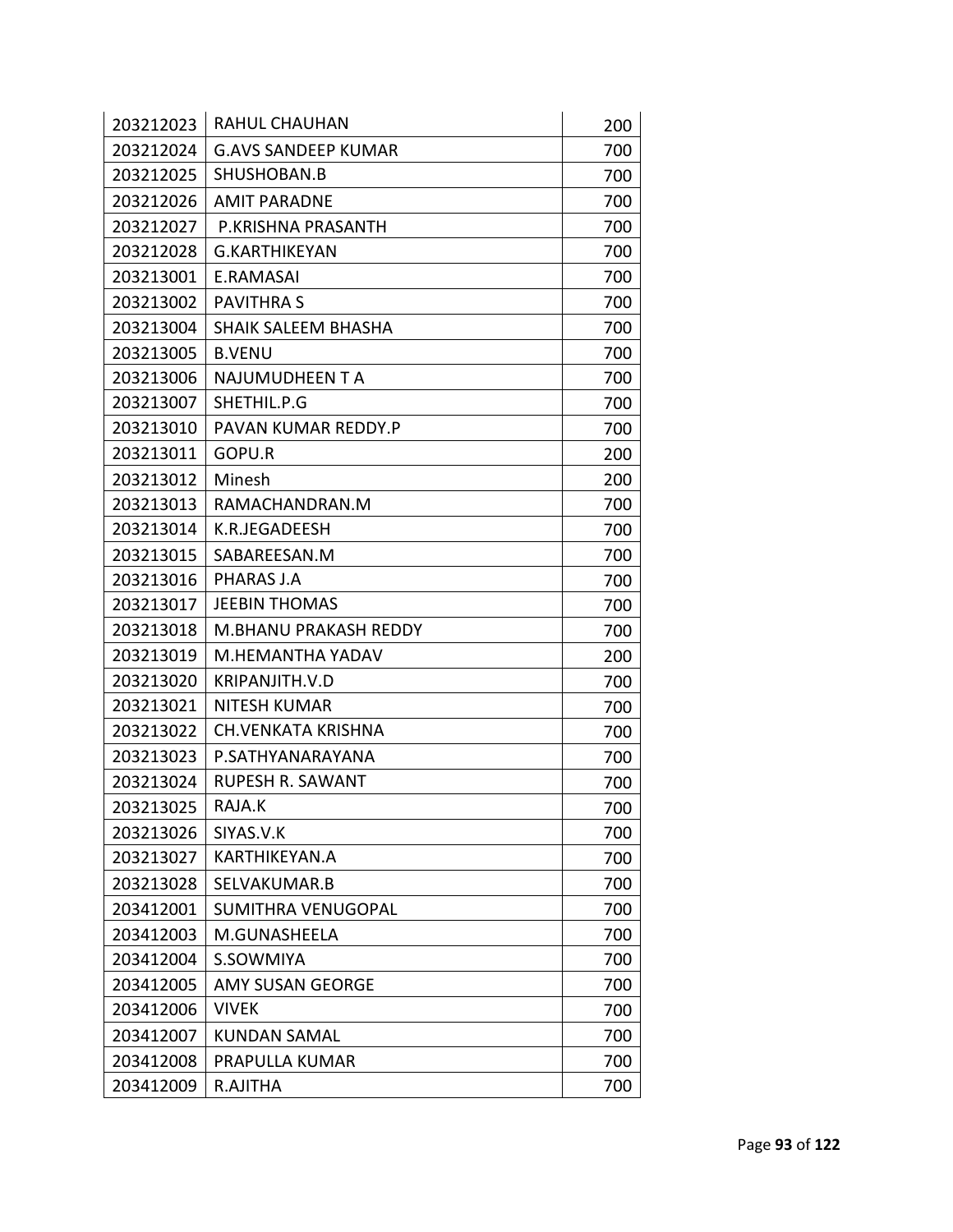| 203412010 | KRUPA.J.THOTTAPALLY          | 700 |
|-----------|------------------------------|-----|
| 203412011 | <b>VIBHANSHU VISHWAKARMA</b> | 700 |
| 203412012 | SRUTHY.O.A                   | 700 |
| 203412013 | <b>SREE LEKHA S KUMAR</b>    | 700 |
| 203412014 | SARATH.K                     | 700 |
| 203412015 | TRIVENDRA SINGH GANGREEN     | 700 |
| 203412016 | <b>SHRIKANT KUMAR</b>        | 700 |
| 203412018 | LAIJU.A.R                    | 700 |
| 203412019 | <b>B.SUBASH</b>              | 700 |
| 203412020 | <b>K.BABY SHEENA</b>         | 700 |
| 203412021 | <b>QNVIRSINGH</b>            | 700 |
| 203412022 | A.VENKATAMANE                | 700 |
| 203412023 | <b>VYSHAK.R.S</b>            | 700 |
| 203412024 | Rohitha jospeh               | 700 |
| 203412025 | SREEKANTH.E.M                | 700 |
| 203412026 | <b>JULI KUMARI</b>           | 700 |
| 203412027 | P.NARENDRA                   | 700 |
| 203412028 | SYAMBABU                     | 700 |
| 203412029 | Y. Sravani                   | 700 |
| 203413001 | <b>JINISHA R</b>             | 700 |
| 203413002 | <b>DEVAHIP</b>               | 700 |
| 203413003 | RAJESH.R                     | 700 |
| 203413004 | <b>TUSI MANDAL</b>           | 700 |
| 203413005 | <b>GOPI TEJASRI</b>          | 700 |
| 203413006 | <b>SWAGATA DAS</b>           | 700 |
| 203413007 | CHILAMBARASAN.A              | 700 |
| 203413008 | <b>A.ANTONY RAJ</b>          | 200 |
| 203413010 | <b>KEERTHI K.G</b>           | 700 |
| 203413012 | <b>RAMYA M</b>               | 700 |
| 203413013 | RAGHUNATH P.M                | 700 |
| 203413014 | <b>J.JOHIN</b>               | 700 |
| 203413015 | <b>SHARA SIBY</b>            | 700 |
| 203413017 | ASWATHY.P                    | 700 |
| 203413018 | <b>ARUL SUDHAM</b>           | 700 |
| 203413020 | <b>ARCHANA P ABRAHAM</b>     | 700 |
| 203413022 | DHIVYA.S                     | 700 |
| 203413024 | PRIYANKA VERMA               | 700 |
| 203413025 | <b>ROSHINI P S</b>           | 700 |
| 203413026 | <b>GAZLIYA</b>               | 700 |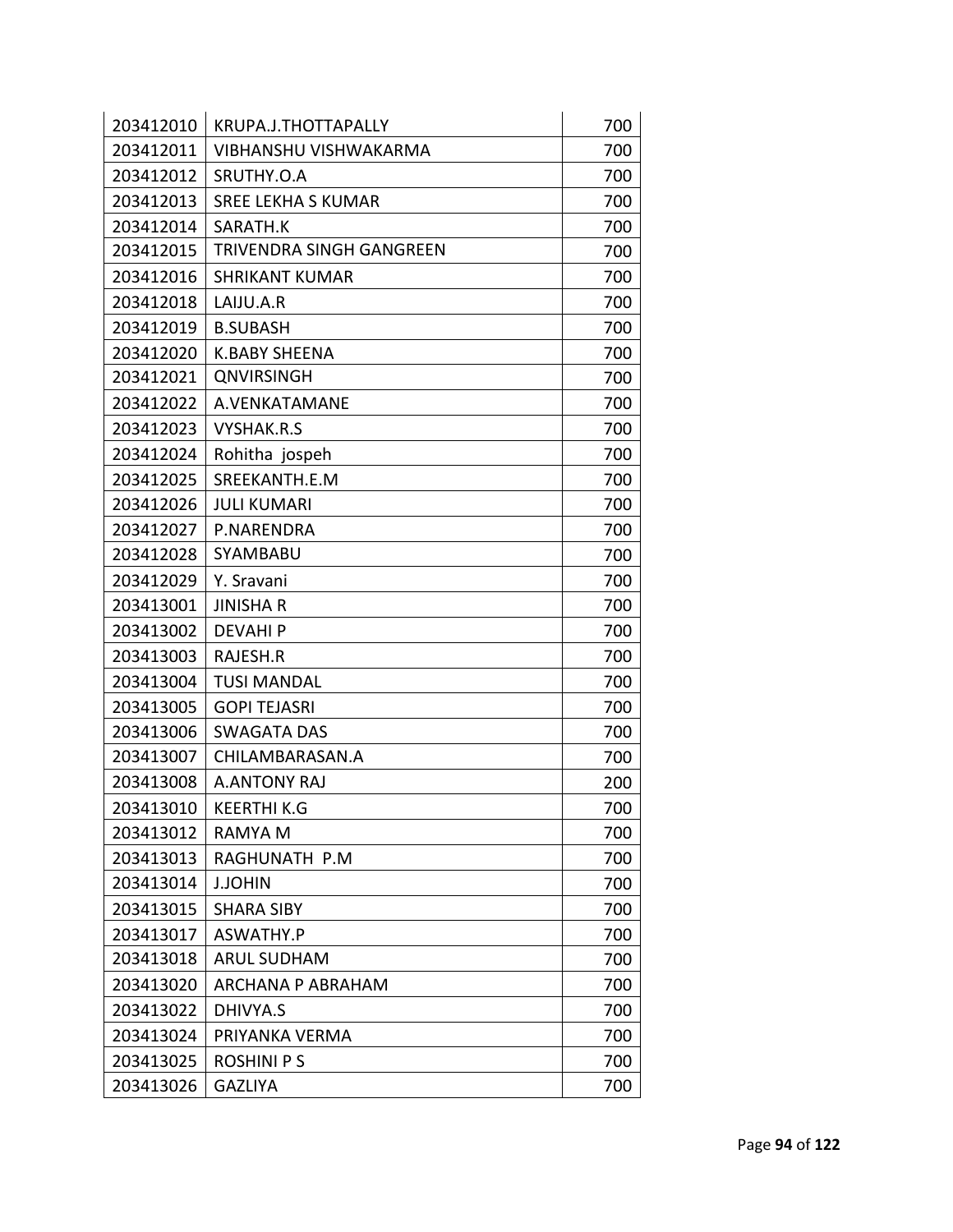| 204112002 | A.PASANNAMBIGAIR                    | 700 |
|-----------|-------------------------------------|-----|
| 204112003 | R.VINOTHA VARTHINI                  | 700 |
| 204112004 | S.ARCHANA                           | 700 |
| 204112005 | <b>G.GURUPRASAD</b>                 | 700 |
| 204112006 | S.PREETHI                           | 700 |
| 204112008 | <b>RAMPRASAD R.R</b>                | 700 |
| 204112009 | LINGAMOORTHY .S                     | 700 |
| 204112010 | R.KALAI YARASI                      | 700 |
| 204112011 | <b>B.PAVITHRA</b>                   | 700 |
| 204112013 | M.NITHYA                            | 700 |
| 204112016 | <b>SUDHA</b>                        | 700 |
| 204112017 | PRERUMAL E                          | 700 |
| 204112018 | SILAMBARASAN                        | 700 |
| 204112019 | PRIYANKA.S                          | 700 |
| 204112020 | MINI.K.M                            | 700 |
| 204112022 | M.ROOPATHY                          | 700 |
| 204112024 | <b>RENU NAIR.T</b>                  | 700 |
| 204112025 | A.surya                             | 700 |
| 204112026 | DEVI.M                              | 700 |
| 204112027 | R.BHUVANESHWARI                     | 700 |
| 204112028 | S.VIJAYAPRITHA                      | 700 |
| 204112029 | S.arthi                             | 700 |
| 204113002 | SRINIVASAN AISHWARYA                | 700 |
| 204113005 | SUJITH KS                           | 700 |
| 204113009 | <b>VIJYA SHANKAR</b>                | 700 |
| 204113011 | ANTONY CYRIL A                      | 700 |
| 204113018 | <b>VIJAY BARADHWAT</b><br><b>BS</b> | 700 |
| 204113022 | VASANTHA KUMAR                      | 700 |
| 204113023 | <b>HARIKRISHANAN</b><br>V.K         | 700 |
| 204113025 | <b>KIRAN KUMAR B.S</b>              | 700 |
| 204113027 |                                     |     |
|           | <b>KOUSIK.G</b>                     | 700 |
| 205111001 | SAURABH SUMAN                       | 700 |
| 205111002 | Vinobharathy S                      | 700 |
| 205111003 | <b>BHUPENDRA SINGH</b>              | 700 |
| 205111004 | Majumder Richa Niher                | 700 |
| 205111005 | Roshani Arora                       | 700 |
| 205111006 | RAJARSHI MITHRA                     | 700 |
| 205111007 | Ritika Gupta                        | 700 |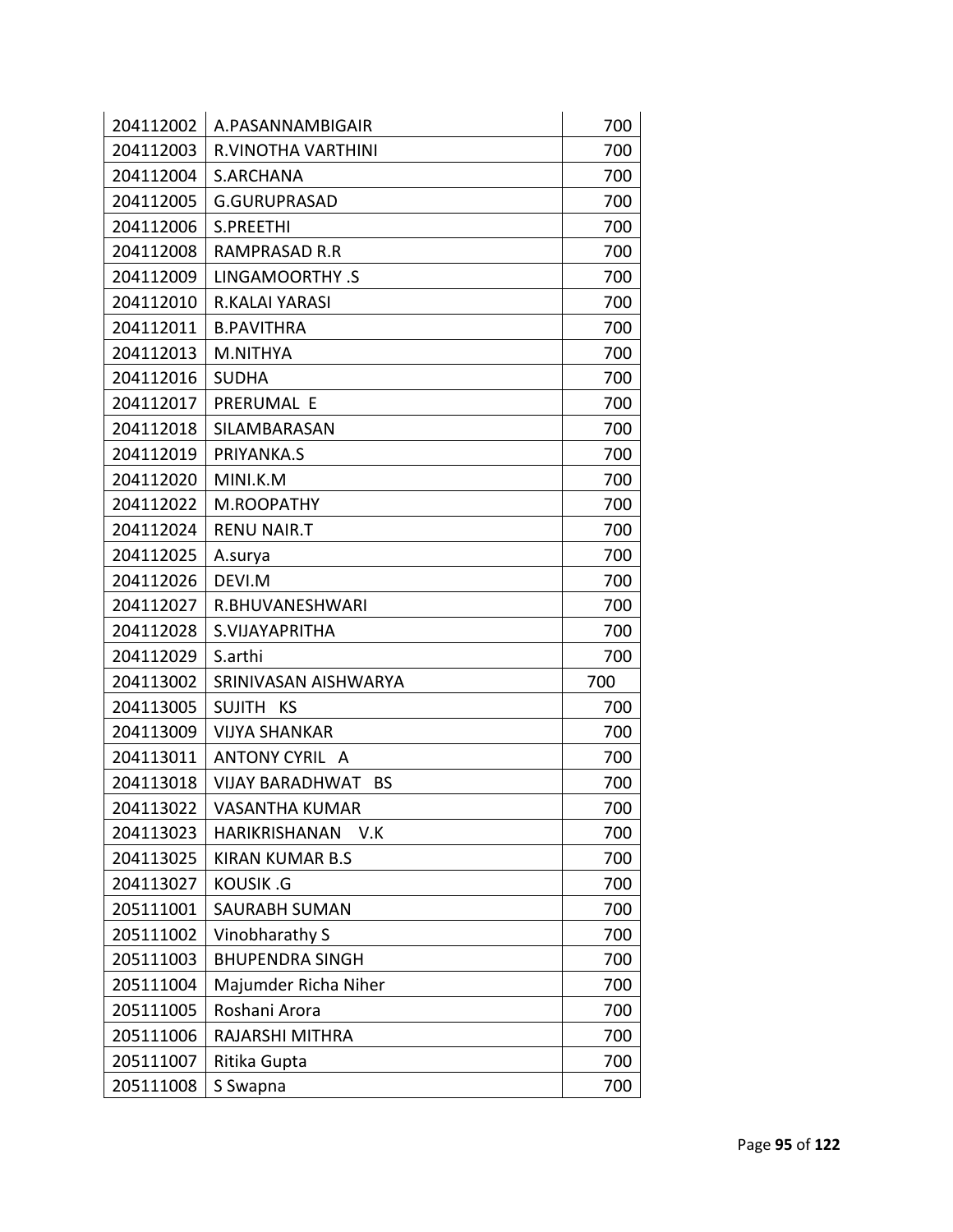| 205111010 | Sudha Raani S             | 700 |
|-----------|---------------------------|-----|
| 205111011 | Shikha Gupta              | 700 |
| 205111012 | <b>HARMEET SINGH</b>      | 700 |
| 205111016 | Jenie Arock X             | 700 |
| 205111017 | Sharmi Merin George G     | 700 |
| 205111018 | Rakhi Bansal              | 700 |
| 205111019 | <b>SHERYANSH MALANI</b>   | 700 |
| 205111020 | Nithya Priya S            | 700 |
| 205111022 | J S Revathy               | 700 |
| 205111023 | Radhika Garg              | 700 |
| 205111024 | <b>SUJEET KUMAR GHOZH</b> | 700 |
| 205111025 | <b>AMIR KR GUPTA</b>      | 700 |
| 205111027 | RAMDAYAL VAISHNAU         | 700 |
| 205111028 | ANUMANTHU .K              | 700 |
| 205111029 | <b>DINESH</b>             | 700 |
| 205111030 | ARUN MARI RAJ RAJA        | 700 |
| 205111031 | <b>MUNISH SINGLA</b>      | 700 |
| 205111032 | <b>DINESH KUMAR</b>       | 700 |
| 205111034 | <b>TRIPUN GOEL</b>        | 700 |
| 205111036 | <b>ANKIT PATIL</b>        | 700 |
| 205111037 | Prity Kumari              | 700 |
| 205111038 | <b>ALE NAAVE</b>          | 700 |
| 205111039 | P.KESAVAN                 | 700 |
| 205111040 | <b>SUNDAR .I</b>          | 700 |
| 205111042 | <b>SHAILE MDRA KUMAR</b>  | 700 |
| 205111043 | <b>VISHAL SINGH</b>       | 700 |
| 205111044 | Bhanu Priya Baraik A S    | 700 |
| 205111046 | SANJEEV RAJAN SINGH       | 700 |
| 205111047 | PRASHANT KUMAR            | 700 |
| 205111048 | S MAGESHWARAN             | 700 |
| 205111050 | <b>SATHISH KUMAR.K</b>    | 700 |
| 205111051 | <b>ANSHU GOEL</b>         | 700 |
| 205111052 | <b>MANISH KUMAR</b>       | 700 |
| 205111054 | Magdalene Hanah           | 700 |
| 205111055 | <b>BOOPTHY.S</b>          | 700 |
| 205111056 | SILAMBARASAN              | 700 |
| 205111057 | <b>GOWTHAM .A</b>         | 700 |
| 205111058 | PRABU.R                   | 700 |
| 205111059 | <b>VIKAS GUPTA</b>        | 700 |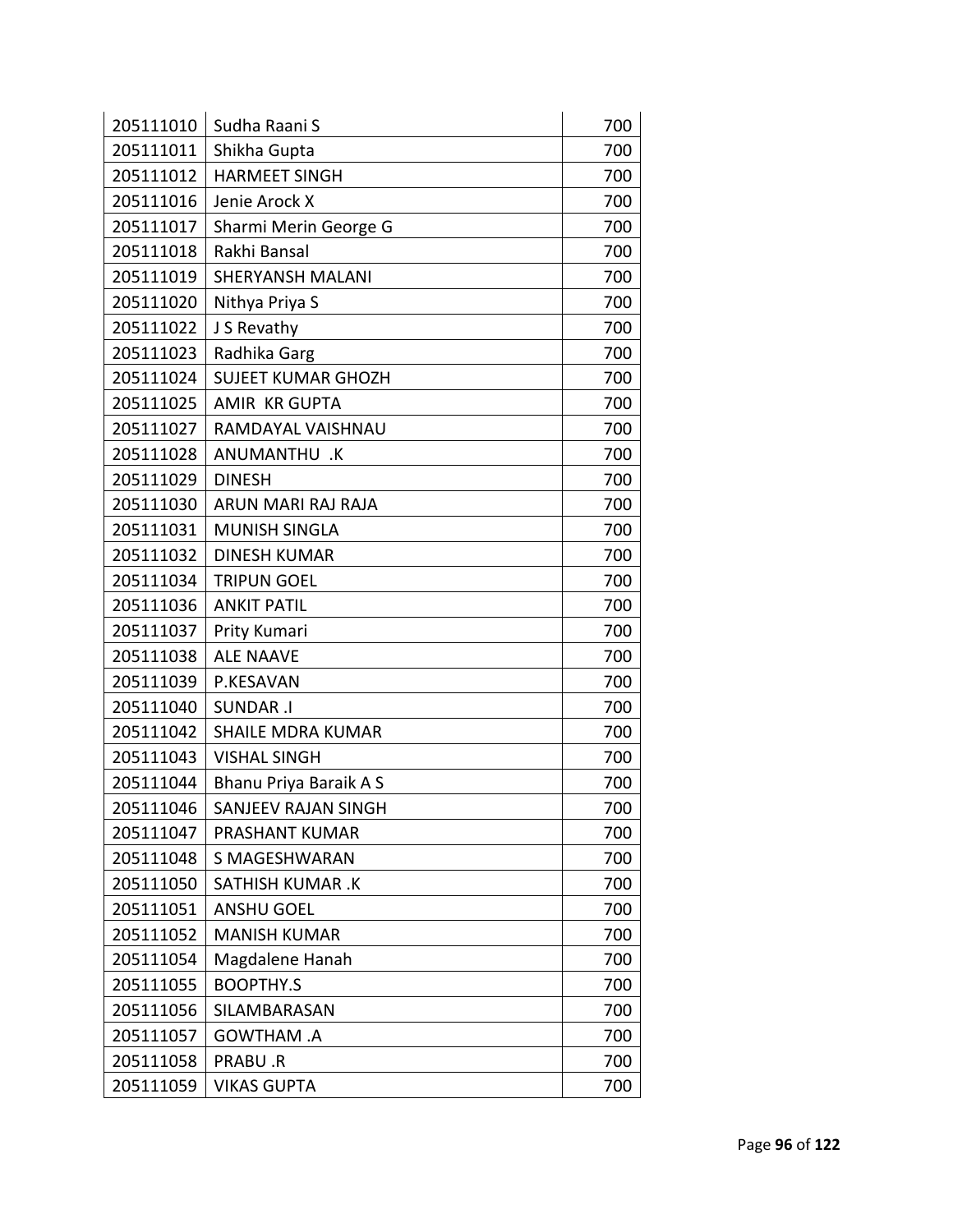| 205111061 | Namrita Arya                | 700 |
|-----------|-----------------------------|-----|
| 205111062 | <b>SURENDRA MEENA</b>       | 700 |
| 205111063 | PRASHANT KUMAR KATARIYA     | 700 |
| 205111064 | <b>GUFRAN ALI</b>           | 700 |
| 205111065 | Ankita Kumari               | 700 |
| 205111067 | ARASTU KR HEMROM            | 700 |
| 205111070 | <b>SATHISH .S</b>           | 700 |
| 205111071 | <b>RINESHAN</b>             | 700 |
| 205111074 | KAMAL CHANDRA BORO          | 700 |
| 205111075 | VIJAY .S                    | 700 |
| 205111077 | <b>MANISH SARGAIYAN</b>     | 700 |
| 205111078 | PANKAJ NAYAK                | 700 |
| 205111079 | <b>NILESH SIRONJA</b>       | 700 |
| 205111080 | Jenifer SK                  | 700 |
| 205111081 | ananthasooraj R pai         | 700 |
| 205112001 | <b>SHACHI GOYAL</b>         | 700 |
| 205112002 | NIKTTA KHANDELWAL           | 700 |
| 205112003 | <b>ASHITA BARJATYA</b>      | 700 |
| 205112004 | POOJA DANGI                 | 700 |
| 205112005 | <b>AKANSHA</b>              | 700 |
| 205112006 | <b>RAHUL SHARMA</b>         | 700 |
| 205112007 | <b>AHAHAT MAHESWARI</b>     | 700 |
| 205112008 | <b>JAYASHREE LIKTHAR</b>    | 700 |
| 205112010 | <b>MAYURI JAIN</b>          | 700 |
| 205112011 | <b>VIKAS MEGHWANI</b>       | 700 |
| 205112012 | <b>KAIYANI GUPTA</b>        | 700 |
| 205112014 | <b>SUKHMEET KOUR BHAITA</b> | 700 |
| 205112015 | <b>ANKITA SULE</b>          | 700 |
| 205112016 | <b>ASHISH BANSAL</b>        | 700 |
| 205112017 | <b>VIKAS PACHORY</b>        | 700 |
| 205112018 | PRANAY HIWASE               | 700 |
| 205112019 | <b>MAYURA BAKSHI</b>        | 700 |
| 205112020 | RAVI KAYASTH                | 700 |
| 205112021 | ANSHUMAN NAWALF             | 700 |
| 205112022 | <b>GARIMA PATHAK</b>        | 700 |
| 205112023 | KM JYOTI DHAMAINIA          | 700 |
| 205112024 | <b>SUNIL HIROLE</b>         | 700 |
| 205112025 | ROOHE LODI                  | 700 |
| 205112026 | APURVA UPADHYA              | 700 |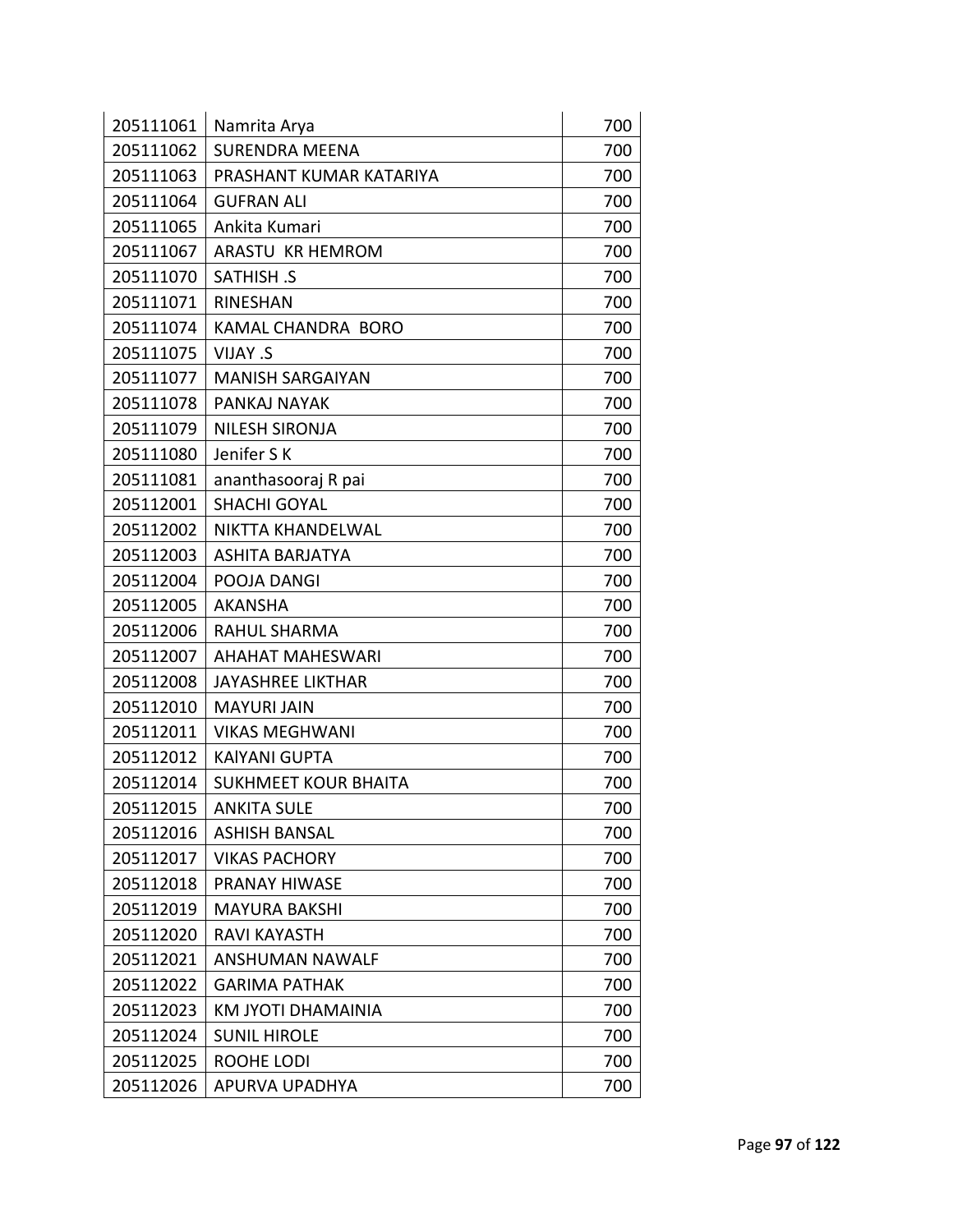| 205112027 | <b>SALONI GUPTA</b>           | 700 |
|-----------|-------------------------------|-----|
| 205112028 | <b>VIJAY PRAKASH</b>          | 700 |
| 205112029 | <b>ANURAG RUBEY</b>           | 700 |
| 205112030 | <b>KHUSHBOO GUPTA</b>         | 700 |
| 205112031 | <b>SAVITA NAMDEV</b>          | 700 |
| 205112032 | ANOOP KUMAR UPADHYAY          | 700 |
| 205112033 | <b>DEEPAK KUMAR CHOWDHARY</b> | 700 |
| 205112034 | SHIVRAM PARIDA                | 700 |
| 205112035 | PHREETI SINGH                 | 700 |
| 205112036 | Sanu kushwah                  | 700 |
| 205112038 | <b>AVANI TRIVEDJ</b>          | 700 |
| 205112039 | <b>NEELAM GUPTA</b>           | 700 |
| 205112040 | RAGUL KUMAR PATEL             | 700 |
| 205112041 | PREM RANJAN CHOUDHARY         | 700 |
| 205112042 | <b>MUGESH BANGAR</b>          | 700 |
| 205112043 | <b>ABHISHEK KUMAR</b>         | 700 |
| 205112044 | <b>MA YANK SAHU</b>           | 700 |
| 205112045 | <b>VIKAS KUMAR</b>            | 700 |
| 205112046 | <b>SWEEKRITI SMITI</b>        | 700 |
| 205112047 | <b>NAVEEN KUMAR MULTANI</b>   | 700 |
| 205112048 | <b>SANAY ORAON</b>            | 700 |
| 205112050 | SANEESH.T.G                   | 700 |
| 205112051 | <b>NRIPESH PLOUS TOPPO</b>    | 700 |
| 205112053 | <b>AMIT KUMAR</b>             | 700 |
| 205112054 | <b>MOHAMEED RIZWAN</b>        | 700 |
| 205112055 | SRIKANTH YARLAGADDA           | 700 |
| 205112056 | NITIN NANWANA                 | 700 |
| 205112057 | RAJU SARATKAR                 | 700 |
| 205112059 | <b>SATYAM GUPTA</b>           | 700 |
| 205112060 | RAJEEB RAUSHAN PRASAD         | 700 |
| 205112061 | <b>ROMON RONGHANG</b>         | 700 |
| 205112063 | <b>VIJAY LAKRA</b>            | 700 |
| 205112064 | <b>NAVEEN DHALARIYA</b>       | 700 |
| 205112066 | <b>SHRUTI GOYAL</b>           | 700 |
| 205112067 | <b>MUKESH</b>                 | 200 |
| 205112068 | <b>SAPAN NANDDEO</b>          | 700 |
| 205112069 | <b>DINESH KUMAR LODHI</b>     | 700 |
| 205112070 | <b>BIRENDRA KUMAR</b>         | 700 |
| 205112071 | Mekala Nagarjun               | 700 |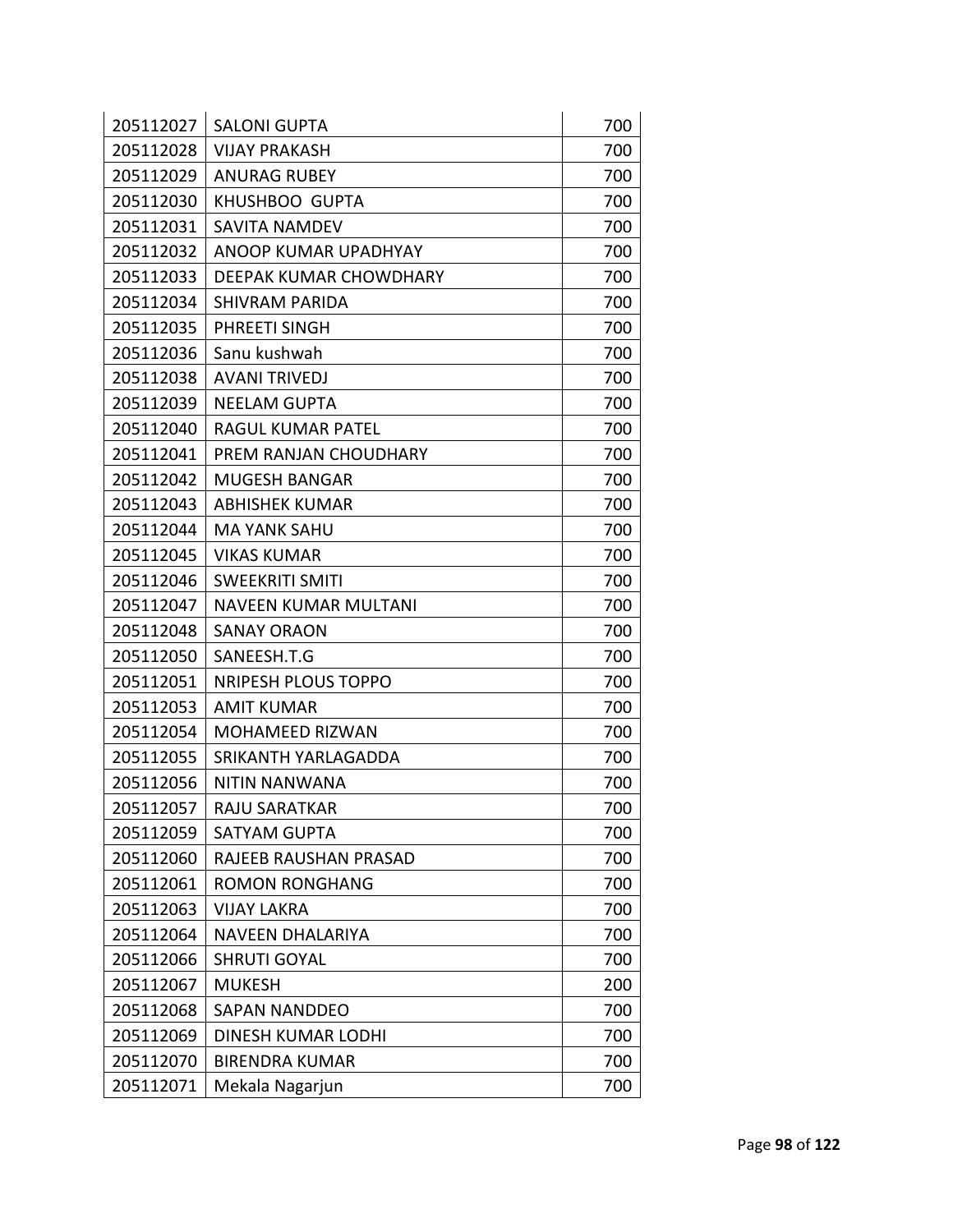| 205112072 | <b>BHOOPENDRA SINGH</b>     | 700 |
|-----------|-----------------------------|-----|
| 205112073 | <b>DEEPAK</b>               | 700 |
| 205112074 | ANURAG ARON TIGGA           | 700 |
| 205112076 | <b>AMIT MERAVAT</b>         | 700 |
| 205112077 | <b>AMIT KOLARIYA</b>        | 200 |
| 205112078 | DHARAMENDRAKUMAR            | 700 |
| 205112079 | <b>GOVIND PATIDHAR</b>      | 700 |
| 205112080 | <b>BABU SINGH SISDDIYA</b>  | 200 |
| 205112081 | PRABAT KUMAR SAHU           | 200 |
| 205112082 | SANYANJAIN                  | 700 |
| 205112083 | <b>NAVEEN KUMAR</b>         | 700 |
| 205112084 | <b>AMIT KUMAR</b>           | 700 |
| 205112085 | <b>GAURAVKUSHWAHA</b>       | 700 |
| 205112086 | AMIT KUMAR BAHERA           | 700 |
| 205112087 | HARSHVARDHN                 | 700 |
| 205112088 | PAYAL MUJAVADIYA            | 700 |
| 205112089 | HIMANSHU SHEKHAR            | 700 |
| 205113002 | <b>SANGEET KUMAR</b>        | 700 |
| 205113003 | <b>SHOBAR GARG</b>          | 700 |
| 205113004 | <b>HAHERDRA KUMAR SAHU</b>  | 700 |
| 205113005 | PARAJ SHARMA                | 700 |
| 205113006 | PRIYANKA GARG               | 700 |
| 205113007 | <b>SHRADDHA HADKE</b>       | 700 |
| 205113008 | <b>ENKESH GUPTA</b>         | 700 |
| 205113009 | <b>BHEENWARAJ SAINI</b>     | 700 |
| 205113010 | <b>PREETI DUHAN</b>         | 700 |
| 205113012 | <b>URVASHI JAWERE</b>       | 700 |
| 205113013 | <b>RAJESH SENTHI</b>        | 700 |
| 205113014 | SNEHA KUMARI SULANKI        | 700 |
| 205113015 | <b>AKANKSHA MODI</b>        | 700 |
| 205113016 | <b>TARUN KUMAR BHORHARI</b> | 700 |
| 205113017 | <b>JASWANT SINGH</b>        | 700 |
| 205113018 | SANTHOSH .KV.MISHRA         | 700 |
| 205113019 | DIVYA MEHTA                 | 700 |
| 205113020 | <b>TANISH BANSAL</b>        | 700 |
| 205113021 | <b>BHARTI SAHU</b>          | 700 |
| 205113022 | <b>ANMOL AKASH KHALKHO</b>  | 700 |
| 205113023 | RICHA CHOUDHARY             | 700 |
| 205113024 | <b>NEETU DHIMAN</b>         | 700 |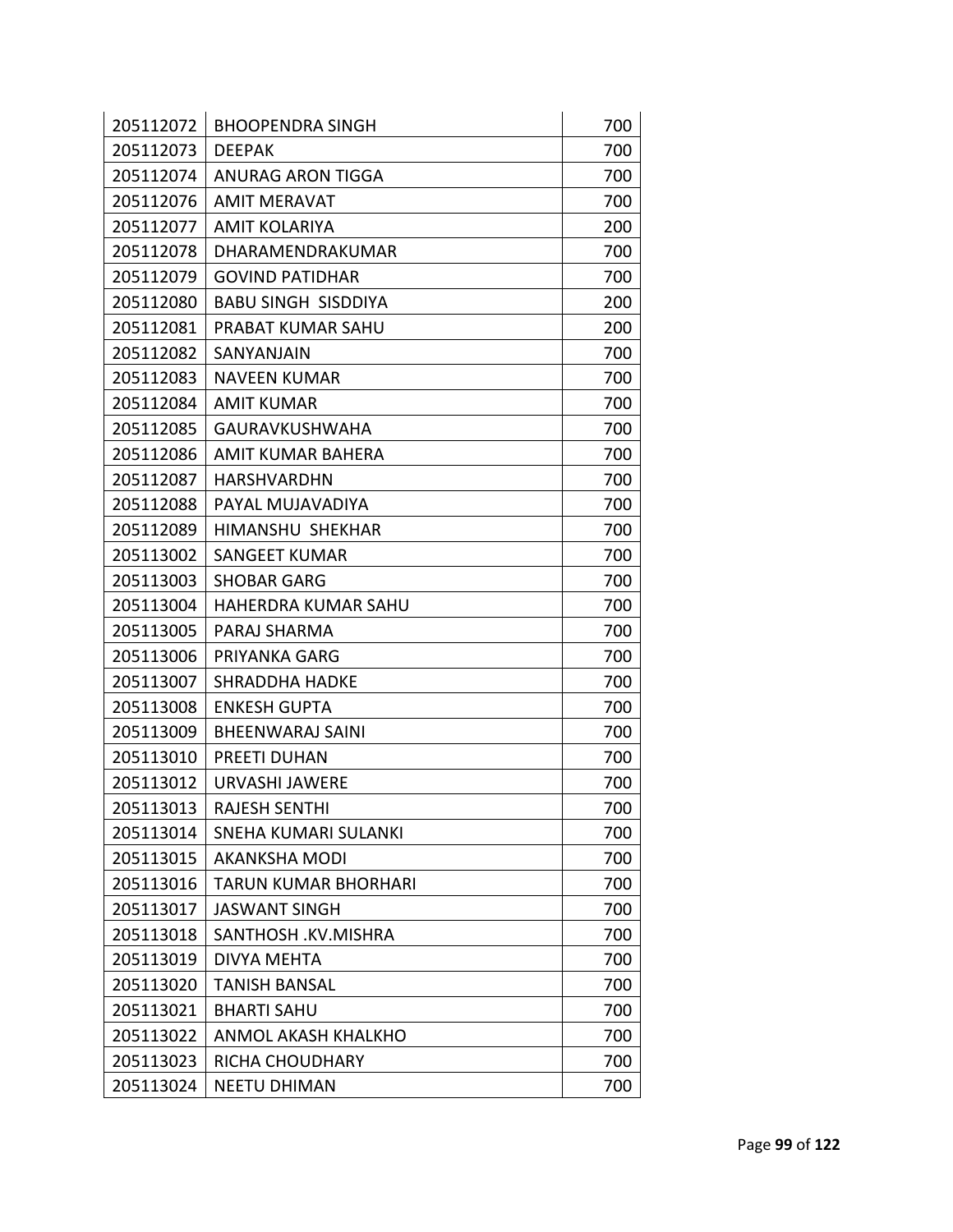| 205113025 | <b>AKSHAY GOGLE</b>          | 700 |
|-----------|------------------------------|-----|
| 205113026 | <b>SHARAD MOTHAY</b>         | 700 |
| 205113028 | <b>ALKA SAILWAR</b>          | 700 |
| 205113029 | <b>VIJENDRA SINGH JADAUN</b> | 700 |
| 205113030 | POOJA RANI LAMBA             | 700 |
| 205113031 | NISHA YADAV                  | 200 |
| 205113032 | ARIHANT KUMAR JAIN           | 700 |
| 205113033 | <b>AKASH HIRKF</b>           | 700 |
| 205113034 | <b>AVANISH KUMAR TIWARI</b>  | 700 |
| 205113035 | <b>SHWETA KUMARI</b>         | 700 |
| 205113036 | <b>ATUL MALAKAR</b>          | 700 |
| 205113037 | <b>ABHSHEK GUPTA</b>         | 700 |
| 205113039 | <b>NIMIT BANSAL</b>          | 700 |
| 205113040 | <b>NOSHEEN PATHAN</b>        | 700 |
| 205113041 | <b>ANKIT SUWAL</b>           | 700 |
| 205113042 | <b>KAPIL SINGH</b>           | 700 |
| 205113044 | <b>SWATI BHARDWAJ</b>        | 700 |
| 205113046 | <b>RANI RAI</b>              | 700 |
| 205113048 | <b>VINEET KUMAR</b>          | 700 |
| 205113049 | <b>ROHIT JAIN</b>            | 700 |
| 205113050 | <b>GOPAL MODI</b>            | 700 |
| 205113051 | <b>NITHIN ITARE</b>          | 700 |
| 205113052 | <b>ABHISHEK SINGH TOMAR</b>  | 700 |
| 205113055 | <b>RAHUL GUPTA</b>           | 700 |
| 205113062 | <b>SUNIL KUMAR BHARTI</b>    | 700 |
| 205113064 | AYUSH GUPTA                  | 700 |
| 205113065 | <b>VINOD KUMAR MISHRA</b>    | 700 |
| 205113066 | <b>ALOK KUMAR</b>            | 700 |
| 205113067 | <b>NADEEM BHATI</b>          | 700 |
| 205113069 | <b>JABIR ANSARI</b>          | 700 |
| 205113073 | <b>JITENDRA NAGAR</b>        | 700 |
| 205113074 | <b>ARVIVEI RAIPVT</b>        | 700 |
| 205113076 | UDAY RANJAN                  | 700 |
| 205113077 | ARUN KUMAR MEENA             | 700 |
| 205113079 | <b>ROHIT VERMA</b>           | 200 |
| 205113080 | <b>M.PRANAY</b>              | 200 |
| 205113081 | GUNTAMUKKALA RAVI KUMAR      | 200 |
| 205113082 | <b>SHANTANU KUMAR</b>        | 700 |
| 205113083 | <b>ARPIT GUPTA</b>           | 700 |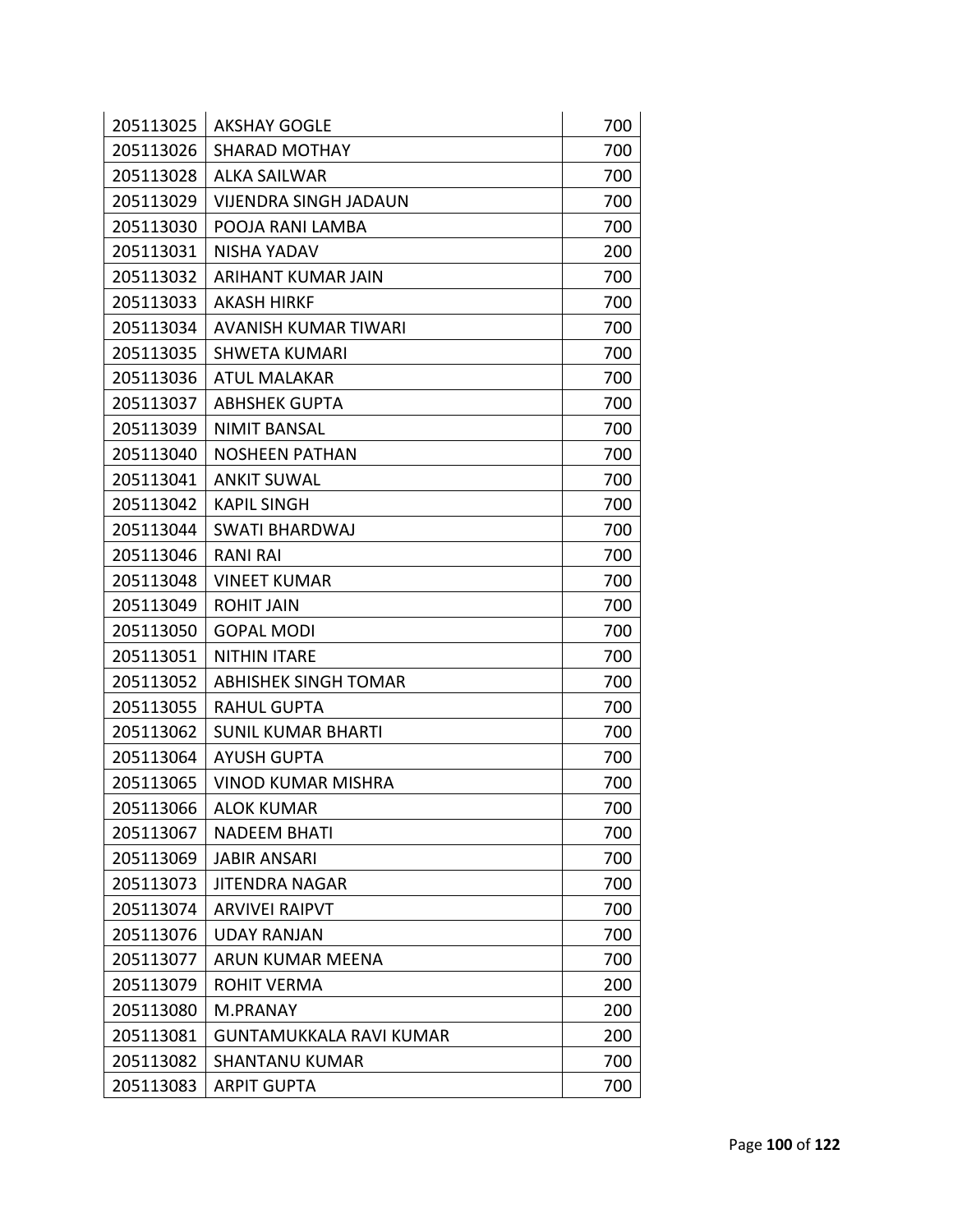| 205113085 | <b>JYOTI KUMARI</b>        | 700 |
|-----------|----------------------------|-----|
| 205113086 | <b>TILLING TADI</b>        | 700 |
| 205113087 | <b>MAHESH PAIK GAONKAR</b> | 700 |
| 205113088 | M.MAHESH                   | 700 |
| 205113089 | <b>VISHAL GUPTA</b>        | 700 |
| 206112001 | <b>DIVYA PATEL</b>         | 700 |
| 206112005 | <b>GANGAN KUMAR MURUMU</b> | 700 |
| 206112008 | ANIL KUMAR DSHEED          | 700 |
| 206112010 | PALASH CH ROY              | 700 |
| 206112011 | <b>AMIT RAGHUWARSHI</b>    | 700 |
| 206112012 | <b>BHIMA RAJU PUKKALLA</b> | 700 |
| 206112013 | RAJARAM JAISWAL            | 700 |
| 206112018 | <b>ANU JAMES</b>           | 200 |
| 206112019 | <b>RAVI KUMAR</b>          | 700 |
| 206112020 | <b>PARTH PATNE</b>         | 700 |
| 206112021 | PRABHAKAR SINGH            | 700 |
| 206112022 | <b>KALYAN VENKATESH</b>    | 700 |
| 206112023 | <b>ANKUR NIGAM</b>         | 700 |
| 206112025 | RAMYA A.V                  | 700 |
| 206112026 | RAMAKRISHAN GURJAR         | 700 |
| 206112028 | VARADHAN                   | 700 |
| 206112030 | LOKESH.S                   | 700 |
| 206112031 | K BALUMAHENDRA             | 700 |
| 206112032 | V. RAJ KUMAR               | 700 |
| 206112033 | <b>MVR PURNA KUMAR</b>     | 700 |
| 206113001 | RAJASHEKAR REDDY           | 700 |
| 206113003 | <b>SURESH KUMAR</b>        | 700 |
| 206113006 | <b>HIMANSHU KUMAR</b>      | 700 |
| 206113009 | A.K.VEERAKUMAR             | 700 |
| 206113010 | K.PRIYANKA                 | 700 |
| 206113011 | <b>DESHPANDE MANDER</b>    | 700 |
| 206113012 | <b>VANKEYDE KARUNAKAR</b>  | 700 |
| 206113013 | M.PRASAD                   | 700 |
| 206113015 | <b>GUBBA NEERAJA</b>       | 700 |
| 206113016 | ASHWINI SHANMUGAM          | 700 |
| 206113017 | <b>S.VINOD KUMAR</b>       | 700 |
| 206113018 | K.N.V.SURESH               | 700 |
| 206113019 | <b>HEMENDRA SINGH</b>      | 200 |
| 206113020 | <b>SANJIV KUMAR</b>        | 700 |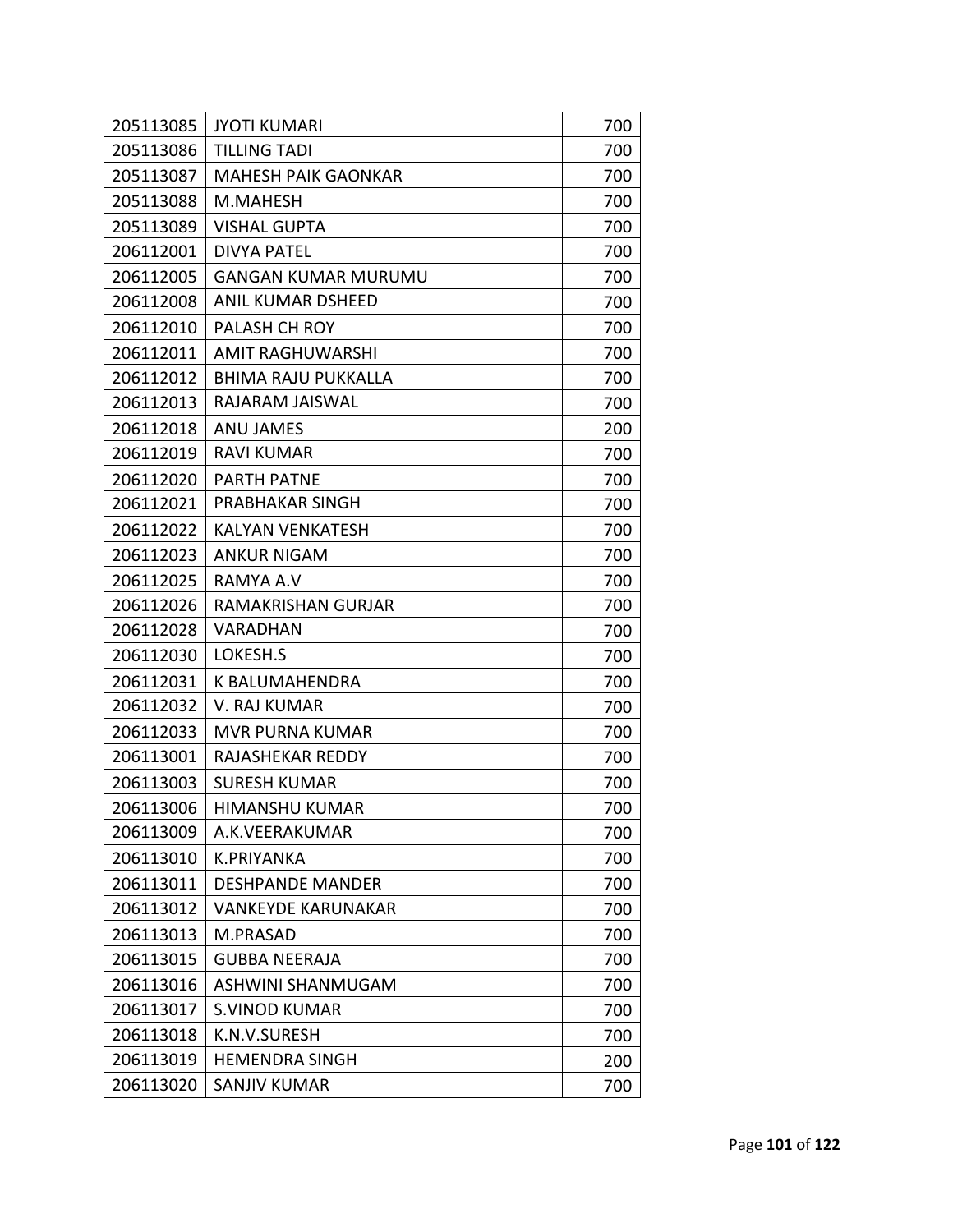| 206113021 | <b>PAWAN DHURVEY</b>            | 700 |
|-----------|---------------------------------|-----|
| 206113022 | <b>KAPIL</b>                    | 700 |
| 206113023 | <b>ANKUR MARWAR</b>             | 200 |
| 206113024 | <b>BABY SYLA.L</b>              | 200 |
| 206113025 | SINGH AMIT JAIPRAKASH           | 700 |
| 206113026 | SREEDHAR REDDY.K                | 700 |
| 206113027 | <b>ABHISHEK AGRWAL</b>          | 700 |
| 206113029 | BHOPENDRA KUMAR AHIRWAL         | 700 |
| 206113030 | <b>B.PADMA PRIYA</b>            | 700 |
| 206113031 | <b>HITU BISWAS</b>              | 700 |
| 206113032 | <b>ABHAY KUMAR SWAMI</b>        | 700 |
| 206113033 | <b>ABHISHEK SONI</b>            | 700 |
| 206113034 | <b>HEMALATHAK</b>               | 700 |
| 207112001 | MOHAMED FAROOQ .E.K             | 700 |
| 207112002 | PERIYASAMY.A                    | 700 |
| 207112004 | ANNOP.S                         | 700 |
| 207112005 | <b>HANUMANTHU RAO</b>           | 700 |
| 207112006 | <b>HRISHIKESAN.VM</b>           | 700 |
| 207112008 | <b>D.SREE REKHA MANOGNA</b>     | 700 |
| 207112009 | D.POORNIMA                      | 700 |
| 207112010 | <b>M.NARESH KUMAR</b>           | 700 |
| 207112011 | ABHLASH.RS                      | 700 |
| 207112012 | <b>P.RAMESH</b>                 | 700 |
| 207112013 | <b>SANDEEP CS</b>               | 700 |
| 207112014 | <b>KIRAN KAMINI GAUTAM</b>      | 700 |
| 207112015 | AVINASH.B                       | 700 |
| 207112016 | MOHENDRA NATH.M                 | 700 |
| 207112018 | ASHA RADHAKRISHNAN              | 700 |
| 207112020 | <b>BALAGANESH.B</b>             | 700 |
| 207112021 | <b>VIMESH KRISHNA</b>           | 700 |
| 207112024 | <b>INTHUMATHI CHADRASEKARAN</b> | 700 |
| 207112026 | ROSHIMA.T.V                     | 700 |
| 207112027 | <b>GIJO YOYAKEY</b>             | 700 |
| 207112029 | <b>SHIVA KRISHNA</b>            | 700 |
| 207112030 | P.VIOD RAMAN                    | 700 |
| 207113001 | <b>JITHIN.K</b>                 | 700 |
| 207113002 | <b>BIJAY KUMAR SINGH</b>        | 700 |
| 207113004 | <b>G.RAJESH</b>                 | 700 |
| 207113005 | <b>KVVS SRINIVAS</b>            | 700 |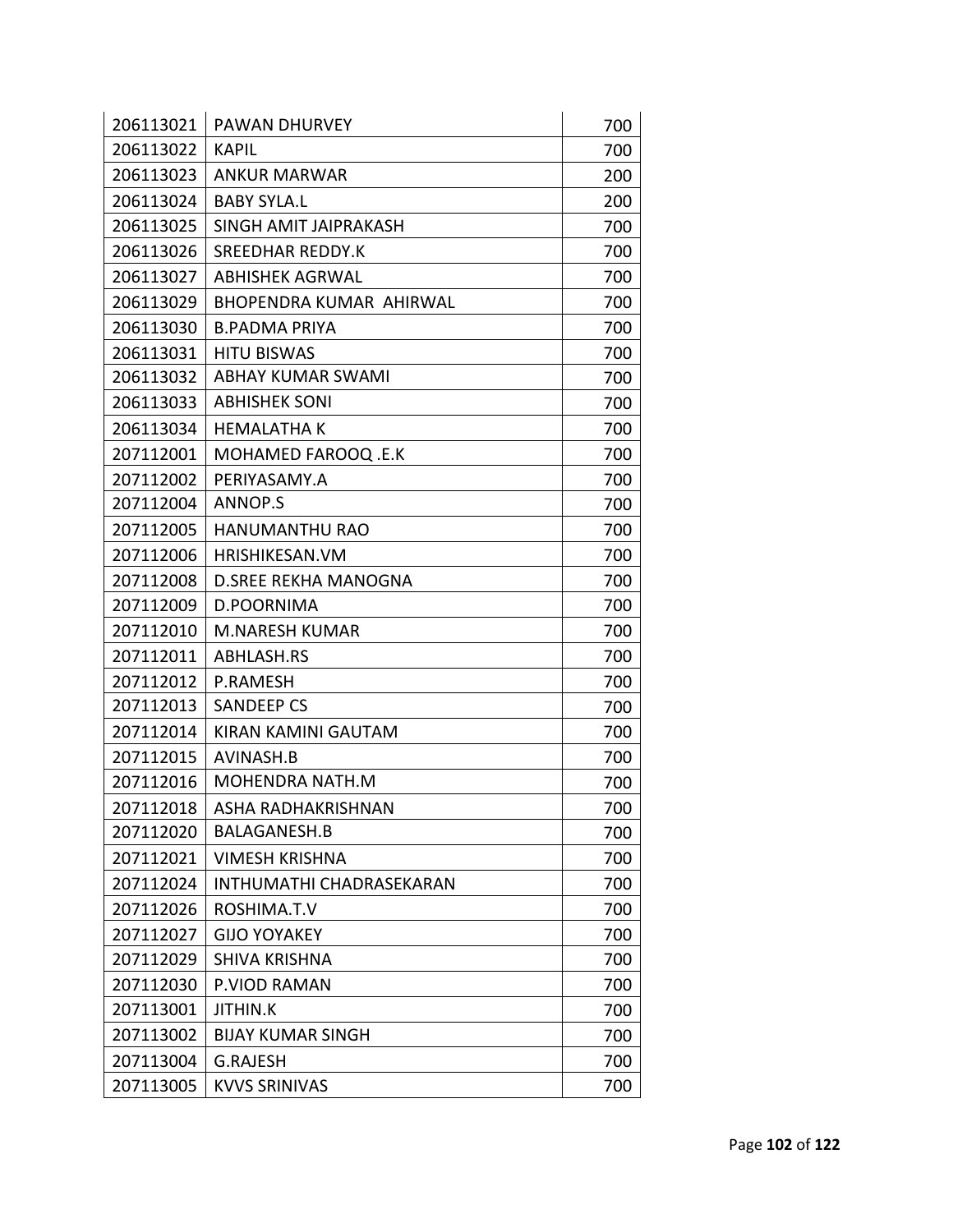| 207113007 | <b>B.KIRAN GOMANGO</b>    | 700 |
|-----------|---------------------------|-----|
| 207113008 | ARAVIND RAJ .A            | 700 |
| 207113010 | RAMBABU                   | 700 |
| 207113011 | RAHUL.P                   | 700 |
| 207113012 | <b>JAIHAR SHAMEEM.M</b>   | 700 |
| 207113013 | <b>RISHABH KUMAR</b>      | 700 |
| 207113015 | <b>B.VIJAY KUMAR</b>      | 700 |
| 207113016 | P.MURALI KRISHNA          | 700 |
| 207113017 | <b>BOOMIRAJAN</b>         | 700 |
| 207113018 | A.GANESAN                 | 700 |
| 207113019 | M ANURADHA                | 700 |
| 207113020 | AGILIN PRASANTINI A       | 200 |
| 207113021 | <b>BOTTARAM</b>           | 700 |
| 207113022 | <b>RAJIV AUGUSTINE</b>    | 700 |
| 207113023 | YALAMALA NARENDRA BABU    | 700 |
| 207113024 | MURALI.M                  | 700 |
| 207113025 | SHETEEN.M                 | 700 |
| 207113026 | SANOOP.N.V                | 700 |
| 207113027 | <b>NIKHIL CHAUDARY</b>    | 700 |
| 207113028 | SABYASACHI BEHERA         | 700 |
| 207212003 | <b>GINIBABU</b>           | 700 |
| 207212004 | <b>VIJG KUMAR</b>         | 700 |
| 207212010 | C.H. RAJEEV               | 700 |
| 207212012 | SYAMPRASAD                | 700 |
| 207212013 | SRINIVAS RADDY.G          | 700 |
| 207212014 | <b>S.SANJEEVA RAYUDAU</b> | 700 |
| 207212016 | <b>NARENDRA SATHVIK.R</b> | 700 |
| 207212017 | T.aswini                  | 700 |
| 207212018 | AVINASH.N.P               | 200 |
| 207212020 | MANOJ.R                   | 700 |
| 207212021 | LINGARALEL.M              | 700 |
| 207212022 | MANJUNATA.T.M             | 700 |
| 207212024 | <b>GOWNIVARKAR.T</b>      | 700 |
| 207212025 | <b>NANDAM SRINIVASH</b>   | 700 |
| 207212026 | <b>RICHU SEBASTIAN</b>    | 700 |
| 207212028 | M.SASIDHAR                | 700 |
| 207212029 | SREEVATSAR.R.S.S.D        | 700 |
| 207212030 | P.PRAVEEN KUMAR           | 700 |
| 207213001 | KATHIRPALLY DHANASEKHAR   | 700 |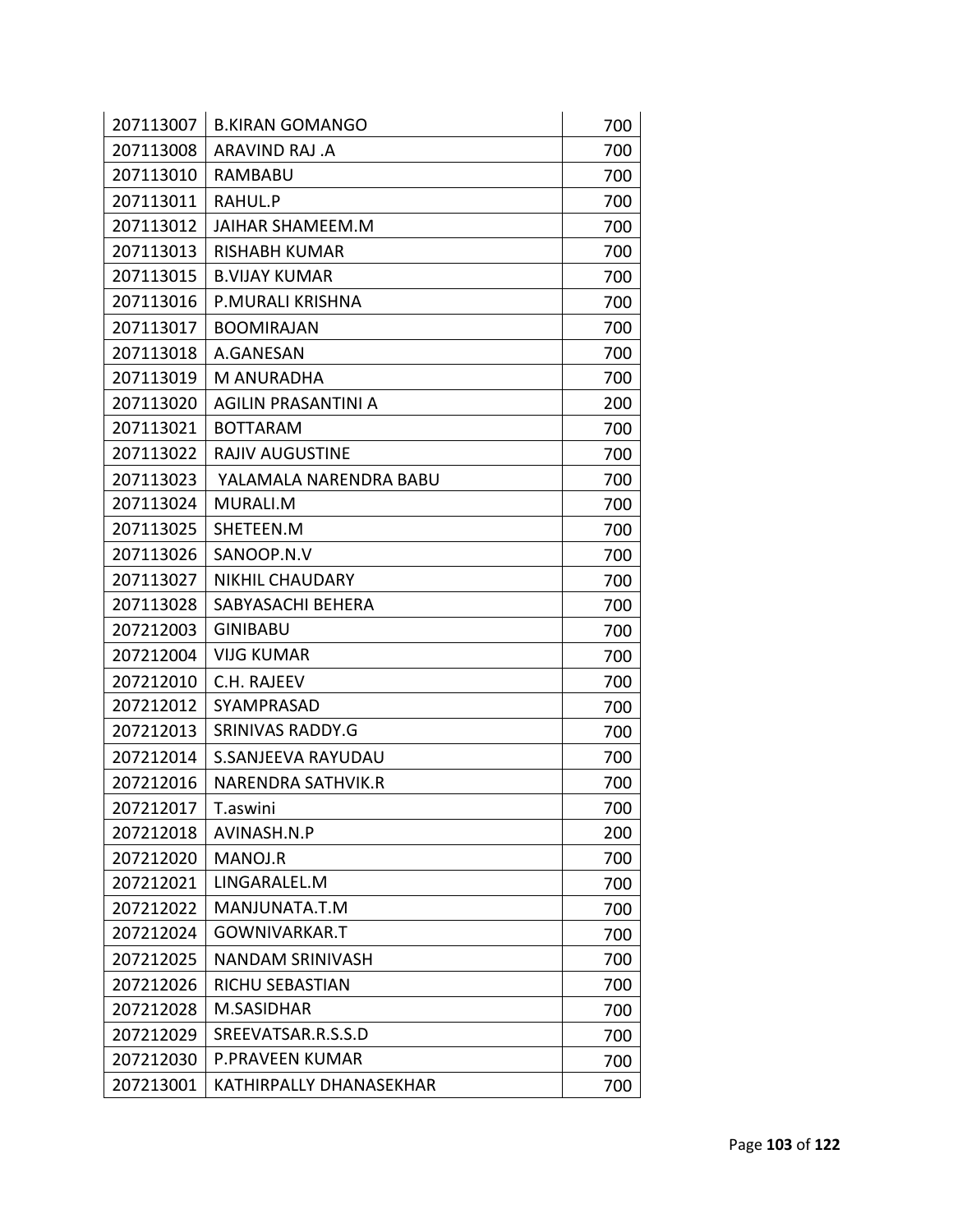| 207213002 | Y.VAMSHIDHAR                    | 700 |
|-----------|---------------------------------|-----|
| 207213003 | AYOOB.V.P                       | 700 |
| 207213005 | <b>G.GANESH</b>                 | 700 |
| 207213006 | <b>E.SARATH</b>                 | 200 |
| 207213007 | <b>CH.VINAY</b>                 | 700 |
| 207213009 | KOCHARA RAVI RATNA ROJA         | 700 |
| 207213011 | <b>DURJADISH DAS</b>            | 700 |
| 207213013 | MANGADODDI SHIVAKUMAR YADAV     | 700 |
| 207213014 | <b>DEVENDRA VARMA</b>           | 700 |
| 207213016 | MIDHUN.M                        | 700 |
| 207213018 | P.VAMSHI                        | 700 |
| 207213019 | <b>BENSON P.THOMAS</b>          | 700 |
| 207213021 | A.SUBHASH KUMAR REDDY           | 200 |
| 207213023 | NITESH BALOTIA                  | 700 |
| 207213024 | Y NARENDRA BABU                 | 700 |
| 207213025 | SATVEER SINGH                   | 700 |
| 207213026 | RAI RAMAKRISHNA                 | 700 |
| 207213027 | <b>ARIF SHAIK</b>               | 700 |
| 207213028 | HASANAPURAM PRIYANKA            | 700 |
| 207213029 | RAMACHANDRARAO PYDI             | 700 |
| 208112001 | SAI MAHESH.M.B                  | 700 |
| 208112002 | <b>ESWAR</b>                    | 700 |
| 208112003 | <b>CH SANDEP</b>                | 700 |
| 208112004 | <b>SURAJ KUMAR SINGH</b>        | 700 |
| 208112007 | SUDHEEP.S                       | 700 |
| 208112008 | <b>BISHWAJEET SAH</b>           | 200 |
| 208112009 | <b>GUDURA LAKSHMI SHIREESHA</b> | 700 |
| 208112011 | RENJITH H.KUMAR                 | 700 |
| 208112015 | <b>SURUCHI KUMARI</b>           | 700 |
| 208112016 | <b>KAPIL</b>                    | 700 |
| 208112017 | <b>D SHYAM REDDY</b>            | 700 |
| 208112018 | RAJESWAR RAJENDRAN              | 700 |
| 208112019 | FAYIZ.T.K                       | 700 |
| 208112020 | ANISH.T.T                       | 700 |
| 208112021 | <b>SHSHIDHAR</b>                | 700 |
| 208112022 | O.RAMAKDRAN                     | 700 |
| 208112023 | <b>DOKI NAVEEN</b>              | 700 |
| 208112024 | <b>B SRINIVAS RAO</b>           | 700 |
| 208112025 | <b>MODEPALLI NAGARJUNA</b>      | 700 |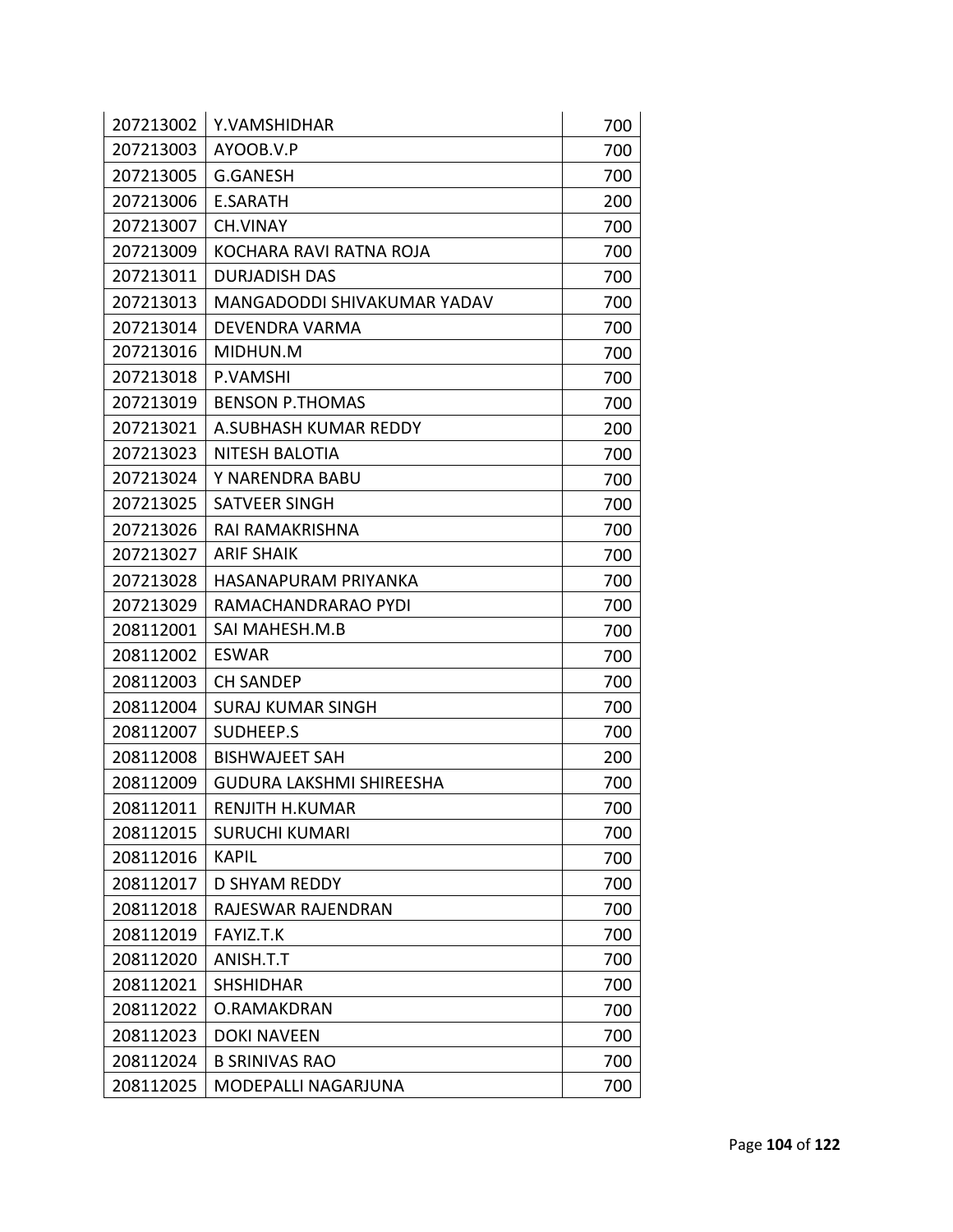| 208112026 | P GURU PRATHAP REDDY           | 700 |
|-----------|--------------------------------|-----|
| 208112027 | <b>SARVESH AZAD</b>            | 700 |
| 208112028 | <b>B.ANIL KUMAR</b>            | 700 |
| 208112030 | Arpitachowdary                 | 700 |
| 208112031 | <b>R.S.NITHIN KOLORE</b>       | 700 |
| 208113001 | CHAKKARAPANI.P                 | 700 |
| 208113002 | <b>PRAPIN</b>                  | 200 |
| 208113004 | <b>KOMPELLA PHANI</b>          | 200 |
| 208113005 | PADAMCHANDRA R.KOLHE           | 700 |
| 208113006 | <b>ANIL KUMAR.B</b>            | 700 |
| 208113007 | <b>CHAITANYA.K</b>             | 700 |
| 208113008 | PATEL JAY.K                    | 700 |
| 208113010 | <b>CYNTHIA C M</b>             | 700 |
| 208113011 | <b>OMKAR PATIL</b>             | 700 |
| 208113012 | P.HARIBABU                     | 700 |
| 208113013 | <b>C.SUDHEER REDDY</b>         | 700 |
| 208113014 | K.VIDYASAGAR                   | 200 |
| 208113016 | <b>WASIM AHMED.I</b>           | 700 |
| 208113017 | <b>SHADAB ALAM</b>             | 700 |
| 208113018 | <b>K.SUDHAKAR</b>              | 700 |
| 208113019 | CHINTHALA SAI MOUNICA          | 700 |
| 208113020 | <b>KALESU DEEPAK</b>           | 700 |
| 208113021 | KARTHICK .D                    | 700 |
| 208113022 | <b>KARTHIK REDDY ENDURITHI</b> | 700 |
| 208113023 | <b>VINEETHPALLIYEMBIL</b>      | 700 |
| 208113024 | <b>B.VINAY KUMAR</b>           | 700 |
| 208113025 | <b>GURAV METHA</b>             | 700 |
| 208113026 | <b>DEEPTHIP</b>                | 200 |
| 208113027 | <b>S.SRIKANTH</b>              | 700 |
| 208113028 | <b>SYAM KUMAR.M</b>            | 700 |
| 208113029 | <b>BHUVANESWARIT</b>           | 700 |
| 208212002 | MAHENDRA.P                     | 700 |
| 208212003 | <b>K.G.DIGISH</b>              | 700 |
| 208212004 | <b>SUNIRMAL SARDAR</b>         | 700 |
| 208212005 | MUHAMMD ASWIM.C                | 700 |
| 208212006 | RAHUL.R                        | 700 |
| 208212007 | RANGASWAMY.B                   | 700 |
| 208212008 | MOHAMMED SHAMEEL.K.K           | 700 |
| 208212009 | SUMAN.P                        | 700 |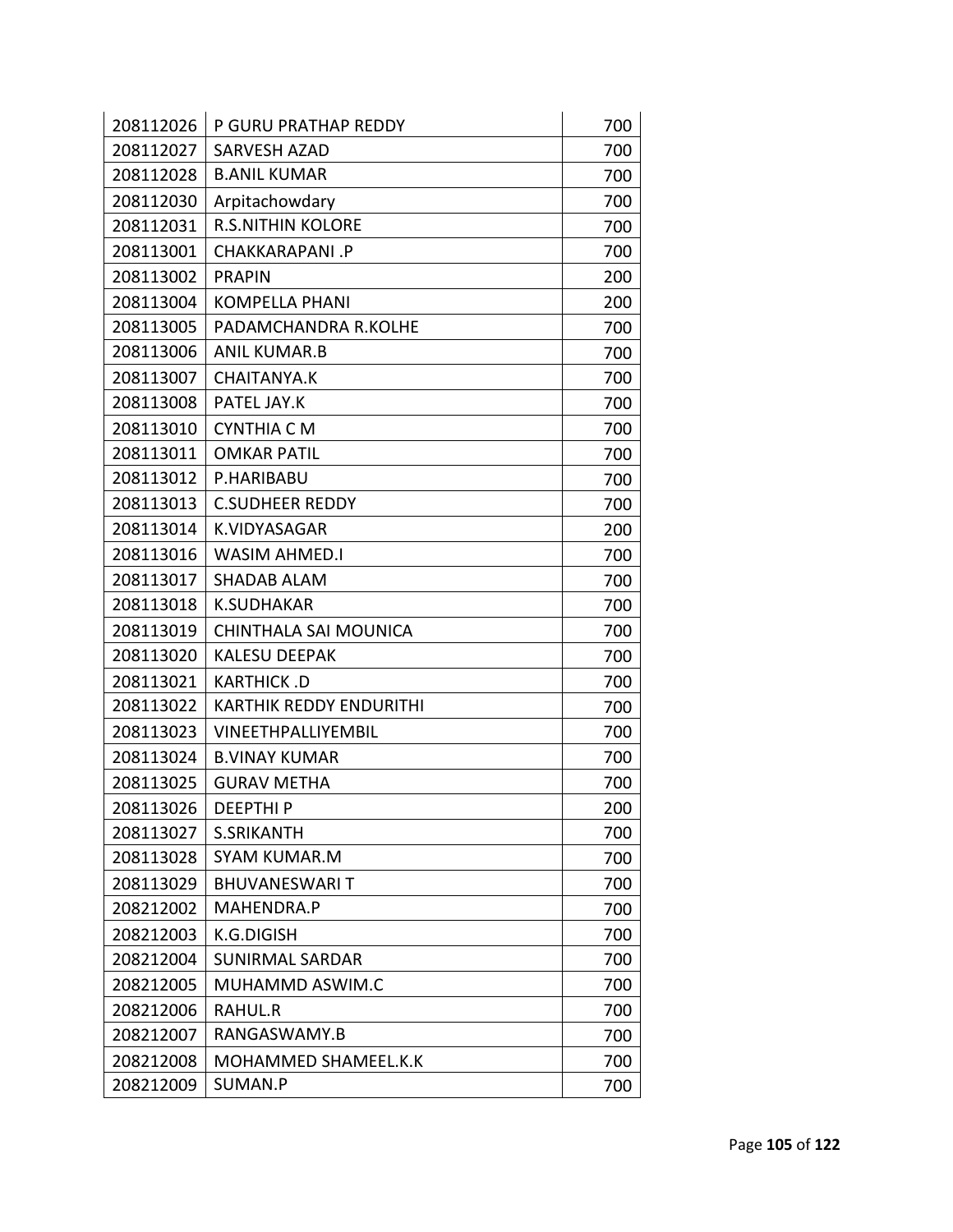| 208212010 | <b>BHAVAT NALLUVI</b>        | 700 |
|-----------|------------------------------|-----|
| 208212011 | <b>GANTASALA SRINIVAS</b>    | 200 |
| 208212012 | JEPHY JOY                    | 700 |
| 208212013 | <b>BALAKRISHNA.K</b>         | 700 |
| 208212014 | <b>BIBIN CHERIAN</b>         | 700 |
| 208212015 | SANDEEP.R                    | 700 |
| 208212018 | SETHU RAM.V                  | 700 |
| 208212019 | <b>SALIH SULAIMAN</b>        | 700 |
| 208212020 | P.SUMANTH                    | 700 |
| 208212021 | <b>HARI SHANKER.P.S</b>      | 700 |
| 208212022 | A.NAGA GANESH                | 700 |
| 208212023 | A.RAUSJEL ROW                | 700 |
| 208212024 | <b>DEEVEIKER</b>             | 700 |
| 208212025 | <b>M.SATISH PRUSTY</b>       | 700 |
| 208212026 | MD.ABBAS                     | 200 |
| 208212027 | <b>C.GANGEDHAR</b>           | 700 |
| 208212028 | <b>MAUMOHAN SINGH</b>        | 700 |
| 208212029 | <b>BHARATH KUMAR.K</b>       | 700 |
| 208212030 | DINESH.J                     | 700 |
| 208213001 | SATYANARAYAN PADHAN          | 700 |
| 208213002 | <b>D.MOKSHA</b>              | 700 |
| 208213003 | <b>AVINASH KUMAR</b>         | 700 |
| 208213004 | <b>GIREESH KUMAR K.M</b>     | 700 |
| 208213005 | RAVINDRA G.HANOTICA          | 700 |
| 208213007 | <b>KARRA VISHNU</b>          | 700 |
| 208213008 | RAHUL P.R                    | 700 |
| 208213009 | <b>PRAVEEN REDDY</b>         | 700 |
| 208213010 | SHAH VIRAG.H                 | 700 |
| 208213011 | <b>ABHISEK SUKLA</b>         | 700 |
| 208213012 | <b>CHADARAM JAGADEESH</b>    | 700 |
| 208213013 | TAMATAPU BHASKAR RAO         | 700 |
| 208213014 | CHAPPEDI VENKATARATNAN       | 700 |
| 208213015 | M.RAINAH                     | 700 |
| 208213018 | <b>BINEESH MATHEW</b>        | 700 |
| 208213019 | <b>KRITIKA DAS</b>           | 700 |
| 208213020 | <b>GAUTHAM KUMAR</b>         | 700 |
| 208213022 | <b>KOTESWARA RAO NALLURI</b> | 700 |
| 208213023 | <b>T.RAMESH</b>              | 700 |
| 208213025 | P.PRADEEP                    | 700 |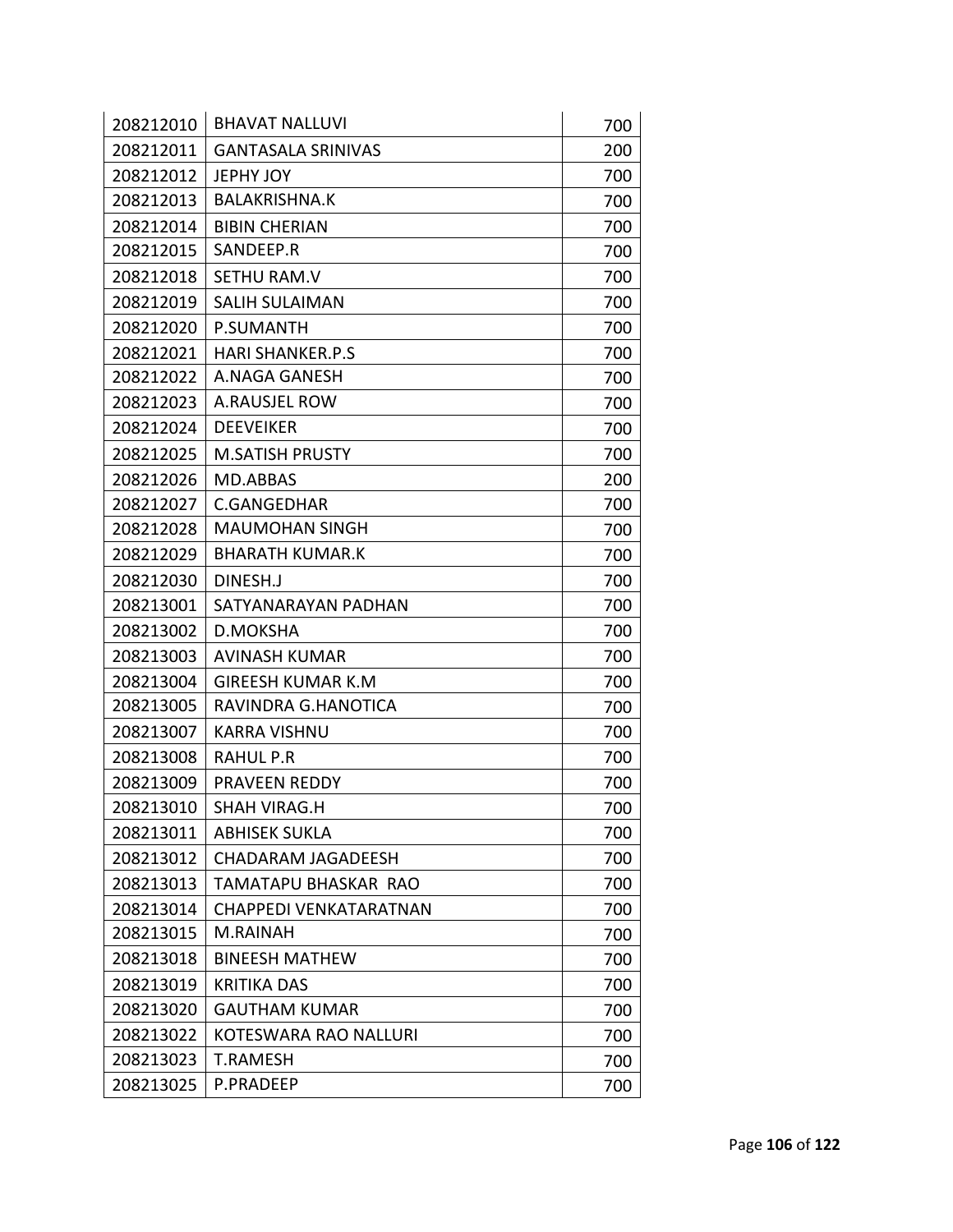| 208213026 | <b>MARADA GANESH KUMAR</b>     | 700 |
|-----------|--------------------------------|-----|
| 208213027 | <b>VISHNUDAS THANIEL.S</b>     | 700 |
| 208213028 | <b>K.SRIKANTH BAB</b>          | 700 |
| 208213030 | <b>SACHIN CHOWHAN</b>          | 700 |
| 208213031 | ASWIN PANDIYAN.P               | 700 |
| 211212001 | MADHUSUDHANA M                 | 700 |
| 211212002 | <b>SIVA NANDA REDDY</b>        | 700 |
| 211212003 | <b>NISHANT KHATRA</b>          | 700 |
| 211212005 | <b>SHAFEEK AMBOOKANDAN</b>     | 700 |
| 211212006 | G.M.RAJU                       | 700 |
| 211212009 | <b>CHANCHAL DEWONGAN</b>       | 700 |
| 211212010 | <b>DELEEP KUMAR</b>            | 200 |
| 211212011 | <b>P.PRAVEEN</b>               | 700 |
| 211212013 | ANKUSH AGARWAL                 | 700 |
| 211212014 | <b>HEMPRAKASH SAHU</b>         | 700 |
| 211212015 | PEEJUISH SHARMA                | 700 |
| 211212021 | SREENATH.K.T                   | 700 |
| 211212023 | KAUSHAL PRASAD                 | 700 |
| 211212024 | <b>DHAMENDRA KUMAR</b>         | 700 |
| 211212025 | <b>RAJESH MISTRA</b>           | 700 |
| 211212027 | <b>U.ANUSHA</b>                | 700 |
| 211212028 | <b>KRISHNARAJ</b>              | 200 |
| 211213001 | <b>AMAL REGI HUSAIN</b>        | 700 |
| 211213002 | <b>DIPJYOTI BARMAN</b>         | 700 |
| 211213003 | ABHIJIT .R                     | 700 |
| 211213005 | <b>G.KRISHNAMURTHY</b>         | 700 |
| 211213006 | <b>VIJYA KUMAR, R</b>          | 200 |
| 211213007 | <b>UNNI KRISHANAM.S</b>        | 700 |
| 211213009 | S.SAI KUMAR                    | 700 |
| 211213012 | MINHAJ AHMED ANSARI            | 700 |
| 211213013 | <b>SREERAG M</b>               | 700 |
| 211213014 | <b>K.VINAY</b>                 | 700 |
| 211213016 | <b>BALPUNOORI RAJYALAKSHMI</b> | 700 |
| 211213017 | <b>ARUN K THOMAS</b>           | 200 |
| 211213018 | AGHIL.M                        | 700 |
| 211213022 | <b>I.GIRISH</b>                | 700 |
| 211213023 | <b>B.CHATANYA KUMAR</b>        | 700 |
| 211213024 | <b>P.PREM KUMAR</b>            | 700 |
| 211213025 | <b>SURAJ VERMA</b>             | 700 |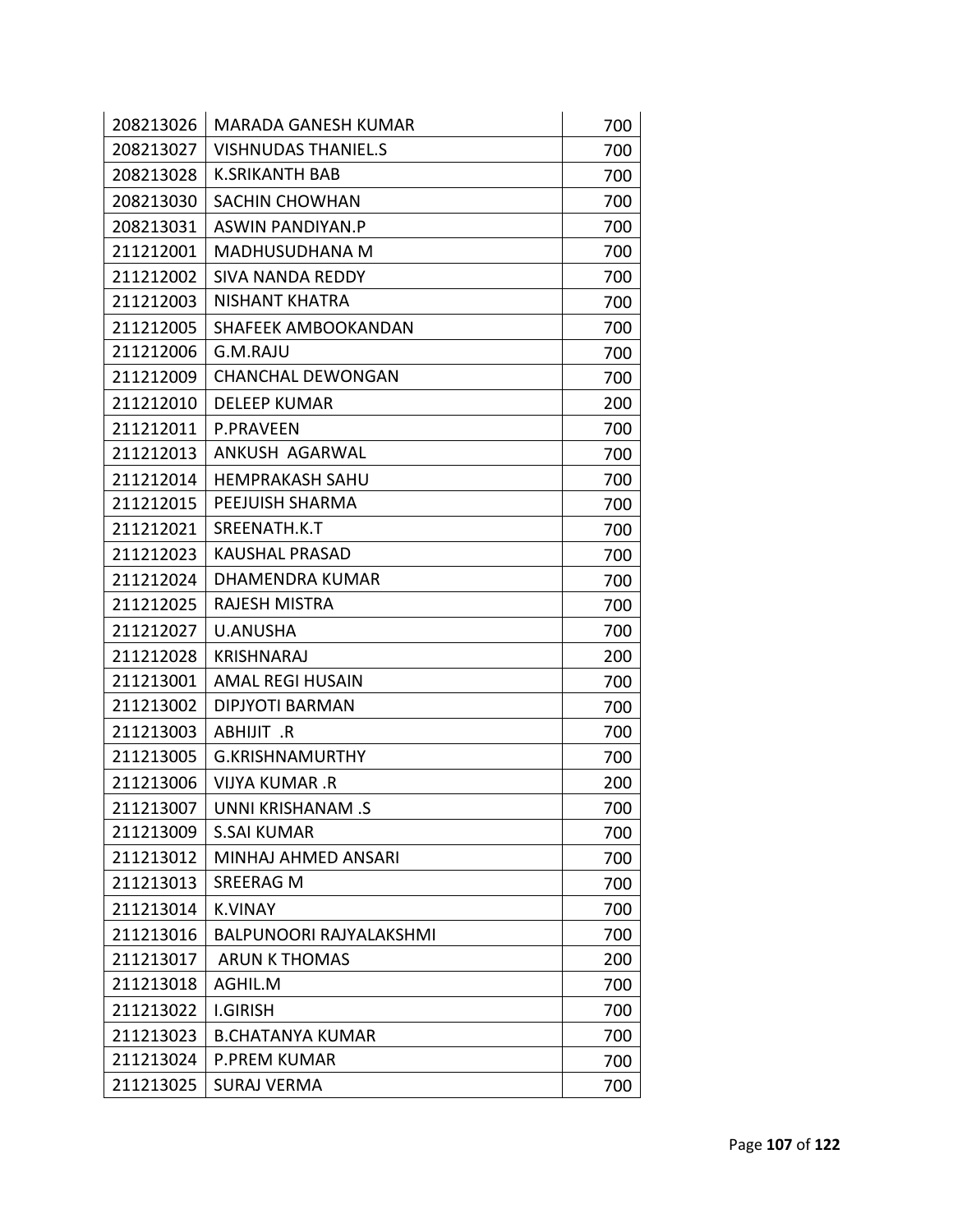| 211213026 | <b>ABHINAY KUMAR SINGH</b>      | 700 |
|-----------|---------------------------------|-----|
| 211213027 | <b>MANISH KUMAR</b>             | 700 |
| 211213029 | VINEESH.V                       | 700 |
| 211213030 | T.HIMASAGAR                     | 700 |
| 211312004 | <b>INDRANEEL NAYAK</b>          | 700 |
| 211312006 | SHAMBHU.KU.MAHATO               | 700 |
| 211312009 | ANEESH.C.R                      | 700 |
| 211312010 | ROHAN RAHUL PANDE               | 700 |
| 211312012 | <b>SUMIT RAJ</b>                | 700 |
| 211312013 | <b>KISANA NARNAWARE</b>         | 700 |
| 211312017 | <b>VINOD KUMAR</b>              | 700 |
| 211312025 | <b>BHARAT CHAUDHARI</b>         | 700 |
| 211312026 | <b>HARIKRISHNAN.S</b>           | 700 |
| 211312028 | <b>ANKUR GARG</b>               | 700 |
| 211312030 | AMOL.J.JAGTAP                   | 700 |
| 211312032 | SAH MH FAHIN ANWAR              | 700 |
| 211312033 | <b>GOVIND</b>                   | 200 |
| 211312034 | <b>MAVE YOGESH</b>              | 700 |
| 211312036 | E.KARTHIKEYAN                   | 700 |
| 211313001 | JABIR.K.K                       | 700 |
| 211313002 | <b>KAMAL KOSTA</b>              | 200 |
| 211313003 | <b>AKILESH SANU</b>             | 700 |
| 211313004 | <b>VISHAKH GOPI</b>             | 700 |
| 211313007 | MAHESH.T                        | 700 |
| 211313009 | <b>MAHESH PAITALE</b>           | 700 |
| 211313011 | <b>MAGAR MAYUR.V</b>            | 700 |
| 211313012 | <b>SUDARSHAN SINGH</b>          | 700 |
| 211313014 | ASHU KUMAR                      | 700 |
| 211313015 | <b>VIKAS MAMGE</b>              | 700 |
| 211313016 | UNMESH SHUKLA                   | 700 |
| 211313018 | <b>BHUPENDRA KUMAR SUDHAKAR</b> | 700 |
| 211313019 | <b>RAHVLCHOUDHARY</b>           | 700 |
| 211313020 | <b>AKASH SHRIVASTAVA</b>        | 200 |
| 211313021 | <b>RAJESH BISEN</b>             | 700 |
| 211313022 | PRABHAKAR KUMAR                 | 700 |
| 211313023 | <b>ABDUL BARI</b>               | 700 |
| 211313024 | <b>JINEESH K.B</b>              | 700 |
| 211313025 | <b>SURAJ KHOPE</b>              | 700 |
| 211313027 | <b>J.SATHISH KUMAR</b>          | 700 |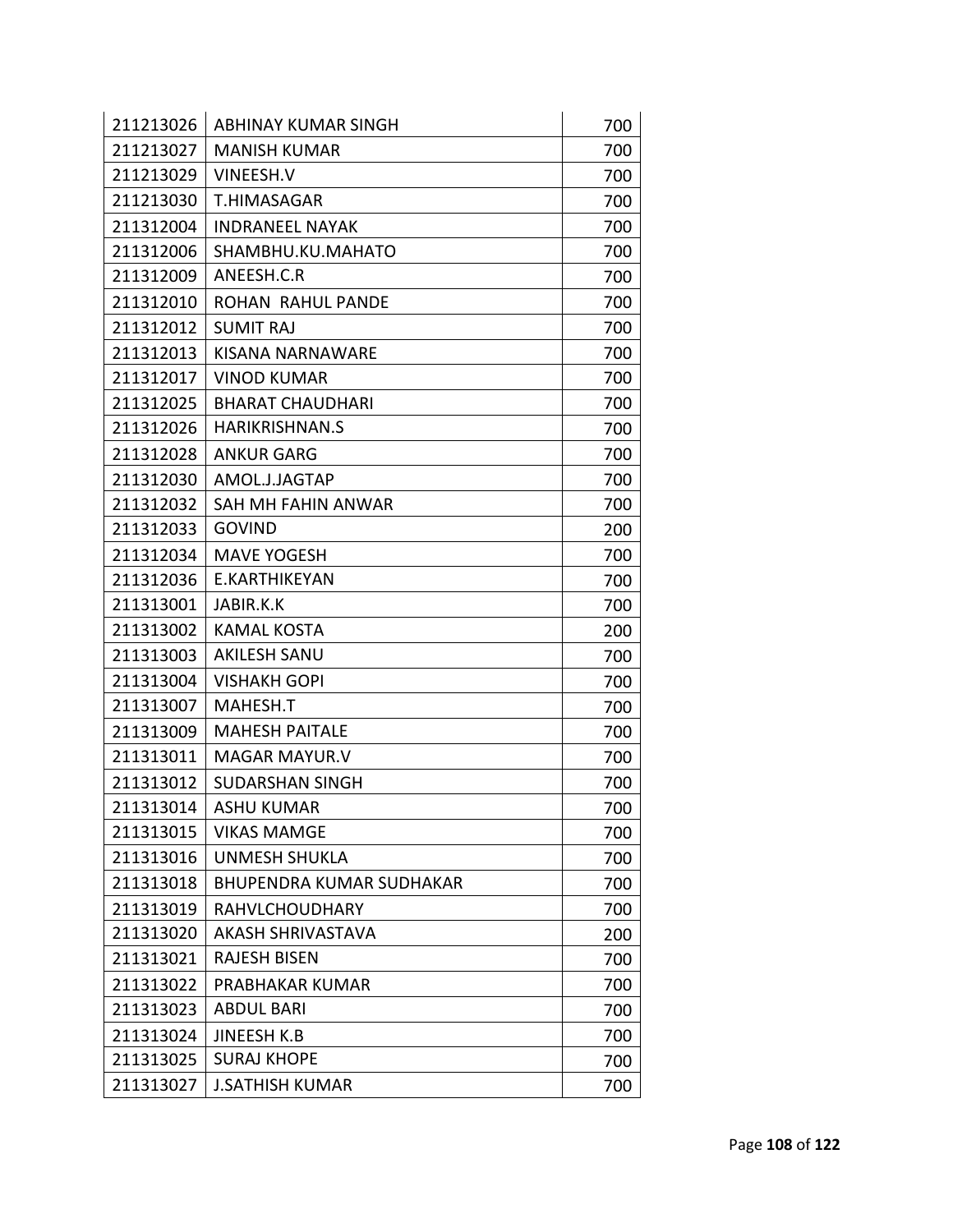| 211313028 | <b>HARI OM</b>                | 700 |
|-----------|-------------------------------|-----|
| 211313029 | <b>VEEPURU BHARGAVI</b>       | 700 |
| 211313030 | SREEKESH.K                    | 700 |
| 212112001 | RAVINDRA KALAMBE              | 700 |
| 212112002 | <b>MUHAMED NAHLAN</b>         | 700 |
| 212112004 | <b>NAVEEN KUMAR</b>           | 700 |
| 212112005 | <b>N.ASHOK</b>                | 200 |
| 212112006 | <b>DWIVEDI ABHAY YOGENDRA</b> | 700 |
| 212112007 | <b>SIVA PRAIADM</b>           | 700 |
| 212112008 | R.BHEEDKYAVAILD               | 700 |
| 212112010 | <b>M.VENKATESWAR RAO</b>      | 700 |
| 212112011 | <b>MOHD ASIF</b>              | 700 |
| 212112012 | <b>GOKULNATH.K</b>            | 700 |
| 212112013 | <b>DHOKALE NITHIN</b>         | 700 |
| 212112014 | ADSON JOSEMARDONA             | 200 |
| 212112015 | <b>MUKESH</b>                 | 700 |
| 212112016 | <b>CHANDA BABU NAID.P</b>     | 700 |
| 212112019 | AJIT.S.PATIL                  | 700 |
| 212112020 | ARAVIND.T.N                   | 700 |
| 212112021 | <b>KRANTHI KUMAR</b>          | 700 |
| 212112022 | M.PRABHAKARAN                 | 700 |
| 212112024 | ANOOP.UNNI                    | 700 |
| 212112025 | <b>SARATH KUMAR.K</b>         | 700 |
| 212112026 | A.VIPIN                       | 700 |
| 212112027 | <b>ALEX CHACKO.E</b>          | 700 |
| 212112028 | RAJEEV.K.MOHAN                | 700 |
| 212112029 | <b>JITHIN MON.T.V</b>         | 200 |
| 212112030 | SRIKANTH.S                    | 700 |
| 212112031 | SOORAJ.R                      | 700 |
| 212112032 | MEBIN.T.KURUVILA              | 700 |
| 212113001 | <b>VINAYAK JAIGUDE</b>        | 200 |
| 212113003 | ANOOP.RN                      | 200 |
| 212113004 | <b>SAMSHAD PM</b>             | 200 |
| 212113005 | <b>PATIL MONGESH.S</b>        | 200 |
| 212113006 | S.M.V.KARTHEEK                | 700 |
| 212113008 | <b>KOGAPU SUDHAKARA RAO</b>   | 200 |
| 212113009 | M.NEELAKANTA                  | 700 |
| 212113010 | MORE SACHIN.A                 | 200 |
| 212113011 | Y.CHANDRA SHEKHAR REDDY       | 700 |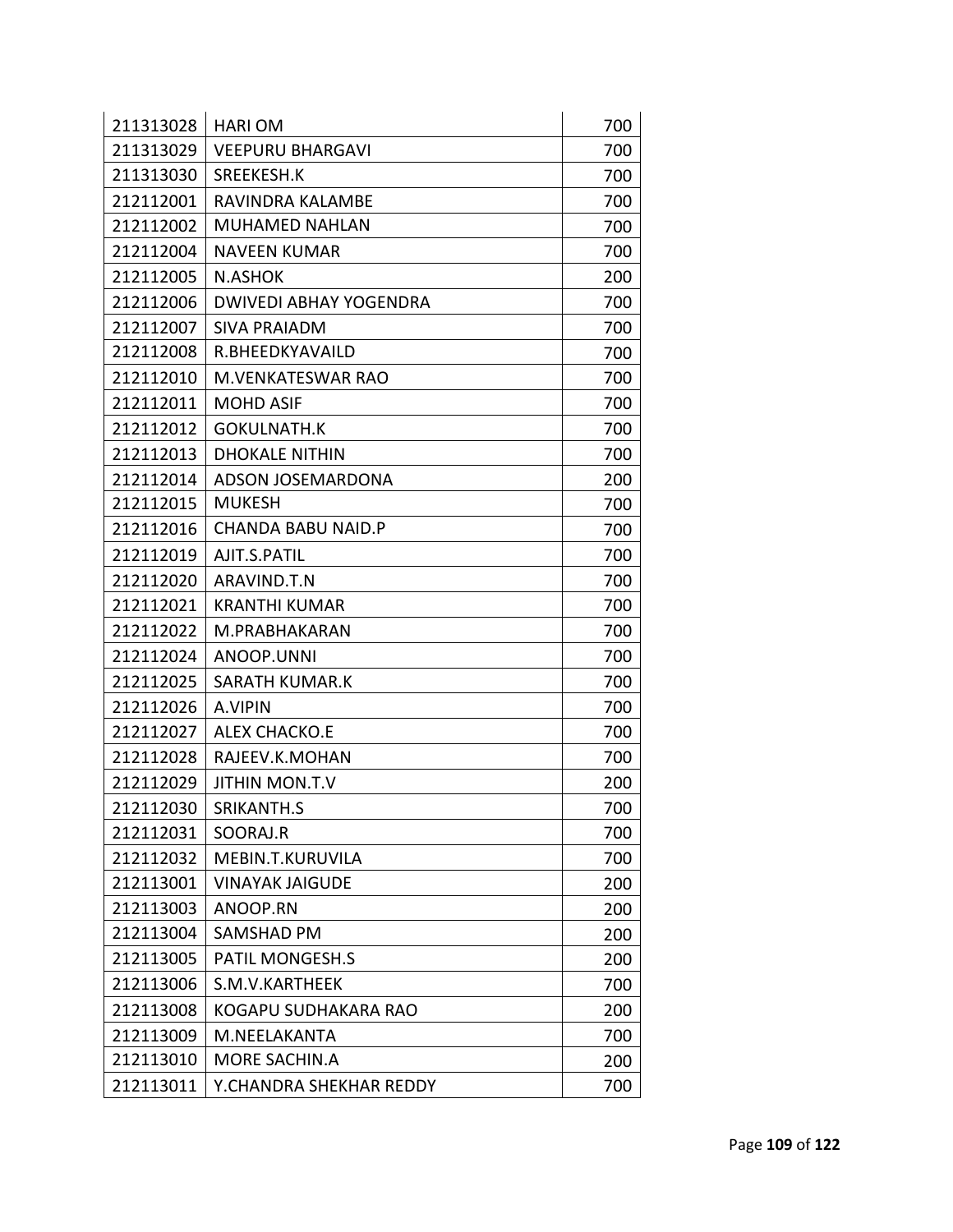| 212113012 | K.V.KRISHNA REDDY             | 700 |
|-----------|-------------------------------|-----|
| 212113013 | CHUNDURI VENKATA MAHESH KUMAR | 700 |
| 212113014 | S.RAMPRASAD                   | 700 |
| 212113015 | <b>M.VAMSI KRISHNAN</b>       | 700 |
| 212113017 | NISHANTH.M.V                  | 700 |
| 212113019 | <b>RAVI TEJA</b>              | 200 |
| 212113020 | YEERLA MYTHRI PRIYANKA        | 200 |
| 212113021 | P.HARIKIRAN                   | 700 |
| 212113022 | <b>JITHIN JAMES</b>           | 700 |
| 212113023 | NANDHU.K.R                    | 700 |
| 212113024 | <b>GOKUL SAJITH</b>           | 200 |
| 212113025 | <b>SAGAR KU.MURAK</b>         | 700 |
| 212113026 | SREERAJ.P                     | 700 |
| 212212001 | <b>K.SAI J YOTHEENDER</b>     | 200 |
| 212212002 | MANU.HARILAL                  | 700 |
| 212212003 | JITHIN.K.NAMBIAR              | 700 |
| 212212004 | <b>DIVESH KUMAR.C</b>         | 700 |
| 212212006 | <b>SUMAN SAI.M</b>            | 700 |
| 212212007 | <b>VARUN NAIR</b>             | 700 |
| 212212009 | <b>ARUN RAPHAEL</b>           | 700 |
| 212212010 | <b>CHAITHARYA KRUTHA.B</b>    | 700 |
| 212212011 | <b>NISHANT DWIVEDI</b>        | 700 |
| 212212012 | <b>RAHUMAN</b>                | 700 |
| 212212013 | <b>MANISH KUMAR GIRI</b>      | 700 |
| 212212014 | MANJUNATA.T.M                 | 700 |
| 212212015 | <b>BHARAT BHUSHA</b>          | 700 |
| 212212016 | RIYAZ.N                       | 700 |
| 212212017 | ARUN.S                        | 700 |
| 212212019 | GOWTHAM.Y                     | 200 |
| 212212021 | <b>SURJAN</b>                 | 200 |
| 212212022 | <b>AMIT BAFNA</b>             | 700 |
| 212212023 | K.V.KARTHIK                   | 700 |
| 212212024 | <b>ARJUN VARMA.R</b>          | 700 |
| 212213001 | <b>MELWIN SAJAN</b>           | 700 |
| 212213002 | <b>MIRVIKAR PANDEY</b>        | 700 |
| 212213003 | <b>MANMOHAN SINGH</b>         | 700 |
| 212213005 | <b>KOUSIK POLLEY</b>          | 700 |
| 212213006 | <b>S.ARUN KUMAR</b>           | 200 |
| 212213007 | PARTHAPAL                     | 700 |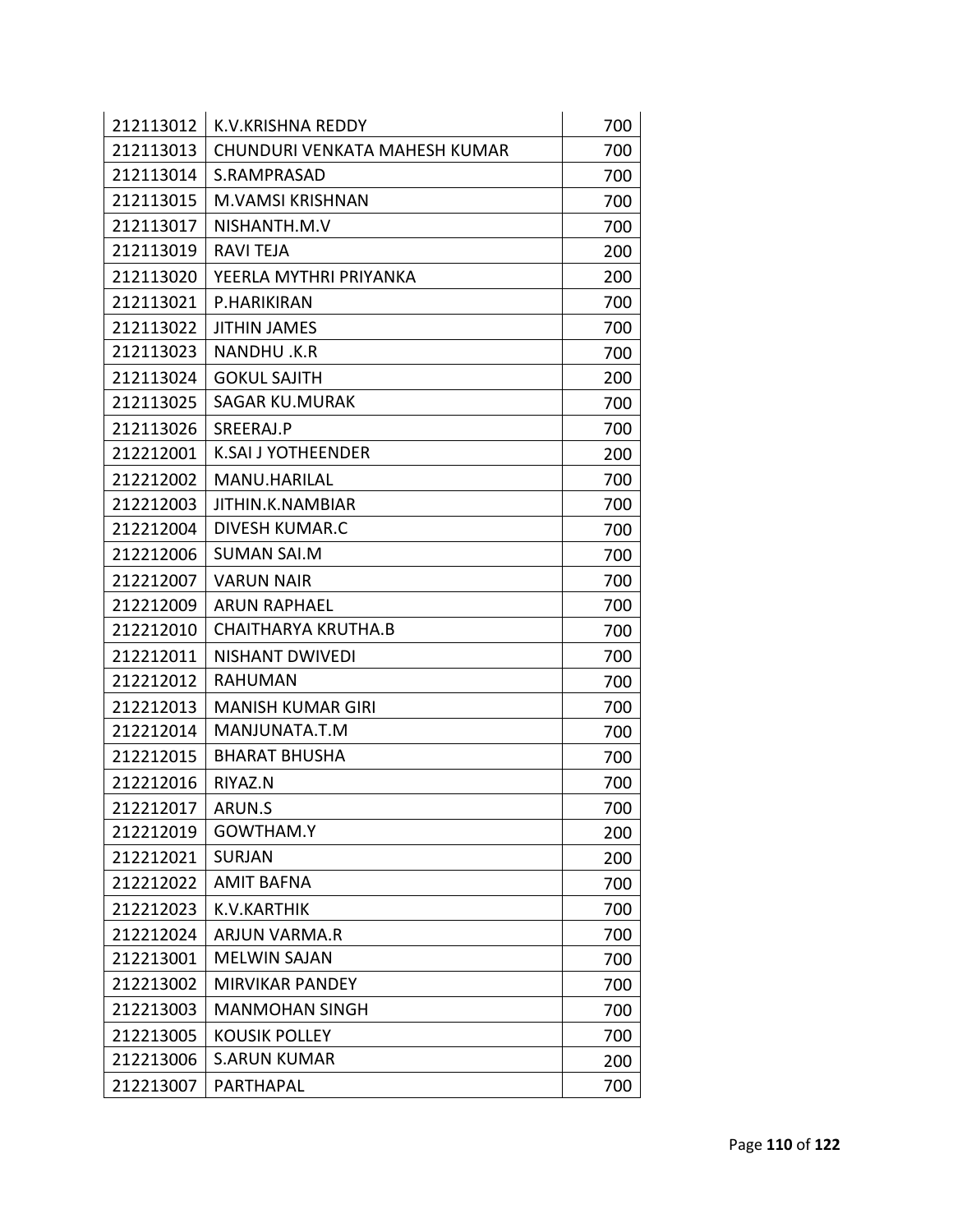| 212213009 | <b>GANESH VARMA.J</b>              | 700 |
|-----------|------------------------------------|-----|
| 212213011 | DINESH.P                           | 200 |
| 212213012 | <b>JICHIL MAHI</b>                 | 700 |
| 212213014 | <b>VAISAKH.D</b>                   | 700 |
| 212213015 | P, THAMARAIKANNAN                  | 700 |
| 212213017 | <b>B.JEEVAN KRISHNA</b>            | 700 |
| 212213018 | <b>B.BALACHANDIRAN</b>             | 700 |
| 212312001 | <b>AKHIL VARGHESE</b>              | 700 |
| 212312003 | PRAVIR POLLY                       | 700 |
| 212312009 | <b>HARISH CHANDRAN.H</b>           | 700 |
| 212312010 | <b>SUJIT KUMAR.S</b>               | 700 |
| 212312012 | P.SIVASANKAR                       | 700 |
| 212312013 | MAHROOF.E.P                        | 700 |
| 212312015 | <b>MEKALACHINA BABU</b>            | 700 |
| 212312016 | <b>V.RADHA KRISHAN</b>             | 700 |
| 212313001 | Ganesan R                          | 700 |
| 212313002 | SRIDHARAN G                        | 700 |
| 212313004 | <b>ABHIJITH.S</b>                  | 700 |
| 212313005 | <b>NUTAN NIHARIKA</b>              | 700 |
| 212313007 | CHALLA SYAM PRASAD                 | 700 |
| 212313011 | <b>VEERAMALLU PHANI CHATURVEDI</b> | 700 |
| 212313013 | S.KATHIRAVAN                       | 700 |
| 212313014 | R.RANJITH                          | 700 |
| 212313015 | RAMESH.K                           | 700 |
| 213112011 | <b>DILEEP K</b>                    | 200 |
| 213113001 | HANEESH.T.K                        | 700 |
| 213113004 | <b>CHAUDHARI KUMAR</b>             | 700 |
| 213113006 | DEEPAK KUMAR MORWAL                | 700 |
| 213113008 | NEELKAMAL KULHARA                  | 700 |
| 213113012 | <b>NATARAJ K</b>                   | 700 |
| 213113013 | <b>BINIL PC</b>                    | 700 |
| 213113018 | <b>V.DIWAKAR NAIK</b>              | 700 |
| 213113019 | PETER FELIX                        | 700 |
| 213113020 | <b>SOORAJ RAJAN.NR</b>             | 700 |
| 213113021 | NIDHIN.V                           | 700 |
| 213113022 | <b>ANOOP KRISHNAN.S</b>            | 700 |
| 213113023 | <b>MANU JOSEPH</b>                 | 700 |
| 213113024 | <b>NIKHIL VP</b>                   | 700 |
| 213113025 | <b>J.SABARISH</b>                  | 700 |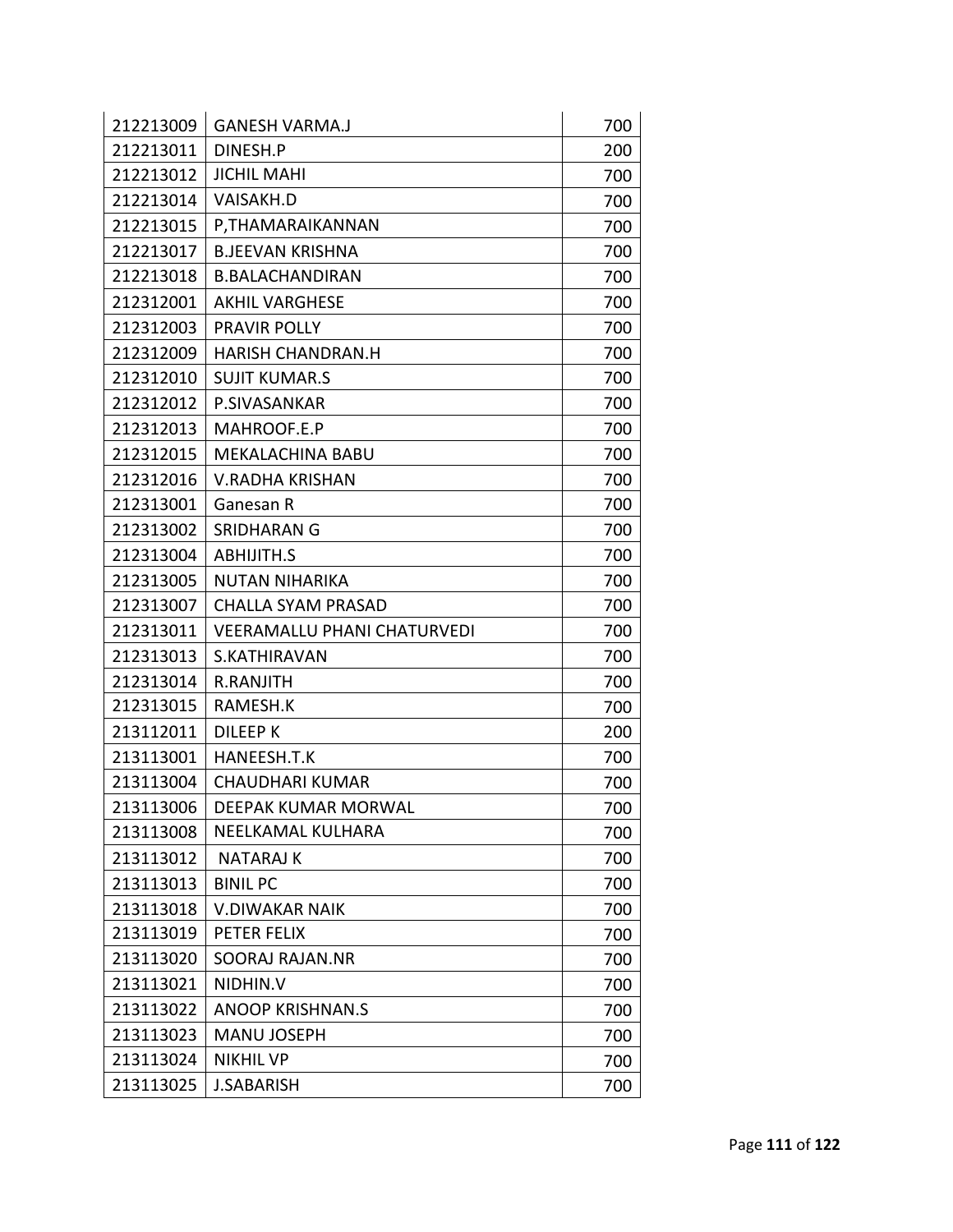| 213113027 | <b>ANISH CHANDRAN</b>   | 700 |
|-----------|-------------------------|-----|
| 213113028 | <b>MADAKA YATEESH</b>   | 700 |
| 213113029 | <b>SUBHASH KONER</b>    | 700 |
| 213113030 | SATISH.N                | 700 |
| 213212002 | SEBINDEVASIA            | 700 |
| 213212009 | <b>LAKSHMI PRIYA</b>    | 700 |
| 213212010 | <b>K.SHALINI</b>        | 700 |
| 213212011 | <b>C.NIVETHA</b>        | 700 |
| 213212012 | SREERAJ .O.V            | 700 |
| 213212013 | S.LEELASHREE            | 700 |
| 213212014 | <b>SEBIN AUGUSTIN</b>   | 700 |
| 213212015 | <b>INDU.K</b>           | 700 |
| 213212016 | <b>SEENA MATHEW</b>     | 700 |
| 213212018 | <b>RANJITH KUMAR.P</b>  | 700 |
| 213212019 | THIRU PARASAKTHI        | 700 |
| 213212021 | R.RATHANA PRABHA        | 700 |
| 213212022 | <b>PAUL SELVI</b>       | 700 |
| 213212023 | <b>K.ARUN</b>           | 700 |
| 213212024 | <b>K.ANU</b>            | 700 |
| 213212025 | <b>BOOPALAN</b>         | 700 |
| 213212028 | BHARATHIDASAN           | 700 |
| 213212029 | GIRI.M                  | 700 |
| 213212031 | <b>HARIKARAN S</b>      | 700 |
| 213212032 | S.TAMILARASI            | 700 |
| 213212033 | D.M.LAKSHMI PRIYA       | 700 |
| 213212034 | <b>D.BHAGYA MATHI</b>   | 700 |
| 213213002 | AHAUEL KHASIM           | 700 |
| 213213004 | VISHAL K. JOSE          | 700 |
| 213213005 | <b>SURYA KIRAN, K</b>   | 700 |
| 213213007 | R.PRIYANKA              | 700 |
| 213213008 | POONGOTHAI B            | 700 |
| 213213009 | <b>H.HRUDYA</b>         | 700 |
| 213213010 | <b>THAMARAI SELVI S</b> | 700 |
| 213213012 | NAGAKARTHI              | 700 |
| 213213013 | S DEVIGA                | 700 |
| 213213014 | THABSHEERUDDEN SHARQUI  | 700 |
| 213213015 | <b>ARUN KUMAR.S</b>     | 700 |
| 213213016 | <b>SIVAKUMAR</b>        | 700 |
| 213213017 | MANOHAR .P              | 700 |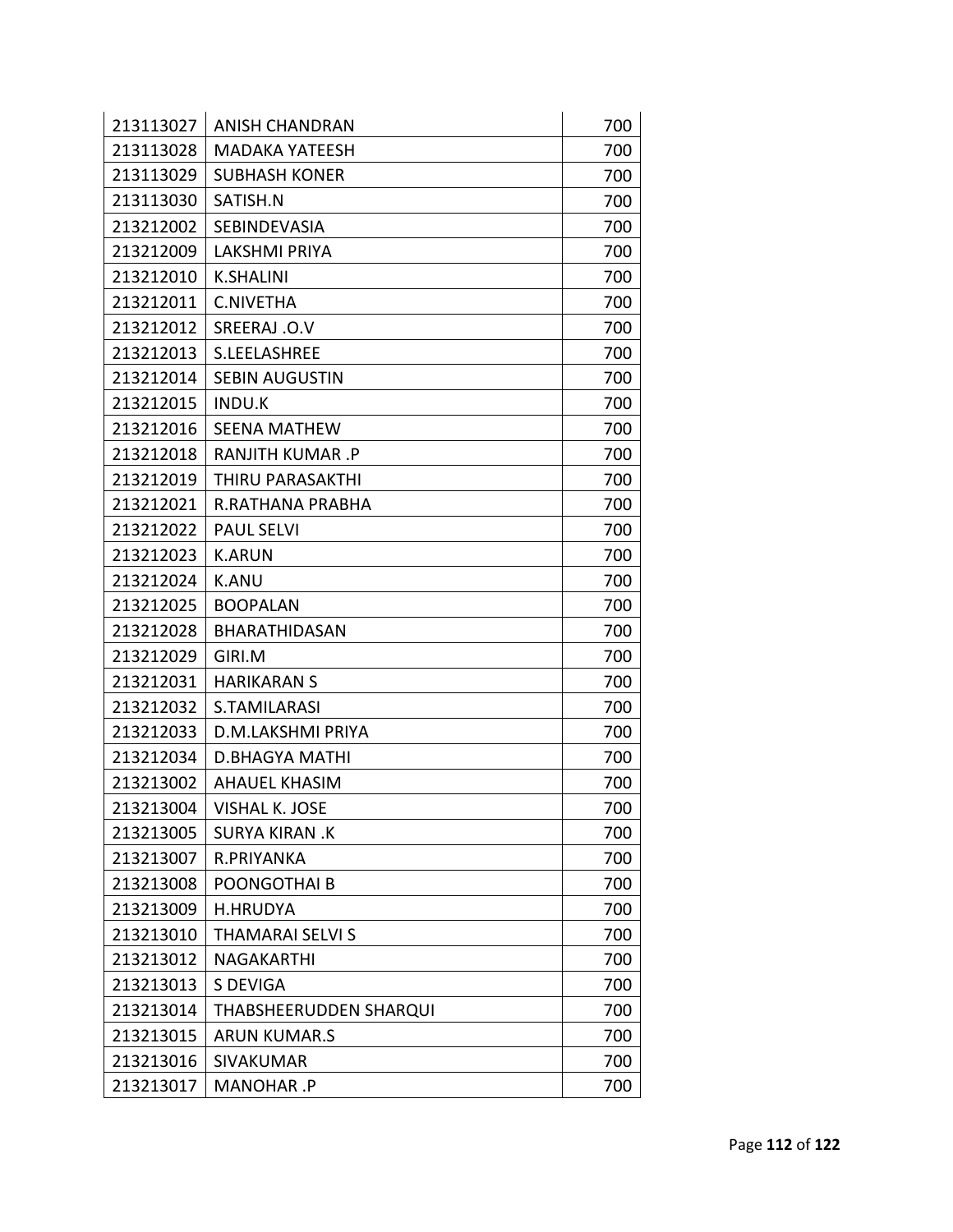| 213213018 | <b>GOWTHAM E</b>            | 700 |
|-----------|-----------------------------|-----|
| 213213019 | UVANJELIN NITHYA I          | 700 |
| 213213020 | DUSHMANTA KUMAR MEHER       | 700 |
| 213213021 | ABINAVI PRASAD .V           | 700 |
| 213213022 | <b>BANGENA ANUSH</b>        | 700 |
| 213213023 | KRISHANASAMY                | 700 |
| 213213024 | VIVEKANANTHAN               | 700 |
| 213213025 | <b>VIBHU DARSHAN</b>        | 700 |
| 213213026 | SUPRAJA.S                   | 700 |
| 213213027 | SHANMUGA PRIYA.K            | 700 |
| 214112004 | <b>NIKHIL MANNADATH</b>     | 700 |
| 214112008 | <b>MANOJ CHUGADE</b>        | 700 |
| 214112010 | GOWARDHAN PARIKSHIT         | 200 |
| 214112013 | P.RAVIBABU                  | 700 |
| 214112014 | <b>MANOJ GUPTA</b>          | 700 |
| 214112016 | <b>VIJAY KUMAWAT</b>        | 700 |
| 214112021 | <b>SUMANTHA DAS</b>         | 700 |
| 214112022 | <b>DIGVIJAY SANU</b>        | 700 |
| 214112023 | SHINESH.T.M                 | 200 |
| 214112025 | MITESH KUMAR                | 700 |
| 214112026 | <b>CH.RATHR SKELI</b>       | 200 |
| 214112027 | ANATHAKRISHNAN.R            | 700 |
| 214112028 | <b>MASKE RAGHAVSHAM</b>     | 700 |
| 214112029 | ASWIN.K.R                   | 700 |
| 214112030 | <b>KRISHNA KUMAR</b>        | 700 |
| 214112031 | SAURABH SHARMA              | 700 |
| 214112032 | <b>TOBIN PHILIP CHERIAN</b> | 700 |
| 214112034 | ARUN.G.K.                   | 700 |
| 214112035 | <b>ADITYA SHRIVAS</b>       | 700 |
| 214112037 | <b>UJENDRA KOMAL</b>        | 700 |
| 214112038 | <b>BIRENDRAKUMAR BARIK</b>  | 700 |
| 214113001 | <b>KULKARNI ANUP.S</b>      | 700 |
| 214113003 | LANKIREDDY MANIKANTA REDDY  | 700 |
| 214113004 | VIVEK KUMAR SAHU            | 700 |
| 214113005 | <b>UMA SHANKAR SAHA</b>     | 700 |
| 214113007 | E.THAYUMANAVAN              | 700 |
| 214113011 | SHRAWAN                     | 700 |
| 214113012 | R.JAYARAM                   | 700 |
| 214113013 | Ramachandran P              | 700 |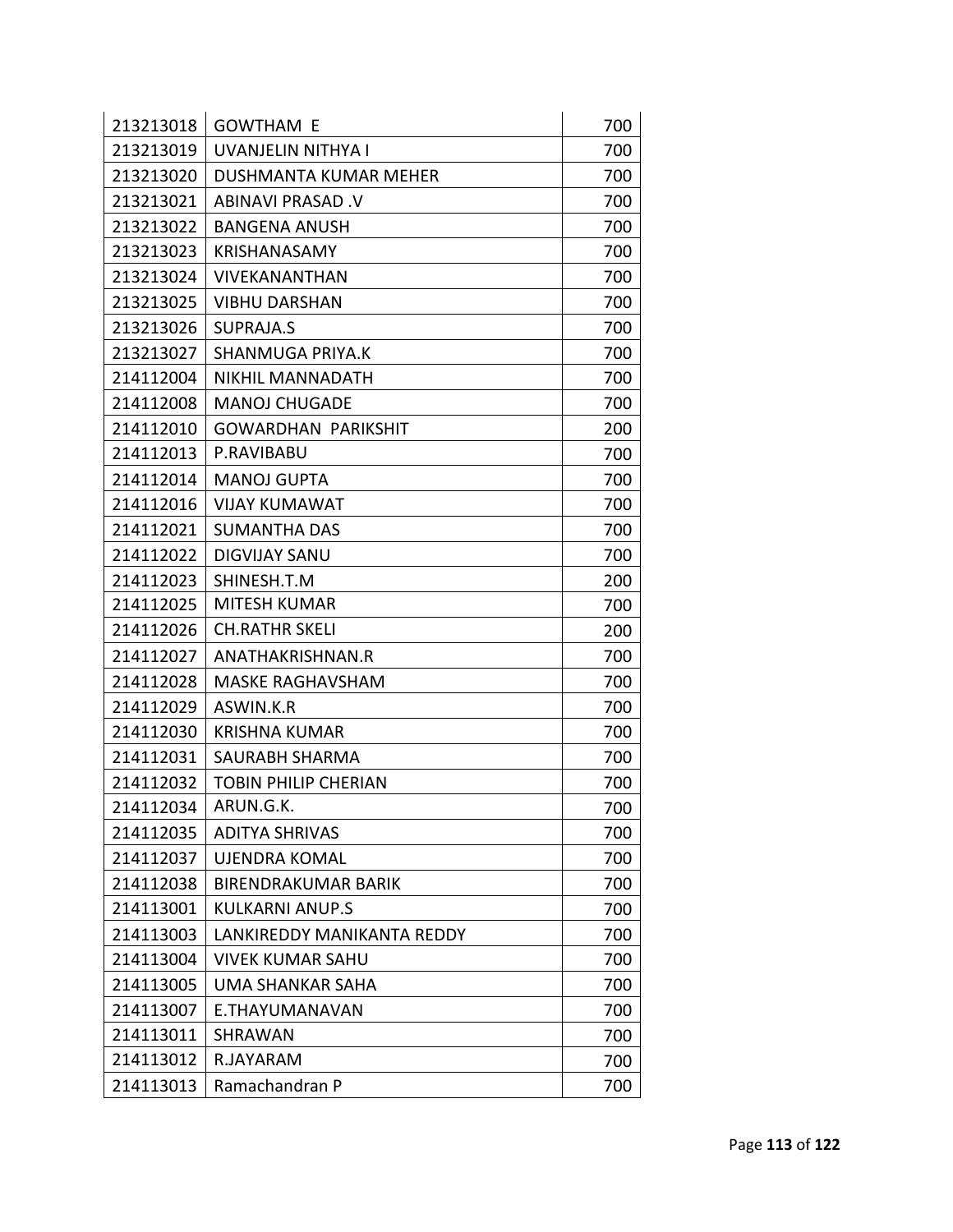| 214113017 | <b>M.SURESH</b>               | 700 |
|-----------|-------------------------------|-----|
| 214113019 | <b>RAJTHULKAR SINGH</b>       | 700 |
| 214113020 | <b>KOSDRID SRIHARI BABU</b>   | 200 |
| 214113021 | MADHAVARAM KALYAN             | 700 |
| 214113023 | RISHABH SHRIVASTAVA           | 700 |
| 214113024 | CH.SS.SREERAM                 | 700 |
| 214113025 | <b>ABHISHEK KUMAR DUBEY</b>   | 700 |
| 214113026 | <b>MADHU MOHAN</b>            | 700 |
| 214113027 | <b>ALEX MATHEW</b>            | 700 |
| 214113028 | <b>WIDHUN FRANCIS</b>         | 700 |
| 214113029 | <b>PRADEEP BAKER</b>          | 700 |
| 214113031 | SARATH.AR                     | 700 |
| 214113032 | <b>KRISHNANUNNY.S</b>         | 700 |
| 214113033 | <b>SURENDRA SINGH NAGDALI</b> | 700 |
| 214113034 | <b>ANITA SETHY</b>            | 700 |
| 214113035 | BATTA VISWESWARA              | 700 |
| 214212001 | <b>SHASHAN V.HAJARE</b>       | 700 |
| 214212003 | <b>ABHISHEK SAHA</b>          | 700 |
| 214212006 | <b>ASHOK KUMAR</b>            | 700 |
| 214212007 | <b>PRADEEP RATHORE</b>        | 700 |
| 214212008 | ANNOOP AGARAWAL               | 700 |
| 214212009 | MOGALE D.G                    | 700 |
| 214212010 | <b>VIKARANT MALWADKAR</b>     | 700 |
| 214212011 | MANJUNATHESHWARA KJ           | 700 |
| 214212015 | <b>ADESH KR. SINGH</b>        | 700 |
| 214212017 | <b>RAHUL RAMESH</b>           | 200 |
| 214212018 | <b>K.VANSI KRISHE</b>         | 200 |
| 214212019 | SUMEET SHRIVASTAVA            | 700 |
| 214212020 | <b>SAKET GUPTA</b>            | 700 |
| 214212022 | <b>SOYALI SINKAR</b>          | 700 |
| 214212024 | <b>ASHISH GARG</b>            | 700 |
| 214212027 | RITESH CHANDRAKAR             | 700 |
| 214212031 | <b>CHAITALI DUTTA</b>         | 700 |
| 214213001 | <b>MANISH KUMAR</b>           | 700 |
| 214213002 | <b>NABARUR DAS</b>            | 200 |
| 214213004 | <b>CHETHAN KUMAR.A.G</b>      | 700 |
| 214213005 | SANKPAL PRANAV ASHOK          | 700 |
| 214213006 | <b>SURAV PAVAN KUMAR</b>      | 200 |
| 214213007 | SUJITH.S                      | 700 |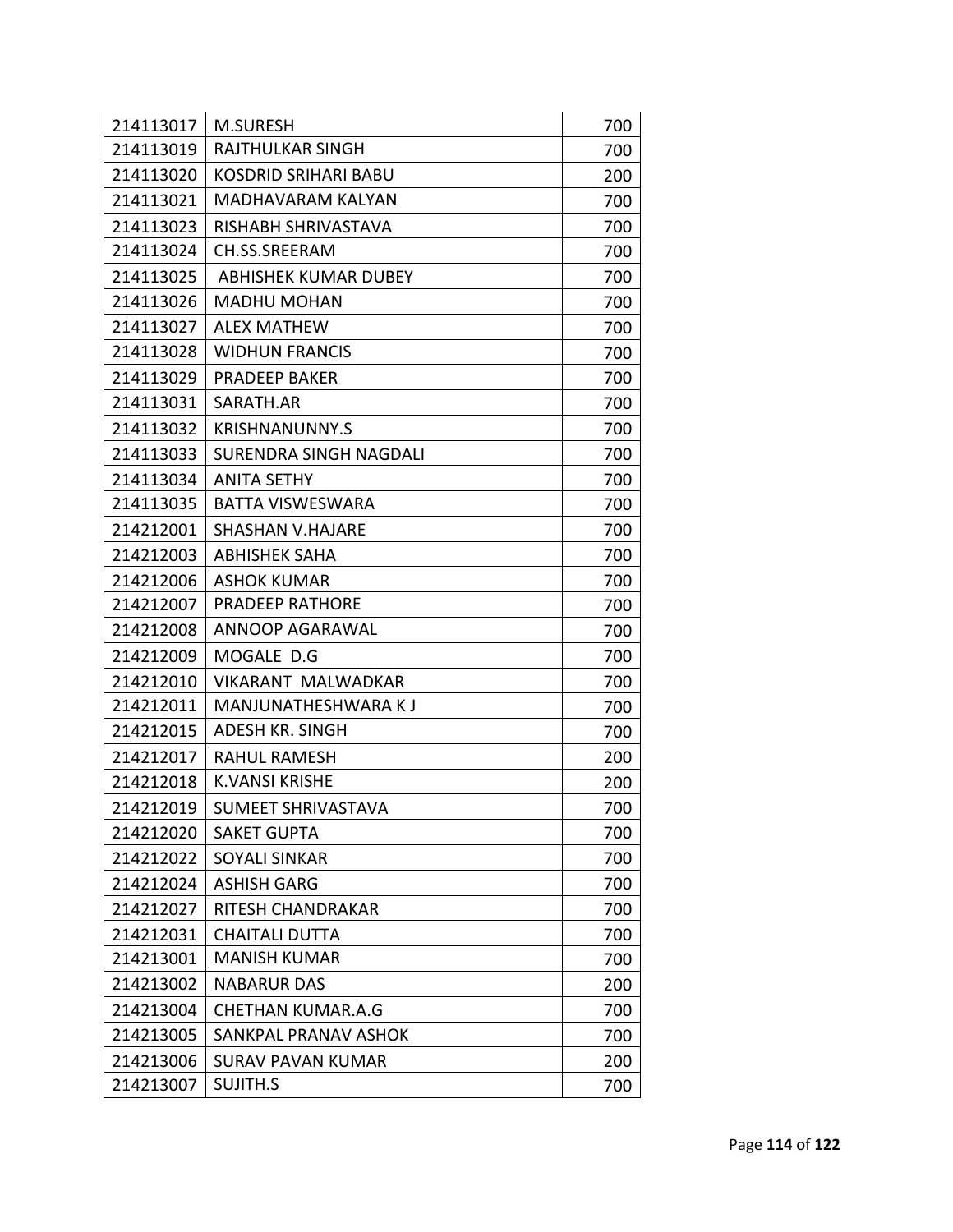| 214213009 | <b>JAYKRISHNAN .G</b>        | 700 |
|-----------|------------------------------|-----|
| 214213010 | <b>DASARI KARTHIK</b>        | 700 |
| 214213011 | <b>V.BALAJI RAO</b>          | 700 |
| 214213012 | <b>R.VIGNESH</b>             | 700 |
| 214213013 | <b>PATIL MANISH SUNIL</b>    | 700 |
| 214213014 | <b>VIKAS SWARNAKAR</b>       | 700 |
| 214213016 | SANTOSH KUMAR                | 700 |
| 214213017 | <b>GEORGE ALEXANDAR</b>      | 200 |
| 214213019 | PATIL SHARDUL YASHVANT       | 700 |
| 214213020 | <b>KUMBHUI MAHESH SURESH</b> | 700 |
| 214213021 | RADHUL.B                     | 700 |
| 214213022 | N SREE PHANI POOJA           | 200 |
| 214213023 | PRACHEE ACHARYA              | 700 |
| 214213024 | SANDEEP.M                    | 700 |
| 214213025 | <b>VISAKH.S</b>              | 700 |
| 214213027 | <b>RAMYAC</b>                | 200 |
| 215112001 | <b>SANTESH KUMAR</b>         | 700 |
| 215112003 | GAWTHAM.G                    | 700 |
| 215112004 | <b>ASHWIN</b>                | 700 |
| 215112005 | <b>RAVI SHANKAR I</b>        | 200 |
| 215112006 | <b>D GOPALA KRISHNAN</b>     | 700 |
| 215112008 | R.K.PRIYADARSIN              | 200 |
| 215112011 | SUNDAR RAJAN.U               | 200 |
| 215112012 | JAGADEEPH.S                  | 700 |
| 215112013 | <b>B.ARJUN</b>               | 700 |
| 215112014 | RAJA.S                       | 200 |
| 215112016 | ELAIYA KUMAR                 | 700 |
| 215112017 | <b>APOORNA KHETAN</b>        | 700 |
| 215112018 | <b>MRINMAY</b>               | 700 |
| 215112019 | R.K.RAJU                     | 700 |
| 215112020 | GOUTHAMSAI.A                 | 700 |
| 215112021 | <b>CHAITARYA KRISHRE</b>     | 700 |
| 215112022 | ANBARASAN.R                  | 700 |
| 215112023 | <b>SAITRIBURAR</b>           | 700 |
| 215112024 | <b>MAHIMA KARVE</b>          | 700 |
| 215112026 | <b>MUKILAN S</b>             | 700 |
| 215112027 | PRADEEP.B.K                  | 700 |
| 215112028 | <b>ANU BRAHMA</b>            | 200 |
| 215112029 | <b>G Y PRAVEEN</b>           | 700 |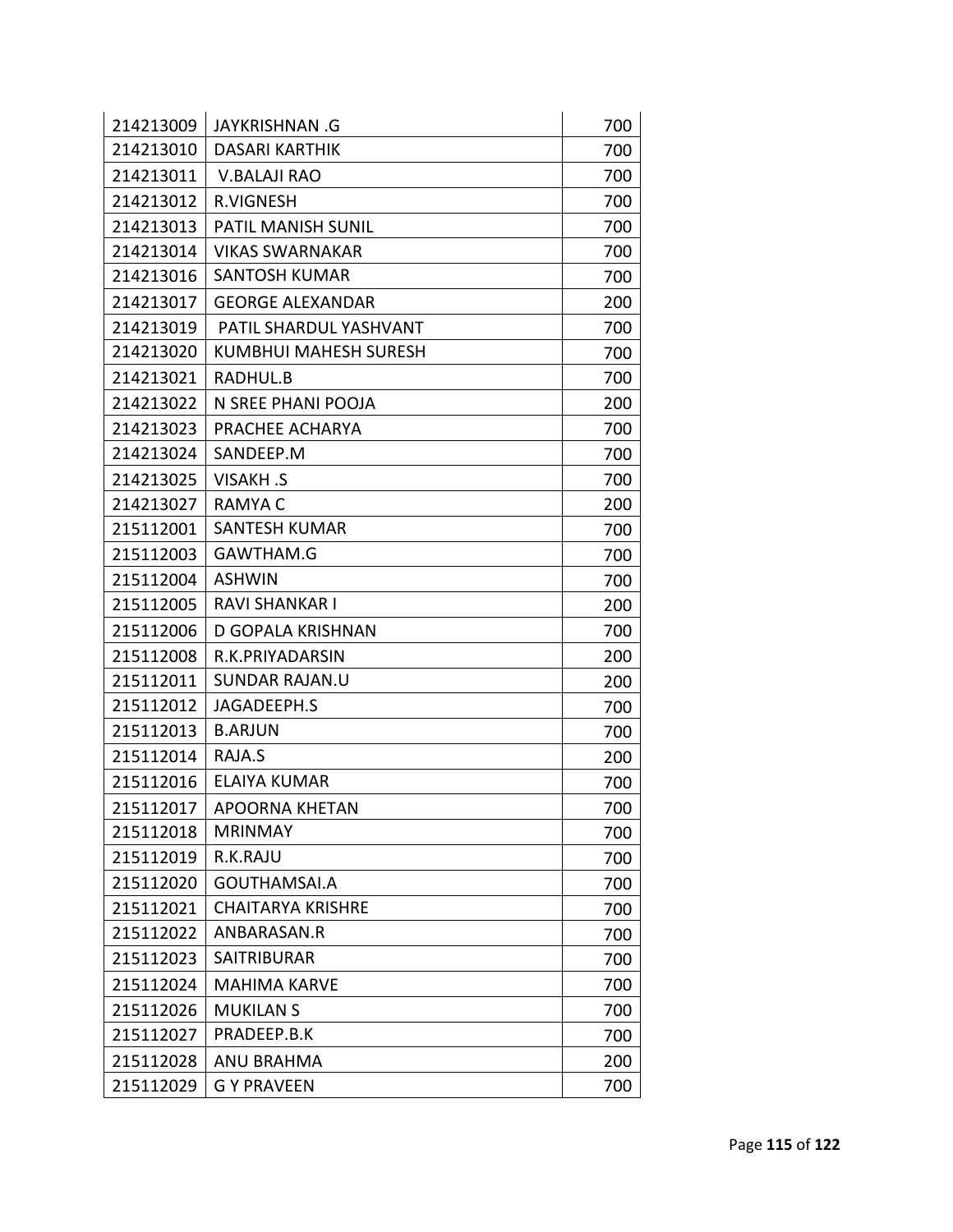| 215112030 | P.M.KARTHICK               | 700 |
|-----------|----------------------------|-----|
| 215112033 | <b>SRIDEEP MOHATA</b>      | 700 |
| 215112035 | <b>FAWAR MOKAMED KUTTY</b> | 700 |
| 215112036 | <b>ARUN KUMAR</b>          | 700 |
| 215112037 | <b>KARTHIKEYAN</b>         | 700 |
| 215112038 | SHOBITHA MADHAVAN          | 200 |
| 215112040 | <b>AIMSAGAR</b>            | 700 |
| 215112041 | <b>S VIGNESH</b>           | 700 |
| 215112042 | <b>K.ANBARASI</b>          | 700 |
| 215112043 | S.B.SARAVANA BHARATHI      | 700 |
| 215112044 | GOWMATHI.K.M               | 700 |
| 215112045 | ANVI T.A.MERISHA           | 200 |
| 215112046 | A.SUKITHA                  | 700 |
| 215112047 | RAJAN.P                    | 700 |
| 215112048 | <b>AMOD GRAG</b>           | 700 |
| 215112049 | PRIYANKA VERMA             | 200 |
| 215112050 | P M RAMTHILAK              | 700 |
| 215112051 | CHANUDAU BATUABHAU         | 700 |
| 215112052 | <b>NEERAJ</b>              | 700 |
| 215112053 | A.N.KARTHIK                | 700 |
| 215112054 | <b>PRETHIK</b>             | 700 |
| 215112056 | <b>EOWIN</b>               | 700 |
| 215112057 | <b>LOKESH</b>              | 700 |
| 215112058 | M.PRABHAKAR                | 700 |
| 215112059 | <b>HARASHIT AGRAWAL</b>    | 700 |
| 215112060 | NATARAJAN.J                | 700 |
| 215112061 | <b>VIVEK SUMAN</b>         | 700 |
| 215112062 | <b>VINEEK KRUTHA</b>       | 700 |
| 215112063 | <b>ADITHYA</b>             | 700 |
| 215112064 | RAMACHANDRAN.R             | 700 |
| 215112066 | <b>ABHILASH</b>            | 700 |
| 215112067 | <b>VIVEK.V</b>             | 700 |
| 215112069 | Y.V.NAGENDRA               | 700 |
| 215112070 | <b>VARSHA</b>              | 700 |
| 215112072 | <b>K.V.SACHIT REDDY</b>    | 700 |
| 215112073 | <b>G.PRADEEP KANNAN</b>    | 700 |
| 215112074 | <b>NAZISH HASAN KAZMI</b>  | 700 |
| 215112075 | <b>SHANSANK TARUN</b>      | 700 |
| 215112076 | <b>SREERAJ K</b>           | 700 |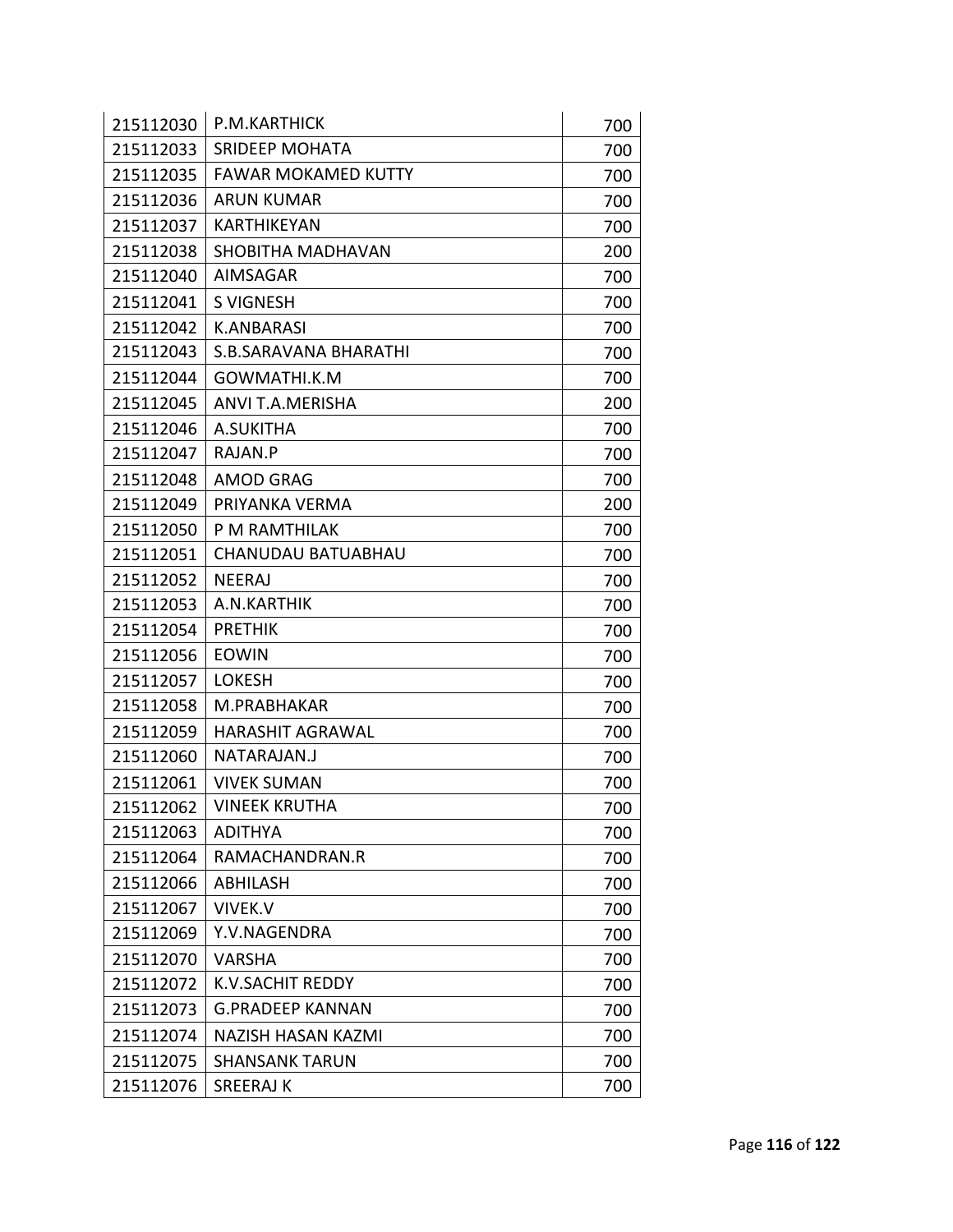| 215112077 | S.S.SAHER                  | 700 |
|-----------|----------------------------|-----|
| 215112078 | <b>SANDEEP SINGH</b>       | 700 |
| 215112079 | <b>HARSHA</b>              | 700 |
| 215112081 | <b>VINAY KUMAR</b>         | 700 |
| 215112082 | <b>SIVA</b>                | 700 |
| 215112083 | RAMKUMAR.A                 | 700 |
| 215112084 | <b>FADHAL ABDULLA</b>      | 200 |
| 215112085 | LOHITH.N                   | 700 |
| 215112086 | <b>ANSARI</b>              | 200 |
| 215112087 | <b>RATRADEEP</b>           | 700 |
| 215112088 | <b>K.S.BHARATH KUMAR</b>   | 700 |
| 215112089 | NITESH MITTAL              | 700 |
| 215112090 | <b>RAHUL SHRIVASTANA</b>   | 700 |
| 215112091 | <b>INSUR DOLEY</b>         | 700 |
| 215112092 | <b>ESHNA DAC</b>           | 700 |
| 215112093 | <b>NEHA PAWAIYA</b>        | 700 |
| 215112094 | <b>AMITESH SINGH YADAV</b> | 700 |
| 215112095 | <b>ABDU RAHMAN</b>         | 700 |
| 215112096 | Harizmah raj               | 700 |
| 215112097 | PRAVEEN AGARWAL            | 700 |
| 215113001 | <b>SWATI OJHA</b>          | 200 |
| 215113002 | <b>JAHNABI BARMAN</b>      | 200 |
| 215113003 | <b>VARUN SHIVHARE</b>      | 700 |
| 215113007 | RAVI PRAVAT                | 700 |
| 215113008 | <b>SHUBHAM JAIN</b>        | 200 |
| 215113009 | BHATTARAM SAI DEEPIKA      | 700 |
| 215113011 | RAGUL SYAM RAVI            | 700 |
| 215113012 | SREEJIYH                   | 700 |
| 215113013 | <b>CHANNAN K CHAITANYA</b> | 700 |
| 215113014 | <b>SURY KUMAR</b>          | 200 |
| 215113016 | <b>VIJAY BALU .B</b>       | 700 |
| 215113018 | <b>PINAK DAS</b>           | 200 |
| 215113022 | DHARM VEER SUKNWAL         | 700 |
| 215113023 | PIYASENA MANDAL            | 700 |
| 215113024 | <b>RASMI M R</b>           | 200 |
| 215113027 | <b>ABHILASH REDDY .N</b>   | 700 |
| 215113029 | YELLACHERUVV NAYUDAIAIH    | 700 |
| 215113031 | SANTHOSH.S                 | 700 |
| 215113034 | PARVEEN CHOUDHURY          | 700 |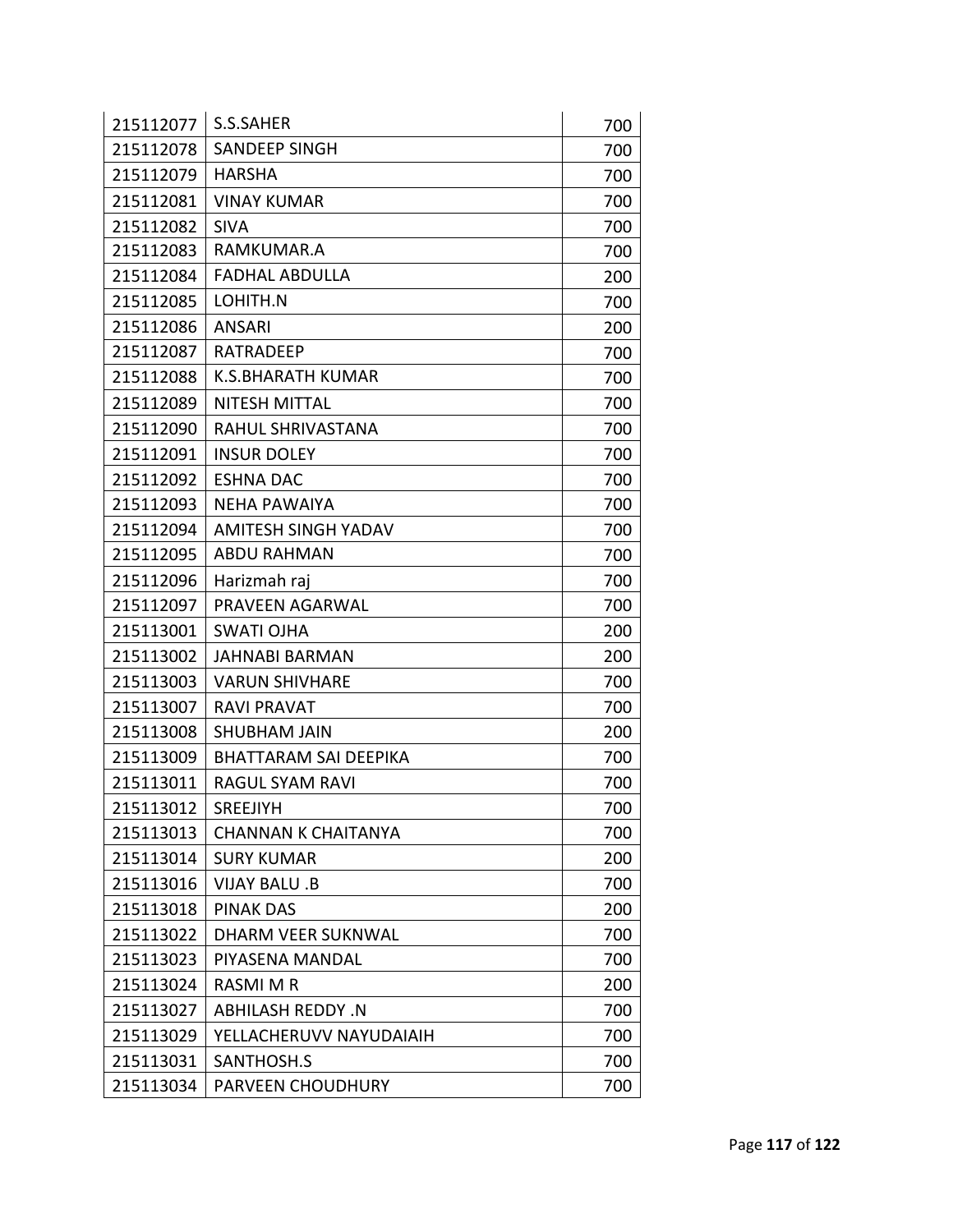| 215113035 | <b>AJIT KUMAR</b>          | 700 |
|-----------|----------------------------|-----|
| 215113038 | <b>ARNIKA MINZ</b>         | 700 |
| 215113040 | SAVINAY KISHAN BATTA       | 700 |
| 215113041 | GOVIND.V                   | 200 |
| 215113042 | <b>ABHISHEK NAGAR</b>      | 700 |
| 215113043 | <b>ROSHNIG</b>             | 700 |
| 215113045 | <b>GUPTAA .M</b>           | 700 |
| 215113046 | <b>SWAPNIL SINGHAL</b>     | 700 |
| 215113047 | <b>DEEP PILANI</b>         | 700 |
| 215113049 | <b>ABHILSHI VARGHSE</b>    | 700 |
| 215113051 | HARISH.V                   | 700 |
| 215113052 | KUNAL WASNIK               | 700 |
| 215113054 | SHRIRAM.J                  | 700 |
| 215113056 | RAJESHWARI.R               | 700 |
| 215113058 | Cibilan J                  | 700 |
| 215113060 | NIRMAL M                   | 700 |
| 215113061 | <b>R.SANDEEP KUMAR</b>     | 200 |
| 215113063 | AKSHATHA E.K               | 700 |
| 215113064 | <b>MANGAL JAE EDWIN</b>    | 700 |
| 215113065 | KONDA SWARUPA RANI         | 700 |
| 215113067 | SABHARINATH S              | 700 |
| 215113068 | <b>VIDYA NADH.P</b>        | 700 |
| 215113070 | SHEWALE PAYAL PRASHANT     | 700 |
| 215113071 | <b>MAKARAND GHULE</b>      | 200 |
| 215113072 | <b>SUBASH.S</b>            | 700 |
| 215113074 | <b>SAKIWALA VARUN</b>      | 700 |
| 215113075 | <b>SHUBHAM KUMAR VERMA</b> | 700 |
| 215113077 | MOHAN KRISHNA.B            | 700 |
| 215113078 | RAKESH VADHANAN            | 700 |
| 215113079 | ADITM.M                    | 700 |
| 215113081 | PRAVEEN PRABHAKARAN        | 700 |
| 215113082 | <b>UTHAMA CHOLAN.R</b>     | 700 |
| 215113083 | <b>SREE DEVIS</b>          | 700 |
| 215113084 | <b>HEMANATHAN</b>          | 700 |
| 215113085 | RUCKESH.                   | 700 |
| 215113086 | <b>SUJITHA J</b>           | 700 |
| 215113087 | <b>ARTIS</b>               | 700 |
| 215113089 | SOUMYARANJAN CHANI         | 700 |
| 215113090 | SABARI RAJA A R            | 700 |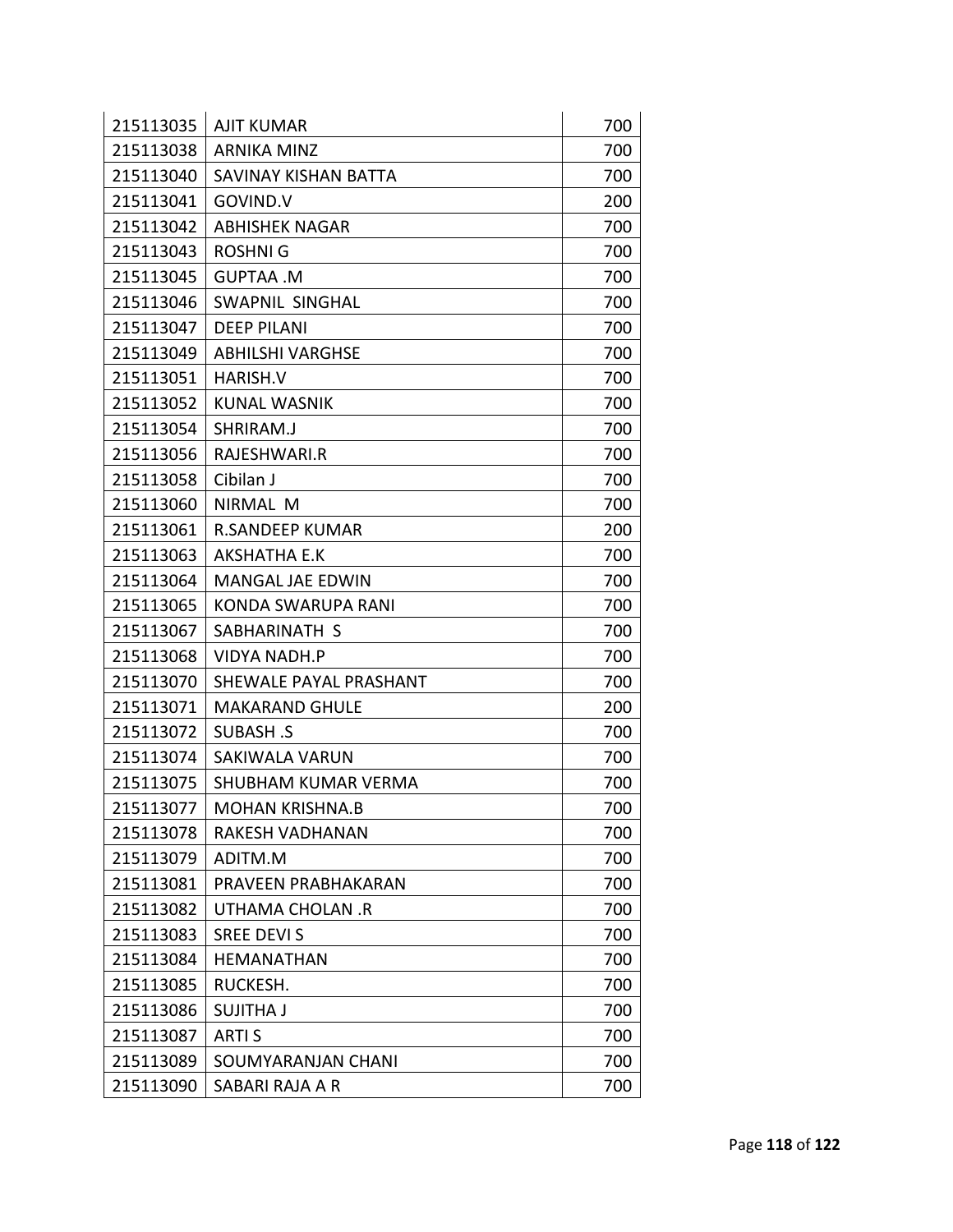| 215113091 | <b>R VIGNESHWARI</b>      | 700 |
|-----------|---------------------------|-----|
| 215113092 | <b>REMYA G RAJAN</b>      | 700 |
| 215113093 | <b>WALUNJ VIVEK ASHOK</b> | 700 |
| 215113094 | <b>LALRINAWMI SAILO</b>   | 700 |
| 215113095 | <b>VINOTH.L</b>           | 700 |
| 215113096 | <b>R.NAVEEN RAJ</b>       | 700 |
| 215113097 | <b>OVIYA ERA</b>          | 700 |
| 215113098 | PRAKASH.A                 | 700 |
| 215113099 | T N KAVYA SRI             | 700 |
| 215113100 | VIJAY.B                   | 700 |
| 216112002 | YOGAPRIYA                 | 200 |
| 216112007 | <b>ARAVINTH.M</b>         | 700 |
| 216112010 | <b>SUGANYA</b>            | 700 |
| 216112012 | M.GAYATHRI                | 700 |
| 216112013 | MOHANASUNDARI             | 700 |
| 216112014 | P.VIDHYALAKSHMI           | 700 |
| 216112016 | SENTHIL KUMAR.P           | 700 |
| 216112021 | <b>V.SARADHA</b>          | 700 |
| 216112022 | MUTHUSELVARANI            | 700 |
| 216112025 | N.DHIVYA                  | 700 |
| 216112026 | <b>DEVIKA</b>             | 700 |
| 216112027 | ASWINI.V                  | 700 |
| 216112028 | <b>BALAJI .K</b>          | 700 |
| 216112029 | S.KARTHIGA                | 700 |
| 216112031 | <b>JOHN BOSCO</b>         | 700 |
| 216112032 | M.MAHALAKSHMI             | 700 |
| 216113002 | <b>DINESH KUMAR.O</b>     | 700 |
| 216113005 | <b>S MYTHILI</b>          | 700 |
| 216113006 | <b>MIDUNA MEENA S</b>     | 700 |
| 216113007 | <b>NAGADEVI G</b>         | 700 |
| 216113011 | <b>GAYATHRI.N</b>         | 700 |
| 216113014 | <b>GUNAVATHI. S</b>       | 700 |
| 216113016 | KARTHIKA. S               | 700 |
| 216113017 | SAHITHYA PRIYAMVADHA .R   | 700 |
| 216113019 | DEEPARANI. M              | 700 |
| 216113022 | SARAVANA PRIYA.G          | 700 |
| 302113001 | <b>CHINMAY SAHU</b>       | 700 |
| 303113001 | LAKSHMIPRIYA              | 700 |
| 306111052 | <b>KAMLESH KU.HINGWE</b>  | 700 |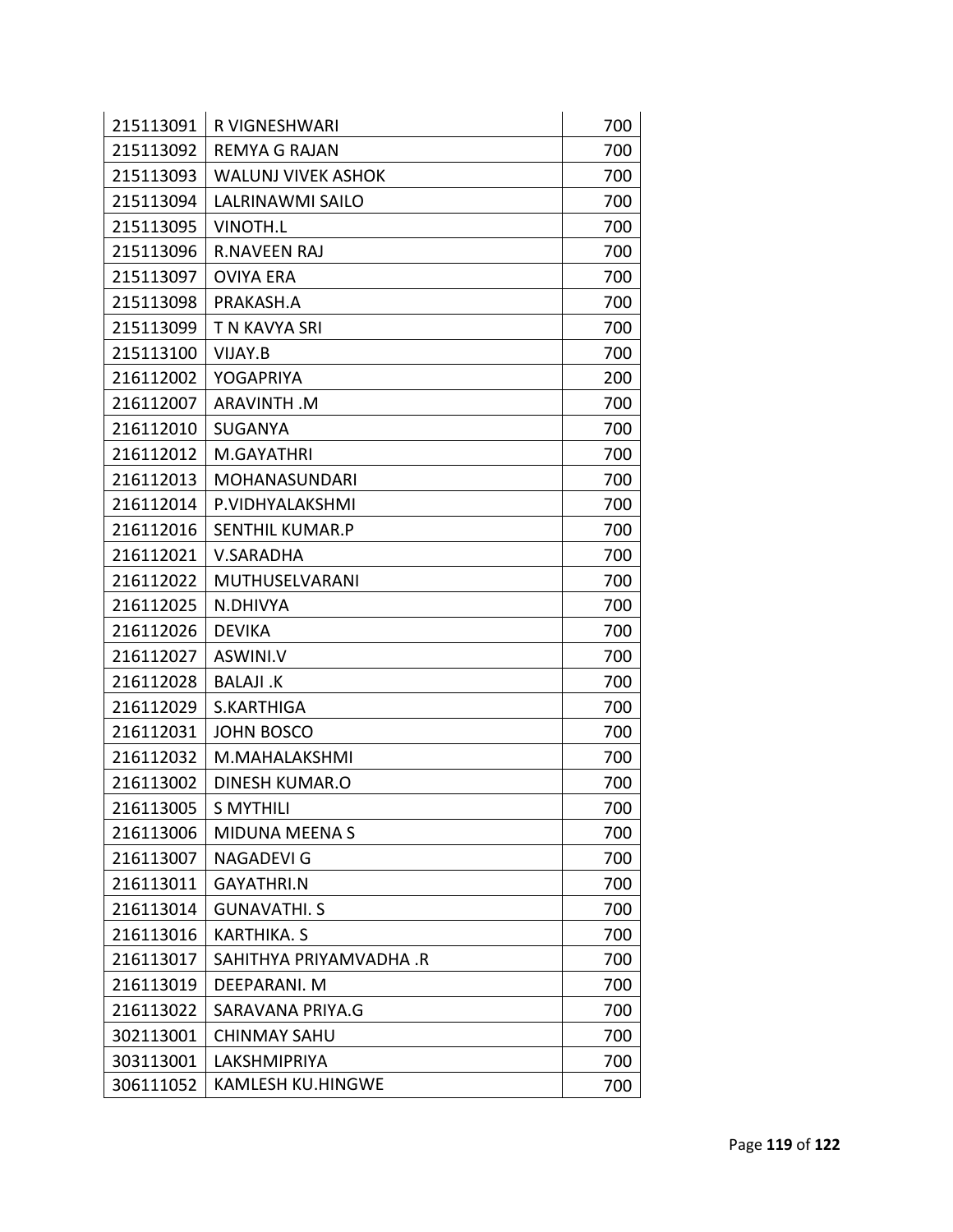| 306111053 | <b>SACHIN KUMAR</b>      | 700 |
|-----------|--------------------------|-----|
| 306112001 | <b>PRAVEEN</b>           | 700 |
| 306112002 | <b>SURENDRA SINGH</b>    | 200 |
| 306113001 | ANAND PREAM KUMAR        | 700 |
| 306113002 | PRAVIN RANJAN            | 700 |
| 306113003 | YADAV SATYAJIT JAYASINGH | 700 |
| 307112051 | SOUNYA RAJANSAHA         | 700 |
| 308110004 | MADHVIVDAR.G.S           | 700 |
| 308111001 | <b>P.SUDHEER REDDY</b>   | 700 |
| 308112001 | <b>SANDEEP VIVEK</b>     | 700 |
| 308112002 | P.KALRA                  | 700 |
| 308112004 | SANDEEP GOPI NAHIK       | 700 |
| 308112005 | <b>MAYUR DARAK</b>       | 700 |
| 308112006 | <b>ANAND KUKDE</b>       | 700 |
| 308112051 | CH.NAGESWARARAO          | 700 |
| 308113001 | K.SESHANNA               | 700 |
| 308113002 | <b>K.SAGAR</b>           | 700 |
| 310112002 | PANKAJ SHIVHARE          | 700 |
| 310113003 | GOUTHAM.N.M              | 700 |
| 311112001 | HARIS.P.A                | 700 |
| 311113001 | <b>VAIBHAV PAL</b>       | 700 |
| 312113001 | <b>HARSHAU</b>           | 200 |
| 314113002 | <b>SUDHIR KUMAR</b>      | 700 |
| 402110001 | <b>B VANAVIL</b>         | 200 |
| 402111001 | P AUGUSTA                | 200 |
| 402112002 | <b>CHARLES DAVID</b>     | 700 |
| 402112051 | <b>G.KUMARVEL DINESH</b> | 700 |
| 402113001 | <b>INDULEKHA JOHN</b>    | 200 |
| 402113002 | PRAMILA M                | 200 |
| 403109051 | s.kanmani                | 200 |
| 403110002 | S.S.priya                | 700 |
| 404111001 | Aswini KK                | 700 |
| 404111002 | Sanjini N S              | 700 |
| 404111004 | Mary Sheeba M            | 700 |
| 404111005 | Jeyalakshmi K            | 700 |
| 404111051 | <b>S SUGANYA</b>         | 700 |
| 404112001 | SARITHA G                | 700 |
| 404113002 | M.PURNA CHANDRA RAO      | 700 |
| 404113003 | <b>KIRUTHIGA R</b>       | 700 |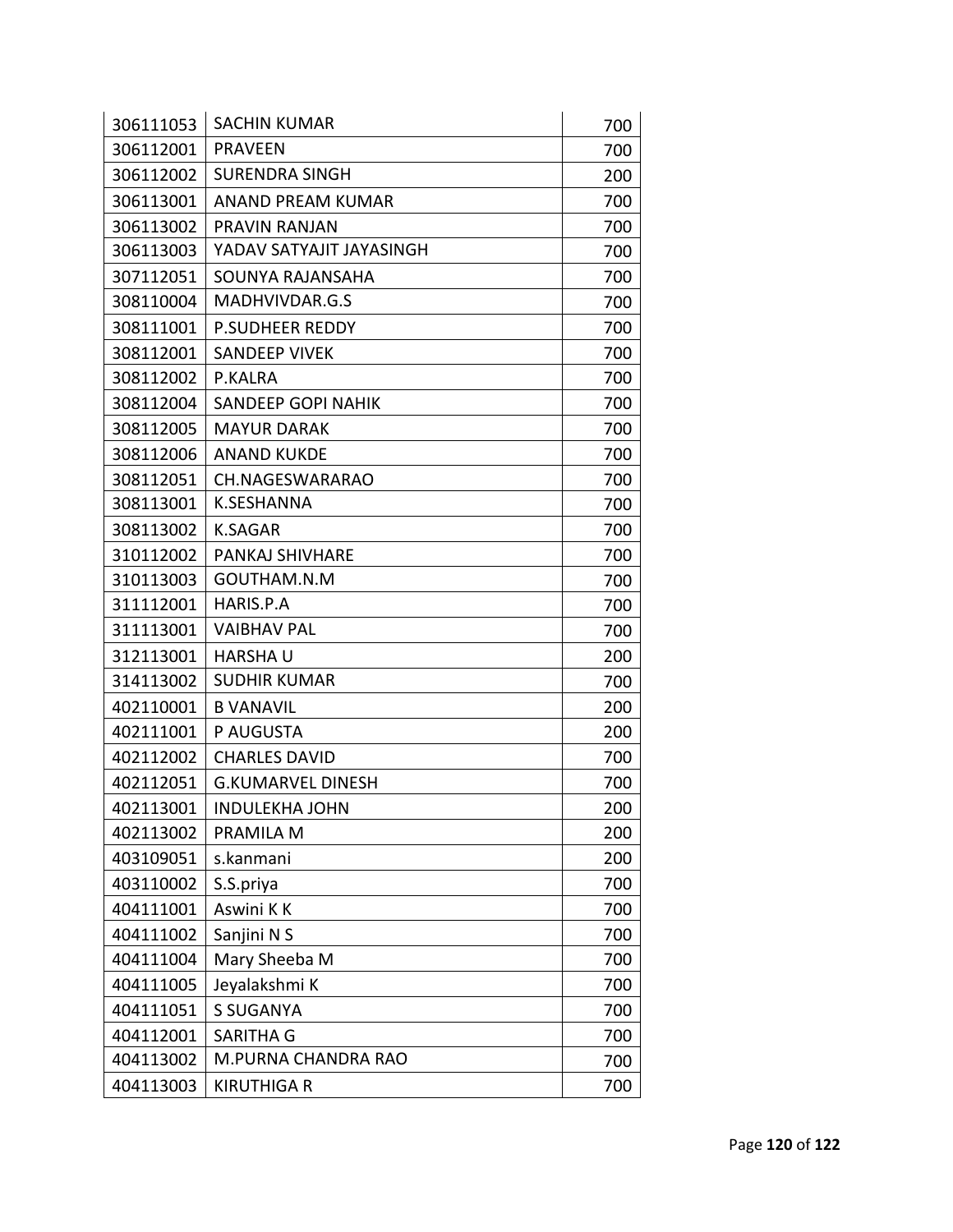| 404911001 | Udhayakumari D           | 700 |
|-----------|--------------------------|-----|
| 405112001 | <b>ARISH</b>             | 700 |
| 406109001 | <b>STEPHEN VAITHIYAS</b> | 700 |
| 406110001 | <b>VENKANNA</b>          | 700 |
| 406113002 | <b>K.GURAVAIAH</b>       | 700 |
| 406909051 | VASUDEVAN.A.R            | 700 |
| 407112001 | R.V.RAMA RAJ             | 700 |
| 407112005 | M.CHAKKARAPANI           | 700 |
| 407113005 | VIJAYA PRIYA R           | 700 |
| 408111053 | <b>PRABHUK</b>           | 700 |
| 408112002 | S.Anand                  | 700 |
| 408112004 | M.SURENDAR               | 700 |
| 408113002 | <b>S.KARTHIK</b>         | 700 |
| 409112052 | <b>MANU</b><br>KM        | 200 |
| 410111051 | sathiya                  | 700 |
| 411111003 | PARTHIBAN.K              | 700 |
| 411111052 | K.C.GANESH               | 700 |
| 411111053 | <b>KUMARESAN.G</b>       | 700 |
| 411112004 | PRAVEEN AS               | 700 |
| 411112005 | A.KARPAKARAJ             | 700 |
| 412110051 | SANDHYA RANI M           | 700 |
| 412112002 | K.Tejonandha             | 700 |
| 412112005 | M.MURALI                 | 700 |
| 412112007 | <b>G.KONDAIAH</b>        | 700 |
| 412113002 | <b>C.MAXWELL REJIL</b>   | 700 |
| 412113003 | <b>K.CHANDRA SEKHAR</b>  | 700 |
| 412113004 | N.THIYANESHWARAN         | 700 |
| 412113006 | P.BHARAT SINGH           | 200 |
| 412113007 | RAJESH KANNAN.P          | 200 |
| 412113009 | P.MUTHUKUMAR             | 700 |
| 413109002 | <b>PRAKASH K</b>         | 700 |
| 413111003 | PRADEEP REDDY.V          | 700 |
| 413112001 | <b>BHUVANESWARI</b>      | 700 |
| 413112002 | SRINIVKSAKKDDY           | 700 |
| 413112003 | <b>MUTHU GANESAN.R</b>   | 700 |
| 413112004 | RASHID.T.P               | 700 |
| 413911051 | NALLAMUTHU.S             | 700 |
| 414110006 | MATHIYAZHAGAN.K          | 700 |
| 414112006 | <b>SIVAKUMAR K</b>       | 700 |